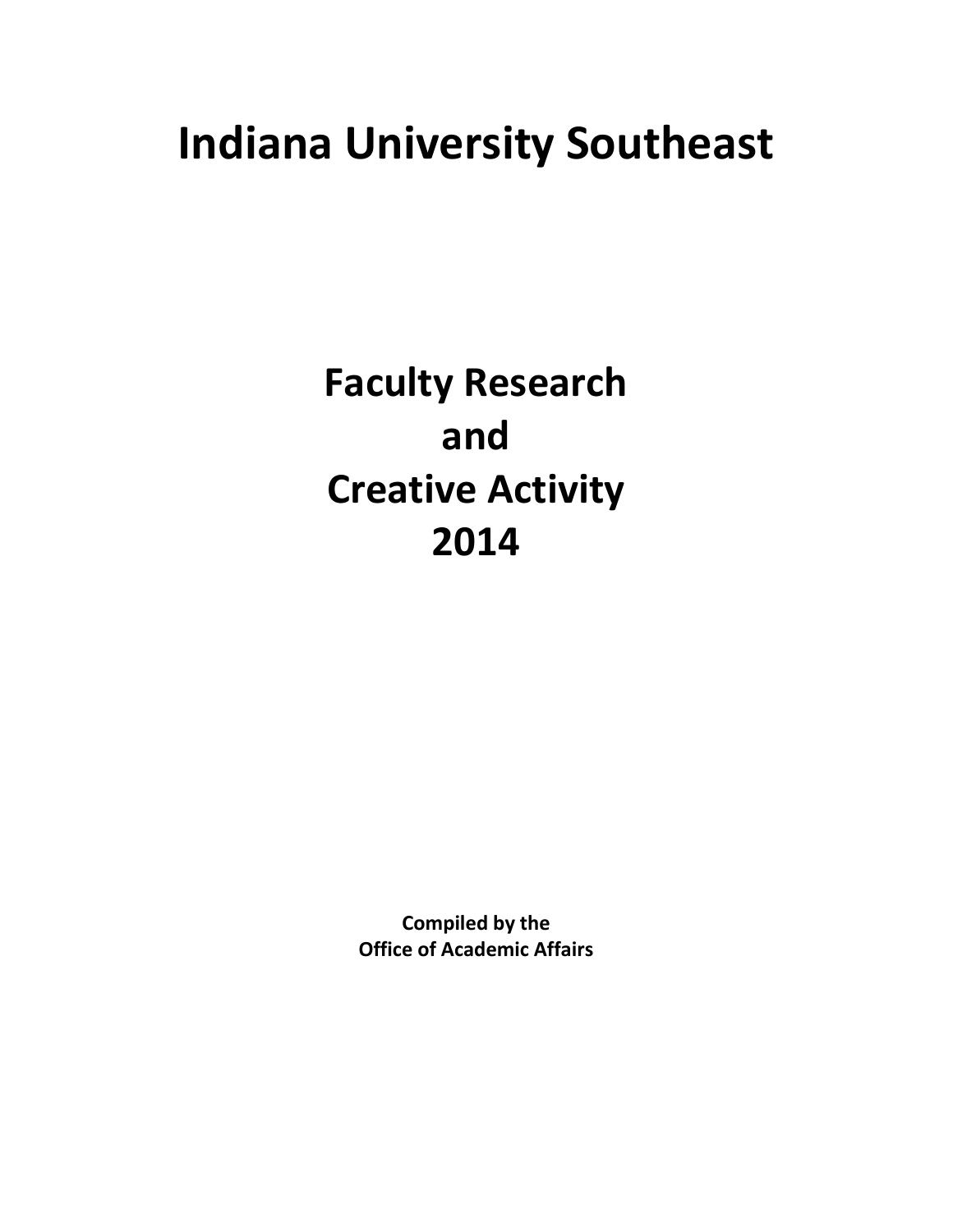## **Table of Contents**

**Research Publications** 

**Research Presentations** 

**Other Research Activity** 

**Faculty and librarians are listed in alphabetical order by their last name.**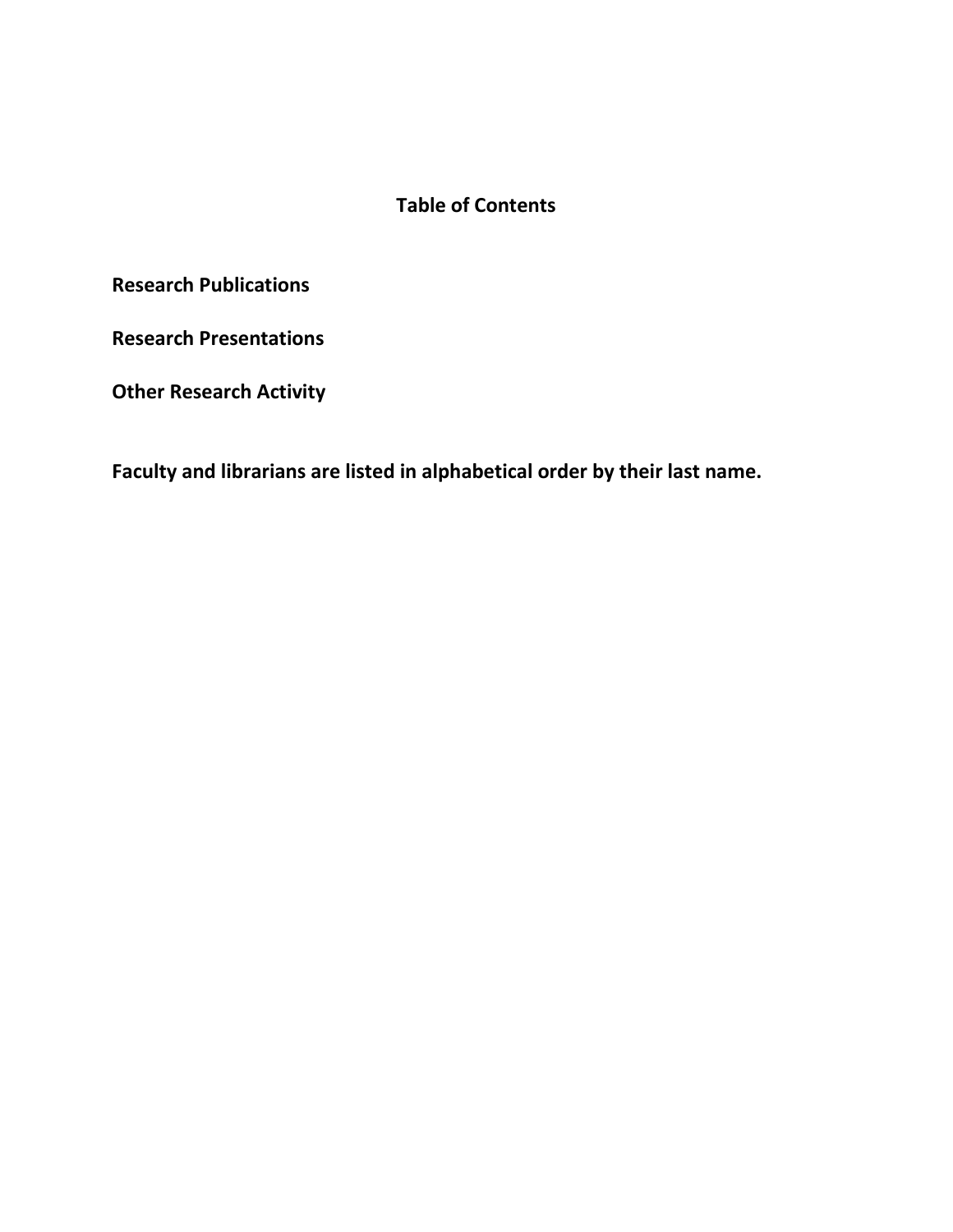# **RESEARCH PUBLICATIONS**

**AUTHOR: Abernethy, Michael Lee** 

**UNIT:** School of Arts & Letters

**TYPE: Essay** 

DATE: 1/1/2014

**DETAILS (including co-authors, title and publisher):** Skills to Deal with Stress and Lifes Challenges. (2014). College Success Guide. Fountainhead Press: Southlake, TX.

**AUTHOR: Abshire.Jean** 

**UNIT:** School of Social Sciences

**TYPE: Chapter** 

DATE: 1/1/2014

**DETAILS (including co-authors, title and publisher):** Abshire, Jean E. (2014) Critical Thinking in College Success Guide. Donna Dahlgren, ed. I almost completely re-wrote the Critical Thinking chapter in the College Success Guide used in First Year Seminar classes at IU Southeast. I removed some of the content focused on applying critical thinking skills to students own written work and instead replaced it with several alternative items: I added a graphic that applied critical thinking to the natural sciences. I added 2 analytical exercises that were also based on graphic images. The earlier version of the chapter had focused solely in critical thinking as applied to text, reading and writing. However, this generation of students is in undated with graphic images, especially through social media and it is important to train them to critically think and analyze other media than the written word. I also added a section on applying critical thinking to life choices. Specifically, I added a section talking about life decisions such as should I transfer to another college. This section offered variables to research and consider in making that decision. Moreover, I also integrated research from the Purdue-Gallup study (released in May 2014) about what factors relating to the college experience led to success in life and work across a large data set of college graduates.

**AUTHOR: Allen, Anne E Guernsey UNIT:** School of Arts & Letters **TYPE: Journal** DATE: 1/1/2014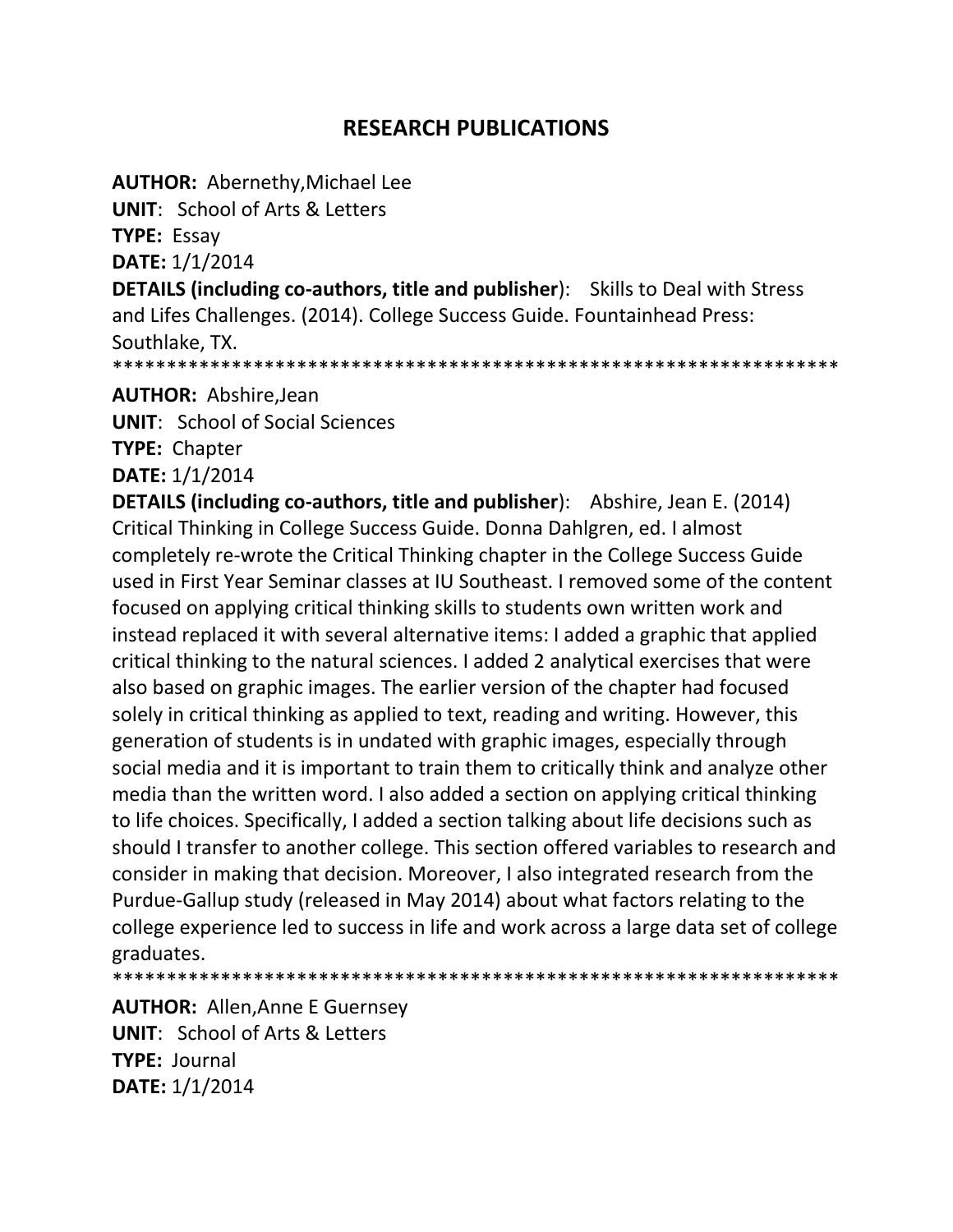**DETAILS (including co-authors, title and publisher):** Pacific Arts Journal | New Series, Volume 13, Number 1, 2013 **AUTHOR: Allen, Anne E Guernsey UNIT: School of Arts & Letters TYPE: Book** DATE: 1/1/2014 **DETAILS (including co-authors, title and publisher):** Re-positioning Pacific Art:

Artists, Objects, Histories: Proceedings of the 7th International Pacific Arts Symposium.

**AUTHOR: Allman, Ronald J.** 

**UNIT:** School of Social Sciences

**TYPE: Textbook** 

DATE: 1/1/2014

**DETAILS (including co-authors, title and publisher):** Chapter in Risky Business in College Success Guide, by Donna Dahlgren, sixth edition, update 

**AUTHOR: Allman.Ronald J.** 

**UNIT:** School of Social Sciences

TYPE: Book

DATE: 1/1/2014

**DETAILS (including co-authors, title and publisher):** History of First Baptist Church. 175th anniversary book

**AUTHOR: Attum, Omar A** 

**UNIT:** School of Natural Sciences

**TYPE: Journal** 

DATE: 1/1/2014

**DETAILS (including co-authors, title and publisher):** Attum, O., A. Kramer, T. Mahmoud, M. Fouda. 2014. Post-nesting migrations patterns of green turtles from the Egyptian Red Sea. Zoology in the Middle East 60:299-305 

**AUTHOR: Attum.Omar A UNIT:** School of Natural Sciences **TYPE: Journal** DATE: 1/1/2014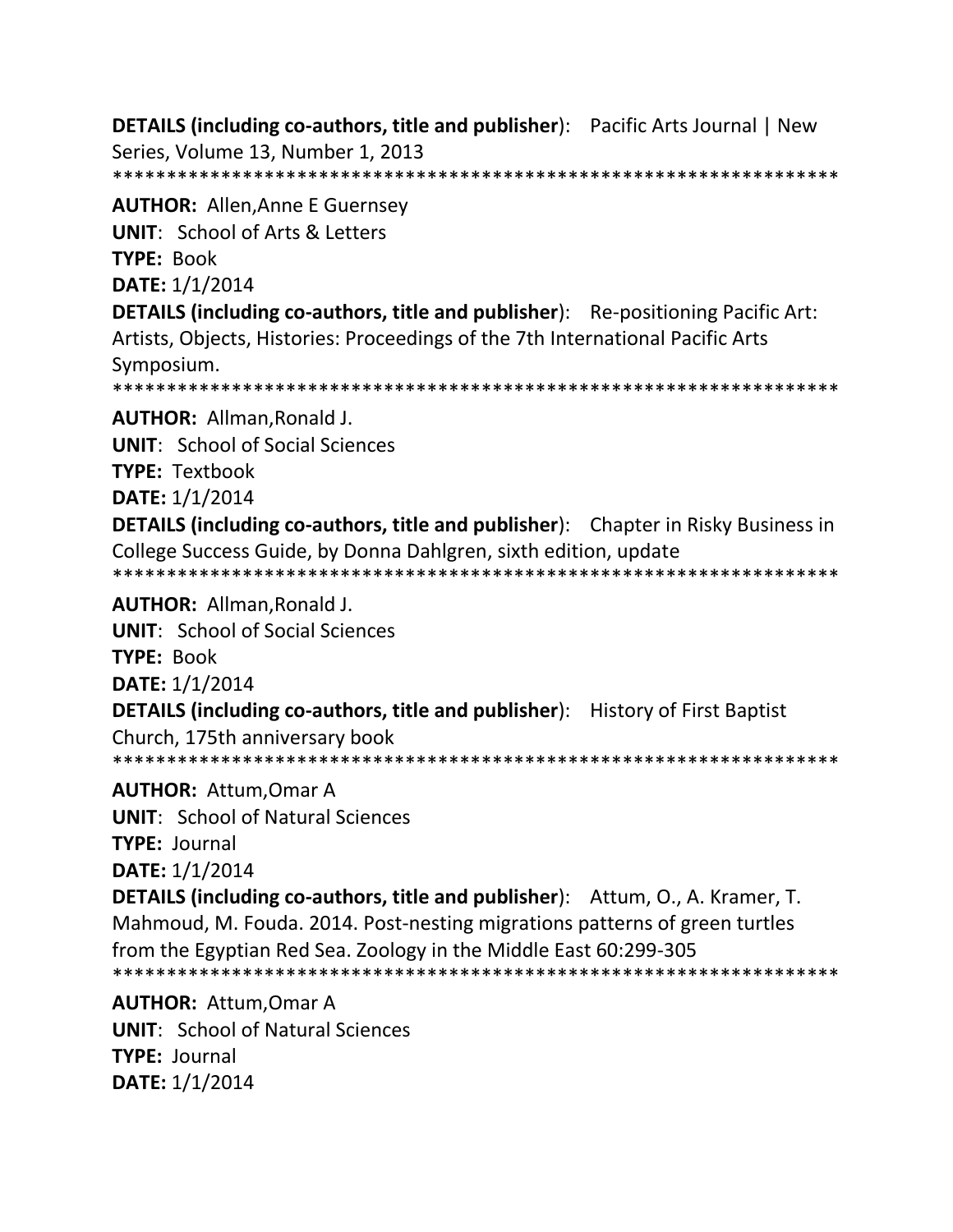**DETAILS (including co-authors, title and publisher):** Attum, O., U. Ghazali, S.K. El Noby, I.N. Hassan. 2014. The relationship between precipitation history and the kilometric index of Dorcas gazelles. Journal of Arid Environments. 102:113-11 

**AUTHOR: Attum, Omar A** 

**UNIT:** School of Natural Sciences **TYPE: Journal** 

DATE: 1/1/2014

**DETAILS (including co-authors, title and publisher):** Carter, E.T., O. Attum, B.C. Eads, A.S. Hoffman, and B.A. Kingsbury. 2014. Reducing the potential for humansnake encounters in a recreational park. Human - Wildlife Interactions. 8:158167 

**AUTHOR: Attum, Omar A** 

**UNIT: School of Natural Sciences** 

**TYPE: Book** 

**DATE: 1/1/2014** 

**DETAILS (including co-authors, title and publisher):** Omar Attum. 2014. Sinai: Landscape and Nature in Egypts Wilderness. The American University in Cairo Press. 192 pages.

**AUTHOR: Babb, Jacob** 

**UNIT:** School of Arts & Letters **TYPE: Book Review** 

**DATE: 1/1/2014** 

**DETAILS (including co-authors, title and publisher):** Review of A Rhetoric for Writing Program Administrators. Ed. Rita Malenczyk. The Journal of Teaching Writing 28.2 (Fall 2014).

**AUTHOR: Baker, Crump W. UNIT: School of Natural Sciences TYPE: Paper DATE: 1/1/2014 DETAILS (including co-authors, title and publisher):** Int. J. Contemp. Math. Sci,

vol. 9, no. 11, p. 507-514..

**AUTHOR: Biornson, Christian E. UNIT:** School of Business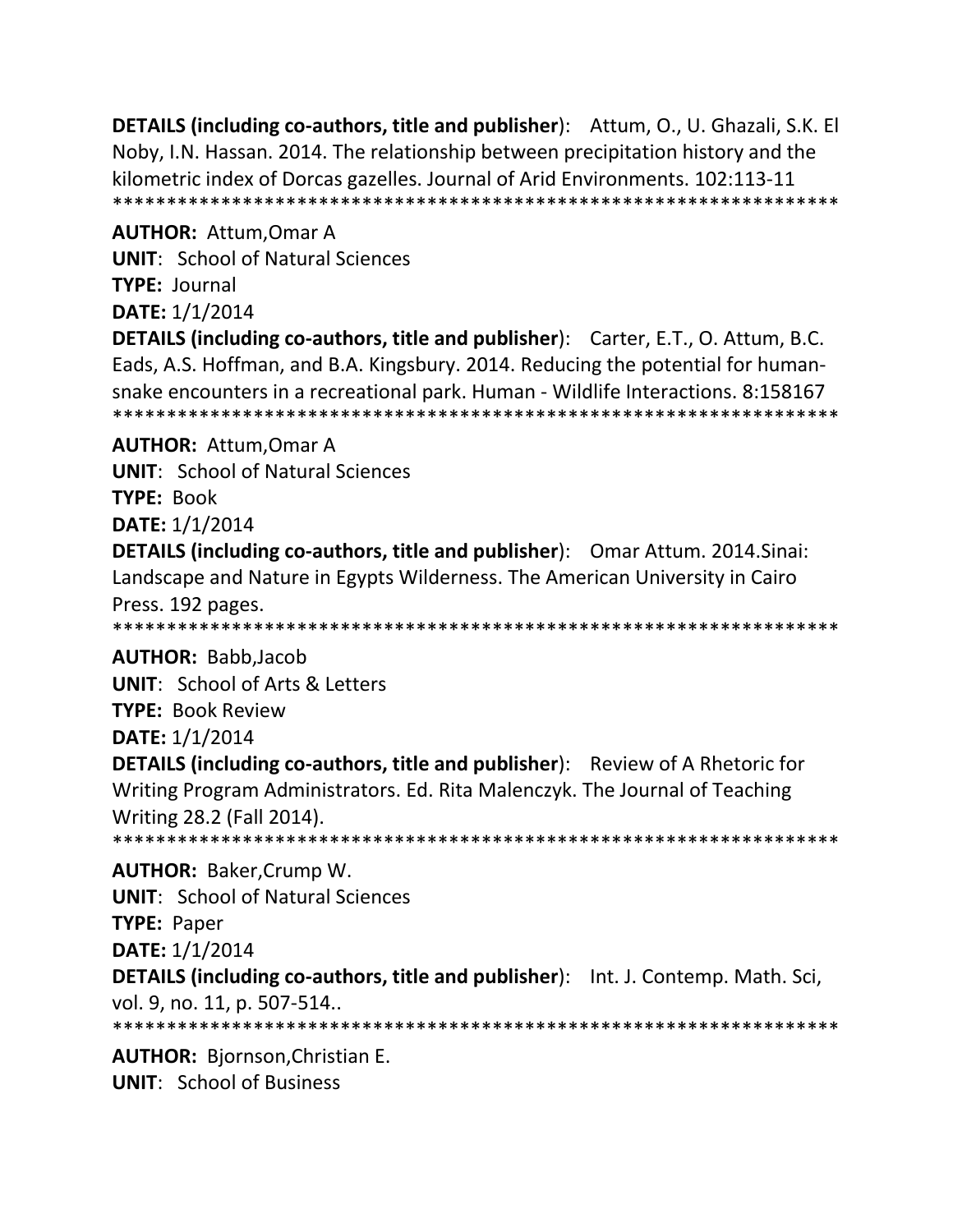**TYPE: Case** DATE: 1/1/2014

**DETAILS (including co-authors, title and publisher):** Yost M., C Bjornson, Interest Charge Domestic International Sales Corporations The remaining exporter tax benefit. International Journal of Finance and Accounting: Case Studies in Accounting and Finance, Jaunary 2014, pp 108-122 

**AUTHOR: Camahalan, Faye Marsha** 

**UNIT: School of Education** 

**TYPE: Paper** 

**DATE:** 1/1/2014

DETAILS (including co-authors, title and publisher): Camahalan, F.M.G. Ruley, A.G. (2014). Blended learning and teaching writing: A teacher action research proiect. Journal of Instructional Pedagogies, 15, 23pp. 

**AUTHOR:** Camahalan, Faye Marsha

**UNIT:** School of Education

**TYPE: Paper** 

**DATE: 1/1/2014** 

**DETAILS (including co-authors, title and publisher):** Camahalan, F.M.G. (2014). Recalling childhood memories: An instructional approach using grounded theory. Journal of Instructional Pedagogies, 14, 115-131.

**AUTHOR: Choi.Pilsik** 

**UNIT: School of Business TYPE: Paper DATE: 1/1/2014** 

**DETAILS (including co-authors, title and publisher):** Musgrove, Carolyn F., Chris Cox, and Pilsik Choi, Consumer Perceptions of Green Marketing Claims: An Examination of the Relationships with Type of Claim and Credibility. (being prepared for data collection)

**AUTHOR: Cochran, Delaine E. UNIT:** School of Natural Sciences **TYPE: Journal** DATE: 1/1/2014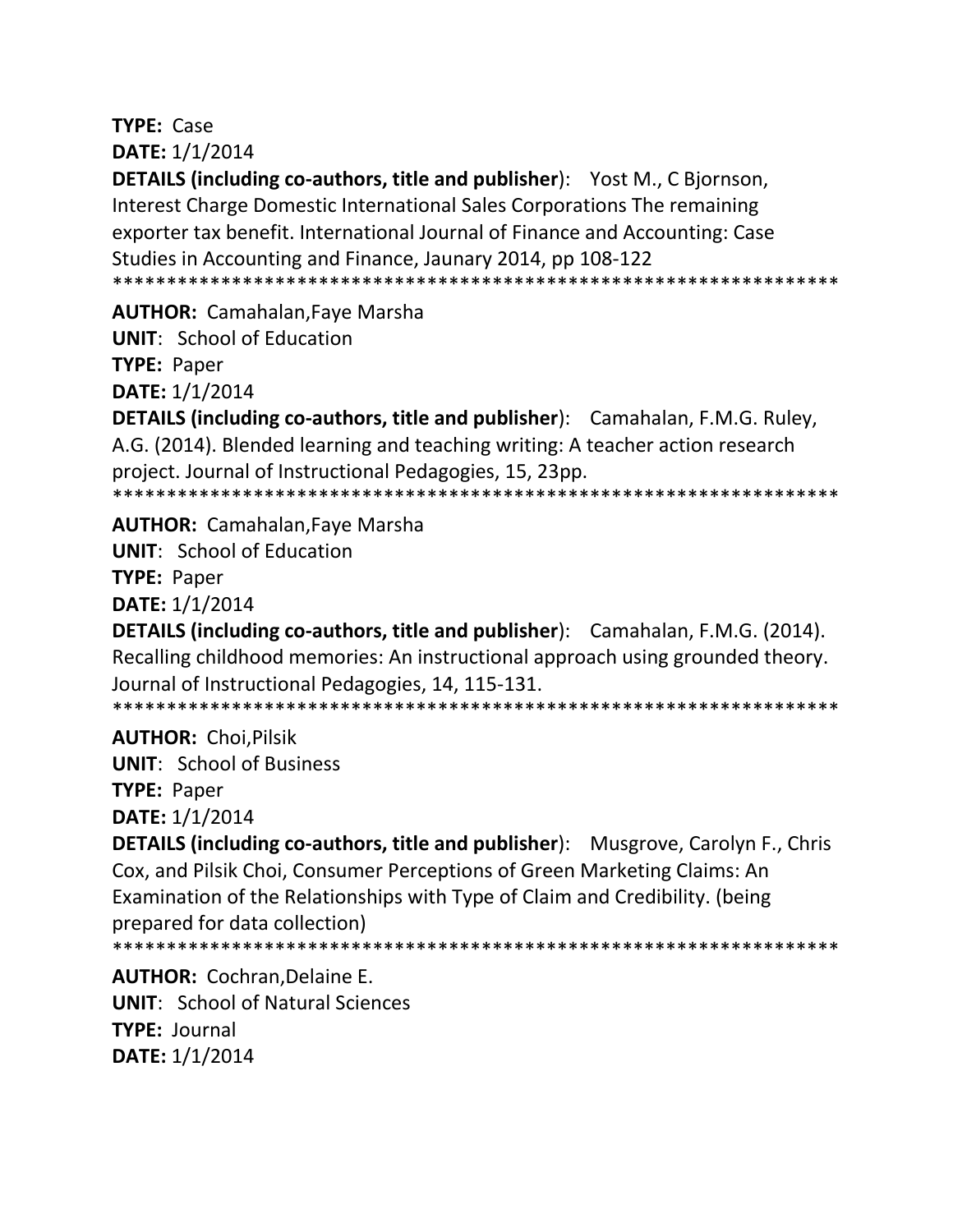**DETAILS (including co-authors, title and publisher):** The Electronic Journal of e-

Learning http://www.ejel.org 

**AUTHOR: Darnowski, Douglas William UNIT: School of Natural Sciences** 

**TYPE: Textbook** 

DATE: 1/1/2014

DETAILS (including co-authors, title and publisher): I authored questions for an online supplement to the textbook above. My work covered 11 of the 40 chapters in the book.

**AUTHOR: Dauer, Quinn Pierre** 

**UNIT: School of Social Sciences** 

**TYPE: Book** 

DATE: 1/1/2014

**DETAILS (including co-authors, title and publisher):** Natural Disasters and State Formation and Nation Building in Latin America: Earthquakes in Argentina and Chile during the Long Nineteenth Century. 

**AUTHOR: Finkel, Deborah G.** 

**UNIT:** School of Social Sciences

**TYPE: Article** 

**DATE: 1/1/2014** 

**DETAILS (including co-authors, title and publisher):** Finkel, D., Ernsth-Bravell, M., Pedersen, N. L. (2014). Gender differences in genetic and environmental influences on changes in motor function with age. Journal of Gerontology: **Psychological Sciences.** 

**AUTHOR: Finkel.Deborah G.** 

**UNIT:** School of Social Sciences

**TYPE: Article** 

DATE: 1/1/2014

**DETAILS (including co-authors, title and publisher):** Finkel, D., Pedersen, N. L. (2014). Genetic and environmental contributions to the association between intraindividual variability in reaction time and cognitive function. Aging, Neuropsychology, and Cognition, 21, 746-764.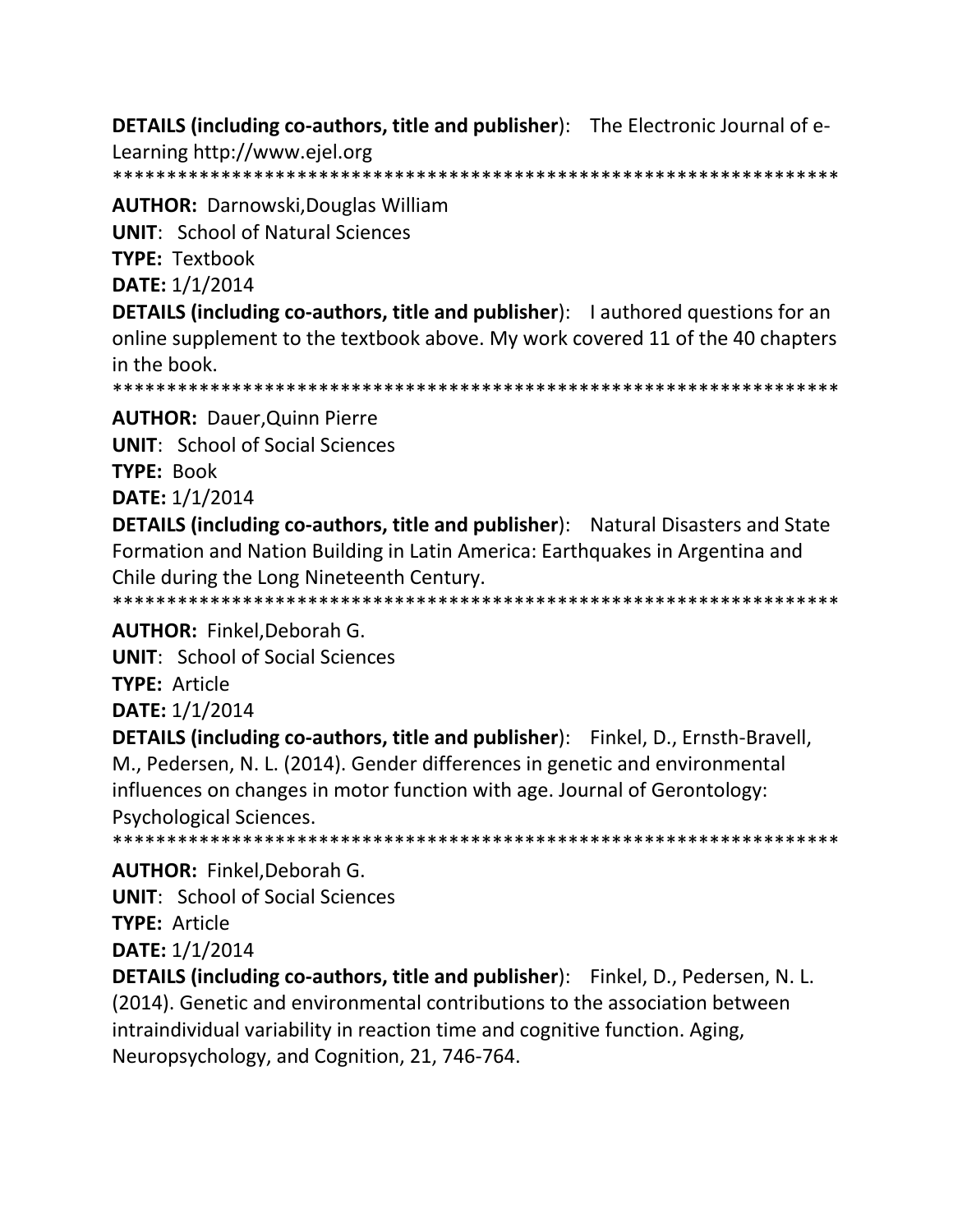**AUTHOR: Finkel.Deborah G.** 

**UNIT:** School of Social Sciences **TYPE: Chapter** 

DATE: 1/1/2014

DETAILS (including co-authors, title and publisher): Finkel, D., Gerritsen, L., Reynolds, C. A., Dahl, A. K., Pedersen, N. L. (2014). Etiology of individual differences in human health and longevity. In R. L. Sprott (Ed.), Annual Review of Gerontology and Geriatrics Genetics (pp. 189-227). New York: Springer. 

**AUTHOR: Forinash, Kyle** 

**UNIT: School of Natural Sciences** 

**TYPE: Other** 

DATE: 1/1/2014

**DETAILS (including co-authors, title and publisher):** R. Wisman and K. Forinash, Mobile Science - HarmonicMotion. HarmonicMotion collects and analyzes accelerometer data from smartphone to determine the harmonic motion as the phone bounces on a spring. May 2014.

https://play.google.com/store/apps/details"id=edu.ius.harmonicmotion 

**AUTHOR: Forinash, Kyle** 

**UNIT: School of Natural Sciences** 

**TYPE: Website** 

DATE: 1/1/2014

**DETAILS (including co-authors, title and publisher):** Real data collection with mobile devices. This is a clearing house site of physics experiments that use cell phones or tablets to collect and analyze real data. Some of these ideas are published, some not. Links to more information about each experiment are also included. We consider this list to be a collaborative project. If you find other useful ways to use cell phones for real data collect, please lets us know and we will add you as a member of this group. Contact Kyle Forinash or Ray Wisman for suggestions or comments. Recopilacin de datos actuales con los dispositivos mviles. Este es un sitio de intercambio de informacin de los experimentos de fsicaque que utilizan telfonos celulares o tabletas para recopilar y analizar datos reales. Algunas de estas ideas son publicados, otros no. Tambin se incluye enlaces a ms informacin sobre cada experimento. Consideramos que esta lista es un proyecto de colaboracin. Si encuentra otras formas tiles de usar telfonos celulares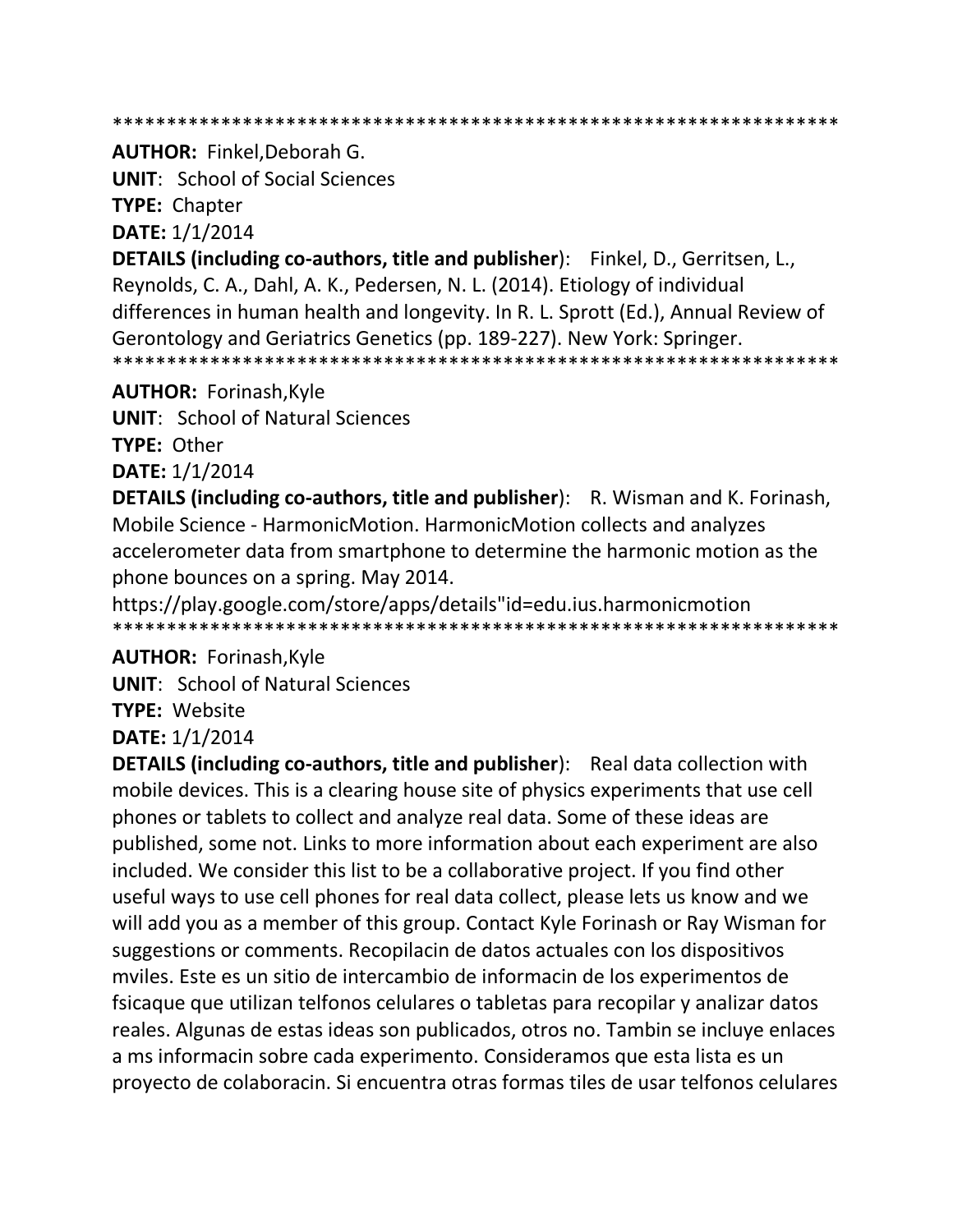para el recojer de los datos reales, por favor nos deja saber y nosotros Uds. agregue como miembro de este grupo. Pngase en contacto con Kyle Forinasho Ray Wisman para sugerencias o comentarios. 

**AUTHOR: Forinash, Kyle** 

**UNIT: School of Natural Sciences** 

TYPE: Other

DATE: 1/1/2014

**DETAILS (including co-authors, title and publisher):** R. Wisman and K. Forinash, Mobile Science - Accolyze. Accolyze combines two free apps to collect and analyze accelerometer data via a spreadsheet. March 2014.

https://play.google.com/store/apps/details"id=edu.ius.accolyze

**AUTHOR: Forinash, Kyle** 

**UNIT:** School of Natural Sciences

**TYPE: Journal** 

DATE: 1/1/2014

**DETAILS (including co-authors, title and publisher):** K. Forinash, C. Dixon, Helium and Sulfur Hexafluoride in Musical Instruments The Physics Teacher, v 52  $(2014)$  p470.

**AUTHOR: Forinash, Kyle** 

**UNIT: School of Natural Sciences** 

**TYPE: Other** 

**DATE: 1/1/2014** 

**DETAILS (including co-authors, title and publisher):** R. Wisman and K. Forinash, Mobile Science - Pendulum. Pendulum collects and analyzes accelerometer data from smartphone used as a pendulum. April 2014.

https://play.google.com/store/apps/details"id=edu.ius.pendulum 

**AUTHOR: Forinash, Kyle** 

**UNIT:** School of Natural Sciences

**TYPE: Other** 

**DATE: 1/1/2014** 

**DETAILS (including co-authors, title and publisher):** R. Wisman and K. Forinash, Mobile Science - MagneticField. MagneticField collects and analyzes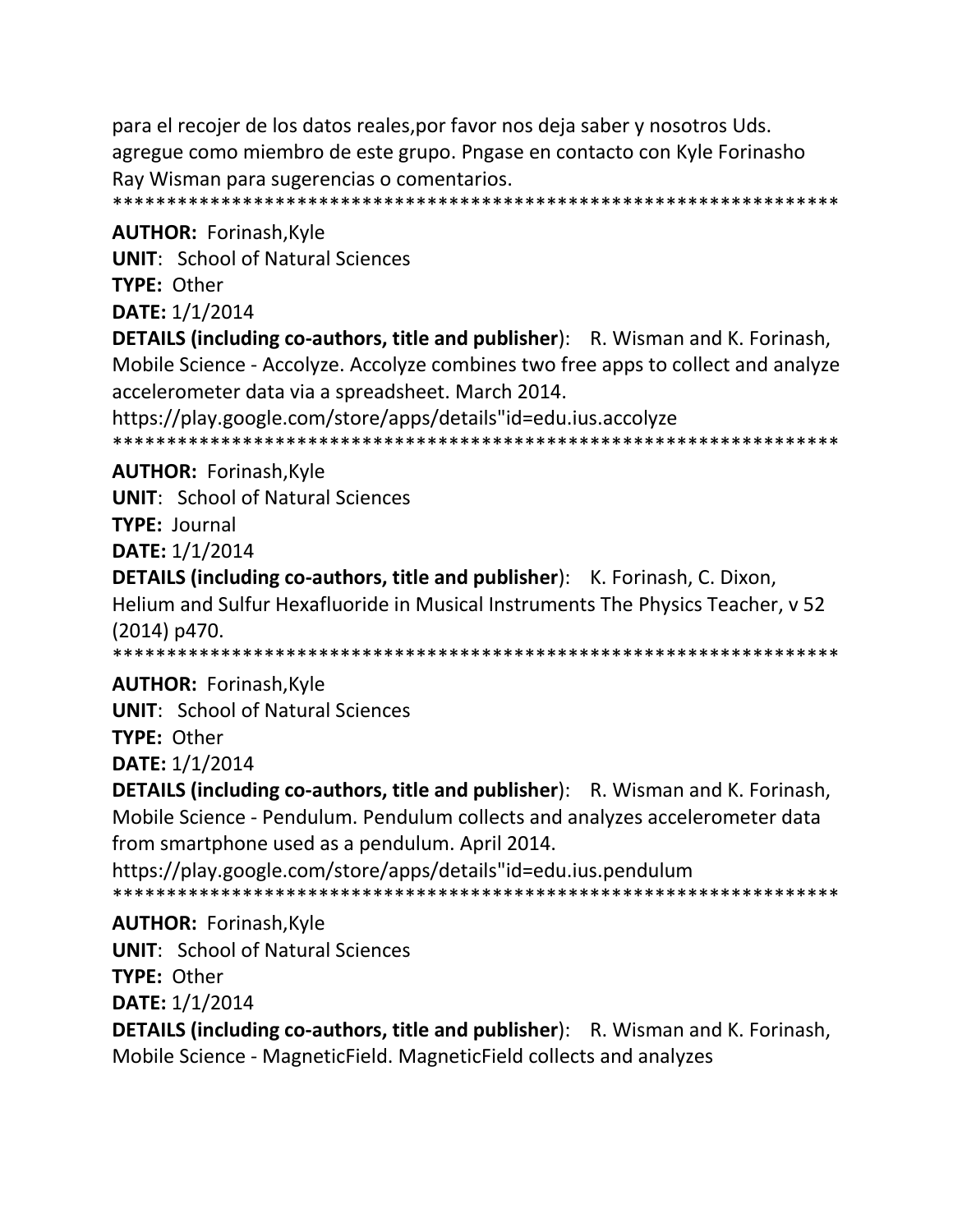magnetometer data from smartphone to determine a magnetic field. May 2014. https://play.google.com/store/apps/details"id=edu.ius.magneticfield 

#### **AUTHOR: Fry, Melissa S.**

**UNIT:** School of Social Sciences

**TYPE: Report** 

DATE: 1/1/2014

**DETAILS (including co-authors, title and publisher):** Fry, Melissa. 2014. Early Intervention Program: External Evaluation. New Albany, IN: IU Southeast AREC. The evaluation study compiled and analyzed 10 years of data on the court and family services mandated referrals, program completion and criminal recidivism for the Our Place early intervention program. The study was submitted as part of an application for the National Registry of Evidence Based Programs and Policies. 

# **AUTHOR: Fry, Melissa S.**

**UNIT:** School of Social Sciences **TYPE: Report** 

DATE: 1/1/2014

**DETAILS (including co-authors, title and publisher):** JTPL Planning Committee, Board, Staff and Community Members with facilitation, compilation and writing provided by the IU Southeast Applied Research and Education Center. 2014. Jeffersonville Township Public Library: Strategic Long Range Plan 2014-2016. New Albany, IN: IU Southeast Applied Resarch and Education Center. 

**AUTHOR: Fry, Melissa S.** 

**UNIT:** School of Social Sciences **TYPE: Report DATE:** 1/1/2014

**DETAILS (including co-authors, title and publisher):** Applied Research and Education Center. March 2014. Decatur County Community Action Coalition: Drug Free Communities Annual Data Report. New Albany, IN: IU Southeast AREC. 

**AUTHOR: Fry, Melissa S.** 

**UNIT:** School of Social Sciences **TYPE: Report** DATE: 1/1/2014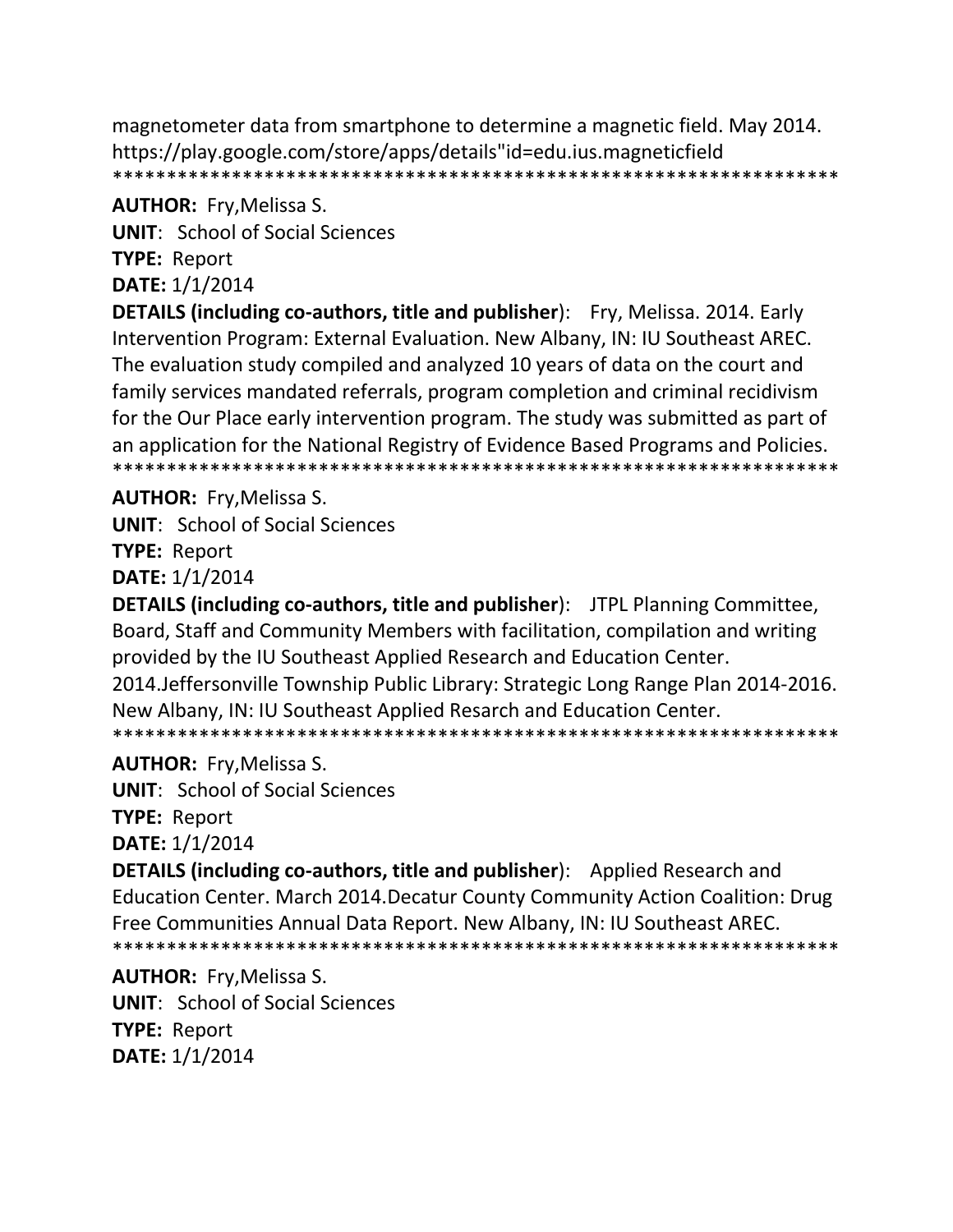**DETAILS (including co-authors, title and publisher**): Applied Research and Education Center. 2014. Concentrated Poverty in Southern Indiana Louisville-Metro, 1990-2010. New Albany, IN: IU Southeast Applied Research and Education Center.

\*\*\*\*\*\*\*\*\*\*\*\*\*\*\*\*\*\*\*\*\*\*\*\*\*\*\*\*\*\*\*\*\*\*\*\*\*\*\*\*\*\*\*\*\*\*\*\*\*\*\*\*\*\*\*\*\*\*\*\*\*\*\*\*\*\*\*

**AUTHOR:** Gritter,Elizabeth

**UNIT**: School of Social Sciences

**TYPE:** Essay

**DATE:** 1/1/2014

**DETAILS (including co-authors, title and publisher**): Robert R. Church Jr. and the Black Freedom Struggle in Memphis, African American Intellectual History Society, Guest Post for Blog, 29 August 2014, http://aaihs.org/

\*\*\*\*\*\*\*\*\*\*\*\*\*\*\*\*\*\*\*\*\*\*\*\*\*\*\*\*\*\*\*\*\*\*\*\*\*\*\*\*\*\*\*\*\*\*\*\*\*\*\*\*\*\*\*\*\*\*\*\*\*\*\*\*\*\*\*

**AUTHOR:** Gritter,Elizabeth **UNIT**: School of Social Sciences **TYPE:** Book Review **DATE:** 1/1/2014

**DETAILS (including co-authors, title and publisher**): This book review came out in the August 2014 issue of the Journal of Southern History. To Render Invisible: Jim Crow and Public Life in New South Jacksonville. By Robert Cassanello. (Gainesville and other cities: University Press of Florida, c. 2013. Pp. [xiv], 188. \$74.95, ISBN 978-0-8130-4419-4.) After the review came out, the reviewee wrote me the following: Thank you for the kind and fair review. I use to take reviews for granted, but I have seen another review of the book and I am not sure that person even read it before trashing it. I am going to keep an eye out for your book when it comes out so I can check it out. Good luck. Robert Robert Cassanello Associate Professor of History 4000 Central Florida Blvd. Orlando, FL 32816-1350 407-823-1681 Fax: 407-823-3184 \*\*\*\*\*\*\*\*\*\*\*\*\*\*\*\*\*\*\*\*\*\*\*\*\*\*\*\*\*\*\*\*\*\*\*\*\*\*\*\*\*\*\*\*\*\*\*\*\*\*\*\*\*\*\*\*\*\*\*\*\*\*\*\*\*\*\*

**AUTHOR:** Gritter,Elizabeth **UNIT**: School of Social Sciences **TYPE:** Book **DATE:** 1/1/2014

**DETAILS (including co-authors, title and publisher**): River of Hope: Black Politics and the Memphis Freedom Movement, 1865-1954 (Lexington: University Press of Kentucky, 2014), part of the Civil Rights and the Struggle for Black Equality in the Twentieth Century series edited by distinguished historians Steven F. Lawson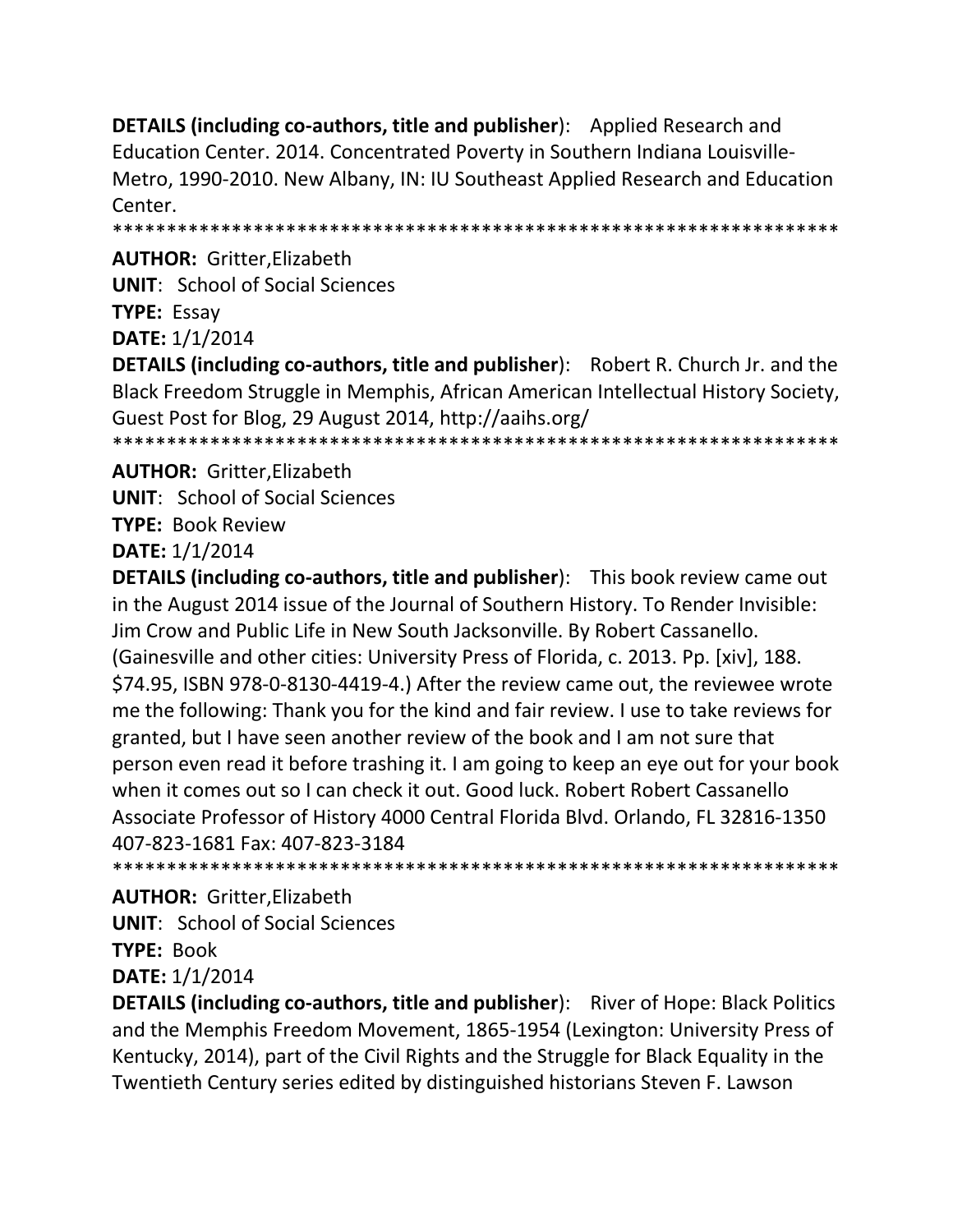Cynthia G. Fleming. This first book of mine was published on 2/20/2014, with the web PDF available then and cloth and e-book copies available in early March. 

**AUTHOR: Hall, Bryan Wesley** 

**UNIT: School of Arts & Letters TYPE: Article** DATE: 1/1/2014

**DETAILS (including co-authors, title and publisher):** Kant on Newton, Genius, and Scientific Discovery, Intellectual History Review, 24(4), 2014, 539-556. 

**AUTHOR:** Hall, Bryan Wesley

**UNIT:** School of Arts & Letters

**TYPE: Book** 

**DATE: 1/1/2014** 

**DETAILS (including co-authors, title and publisher):** The Post-Critical Kant: Understanding the Critical Philosophy through the Opus postumum (Routledge, 2014). This is a single-author research monograph (220 pp). Routledge is one of the top international presses in Philosophy (ranked fourth, after Harvard University Press and before Princeton University Press on a recent international survey of philosophers).

\*\*\*\*\*\*\*\*\*\*\*\*\*\*\*\*\*\*\*\*\*\*\* 

**AUTHOR: Hall, Bryan Wesley** 

**UNIT:** School of Arts & Letters

**TYPE: Review Article** 

**DATE: 1/1/2014** 

**DETAILS (including co-authors, title and publisher):** Review of Giovanni Pietro Basiles Kants Opus postumum und seine Rezeption, Plurilogue: Politics and Philosophy Reviews, http:www.plurilogue.com, posted March 21st, 2014. 

**AUTHOR: Hare, Sara Cornell UNIT:** School of Social Sciences **TYPE: Report** DATE: 1/1/2014

**DETAILS (including co-authors, title and publisher):** Garman, Aubrey and Hare, Sara. 2014. Final Report of the 2013-2014 Safe Dates program, Jefferson County, Indiana. Submitted to Turning Point Agency.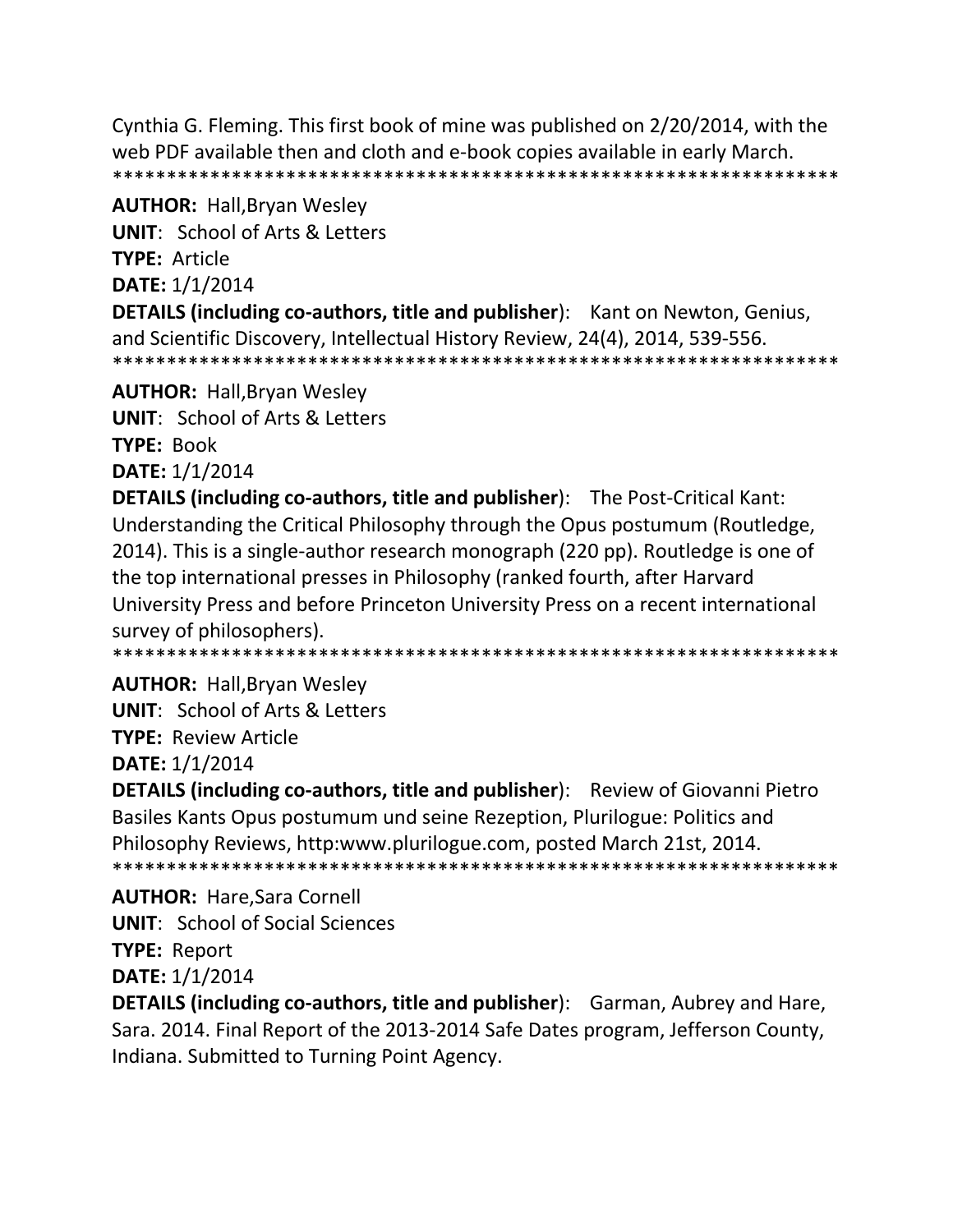**AUTHOR: Harper, Brian A UNIT: School of Arts & Letters TYPE: Website** DATE: 1/1/2014 DETAILS (including co-authors, title and publisher): www.standardizedtestforcongress.com **AUTHOR: Harper, Brian A UNIT:** School of Arts & Letters **TYPE: Website** DATE: 1/1/2014 **DETAILS (including co-authors, title and publisher):** www.artaxis.org **AUTHOR: Harper, Brian A UNIT:** School of Arts & Letters TYPE: Website DATE: 1/1/2014 **DETAILS (including co-authors, title and publisher):** www.claybucket.com **AUTHOR: Harper, Brian A UNIT:** School of Arts & Letters **TYPE: Website** DATE: 1/1/2014 **DETAILS (including co-authors, title and publisher):** www.spacelabproject.com **AUTHOR: Harper, Brian A UNIT: School of Arts & Letters TYPE: Website DATE: 1/1/2014** DETAILS (including co-authors, title and publisher): www.brianharperstudio.com **AUTHOR: Harris.Kenneth J UNIT: School of Business** TYPE: Article DATE: 1/1/2014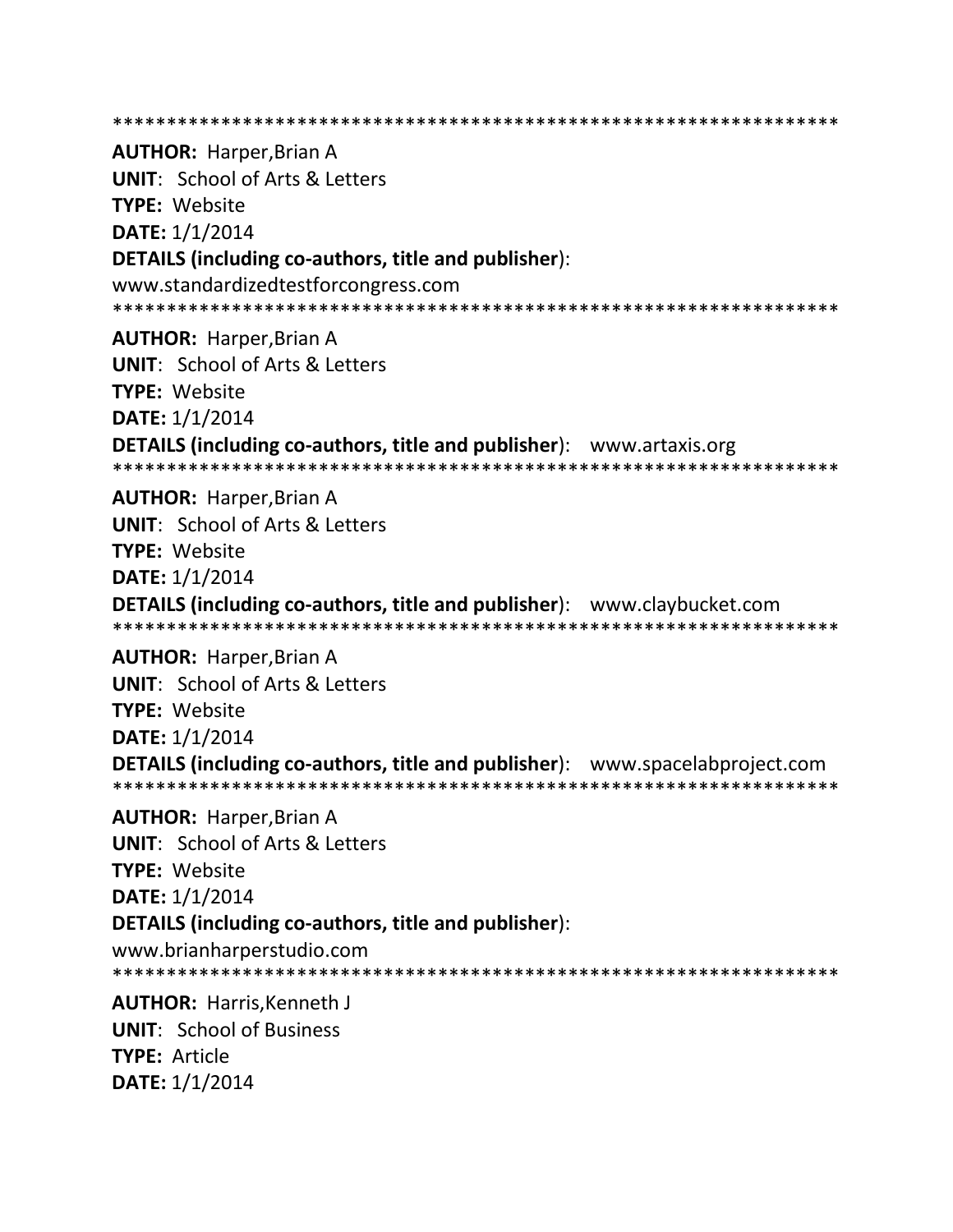**DETAILS (including co-authors, title and publisher):** Harvey, P., Harris, K. J., Kacmar, K. M., Buckless, A., Pescosolido, T. (2014). The impact of leaders political skill on employees perceptions of ethical leadership. Journal of Leadership and Organizational Studies, 21, 5-16. 

**AUTHOR: Harris, Kenneth J** 

**UNIT: School of Business** 

TYPE: Article

DATE: 1/1/2014

**DETAILS (including co-authors, title and publisher):** Harvey, P., Harris, K. J., Martinko, M., Gillis, W. (2014). Negative perceptual and behavioral outcomes of psychological entitlement. Leadership Quarterly, 25, 204-217. 

**AUTHOR: He.Yan** 

**UNIT:** School of Business **TYPE: Journal** DATE: 1/1/2014

**DETAILS (including co-authors, title and publisher):** He, Y., Wang, J., Wei, K.C.J. 2014. A Comprehensive Study of Liquidity before and after SEOs and SEO Underpricing. Journal of Financial Markets 20, 61-78. 

**AUTHOR: Hettiarachchi, Suranga D** 

**UNIT: School of Natural Sciences** 

**TYPE: Website** 

**DATE: 1/1/2014** 

**DETAILS (including co-authors, title and publisher):** ACM SIGCSE 2014 Special Session: Engaging Mathematical Reasoning Exercises Goals for the Session SIGCSE attendees interested in math thinking have routinely wished for a place where engaging math reasoning examples and assignments that help connect mathematics and software development can be shared and discussed. Providing such a forum is the purpose of this session. The exercises and assignments will help faculty find ways to incorporate mathematical reasoning in CS1, CS2, data structures and algorithms, discrete math, and software engineering courses. 

**AUTHOR: Hettiarachchi, Suranga D UNIT:** School of Natural Sciences **TYPE: Journal**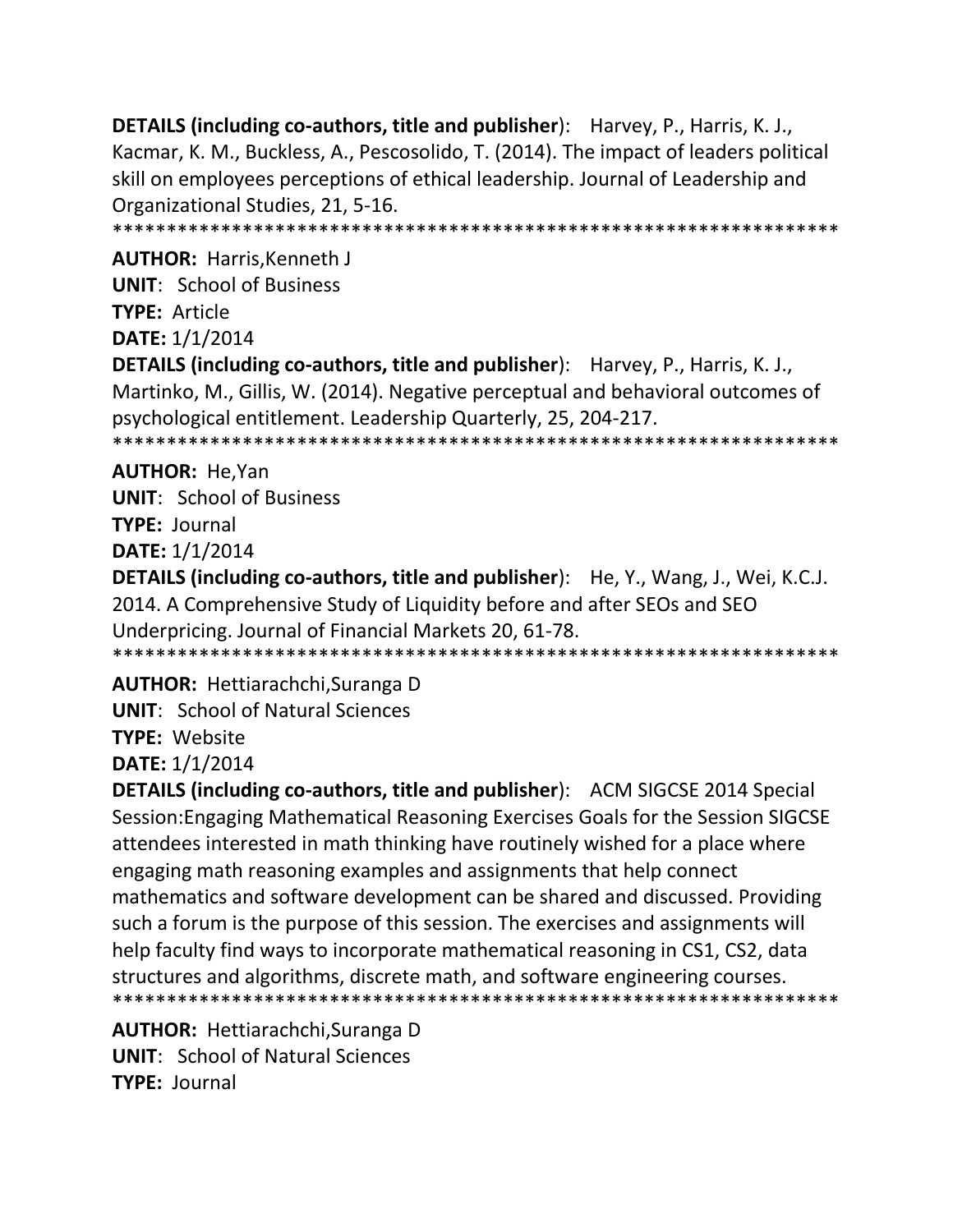#### DATE: 1/1/2014

**DETAILS (including co-authors, title and publisher):** Kleczynski, S., M. Rayner, and S. Hettiarachchi (2014). Autonomous Search and Retrieval. In J. Meinke (Ed.), The ACM Journal of Computing Science in Colleges, Volume 29-5, pp. 164170. Consortium for Computing Sciences in Colleges.

#### **AUTHOR: Hoffman.Lisa**

**UNIT:** School of Education **TYPE: Article** 

DATE: 1/1/2014

**DETAILS (including co-authors, title and publisher):** Hoffman, L., Podikunju-Hussain, S, Ridout, S. (2014, October). Dont Stop Stuffing The Backpacks!: Asking Parents about Communication Preferences. INTESOL Newsletter.

**AUTHOR: Hoffman, Lisa** 

**UNIT:** School of Education **TYPE: Chapter** DATE: 1/1/2014

**DETAILS (including co-authors, title and publisher):** Hoffman, L. (2014). Stepping In and Out of Worlds: Bosnian Muslim Girls Narratives about Cultural and Religious Identity Construction. In Growing Up Between Two Cultures: Issues and Problems of Muslim Children (Ed. by F. Salili R. Hoosain), pp. 235-259. Charlotte, NC: Information Age Publishing. This book is a volume in the series: Research in Multicultural Education and International Perspectives, by Information Age Publishing 

### **AUTHOR: Hoffman, Lisa**

**UNIT: School of Education** 

**TYPE: Website** 

**DATE:** 1/1/2014

DETAILS (including co-authors, title and publisher): Hoffman, L., Podikunju-Hussain, S, Ridout, S. (2014, October). Dont Stop Stuffing The Backpacks!: Asking Parents about Communication Preferences. TESOLin [blog post].

**AUTHOR: Hollenbeck, James E UNIT:** School of Education **TYPE: Manuscript**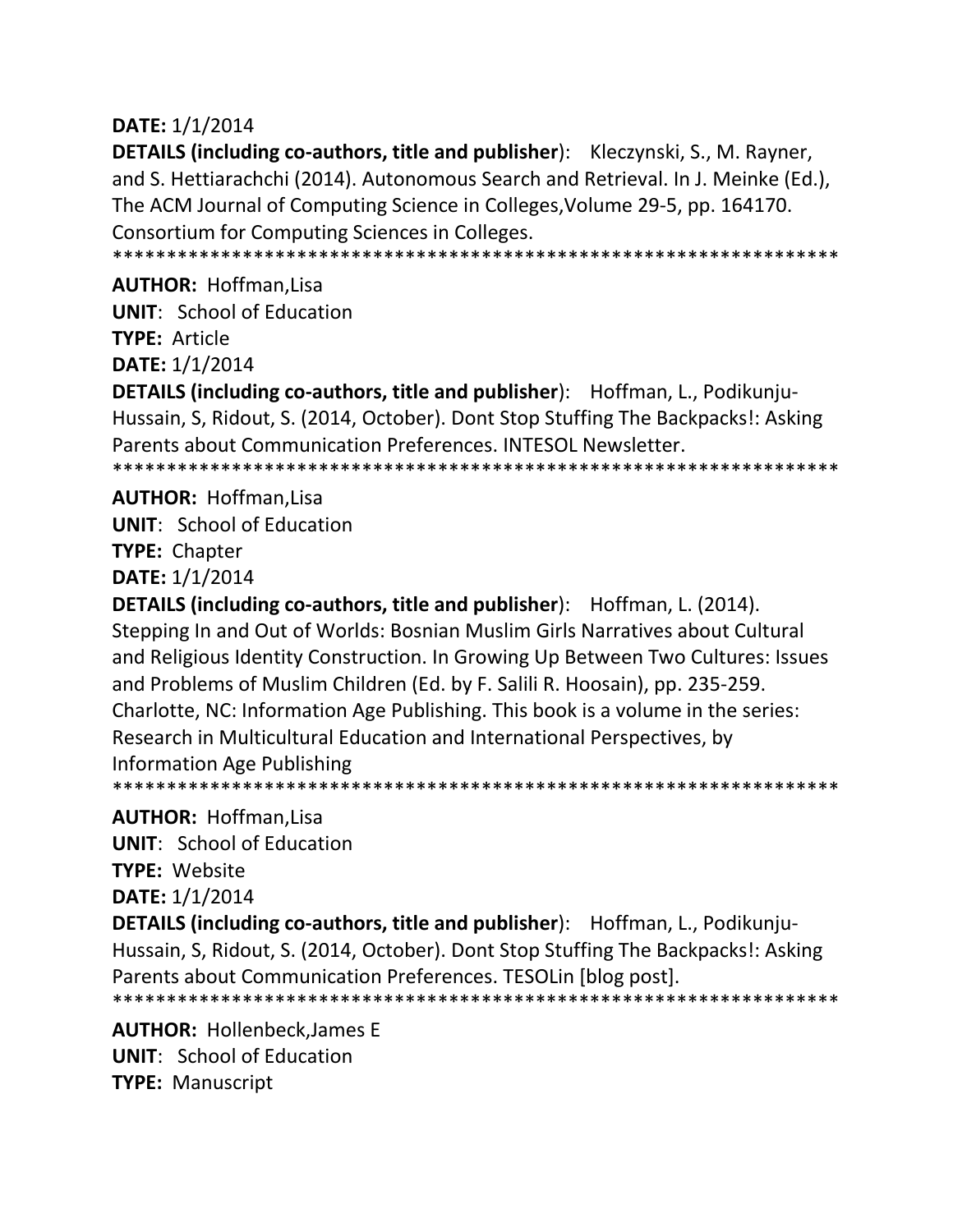#### **DATE:** 1/1/2014

**DETAILS (including co-authors, title and publisher):** Bulgarian Journal of Science Education and Policy. Vol. 8, Number 2, 2014.

\*\*\*\*\*\*\*\*\*\*\*\*\*\*\*\*\*\*\*\*\*\*\*\*\*\*\*\*\*\*\*\*\*\*\*\*\*\*\*\*\*\*\*\*\*\*\*\*\*\*\*\*\*\*\*\*\*\*\*\*\*\*\*\*\*\*\*

**AUTHOR:** Hollenbeck,James E

**UNIT**: School of Education

**TYPE:** Manuscript

**DATE:** 1/1/2014

**DETAILS (including co-authors, title and publisher**): Chemistry: Bulgarian Journal of Science Education. Volume 23, Number 6, 2014.

\*\*\*\*\*\*\*\*\*\*\*\*\*\*\*\*\*\*\*\*\*\*\*\*\*\*\*\*\*\*\*\*\*\*\*\*\*\*\*\*\*\*\*\*\*\*\*\*\*\*\*\*\*\*\*\*\*\*\*\*\*\*\*\*\*\*\*

**AUTHOR:** Hollingsworth,Joseph E.

**UNIT**: School of Natural Sciences

**TYPE:** Conference Proceedings

**DATE:** 1/1/2014

**DETAILS (including co-authors, title and publisher**): Joseph E. Hollingsworth and Murali Sitaraman. 2014. Special session: engaging mathematical reasoning exercises. In Proceedings of the 45th ACM technical symposium on Computer science education (SIGCSE 14). ACM, New York, NY, USA, 179-180. DOI=10.1145/2538862.2538989 http://doi.acm.org/10.1145/2538862.2538989 \*\*\*\*\*\*\*\*\*\*\*\*\*\*\*\*\*\*\*\*\*\*\*\*\*\*\*\*\*\*\*\*\*\*\*\*\*\*\*\*\*\*\*\*\*\*\*\*\*\*\*\*\*\*\*\*\*\*\*\*\*\*\*\*\*\*\*

**AUTHOR:** Hughes,Melanie Elizabeth

**UNIT**: LIBRARY

**TYPE:** Article

**DATE:** 1/1/2014

**DETAILS (including co-authors, title and publisher**): Hughes, M. E. (2015). Dream School Graduates: The experiences of the earliest alumni of Community Montessori Public Charter School, New Albany, Indiana, USA, a paper to be presented at School Memories: New Trends in Historical Research into Education: Heuristic Perspectives and Methodogical Issues, International Symposium. Seville, Spain: Universidad de Sevilla, Facultad de Ciencias de la Educacin, 22-23 September 2015. LA MEMORIA ESCOLAR: Nuevas tendencias en la investigacin histrico-educativa: perspectivas heursticas y cuestiones metodolgicas, Simposio Internacional (SEVILLA, 22-23 Septiembre de 2015), Universidad de Sevilla. Facultad de Ciencias de la Educacin. School Memories: New Trends in Historical Research into Education: Heuristic Perspectives and Methodogical Issues, International Symposium (Seville, Spain, 22-23 September 2015), Universidad de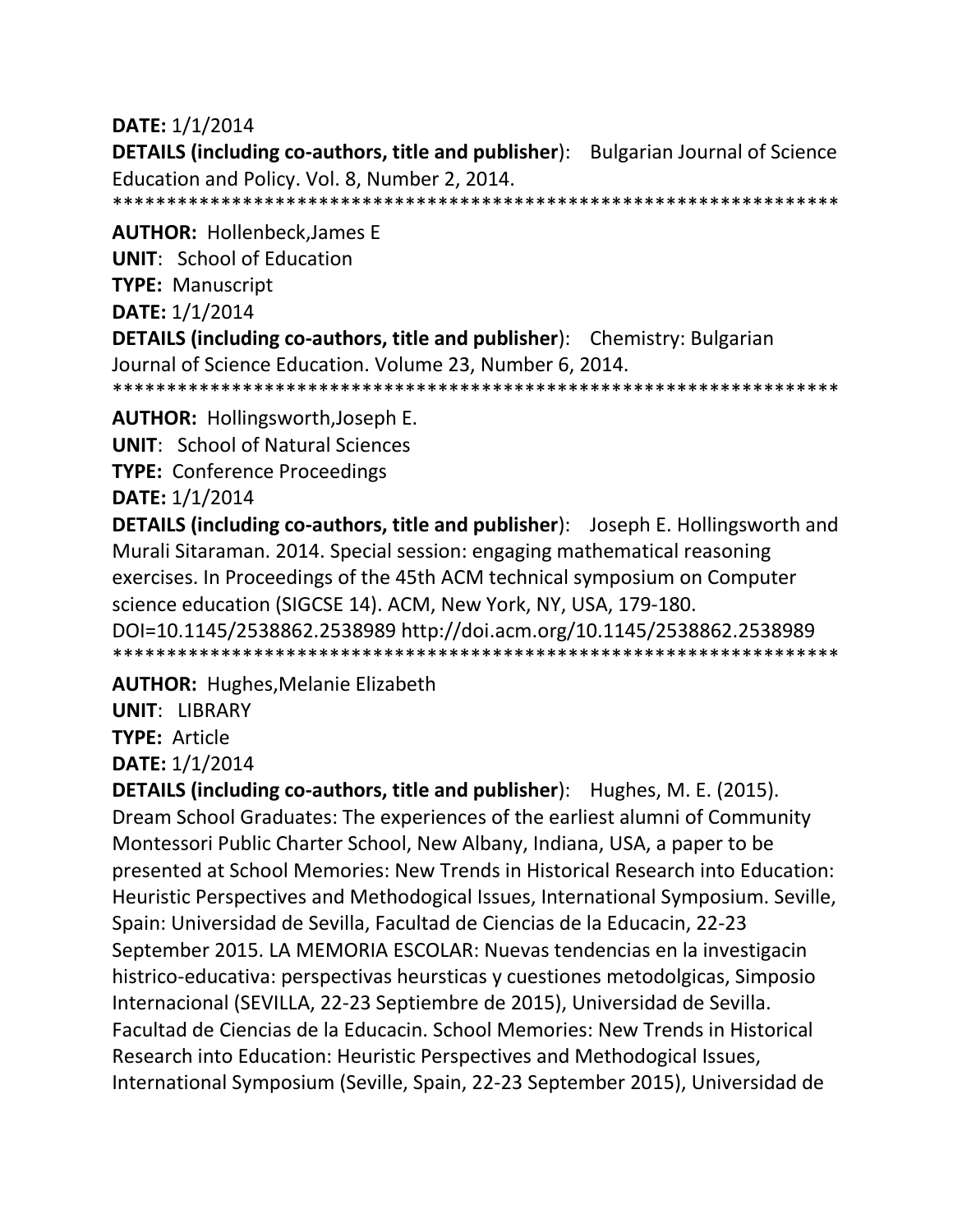Sevilla. Facultad de Ciencias de la Educacin. The purpose of this research study was to collect the oral histories of graduates of the first four classes of Community Montessori to begin to capture the impact of their collective school experiences and constructed school memories on their current lives as young adults. The researchers intend to regularly interview alumni as they grow into their working careers, and have children of their own, capturing their lives as citizens of Southern Indiana and the world.

\*\*\*\*\*\*\*\*\*\*\*\*\*\*\*\*\*\*\*\*\*\*\*\*\*\*\*\*\*\*\*

**AUTHOR: Hughes, Melanie Elizabeth** 

**UNIT: LIBRARY TYPE: Chapter DATE: 1/1/2014** 

**DETAILS (including co-authors, title and publisher):** Hughes, M. E. and Pinkston, G. L. (2013). Graphic novels ignite imagination in the sciences. In C. Smallwood and V. Gubnitskaia (Eds.) How to STEM: Science, Technology, Engineering, and Math Education in Libraries. Lanham, MD: Scarecrow Press. 

**AUTHOR: Jackman.Michael** 

**UNIT: School of Arts & Letters TYPE: Poetry** 

**DATE: 1/1/2014** 

**DETAILS (including co-authors, title and publisher):** Jackman, Michael. An Object Lesson. Motif: Finding its Own Level: An Anthology of Writings About Water. Ed. Denton Loving. Louisville, Motes: 2014. 

**AUTHOR: Jackman, Michael UNIT:** School of Arts & Letters

**TYPE: Poetry** 

**DATE:** 1/1/2014

**DETAILS (including co-authors, title and publisher):** Jackman, Michael. Mantua, 1606. Union: Poems by Forty Finalists from the 2014 Alexander and Doris Raynes Poetry Competition. Ed. Gretchen Primack. New York: Blue Thread, 2014. 

**AUTHOR: Jackman.Michael UNIT:** School of Arts & Letters **TYPE: Poetry DATE: 1/1/2014**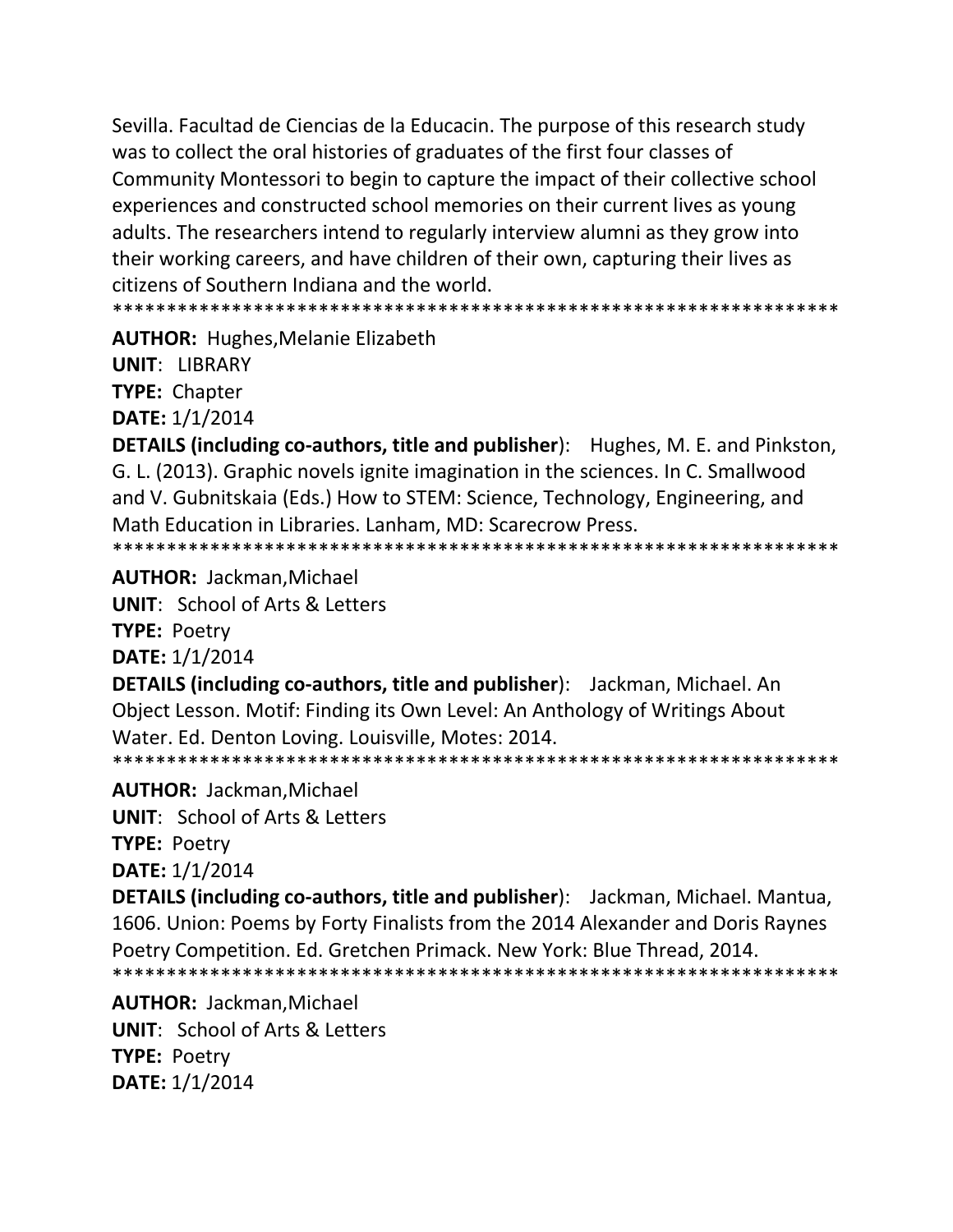**DETAILS (including co-authors, title and publisher):** Jackman, Michael. Mantua, 1606. Jewish Currents. Spring 2014.

**AUTHOR: Johnson, Sandra L** 

**UNIT: School of Natural Sciences** 

**TYPE: Textbook** 

DATE: 1/1/2014

**DETAILS (including co-authors, title and publisher):** Medical coding textbook, including workbook and instructors manual for medical coding programs in 2-yr and 4-yr institutions.

**AUTHOR: Keefe, Thomas J.** 

**UNIT: School of Business** 

**TYPE: Chapter** 

DATE: 1/1/2014

DETAILS (including co-authors, title and publisher): Thomas J. Keefe 2014,, Money Matters, In College Success Guide, Donna J Dahlgren (editor), 2014 Edition, IUS. Students are investing in their future by going to college. But there are many financial pit falls and traps in their way. To help them avoid and deal with the financial problems they may encounter I have provided them with exposure to some needed money-management skills.

**AUTHOR: Keefe, Thomas J.** 

**UNIT: School of Business** 

**TYPE: Abstract** 

DATE: 1/1/2014

**DETAILS (including co-authors, title and publisher):** A Behavioral Economic View of Cheating on Online Exams: Strategies to Prevent Cheating Thomas Keefe Indiana University Southeast David M. Eplion Indiana University Southeast \*\*\*\*\*\*\*\*\*\*\*\*\*\*

**AUTHOR: Kimmer, Christopher James UNIT:** School of Natural Sciences **TYPE: Website DATE: 1/1/2014 DETAILS (including co-authors, title and publisher):** Miller, Curtis G. and Kimmer, Christopher J. TreeMap visualization with LEAP

Motion.https://github.iu.edu/cjkimmer/treapmotion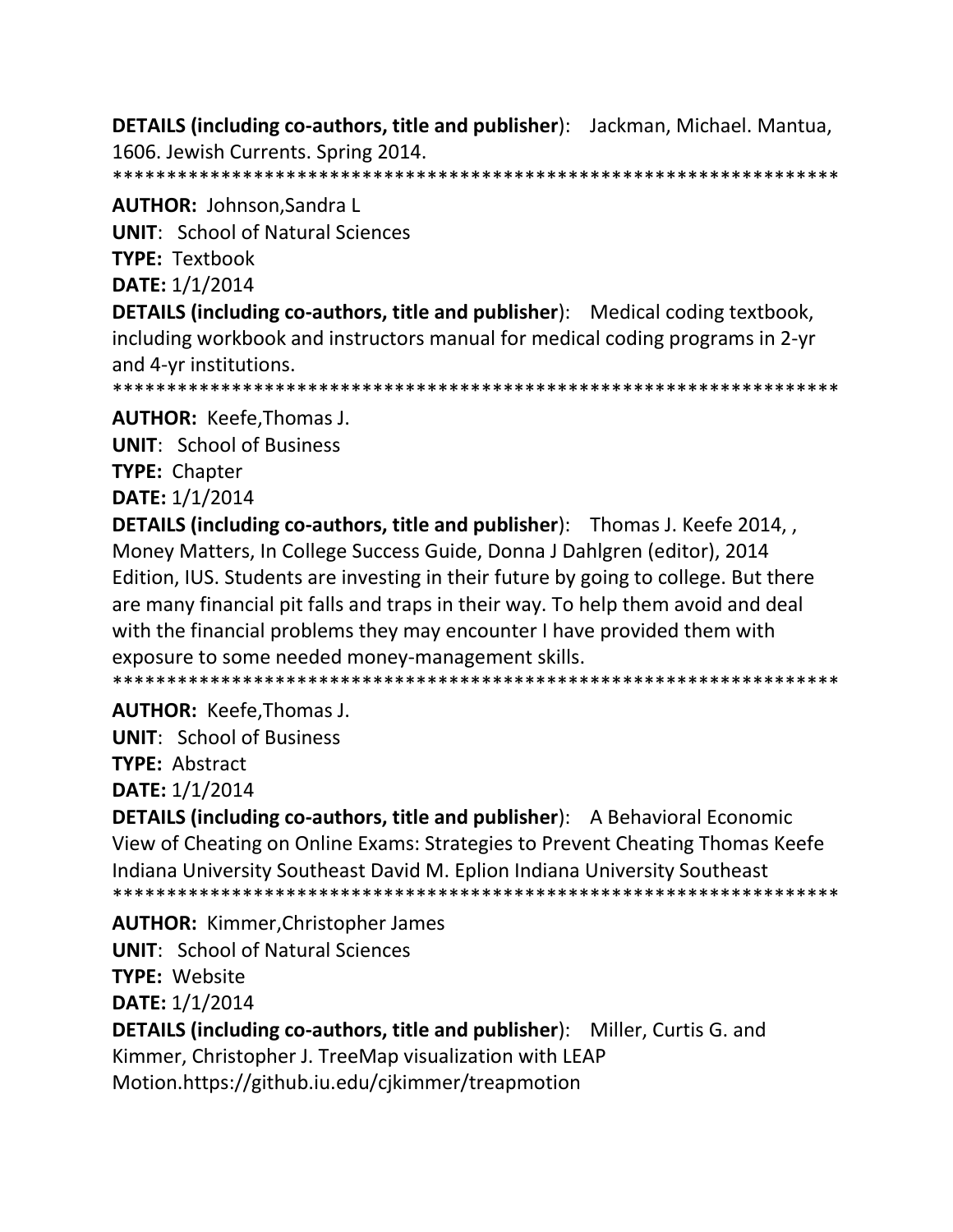\*\*\*\*\*\*\*\*\*\*\*\*\*\*\*\*\*\*\*\*\*\*\*\*\*\*\*\*\*\*\*\*\*\*\*\*\*\*\*\*\*\*\*\*\*\*\*\*\*\*\*\*\*\*\*\*\*\*\*\*\*\*\*\*\*\*\*

**AUTHOR:** Kirchner,Gretchen

**UNIT**: School of Natural Sciences

**TYPE:** Database

**DATE:** 1/1/2014

**DETAILS (including co-authors, title and publisher**): NCBI Biosample and Bioproject Whole Genome Sequence Assembly and Annotation submission. Submitted 8-21-2014 and Registered 11-25-2014. Biosample Accession:PRJNA260509 and Genome Assembly and Annotation Accession PRJNA224116.

\*\*\*\*\*\*\*\*\*\*\*\*\*\*\*\*\*\*\*\*\*\*\*\*\*\*\*\*\*\*\*\*\*\*\*\*\*\*\*\*\*\*\*\*\*\*\*\*\*\*\*\*\*\*\*\*\*\*\*\*\*\*\*\*\*\*\*

**AUTHOR:** Lambert,Alysa D.

**UNIT**: School of Business

**TYPE:** Book

**DATE:** 1/1/2014

**DETAILS (including co-authors, title and publisher**): Lambert, A. D., Marler, J. H., Gueutal, H. (2014). Flexible Work Arrangements: Factors Affecting Employee Use. Scholars Press. ISBN 978-3-639-71981-9.

\*\*\*\*\*\*\*\*\*\*\*\*\*\*\*\*\*\*\*\*\*\*\*\*\*\*\*\*\*\*\*\*\*\*\*\*\*\*\*\*\*\*\*\*\*\*\*\*\*\*\*\*\*\*\*\*\*\*\*\*\*\*\*\*\*\*\*

**AUTHOR:** Maksl,Adam

**UNIT**: School of Social Sciences

**TYPE:** Article

**DATE:** 1/1/2014

**DETAILS (including co-authors, title and publisher**): Maksl, A. Fromm, M.

(2014). More than yearbooks or newspapers: High school journalism is about the process. PBS MediaShift/EdShift. Retrieved from

http://www.pbs.org/mediashift/2014/07/more-than-yearbooks-or-newspapershigh-school-journalism-is-about-the-process/

\*\*\*\*\*\*\*\*\*\*\*\*\*\*\*\*\*\*\*\*\*\*\*\*\*\*\*\*\*\*\*\*\*\*\*\*\*\*\*\*\*\*\*\*\*\*\*\*\*\*\*\*\*\*\*\*\*\*\*\*\*\*\*\*\*\*\*

**AUTHOR:** Manson,Todd M

**UNIT**: School of Social Sciences

**TYPE:** Manuscript

**DATE:** 1/1/2014

**DETAILS (including co-authors, title and publisher**): Adam, A., Manson, T.M. (2014). Using a Pseudoscience Activity to Teach Critical Thinking. Teaching of Psychology, 41(2), 130-134.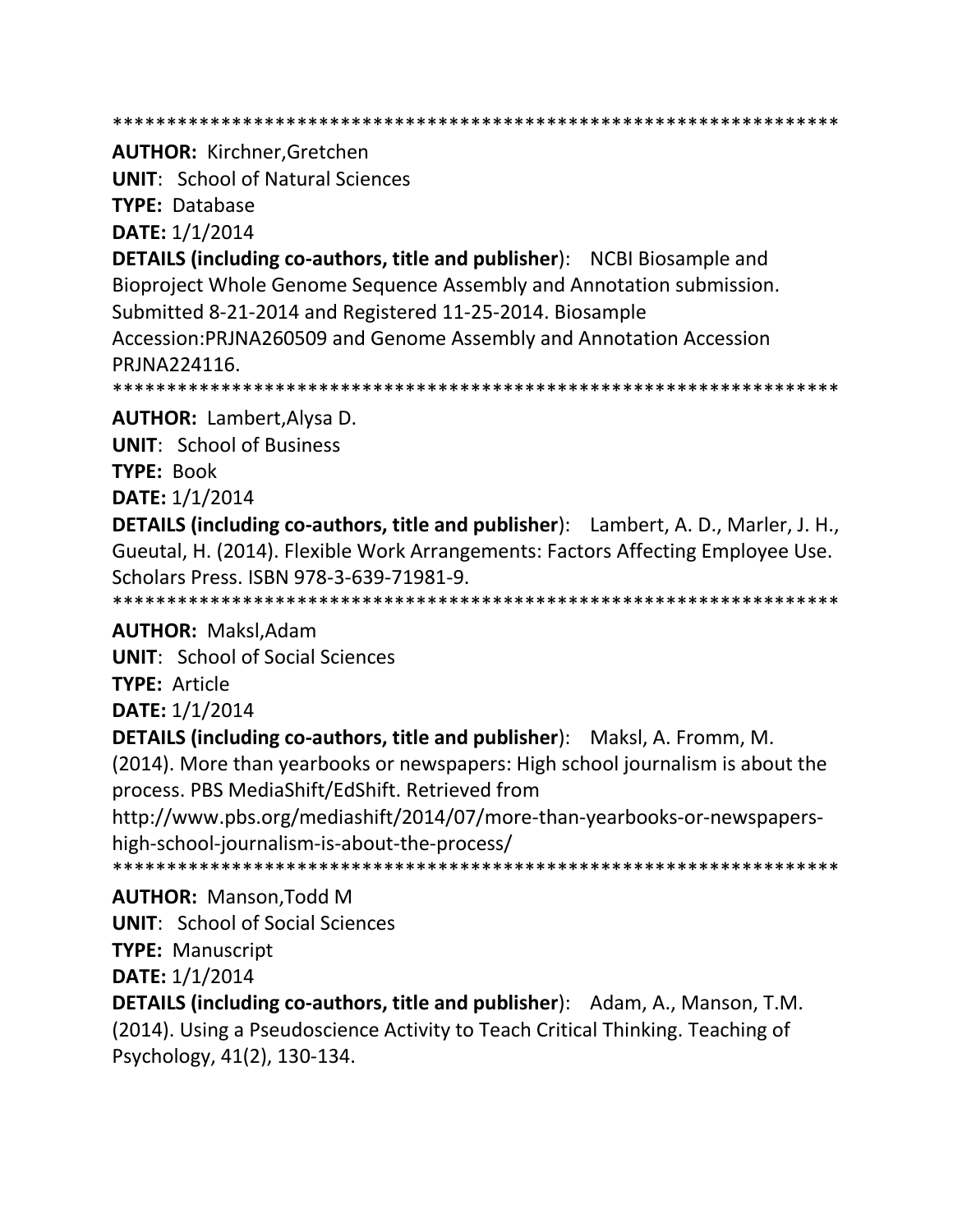\*\*\*\*\*\*\*\*\*\*\*\*\*\*\*\*\*\*\*\*\*\*\*\*\*\*\*\*\*\*\*\*\*\*\*\*\*\*\*\*\*\*\*\*\*\*\*\*\*\*\*\*\*\*\*\*\*\*\*\*\*\*\*\*\*\*\*

**AUTHOR:** Mason,Glenn Michael

**UNIT**: School of Natural Sciences

**TYPE:** Conference Proceedings

**DATE:** 1/1/2014

**DETAILS (including co-authors, title and publisher**): Mason, G.M., 2014, Microspheroids from the Clegg Creek Member of the New Albany Shale: New Evidence supporting a late Devonian impact, in Proceedings of the 33rd Oil Shale Symposium, Colorado Energy Research Institute Document CERI-2014-2, Colorado School of Mines Press, Golden, Colorado.

\*\*\*\*\*\*\*\*\*\*\*\*\*\*\*\*\*\*\*\*\*\*\*\*\*\*\*\*\*\*\*\*\*\*\*\*\*\*\*\*\*\*\*\*\*\*\*\*\*\*\*\*\*\*\*\*\*\*\*\*\*\*\*\*\*\*\*

**AUTHOR:** Mason,Glenn Michael

**UNIT**: School of Natural Sciences

**TYPE:** Abstract

**DATE:** 1/1/2014

**DETAILS (including co-authors, title and publisher**): Boak, J. and Mason, G.M., 2014, Mineralogy of the Green River Formation, Wyoming: Parallels between Lake Gosiute and Lake Uinta, Colorado School of Mines, Golden CO, USA, The34th Oil Shale Symposium, Colorado School of Mines, October 13 - 15, 2014, Golden, Colorado.

\*\*\*\*\*\*\*\*\*\*\*\*\*\*\*\*\*\*\*\*\*\*\*\*\*\*\*\*\*\*\*\*\*\*\*\*\*\*\*\*\*\*\*\*\*\*\*\*\*\*\*\*\*\*\*\*\*\*\*\*\*\*\*\*\*\*\*

### **AUTHOR:** Mason,Glenn Michael

**UNIT**: School of Natural Sciences

**TYPE:** Abstract

**DATE:** 1/1/2014

**DETAILS (including co-authors, title and publisher**): Boak J.,Mason,

G.andTanavsuu-Milkeviciene, K., 2014,Mineralogy of the Green River Formation, Wyoming: Mining Old Data in the Light of New Models,Technical Program and AbstractsMeeting of the American Association of Petroleum Geologists Rocky Mountain Section 63rd Annual Meeting, July 20 - 23, 2014, Denver, Colorado, USA \*\*\*\*\*\*\*\*\*\*\*\*\*\*\*\*\*\*\*\*\*\*\*\*\*\*\*\*\*\*\*\*\*\*\*\*\*\*\*\*\*\*\*\*\*\*\*\*\*\*\*\*\*\*\*\*\*\*\*\*\*\*\*\*\*\*\*

**AUTHOR:** McIlvoy,Laura H. **UNIT**: NURSING **TYPE:** Article **DATE:** 1/1/2014 **DETAILS (including co-authors, title and publisher):** Mcilvoy L. (2013): Complications after brain hemorrhage repair, American Nurse Today 8 (9): 12.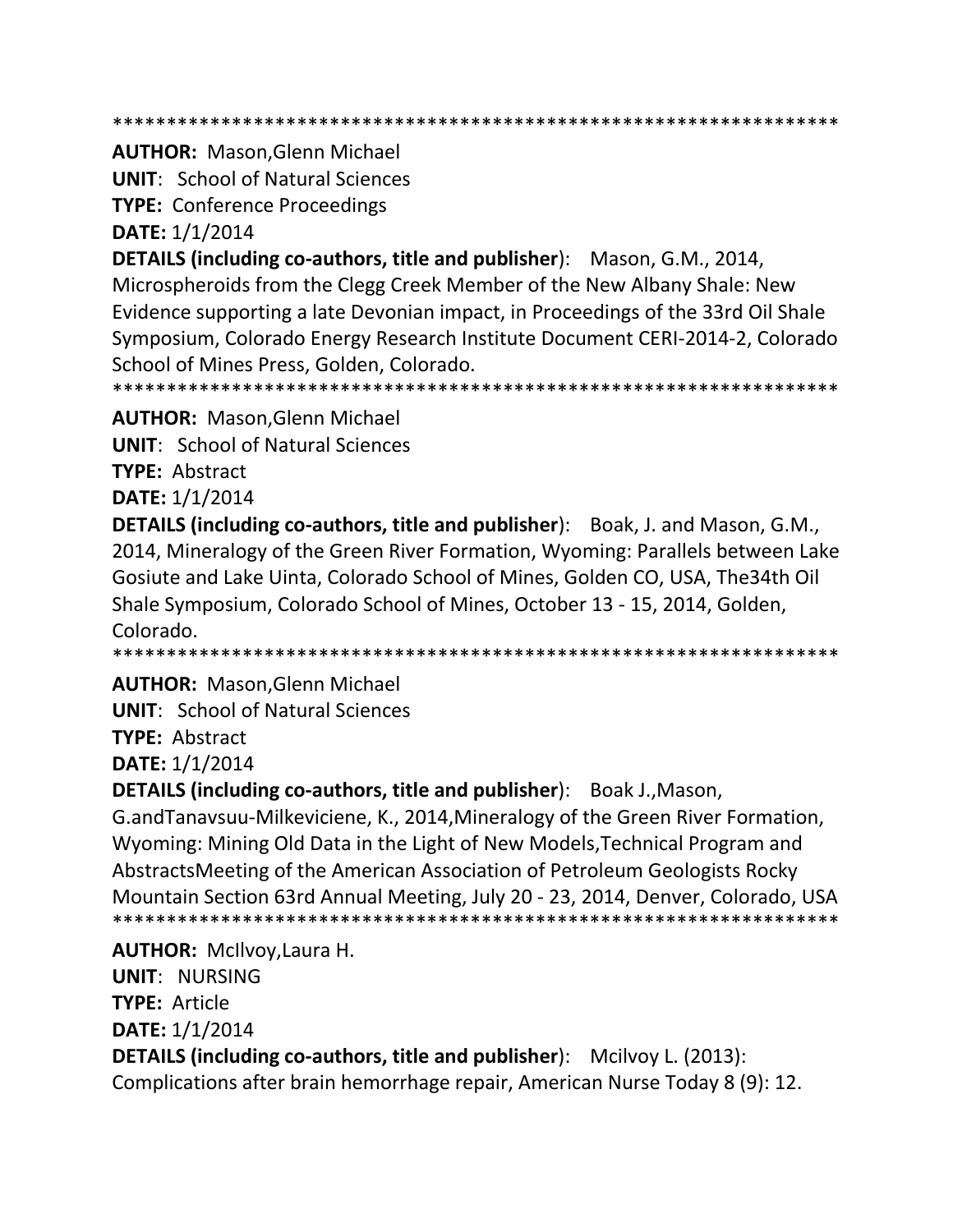\*\*\*\*\*\*\*\*\*\*\*\*\*\*\*\*\*\*\*\*\*\*\*\*\*\*\*\*\*\*\*\*\*\*\*\*\*\*\*\*\*\*\*\*\*\*\*\*\*\*\*\*\*\*\*\*\*\*\*\*\*\*\*\*\*\*\*

**AUTHOR:** McIlvoy,Laura H.

**UNIT**: NURSING **TYPE:** Article

**DATE:** 1/1/2014

**DETAILS (including co-authors, title and publisher):** Mcilvoy L. (2014) Respiratory failure from myasthenic crisis, American Nurse Today 9(9): 28. \*\*\*\*\*\*\*\*\*\*\*\*\*\*\*\*\*\*\*\*\*\*\*\*\*\*\*\*\*\*\*\*\*\*\*\*\*\*\*\*\*\*\*\*\*\*\*\*\*\*\*\*\*\*\*\*\*\*\*\*\*\*\*\*\*\*\*

**AUTHOR:** McIlvoy,Laura H.

**UNIT**: NURSING **TYPE:** Article

**DATE:** 1/1/2014

**DETAILS (including co-authors, title and publisher):** Mcilvoy L. (2012) Fever management in patients with brain injury. AACN Advanced Critical Care 23(2); 204-211.

\*\*\*\*\*\*\*\*\*\*\*\*\*\*\*\*\*\*\*\*\*\*\*\*\*\*\*\*\*\*\*\*\*\*\*\*\*\*\*\*\*\*\*\*\*\*\*\*\*\*\*\*\*\*\*\*\*\*\*\*\*\*\*\*\*\*\*

**AUTHOR:** Moore,Kate Banet

**UNIT**: LIBRARY

**TYPE:** Conference Proceedings

**DATE:** 1/1/2014

**DETAILS (including co-authors, title and publisher**): Hartman-Caverly, S. Moore, K.B. (2014). DIY ERM (Do-It-Yourself Electronic Resources Management) for the small library. The Serials Librarian, 66(1/4), 227-231. doi:10.1080/0361526X.2014.880033 \*\*\*\*\*\*\*\*\*\*\*\*\*\*\*\*\*\*\*\*\*\*\*\*\*\*\*\*\*\*\*\*\*\*\*\*\*\*\*\*\*\*\*\*\*\*\*\*\*\*\*\*\*\*\*\*\*\*\*\*\*\*\*\*\*\*\*

**AUTHOR:** Morgan,Robin K

**UNIT**: School of Social Sciences

**TYPE:** Website

**DATE:** 1/1/2014

**DETAILS (including co-authors, title and publisher**): Slattery, J. M., Haney, M., Mitchell, N., Morgan, R.K., Richmond, A. (2014). Read the syllabus! PS Blog. \*\*\*\*\*\*\*\*\*\*\*\*\*\*\*\*\*\*\*\*\*\*\*\*\*\*\*\*\*\*\*\*\*\*\*\*\*\*\*\*\*\*\*\*\*\*\*\*\*\*\*\*\*\*\*\*\*\*\*\*\*\*\*\*\*\*\*

**AUTHOR:** Musgrove,Carolyn Findley **UNIT**: School of Business **TYPE:** Article **DATE:** 1/1/2014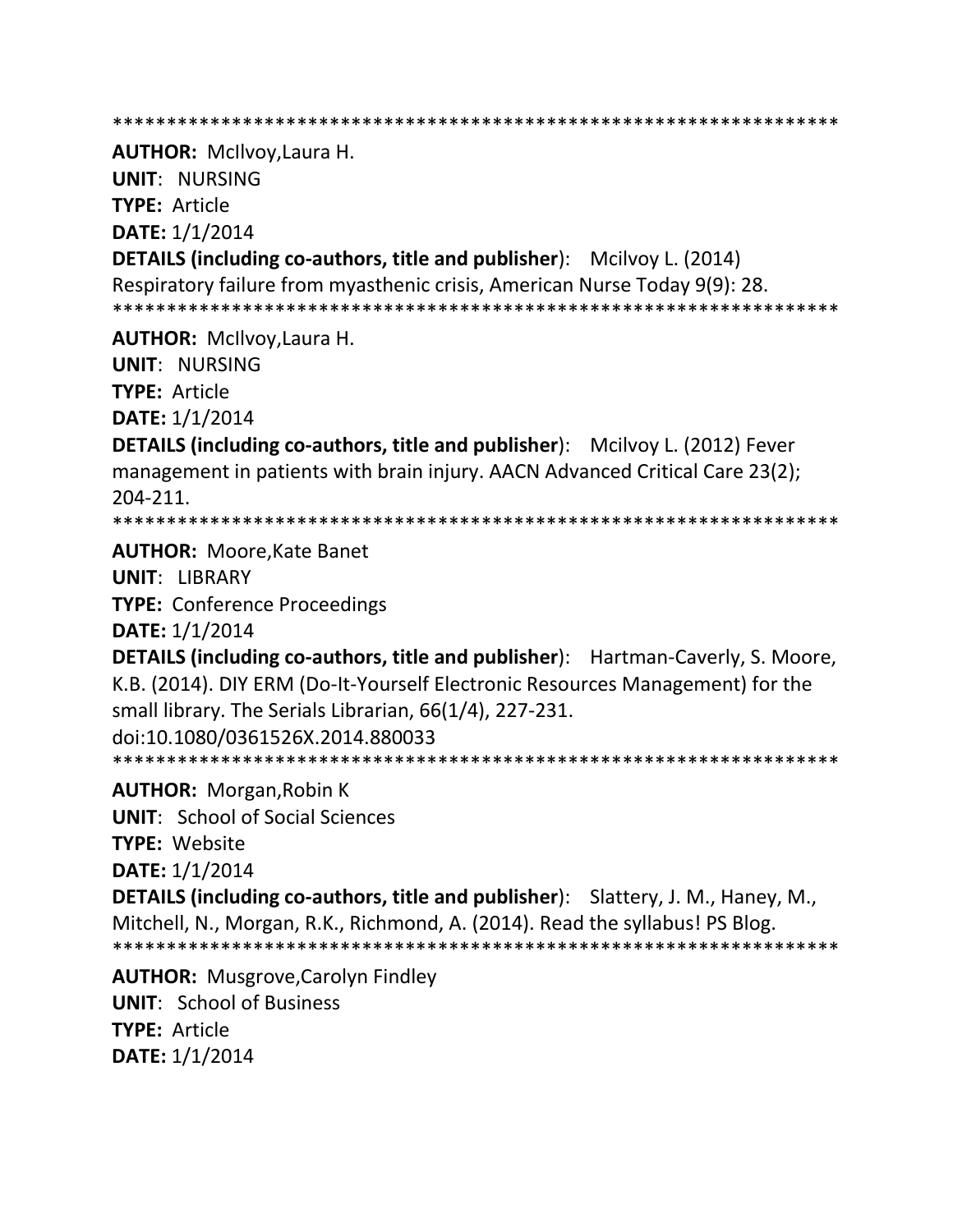**DETAILS (including co-authors, title and publisher):** Richey, G., Musgrove, C., Gabler, C, and Gillison, S. (2014). Environmental Focus and Program Timing: The Impact of Resource Commitment on Green Marketing Performance, Industrial Marketing Management, 43 (7) 1246-1257. 

**AUTHOR:** Musgrove, Carolyn Findley

**UNIT: School of Business** 

TYPE: Article

**DATE: 1/1/2014** 

**DETAILS (including co-authors, title and publisher):** Musgrove, C, Ellinger, A, Ellinger, A, Fitzer, S. (2014). Examining the Influence of Strategic Profit Emphases on Employee Engagement and Service Climate, Journal of Workplace Learning, 26  $(3/4)$ , 152-171.

\*\*\*\*\*\*\*\*\*\*\*\*\*\*\*\*\*\*

**AUTHOR: Musgrove, Carolyn Findley** 

**UNIT: School of Business** 

TYPE: Case

**DATE: 1/1/2014** 

**DETAILS (including co-authors, title and publisher):** Hawkins, D, Mothersbaugh, D, Musgrove, C, Integrated Solutions (2014). Fourth Quarter Newsletter for Consumer Behavior: Building Marketing Strategy, 12/e McGraw-Hill Online Newsletter.

**AUTHOR: Musgrove, Carolyn Findley** 

**UNIT: School of Business** 

**TYPE: Conference Proceedings** 

**DATE: 1/1/2014** 

**DETAILS (including co-authors, title and publisher):** Musgrove, C, Franke, G, Reynolds, K (2014), A Qualitative View of Hailers: Retail Salespeople Near the Entrance of Retail Stores, Proceedings of the Academy of Marketing Science. 

**AUTHOR: Musgrove, Carolyn Findley UNIT: School of Business TYPE: Article DATE: 1/1/2014 DETAILS (including co-authors, title and publisher):** Chang, W, Franke, G, Butler, T, Musgrove C, Ellinger, A. (2014). The Role of Radical and Incremental Innovation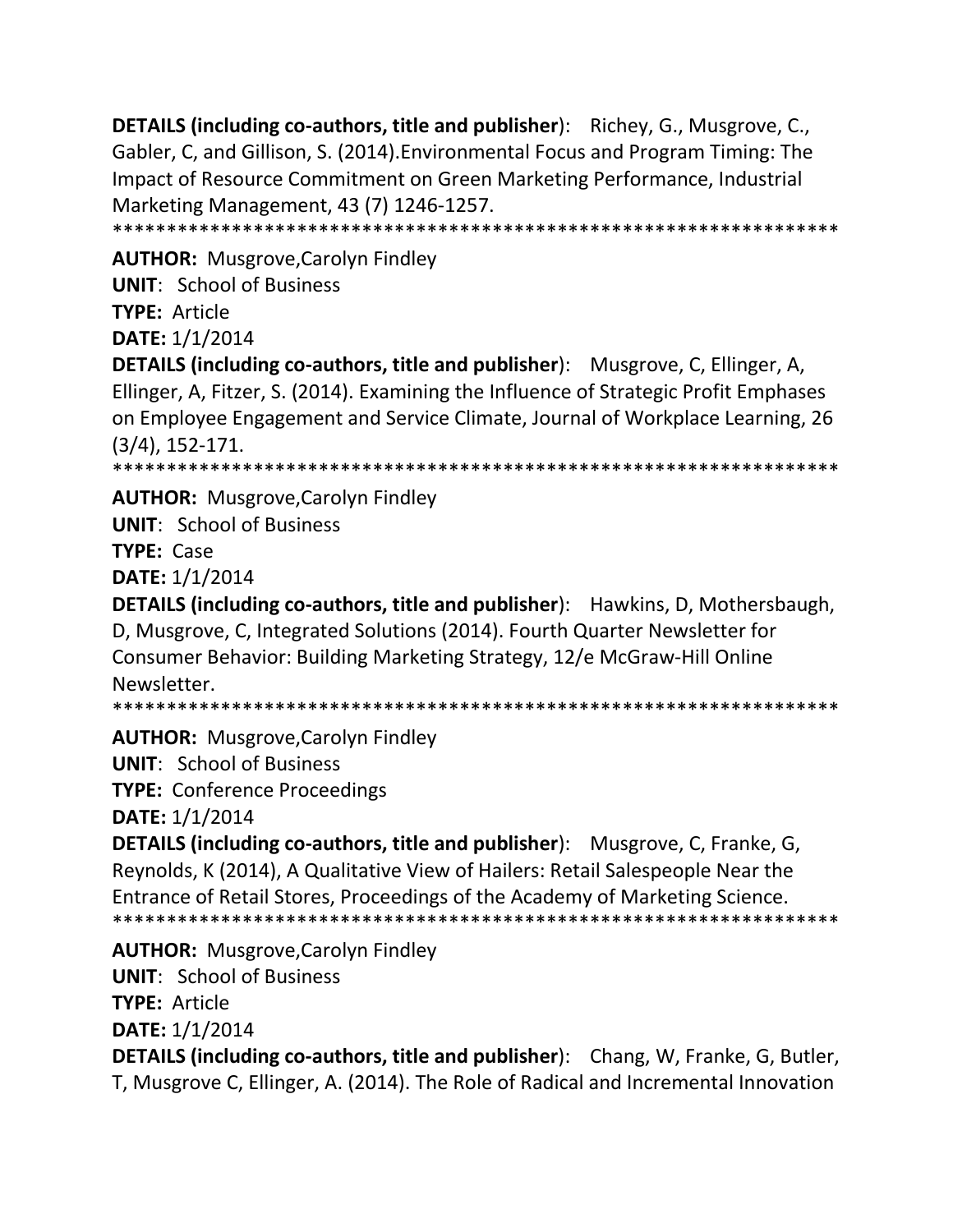in the Relationship between Market Orientation and Performance: A Meta-Analytic View, Journal of Marketing Theory and Practice, 22 (3), 235-250. \*\*\*\*\*\*\*\*\*\*\*\*\*\*\*\*\*\*\*\*\*\*\*\*\*\*\*\*\*\*\*\*\*\*\*\*\*\*\*\*\*\*\*\*\*\*\*\*\*\*\*\*\*\*\*\*\*\*\*\*\*\*\*\*\*\*\*

**AUTHOR:** Musgrove,Carolyn Findley

**UNIT**: School of Business

**TYPE:** Case

**DATE:** 1/1/2014

**DETAILS (including co-authors, title and publisher**): Hawkins, D, Mothersbaugh, D, Musgrove, C, Integrated Solutions (2014). Second Quarter Newsletter for Consumer Behavior: Building Marketing Strategy, 12/e McGraw-Hill Online Newsletter.

\*\*\*\*\*\*\*\*\*\*\*\*\*\*\*\*\*\*\*\*\*\*\*\*\*\*\*\*\*\*\*\*\*\*\*\*\*\*\*\*\*\*\*\*\*\*\*\*\*\*\*\*\*\*\*\*\*\*\*\*\*\*\*\*\*\*\*

**AUTHOR:** Musgrove,Carolyn Findley

**UNIT**: School of Business

**TYPE:** Case

**DATE:** 1/1/2014

**DETAILS (including co-authors, title and publisher**): Hawkins, D, Mothersbaugh, D, Musgrove, C, Integrated Solutions (2014). First Quarter Newsletter for Consumer Behavior: Building Marketing Strategy, 12/e McGraw-Hill Online Newsletter.

\*\*\*\*\*\*\*\*\*\*\*\*\*\*\*\*\*\*\*\*\*\*\*\*\*\*\*\*\*\*\*\*\*\*\*\*\*\*\*\*\*\*\*\*\*\*\*\*\*\*\*\*\*\*\*\*\*\*\*\*\*\*\*\*\*\*\*

**AUTHOR:** Musgrove,Carolyn Findley

**UNIT**: School of Business

**TYPE:** Case

**DATE:** 1/1/2014

**DETAILS (including co-authors, title and publisher**): Hawkins, D, Mothersbaugh, D, Musgrove, C, Integrated Solutions (2014). Third Quarter Newsletter for Consumer Behavior: Building Marketing Strategy, 12/e McGraw-Hill Online Newsletter. \*\*\*\*\*\*\*\*\*\*\*\*\*\*\*\*\*\*\*\*\*\*\*\*\*\*\*\*\*\*\*\*\*\*\*\*\*\*\*\*\*\*\*\*\*\*\*\*\*\*\*\*\*\*\*\*\*\*\*\*\*\*\*\*\*\*\*

**AUTHOR:** Musgrove,Carolyn Findley

**UNIT**: School of Business

**TYPE:** Conference Proceedings

**DATE:** 1/1/2014

**DETAILS (including co-authors, title and publisher**): Kim, Y, Musgrove, C, Talbott, J (2014) Differential Effects of Twitter Sentiment on Retail Performance: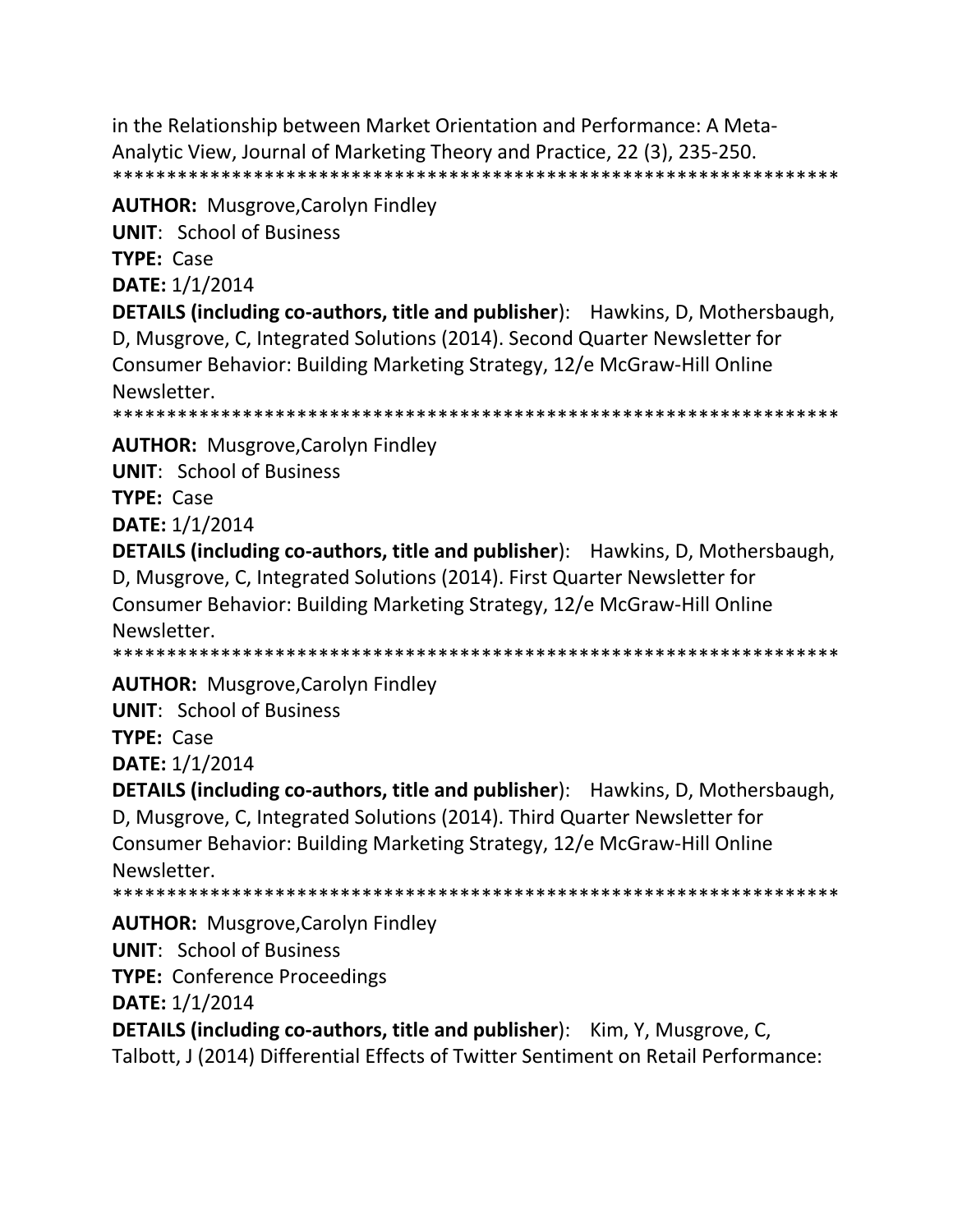Market Mavens, College Fashionistas, and the General Public, Proceedings of the Society for Marketing Advances 

**AUTHOR: Patterson-Randles, Sandra R. UNIT: School of Arts & Letters TYPE: Book** DATE: 1/1/2014 **DETAILS (including co-authors, title and publisher):** History of Spindletop Farm from its acquisition by the University of Kentucky to the present. 

**AUTHOR: Pinkston, Gary L.** 

**UNIT:** School of Education

**TYPE: Article** 

**DATE: 1/1/2014** 

**DETAILS (including co-authors, title and publisher):** Everything I Need To Know I Learned With Graphic Novels, Networds, Winter 2011 

**AUTHOR: Pinkston, Gary L.** 

**UNIT:** School of Education **TYPE: Chapter DATE: 1/1/2014** 

**DETAILS (including co-authors, title and publisher):** Teaching STEM Topics via Graphic Novels. Book chapter, Gary Pinkston, Melanie Hughes Published by **Scarecrow Press, 2014** 

**AUTHOR: Pinkston, Gary L.** 

**UNIT:** School of Education

**TYPE: Article** 

**DATE:** 1/1/2014

**DETAILS (including co-authors, title and publisher):** University/Public School Partnership: Using Technology to Collaborate with Middle School Writers and Create More Informed Teachers of Writing, FACET, 2012. 

**AUTHOR: Pinkston, Gary L. UNIT:** School of Education **TYPE: Report** DATE: 1/1/2014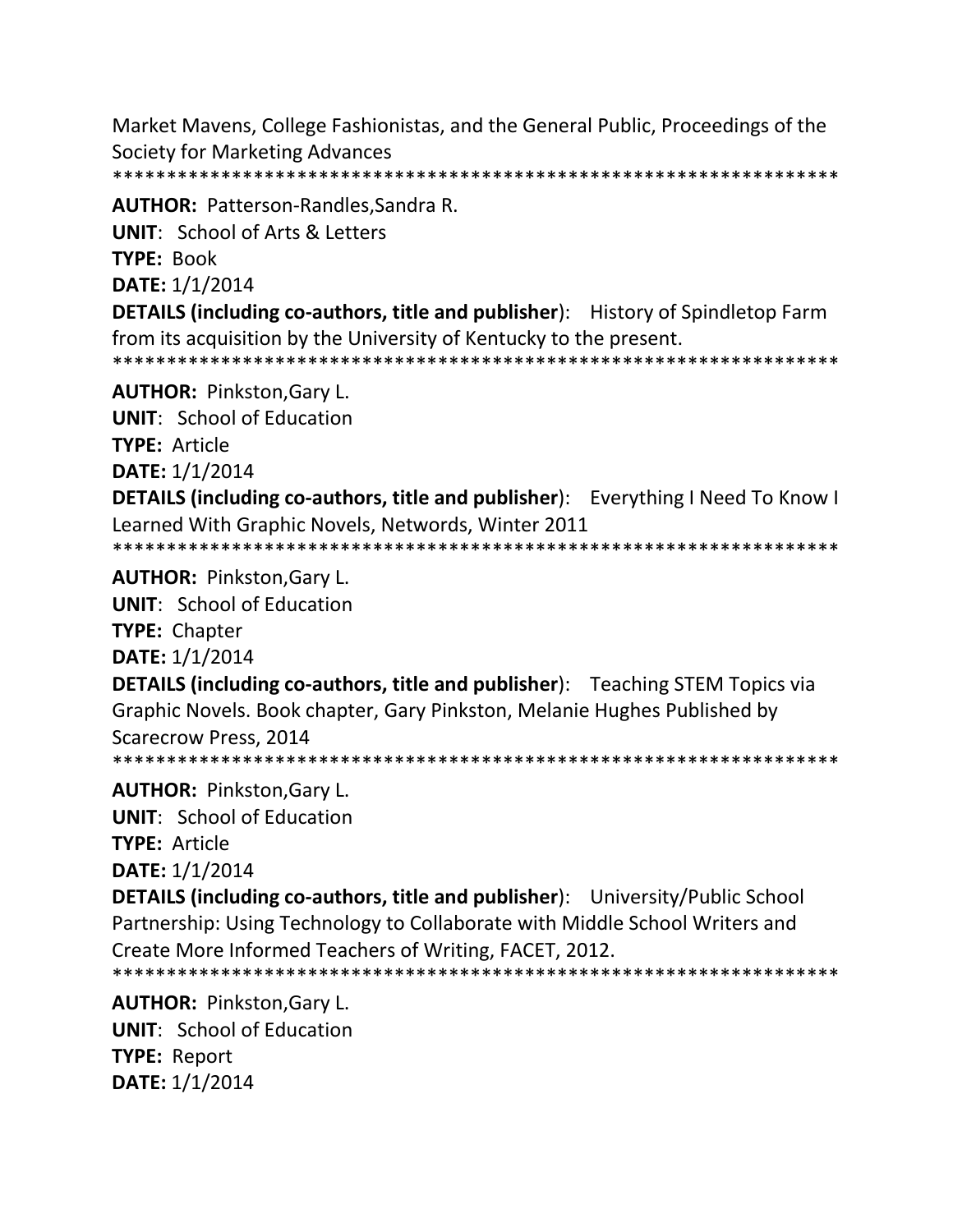**DETAILS (including co-authors, title and publisher):** NCATE SPA (Special

Programs Area) Technology Licensure 

**AUTHOR: Pittman, Paul H.** 

**UNIT: School of Business** 

**TYPE: Book** 

DATE: 1/1/2014

**DETAILS (including co-authors, title and publisher):** APICS Dictionary, 15th edition, The #1 worldwide reference for our profession. Contains more than 4,500 terms and definitions to ensure a common language among supply chain and operations management professionals working in todays global environment. To be published in 2016.

**AUTHOR: Pittman.Paul H.** 

**UNIT:** School of Business

**TYPE: Conference Proceedings** 

DATE: 1/1/2014

**DETAILS (including co-authors, title and publisher):** Mindfulness for More Effective Supply Chain Management, with Dr. Brian Atwater, 2014 APICS International Conference Exposition, New Orleans, LA, October 19-21, 2014. http://supplychain.bob.tv/media/educational-session-sneak-peek-october-20- $2014/$ 

\*\*\*\*\*\*\*\*\*\*\*\*\*\*\*\*\*\* 

**AUTHOR: Podikunju-Hussain, Shifa** 

**UNIT: School of Education** 

TYPE: Website

DATE: 1/1/2014

**DETAILS (including co-authors, title and publisher):** Hoffman, L., Podikunju-Hussain, S., Ridout, S. (2014, October 22). Dont stop stuffing the backpacks: Asking parents about communication preferences. Published in the INTESOL Blog post, Retrieved from http://intesol.org/wordpress/433/ 

**AUTHOR: Podikunju-Hussain, Shifa UNIT: School of Education TYPE: Website** DATE: 1/1/2014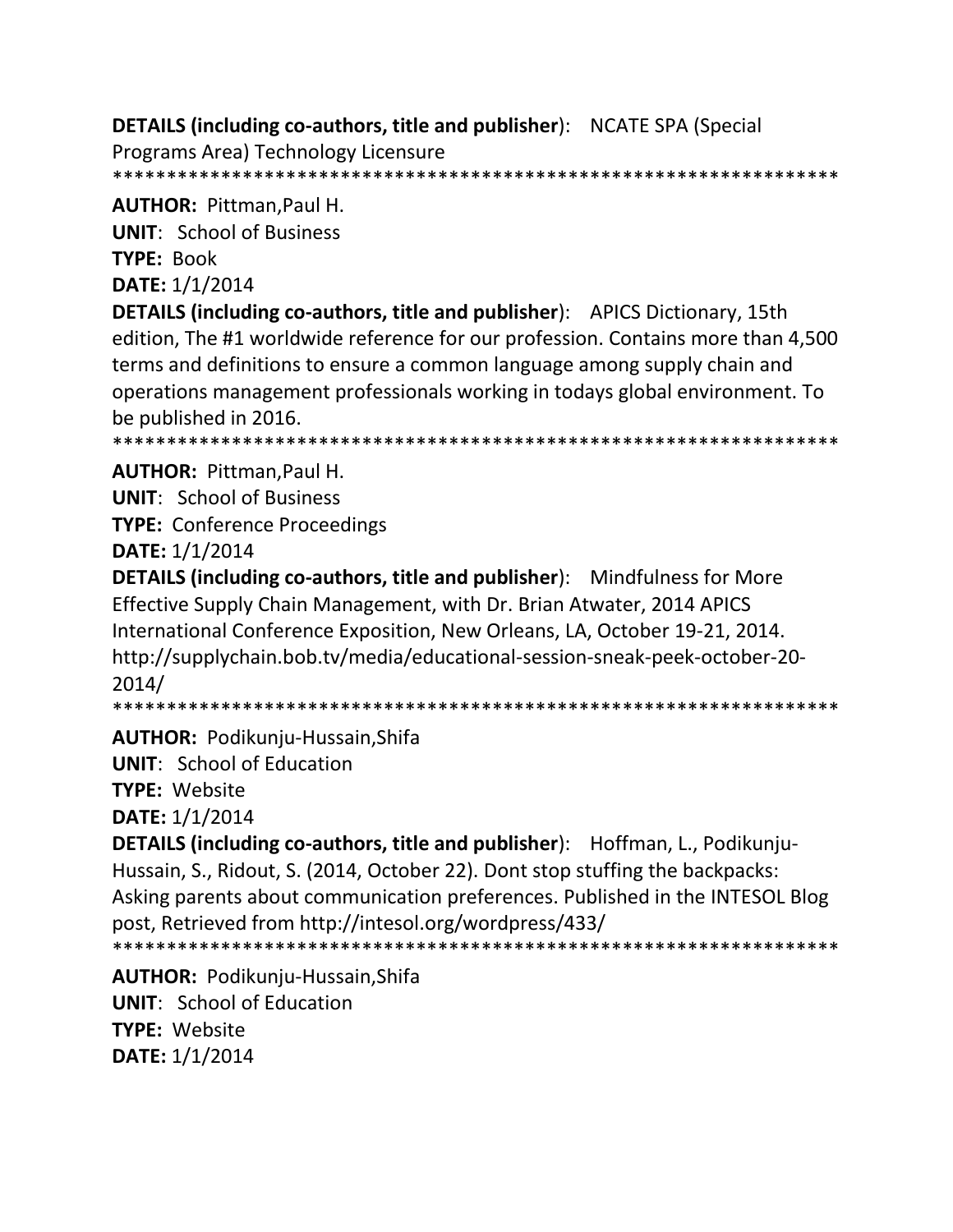**DETAILS (including co-authors, title and publisher):** Podikunju-Hussain, S. (2014, July). School counseling trends in Southeast Asia: A look at Singapore, Malaysia and Brunei. GCSCORED Chronicle, Retrieved fromhttp://www.gcscored.org/Media/Default/newsletters/GCSCORED-July-2014-Newsletter.pdf 

AUTHOR: Podikunju-Hussain, Shifa

**UNIT:** School of Education

**TYPE: Chapter** 

**DATE: 1/1/2014** 

**DETAILS (including co-authors, title and publisher):** Podikunju-Hussain, S. (2014). Extent of acculturation experiences among high school Muslim students in the U.S. In Salili, F., Hoosain, R., (Eds.) Growing upbetween two cultures: Issues and problems of Muslim children. Charlotte, NC: Information Age Publishing. Chapter published in Research Series on Muslim Populations.

**AUTHOR: Ramey, John Wilson** 

**UNIT: School of Arts & Letters** 

**TYPE: Article** 

DATE: 1/1/2014

**DETAILS (including co-authors, title and publisher):** My article The Coffee Planter of Saint Domingo: A Technical Manual for the Caribbean Slave Owner. was published in Technical Communication Quarterly 23.2 (April-June 2014) 141-159. ISSN: 1057-2252print / 1542-7625 online. DOI: 10.1080/10572252.2013.811164. Routledge: Taylor Francis Group. 

**AUTHOR: Reid, Diane S.** 

**UNIT: School of Arts & Letters** TYPE: Other **DATE: 1/1/2014 DETAILS (including co-authors, title and publisher):** Transformations, Spring 2014 edition 

**AUTHOR: Reid.Diane S. UNIT:** School of Arts & Letters TYPE: Other DATE: 1/1/2014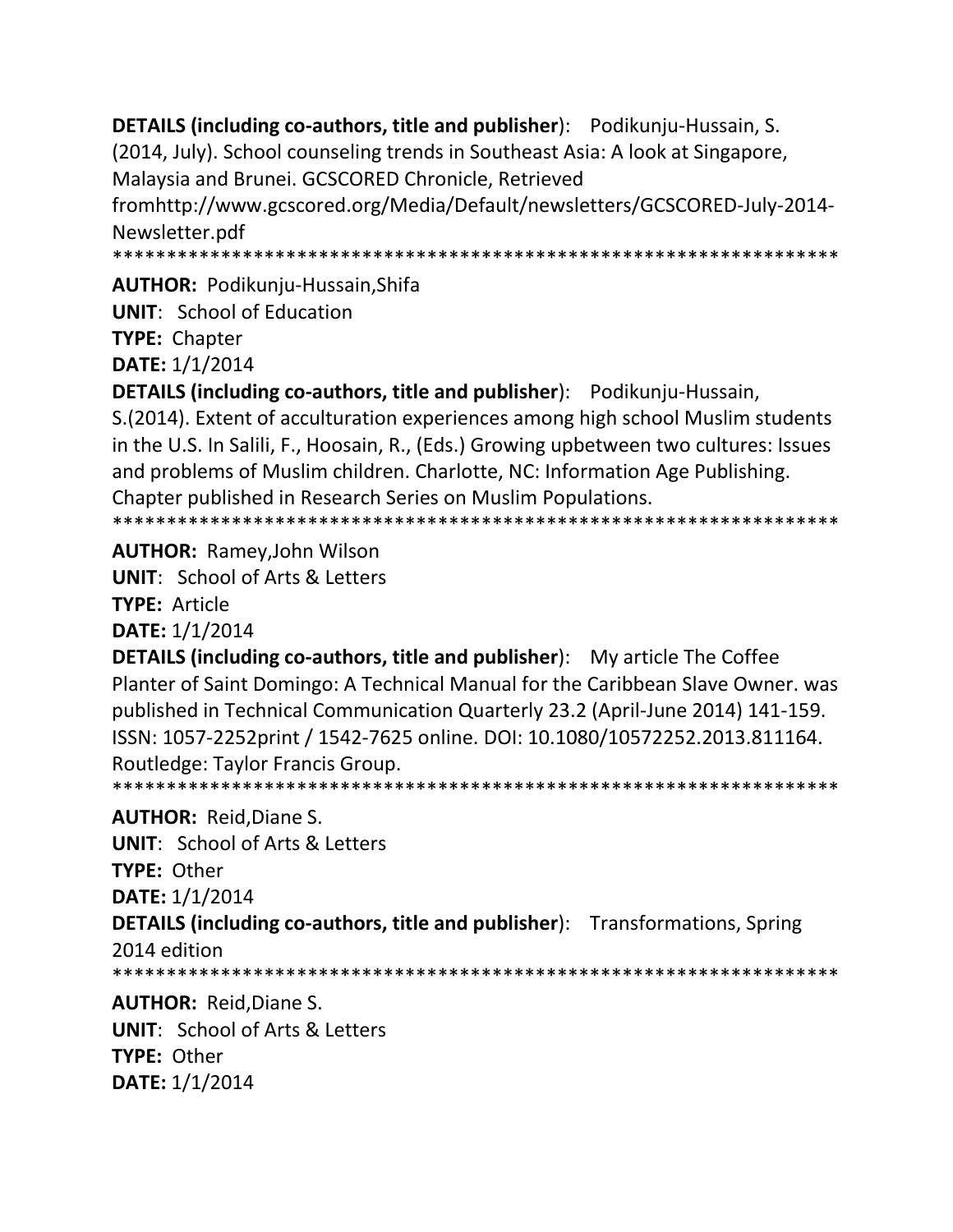**DETAILS (including co-authors, title and publisher):** Transformations, Fall 2014 issue. Transformations is a diversity emagazine published online by Indiana University Southeast and ADIE (Academy for Diversity and Inclusive Education). This issue included articles written by the W-364 class on International Studies and International Students.

**AUTHOR: Ridout.Susan R.** 

**UNIT:** School of Education

**TYPE: Article** 

DATE: 1/1/2014

**DETAILS (including co-authors, title and publisher):** Hoffman, L., Podikunju-Hussain, S., and Ridout, S. Dont Stop Stuffing the Backpacks!: Asking Parents about Communication Preferences. INTESOL Newsletter. Fall 2014. 

**AUTHOR: Ruth, Gerald D.** 

**UNIT: School of Natural Sciences** 

**TYPE: Textbook** 

**DATE: 1/1/2014** 

**DETAILS (including co-authors, title and publisher):** The DISASTERS college textbook, originally published by Kendall Hunt Co., was written by Charles H.V. Ebert of SUNY/AB. The Pathways to ASTRONOMY college textbook is published by McGraw Hill Co. and is written by S. Schneider and T. Arny, both of the Univ. of Mass.

**AUTHOR: Ryan, Kelly Alisa UNIT:** School of Social Sciences TYPE: Book

**DATE:** 1/1/2014

**DETAILS (including co-authors, title and publisher):** Regulating Passion: Sexuality and Patriarchal Rule in Massachusetts, 1740-1830. New York: Oxford University Press, 2014. Published Feb. 24th from a top university press. 

**AUTHOR: Schansberg, D. Eric UNIT: School of Business TYPE: Journal** DATE: 1/1/2014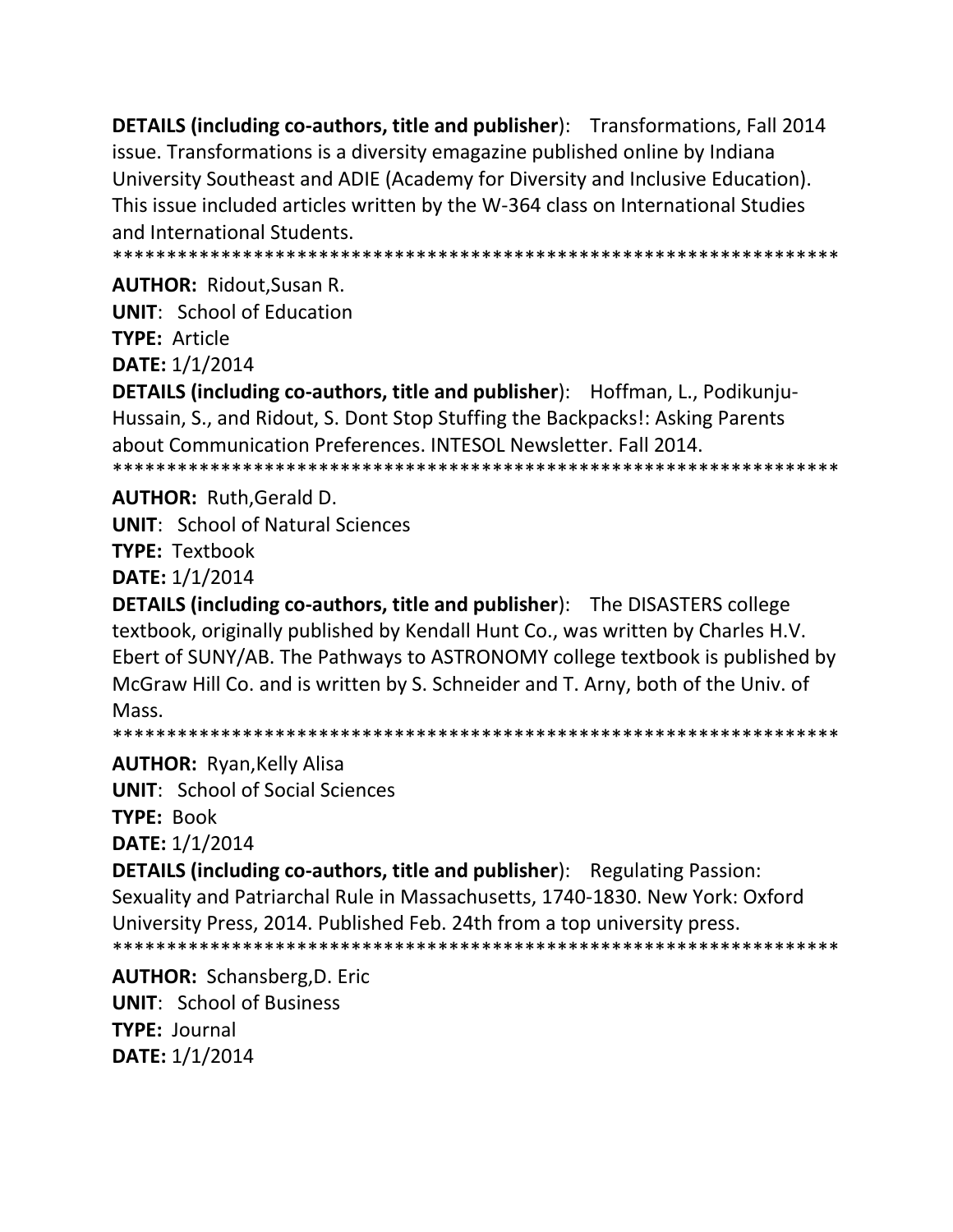**DETAILS (including co-authors, title and publisher):** The Economics of Health Care and Health Insurance, The Independent Review, Vol 18 #3, Winter 2014: 401-420.

**AUTHOR: Schansberg, D. Eric** 

**UNIT: School of Business** 

**TYPE: Journal** 

DATE: 1/1/2014

**DETAILS (including co-authors, title and publisher):** November 22, 1963: Aldous Huxley, John Kennedy, C.S. Lewis, Indiana Policy Review, forthcoming (Winter  $2014:4$ ).

**AUTHOR: Setterdahl, Aaron T** 

**UNIT: School of Natural Sciences** 

**TYPE: Manuscript** 

**DATE: 1/1/2014** 

**DETAILS (including co-authors, title and publisher):** Unverferth CA1, Santisteban IC1, Setterdahl AT2. Genome Announc. 2014 Dec 24;2(6). pii: e01160-14. doi: 10.1128/genomeA.01160-14. Abstract Presented here is the wholegenome sequence of a previously uncharacterized species of the genus Planococcus. A 16S sequence analysis shows that this bacterium exhibits 98% sequence identity to the closest relative of Planococcus kocurii. Whereas most species of Planococcus produce yellow to orange pigments, the species described here produces black pigmentation. PMID: 25540335 [PubMed] PMCID: PMC4276813 1) IUS undergraduate student 2) Principle Investigator 

**AUTHOR: Setterdahl, Aaron T** 

**UNIT: School of Natural Sciences** 

**TYPE: Manuscript** 

**DATE: 1/1/2014** 

**DETAILS (including co-authors, title and publisher):** Cameron Unverferth and Dr. Aaron Setterdahl, Identification and Characterization of Black Pigment in Environmental Bacteria, Undergraduate Research Journal page 122. Volume XI:2014 eds Morris, Watkins, Kleir. Chancellors Award for Interdisciplinary Acheivement

**AUTHOR:** Sung, Chang Oan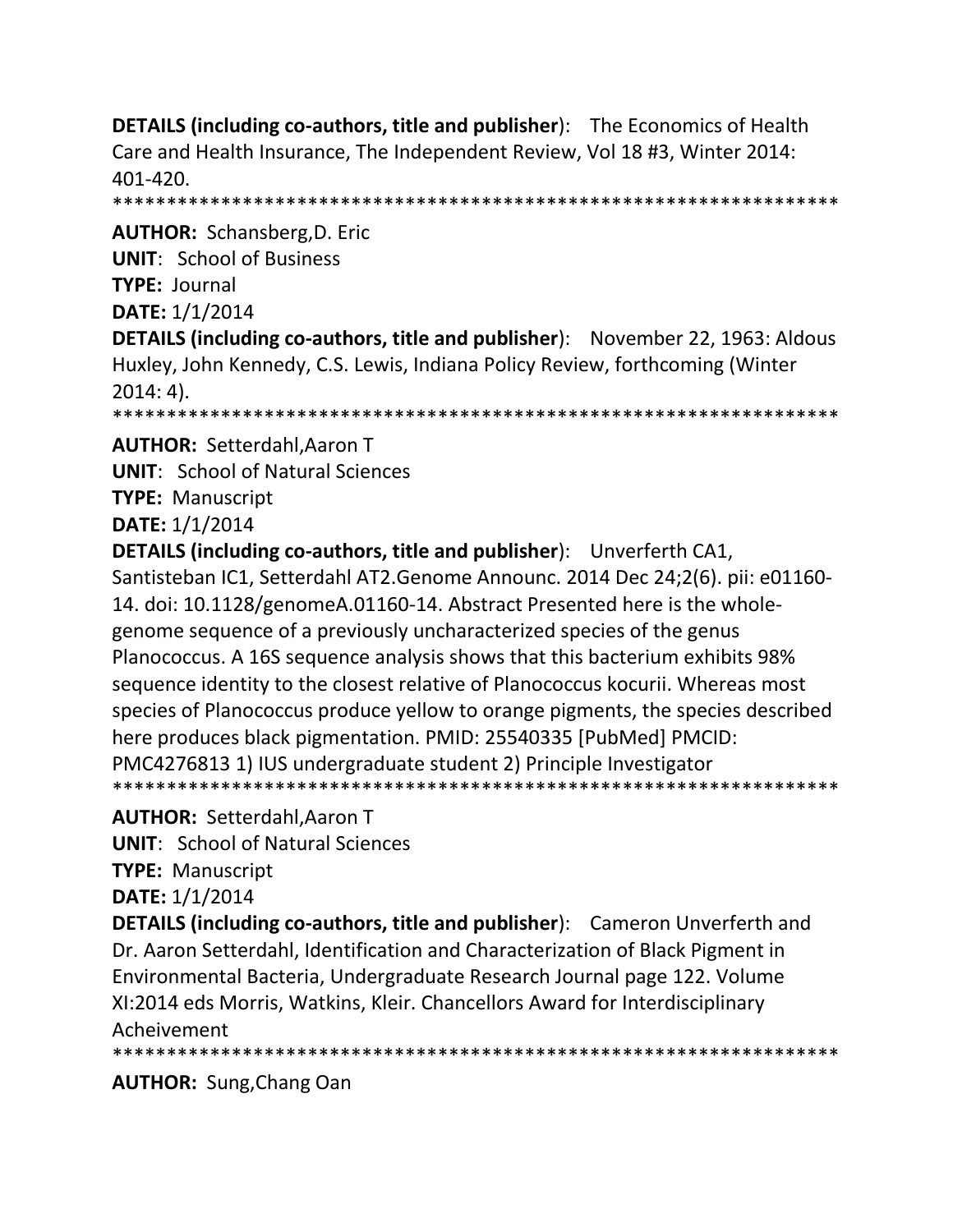**UNIT: School of Natural Sciences** 

**TYPE: Conference Proceedings** 

DATE: 1/1/2014

**DETAILS (including co-authors, title and publisher):** Woochur Kim, Donghee Min, Ikhyun Cho, and Chris Sung, Design of Data Backup on Distributed Memory System based on Key-value Store using Hot/Cold Data Management, 2014 ACM RACS(Research in Adaptive and Convergent Systems), Towson, U.S.A. (October 2014). p.359~361.

**AUTHOR: Taylor, David Winship** 

**UNIT: School of Natural Sciences TYPE: Abstract** 

**DATE: 1/1/2014** 

**DETAILS (including co-authors, title and publisher):** Sberna, D. T., Diefendorf, A., Marsh, J. D., Taylor, D. W., 2014. Characterizing leaf wax and terpenoid alteration and degradation with hydrous pyrolysis experiments. Goldschmidt Conference, Abstract.

**AUTHOR: Taylor, David Winship** 

**UNIT: School of Natural Sciences** 

**TYPE: Journal** 

DATE: 1/1/2014

**DETAILS (including co-authors, title and publisher):** Taylor, D. W. C. T. Gee, 2014. Phylogenetic Analysis of Fossil Water Lilies Based on Leaf Architecture and Vegetative Characters: Testing Phylogenetic Hypotheses from Molecular Studies. Bulletin of the Peabody Museum 55: 89-110. 

**AUTHOR: Taylor, David Winship** 

**UNIT: School of Natural Sciences** 

**TYPE: Abstract** 

DATE: 1/1/2014

**DETAILS (including co-authors, title and publisher):** Gee, C. T. D. W. Taylor, 2014. Phylogenetic analysis meets fossil Nymphaeaeles: Leaf Architectural characters in water lilies from the Oligocene Fossillalersttte of Rott, Germany, and implications for taxonomic affinities. 9th European Palaeobotany Palynology Conference (EPPC 2014). Abstract. (Invited Contribution to Symposium)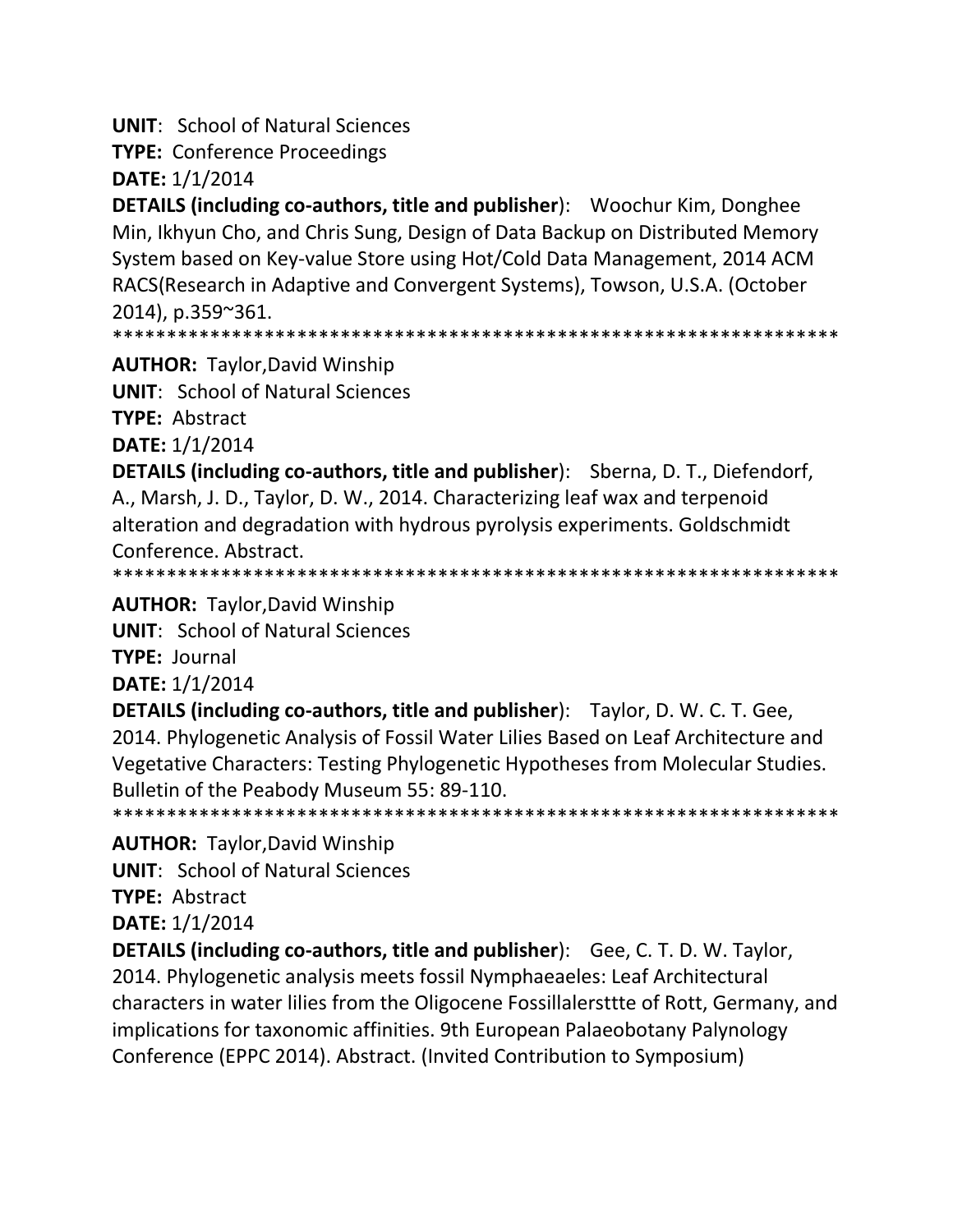**AUTHOR: Taylor, David Winship** 

**UNIT: School of Natural Sciences** 

**TYPE: Journal** 

DATE: 1/1/2014

**DETAILS (including co-authors, title and publisher):** Hu, S. D. W. Taylor, 2014. Floristics and paleoecology of an Early Cretaceous flora from Jordan. Bulletin of the Peabody Museum 55: 153-170.

**AUTHOR: Treves, David S.** 

**UNIT: School of Natural Sciences** 

**TYPE: Manuscript** 

DATE: 1/1/2014

**DETAILS (including co-authors, title and publisher):** Psychrobacter: Key features of a unique cold-adapted extremophile (published July 1, 2014)

**AUTHOR: Walsh, Sara Malinda** 

**UNIT:** School of Social Sciences

**TYPE: Chapter** 

DATE: 1/1/2014

DETAILS (including co-authors, title and publisher): Sandys, M., Walsh, S.M., Pruss, H., Cunningham, D. (2014). Stacking the Deck for Guilt and Death: The Failure of Death Qualification to Ensure Impartiality. In J.R. Acker, R.M. Bohm C. S. Lanier (Eds.), Americas Experiment With Capital Punishment: Reflections on the Past, Present, and Future of the Ultimate Penal Sanction (3rd ed) (pp. 393-423). Durham NC: Carolina Academic Press. 

**AUTHOR: Wille, Diane E.** 

**UNIT:** School of Social Sciences

**TYPE: Chapter** 

DATE: 1/1/2014

**DETAILS (including co-authors, title and publisher):** Dahlgren, D. Wille, D.

(2014). Effective and efficient studying and test taking. In D. Dahlgren (Ed.).

College Success Guide. Publisher: Fountain Head Press.

**AUTHOR: Wisman, Raymond F.** 

**UNIT:** School of Natural Sciences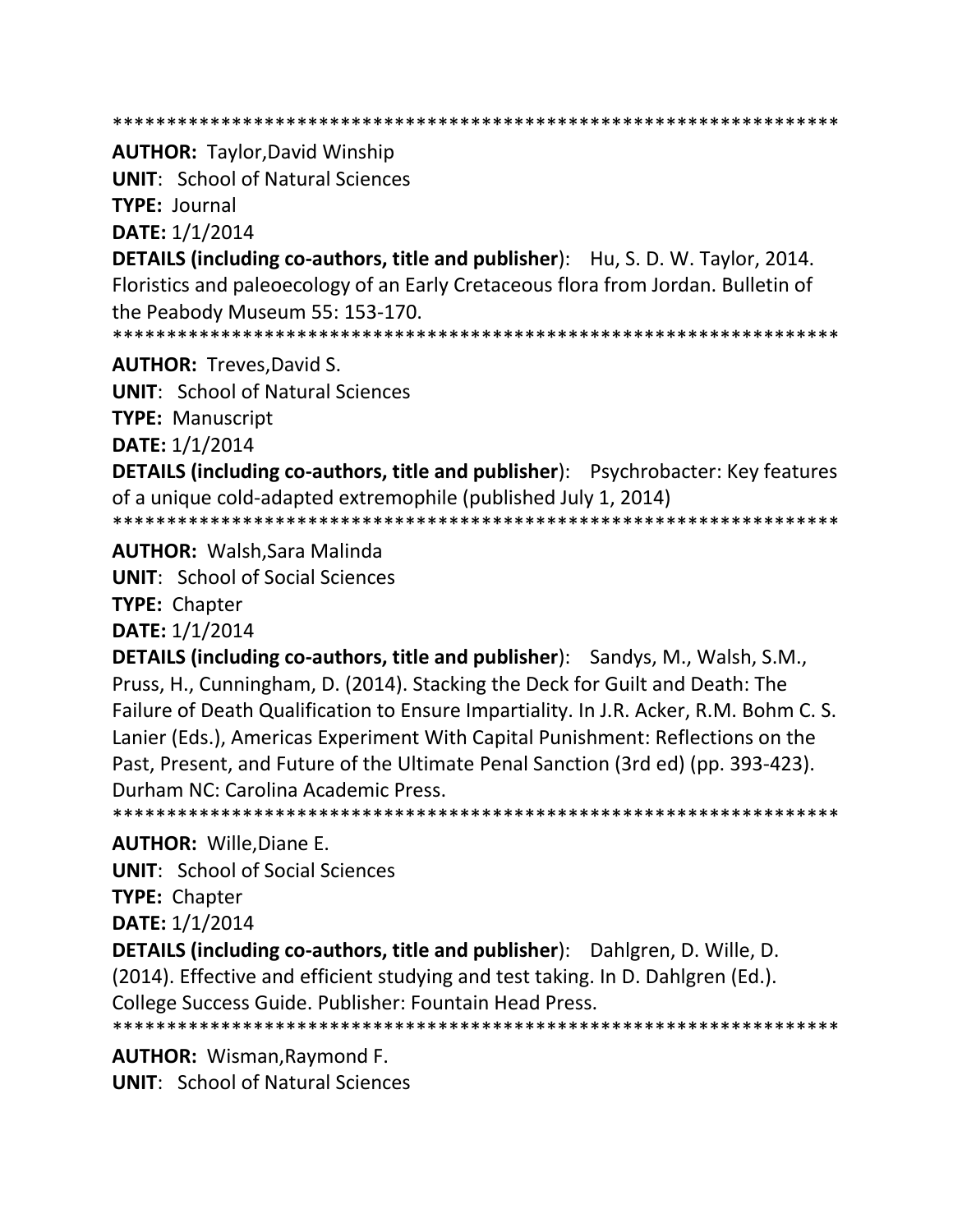# **TYPE:** Other **DATE:** 1/1/2014

**DETAILS (including co-authors, title and publisher**): Mobile Science - HarmonicMotion. HarmonicMotion collects and analyzes accelerometer data from smartphone to determine the harmonic motion as the phone bounces on a spring. May 2014.

https://play.google.com/store/apps/details"id=edu.ius.harmonicmotion \*\*\*\*\*\*\*\*\*\*\*\*\*\*\*\*\*\*\*\*\*\*\*\*\*\*\*\*\*\*\*\*\*\*\*\*\*\*\*\*\*\*\*\*\*\*\*\*\*\*\*\*\*\*\*\*\*\*\*\*\*\*\*\*\*\*\*

**AUTHOR:** Wisman,Raymond F.

**UNIT**: School of Natural Sciences

**TYPE:** Website

**DATE:** 1/1/2014

**DETAILS (including co-authors, title and publisher**): Real data collection with mobile devices. This is a clearing house site of physics experiments that use cell phones or tablets to collect and analyze real data. Some of these ideas are published, some not. Links to more information about each experiment are also included. We consider this list to be a collaborative project. If you find other useful ways to use cell phones for real data collect, please lets us know and we will add you as a member of this group. ContactKyle ForinashorRay Wismanfor suggestions or comments. Recopilacin de datos actuales con los dispositivos mviles. Este es un sitio de intercambio de informacin de los experimentos de fsicaque que utilizan telfonos celulares o tabletas para recopilar y analizar datos reales. Algunas de estas ideas son publicados, otros no.Tambin se incluye enlaces a ms informacin sobre cada experimento. Consideramos que esta lista es un proyecto de colaboracin.Si encuentra otras formas tiles de usar telfonos celulares para el recojer de los datos reales,por favor nos deja saber y nosotros Uds. agregue como miembro de este grupo. Pngase en contacto conKyle ForinashoRay Wisman para sugerencias o comentarios.

\*\*\*\*\*\*\*\*\*\*\*\*\*\*\*\*\*\*\*\*\*\*\*\*\*\*\*\*\*\*\*\*\*\*\*\*\*\*\*\*\*\*\*\*\*\*\*\*\*\*\*\*\*\*\*\*\*\*\*\*\*\*\*\*\*\*\*

**AUTHOR:** Wisman,Raymond F.

**UNIT**: School of Natural Sciences

**TYPE:** Other

**DATE:** 1/1/2014

**DETAILS (including co-authors, title and publisher**): Mobile Science - Pendulum. Pendulum collects and analyzes accelerometer data from smartphone used as a pendulum. April 2014.

https://play.google.com/store/apps/details"id=edu.ius.pendulum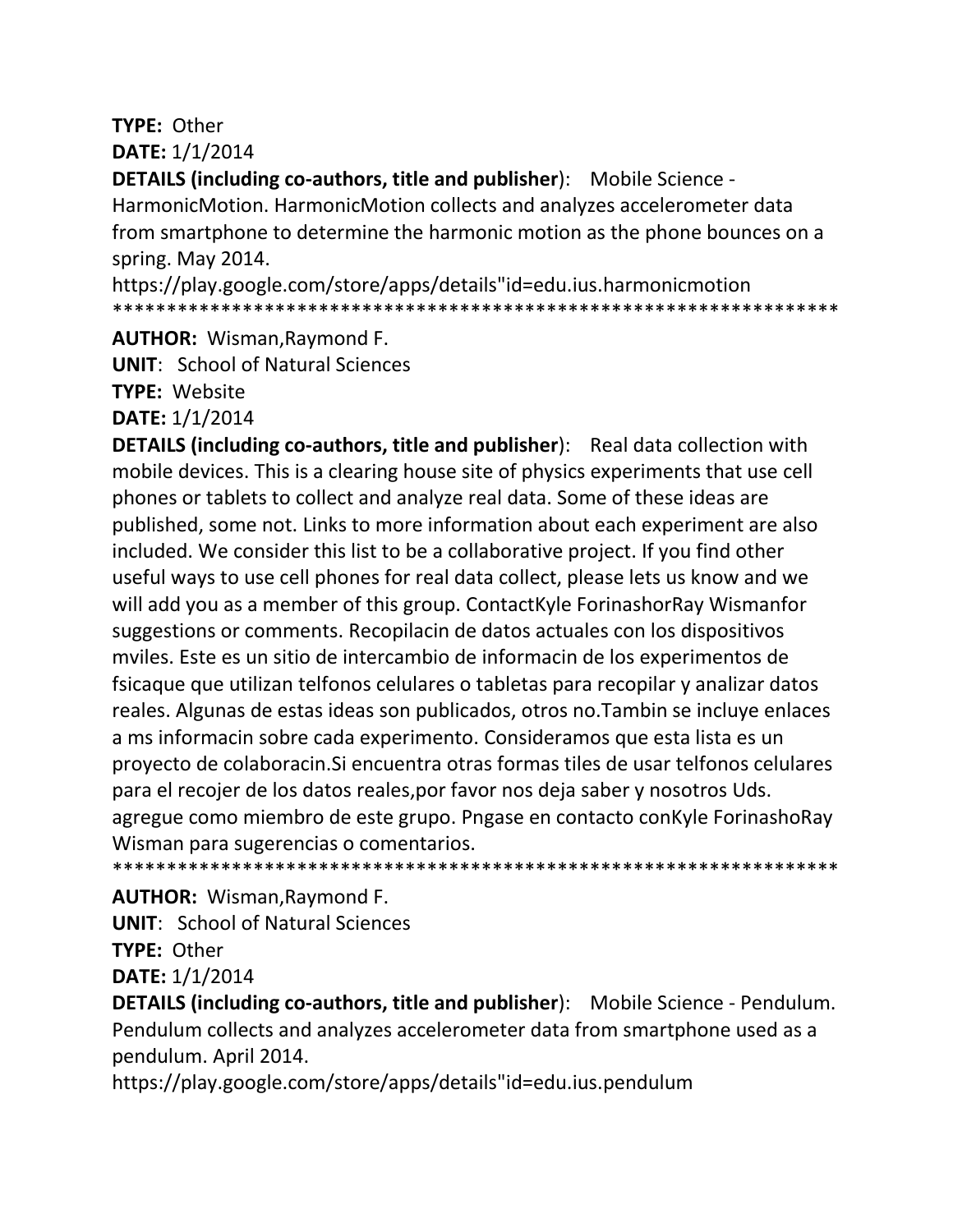**AUTHOR: Wisman, Raymond F.** 

**UNIT: School of Natural Sciences** 

TYPE: Other

DATE: 1/1/2014

**DETAILS (including co-authors, title and publisher):** Mobile Science - Accolyze. Accolyze combines two free apps to collect and analyze accelerometer data via a spreadsheet. March 2014.

https://play.google.com/store/apps/details"id=edu.ius.accolyze 

**AUTHOR:** Wisman, Raymond F.

**UNIT: School of Natural Sciences** 

**TYPE: Other** 

**DATE: 1/1/2014** 

**DETAILS (including co-authors, title and publisher):** Mobile Science -

Magnetic Field. Magnetic Field collects and analyzes magnetometer data from smartphone to determine a magnetic field. May 2014.

https://play.google.com/store/apps/details"id=edu.ius.magneticfield 

### **AUTHOR: Wong, Alan**

**UNIT:** School of Business

**TYPE: Manuscript** 

DATE: 1/1/2014

**DETAILS (including co-authors, title and publisher):** (1) Impact of Selected Personality Constructs on Risk Tolerance Across Demographic/Academic Groups (2) Financial Adventurism: Personality Contributions to Financial Dishonesty 

**AUTHOR: Woodward, Lucinda Emily** 

**UNIT:** School of Social Sciences

**TYPE: Paper** 

DATE: 1/1/2014

**DETAILS (including co-authors, title and publisher):** Woodward, L. E. Galvin, P. R. (April, 2014). What I did last summer: An Empirical Method for Analyzing Qualitative Outcomes of Study Abroad Experiences. Paper presented at the Center for Scholastic Inquiry annual meeting, San Francisco, CA. 

**AUTHOR: Woodward, Lucinda Emily**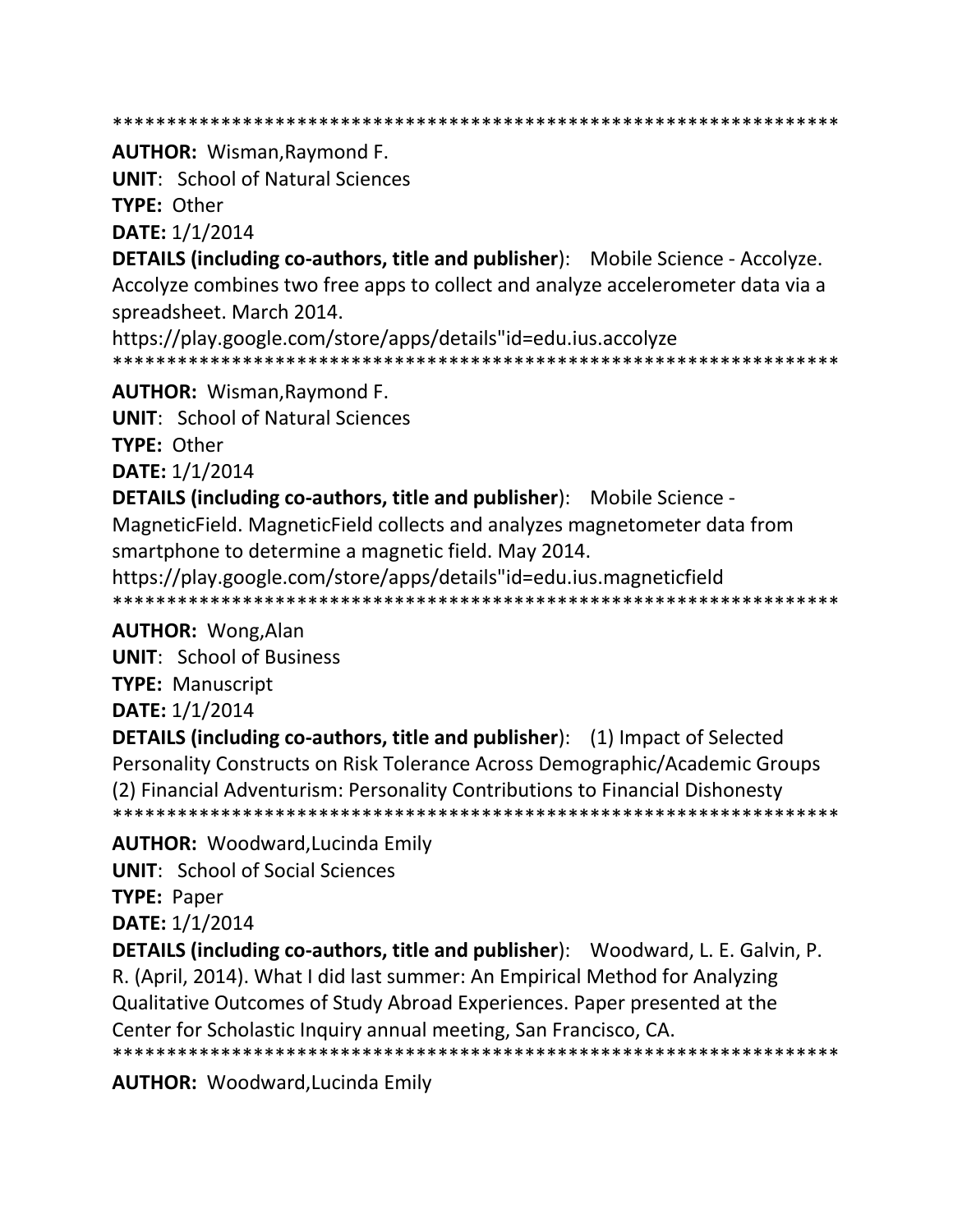**UNIT**: School of Social Sciences

**TYPE:** Paper

**DATE:** 1/1/2014

**DETAILS (including co-authors, title and publisher**): Basham, A. L., Woodward, L. E., Laythe, B. R. Morris, C. E. (April 2014). The Relationship between Anomalous Beliefs, Attitudes and Experiences in a Class of Paranormal Psychology Students. Poster presented at the annual meeting of the Midwestern Psychological Association, Chicago, IL.

\*\*\*\*\*\*\*\*\*\*\*\*\*\*\*\*\*\*\*\*\*\*\*\*\*\*\*\*\*\*\*\*\*\*\*\*\*\*\*\*\*\*\*\*\*\*\*\*\*\*\*\*\*\*\*\*\*\*\*\*\*\*\*\*\*\*\*

**AUTHOR:** Wrzenski,Rhonda L **UNIT**: School of Social Sciences

**TYPE:** Encyclopedia

**DATE:** 1/1/2014

**DETAILS (including co-authors, title and publisher**): Wrzenski, Rhonda. 2014. 2006 Congressional Campaigns. In Encyclopedia of Social Media and Politics. Eds. Harvey, Kerric. Thousand Oaks, CA: Sage Publications. \*\*\*\*\*\*\*\*\*\*\*\*\*\*\*\*\*\*\*\*\*\*\*\*\*\*\*\*\*\*\*\*\*\*\*\*\*\*\*\*\*\*\*\*\*\*\*\*\*\*\*\*\*\*\*\*\*\*\*\*\*\*\*\*\*\*\*

**AUTHOR:** Zollman,Alan

**UNIT**: School of Education **TYPE:** Article

**DATE:** 1/1/2014

**DETAILS (including co-authors, title and publisher**): Patel, R, McCombs, P., Zollman, A. (2014). Metaphor clusters: A study characterizing instructor metaphorical reasoning on limit concepts in calculus. School Science and Mathematics, 114 (5), 236-245. \*\*\*\*\*\*\*\*\*\*\*\*\*\*\*\*\*\*\*\*\*\*\*\*\*\*\*\*\*\*\*\*\*\*\*\*\*\*\*\*\*\*\*\*\*\*\*\*\*\*\*\*\*\*\*\*\*\*\*\*\*\*\*\*\*\*\*

**AUTHOR:** Zollman,Alan

**UNIT**: School of Education

**TYPE:** Conference Proceedings

**DATE:** 1/1/2014

**DETAILS (including co-authors, title and publisher**): Zollman, A. (2014). Starting from scratch: Designing an integrated degree for middle school certification (pp. 46-50). In M.J. Mohr-Schroeder, M. J. Harkness, S. S. (Eds.). Proceedings of the 113th annual convention of the School Science and Mathematics Association (Vol. 1). Jacksonville, FL: SSMA.

\*\*\*\*\*\*\*\*\*\*\*\*\*\*\*\*\*\*\*\*\*\*\*\*\*\*\*\*\*\*\*\*\*\*\*\*\*\*\*\*\*\*\*\*\*\*\*\*\*\*\*\*\*\*\*\*\*\*\*\*\*\*\*\*\*\*\*

**AUTHOR:** Zollman,Alan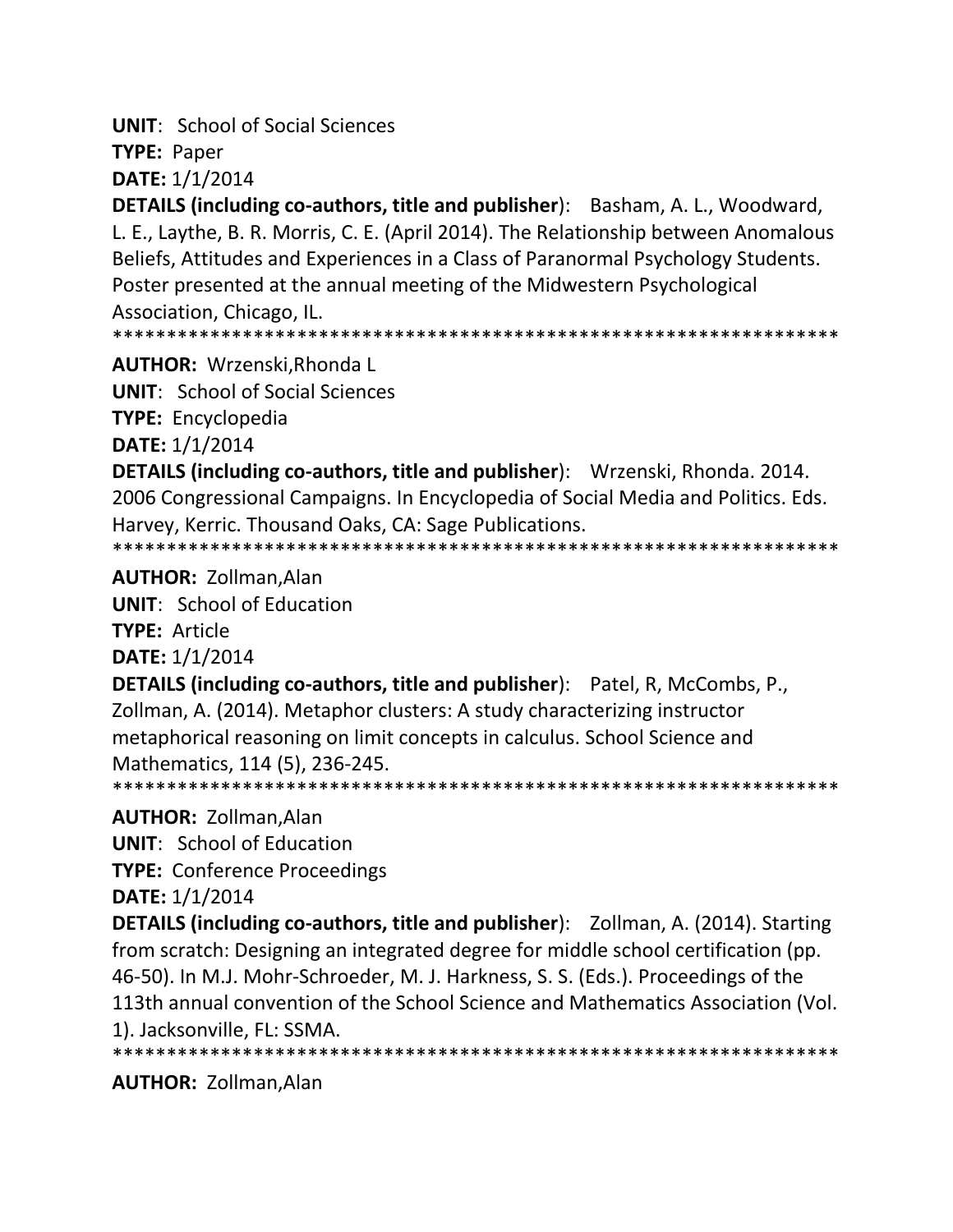**UNIT: School of Education** 

**TYPE: Conference Proceedings** 

DATE: 1/1/2014

**DETAILS (including co-authors, title and publisher):** Zollman, A. (2014a). University students limited knowledge of limits From calculus through differential equations. In Rogerson, A. (Ed.) Proceedings of the 12th International Conference of Mathematics Education for the Future Project. Herceg Novi, Montenegro: The Project

**AUTHOR: Zollman, Alan** 

**UNIT: School of Education TYPE: Chapter** 

**DATE: 1/1/2014** 

**DETAILS (including co-authors, title and publisher):** Zollman, A. (2014b). Bricks in a field: Research on the learning of calculus. In Berlin, D. F., White, A. L. (Eds.). Initiatives in Mathematics and Science Education with Global Implications (pp. 13-20). Columbus, OH: International Consortium for Research in Science and **Mathematics Education.** 

**AUTHOR: Zollman, Alan** 

**UNIT:** School of Education

**TYPE: Conference Proceedings** 

DATE: 1/1/2014

**DETAILS (including co-authors, title and publisher):** Zollman, A. (2014c). Reconceptualizing procedural and conceptual knowledge in calculus. In Matney, G. T. and Che, S. M. (Eds.). Proceedings of the 41th Annual Meeting of the Research Council on Mathematics Learning (pp. 177-181). San Antonio, TX. 

**AUTHOR: Zollman.Alan** 

**UNIT:** School of Education **TYPE: Article** 

**DATE: 1/1/2014** 

**DETAILS (including co-authors, title and publisher):** Rakes, M. Zollman, A.

(2014). The honors dichotomy: Characterizing students in a US high school honors precalculus class. The Mathematics Educator, 15 (2), 30-48.

**AUTHOR: Zorn, Christa**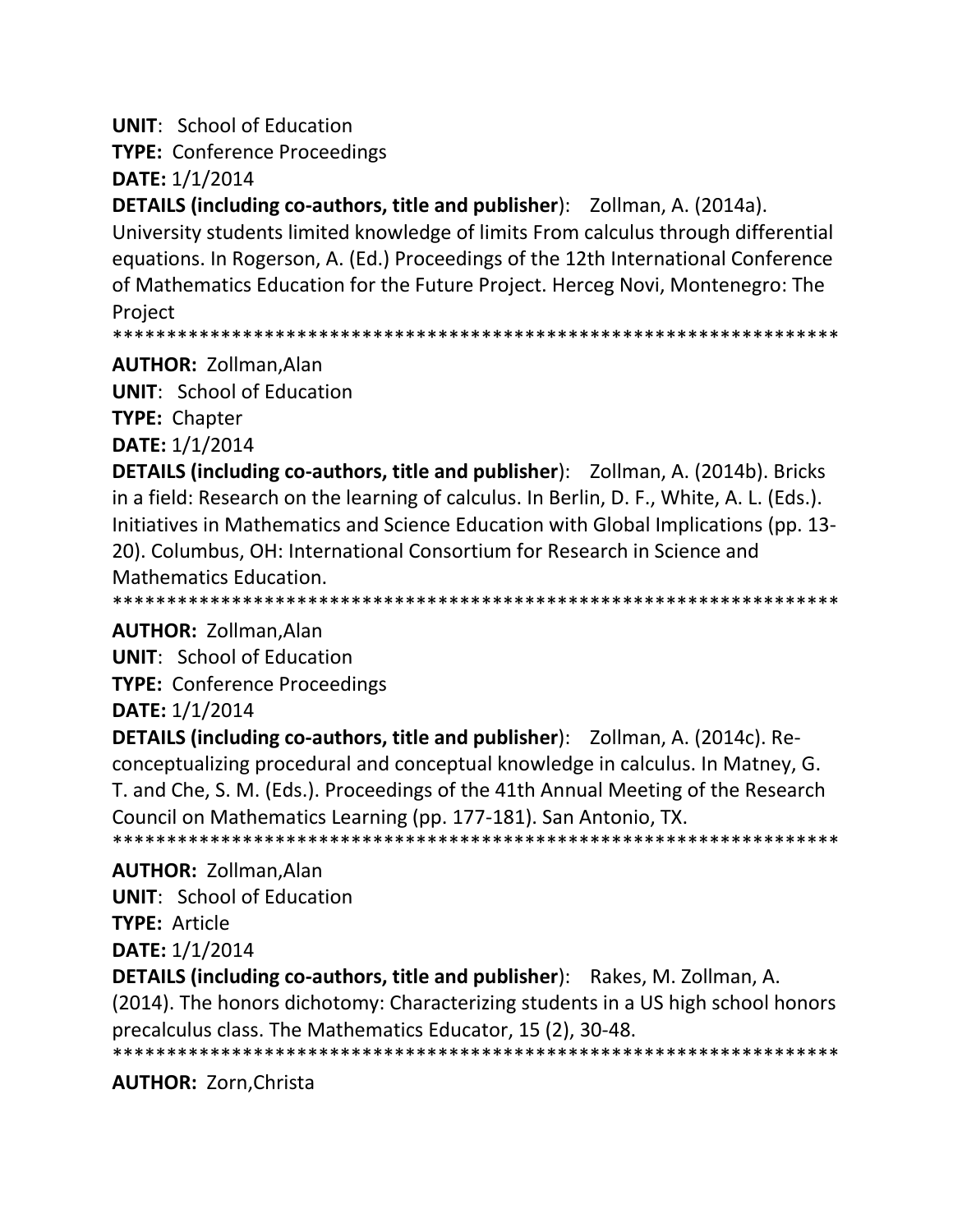**UNIT**: School of Arts & Letters

**TYPE:** Book

**DATE:** 1/1/2014

**DETAILS (including co-authors, title and publisher**): Lewiston, Lampeter: Edwin Mellen Press, 2014. co-authored with Herward Sieberg (Germany)

# **RESEARCH PRESENTATIONS**

**AUTHOR:** Albertson,Stephanie Lynn

**UNIT**: School of Social Sciences

**TYPE:** Conference

**ROLE:** Chair

**DETAILS (including co-authors, title and publisher**): Chaired a paper panel entitled Contemporary Issues Related to Capital Punishment. \*\*\*\*\*\*\*\*\*\*\*\*\*\*\*\*\*\*\*\*\*\*\*\*\*\*\*\*\*\*\*\*\*\*\*\*\*\*\*\*\*\*\*\*\*\*\*\*\*\*\*\*\*\*\*\*\*\*\*\*\*\*\*\*\*\*\*

**AUTHOR:** Albertson,Stephanie Lynn

**UNIT**: School of Social Sciences

**TYPE:** Invited Paper

### **ROLE:**

**DETAILS (including co-authors, title and publisher**): Presented a paper on my capital jury research entitled, Capital Punishment: The Effect on Jurors Affect.Abstract: The jury plays a central but controversial role in the American legal system. It is praised by many as the bulwark of freedom and democracy. It has been proposed that jurors may decide their verdict based on emotions, as opposed to the evidence presented during the trial and judicial instruction. The present study analyzes the influence of jurors emotion in determining punishment in capital cases, as with the level of brutalityassociated with the crime, victim suffering, and defendant empathy. Further,the influence of race and gender will be explored. In-depth interviews were conducted with Pennsylvania capital jurors as part of

\*\*\*\*\*\*\*\*\*\*\*\*\*\*\*\*\*\*\*\*\*\*\*\*\*\*\*\*\*\*\*\*\*\*\*\*\*\*\*\*\*\*\*\*\*\*\*\*\*\*\*\*\*\*\*\*\*\*\*\*\*\*\*\*\*\*\*

**AUTHOR:** Allman,Ronald J. **UNIT**: School of Social Sciences **TYPE:** Presentation **ROLE:** Co-Author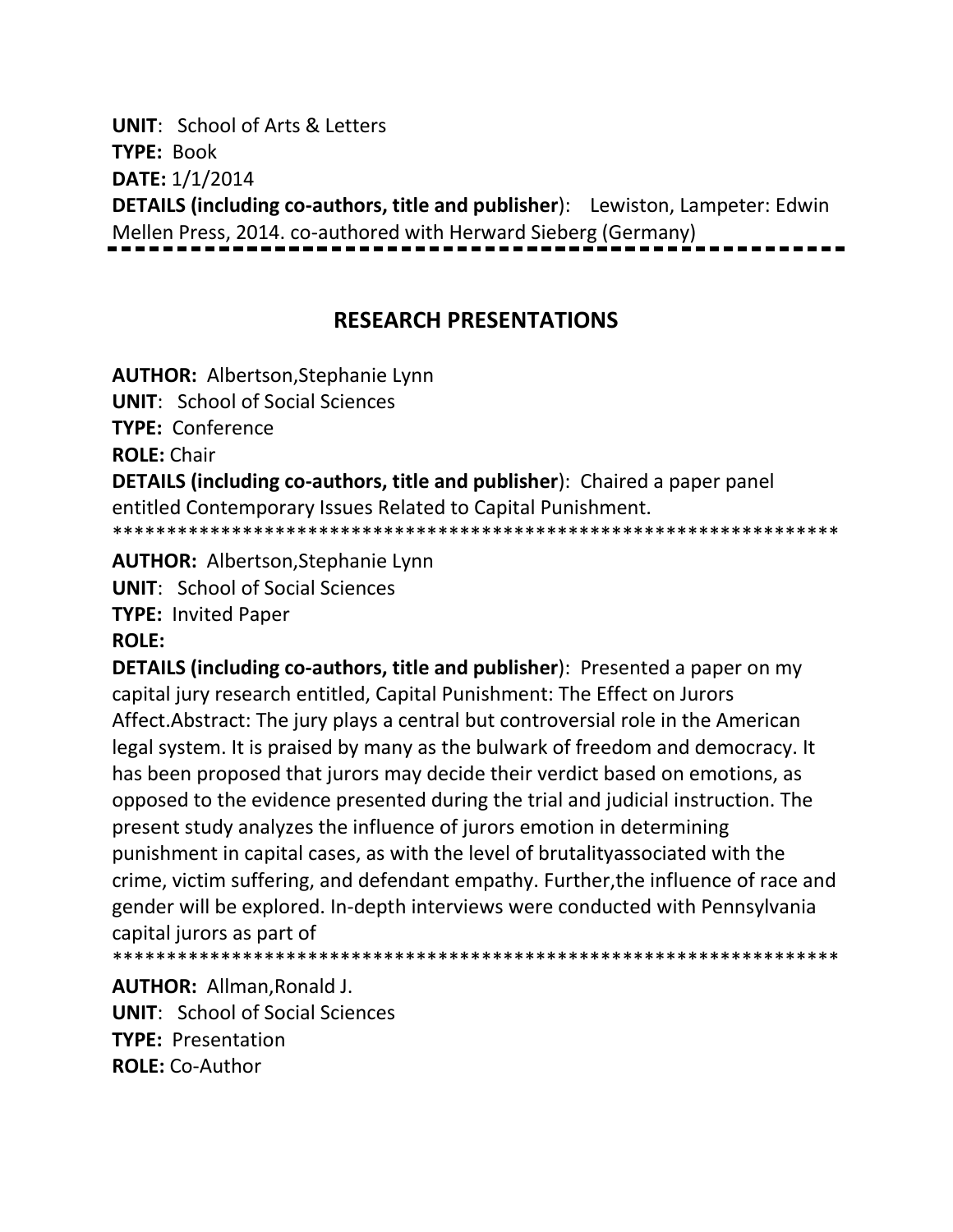**DETAILS (including co-authors, title and publisher):** FACET Leadership Institute Project Summary, Getting to Graduation with Belonging and a Growth Mindset 

**AUTHOR: Alse, Janardhanan A. UNIT: School of Business TYPE: Contributed Paper ROLE: Co-Author** DETAILS (including co-authors, title and publisher): Has President Obama been good for the arms industry" An economic analysis. 

**AUTHOR:** Alse, Janardhanan A.

**UNIT: School of Business** 

**TYPE: Contributed Paper** 

**ROLE: Co-Author** 

**DETAILS (including co-authors, title and publisher):** Universal Migration Pattern: A comparative analysis of the EU, US and Canadian immigration policy and its effects on economy and migration opportunities for immigrants. 

AUTHOR: Alse, Janardhanan A.

**UNIT: School of Business** 

TYPE: Other

**ROLE: Discussant** 

**DETAILS (including co-authors, title and publisher):** Discussed two other papers presented during my session and attented two other presntation sessions as well. 

**AUTHOR: Arano, Kathleen Guzman** 

**UNIT:** School of Business

**TYPE: Conference** 

**ROLE: Discussant** 

**DETAILS (including co-authors, title and publisher):** Discussant in L11 Session: US Local Unemplyment and Social Capital, 40thEastern Economic Association Annual Conference; also attended other sessions as a participant 

**AUTHOR: Arano.Kathleen Guzman UNIT:** School of Business

**TYPE: Presentation** 

**ROLE: Presenter**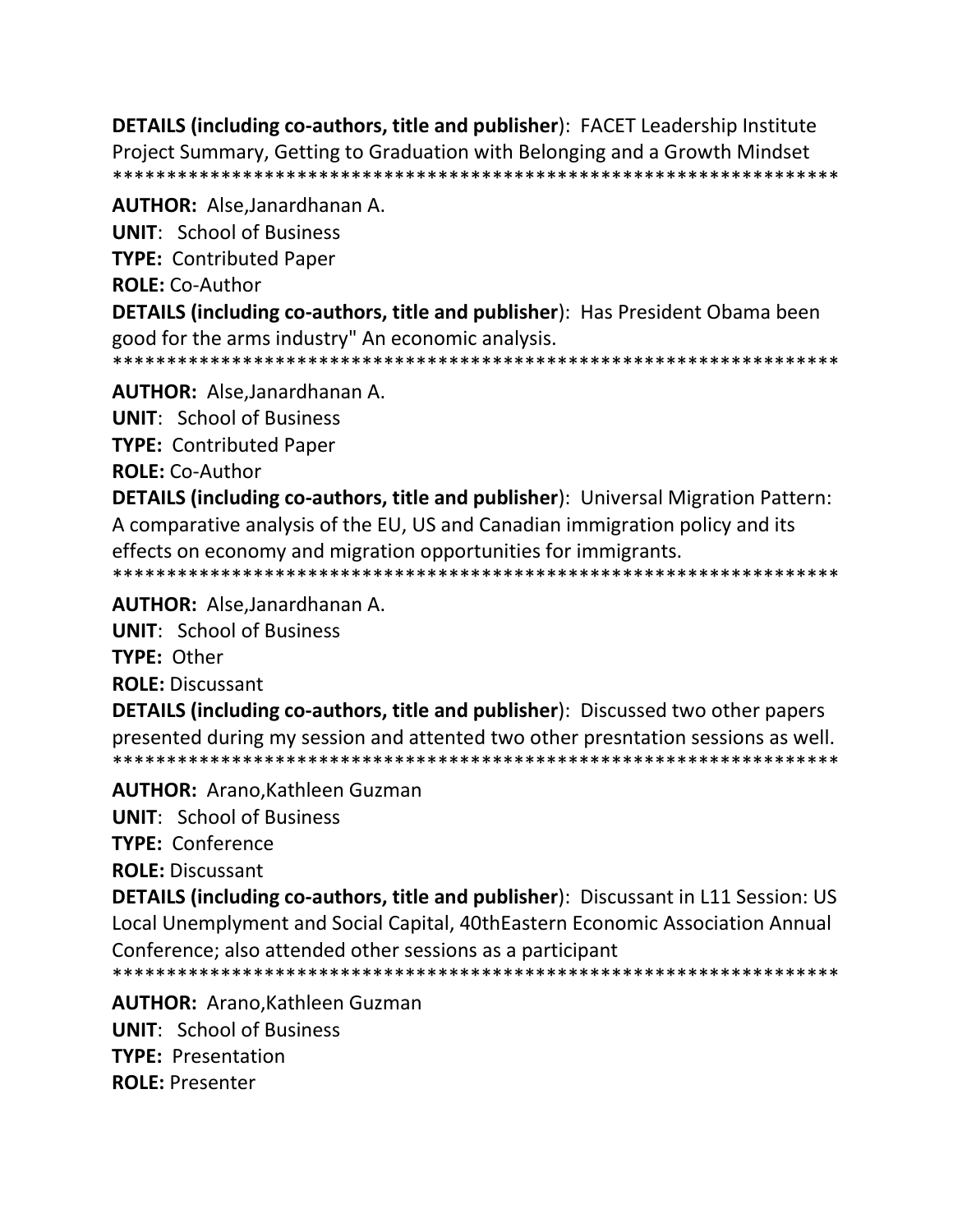**DETAILS (including co-authors, title and publisher)**: Presented the paper, Disaggregated Analysis of County Unemployment Rates between 2006 and 2012 in Indiana, with Arun Srinivasan 

**AUTHOR: Attum, Omar A UNIT:** School of Natural Sciences **TYPE: Presentation ROLE:** Co-Author

### **DETAILS (including co-authors, title and publisher)**: Student ()

presentation, Misty OBrien, Dr. Omar Attum, Eastern Box Turtle Use of a Restored Area at Blackacre Nature Preserve 

**AUTHOR: Attum, Omar A** 

**UNIT: School of Natural Sciences** 

**TYPE: Presentation** 

**ROLE: Co-Author** 

**DETAILS (including co-authors, title and publisher):** Student () presentationMary Smith, Dr. Omar Attum, Status of Amur Honeysuckle after Restoration at **Blackacre State Nature Preserve** 

**AUTHOR: Atwater, Brian** 

**UNIT: School of Business TYPE: Conference ROLE: Discussant** 

**DETAILS (including co-authors, title and publisher):** Developing Your Global Workforce, APICSWorld Cafe, 2014 APICS International Conference and Expo 

**AUTHOR: Atwater, Brian UNIT: School of Business TYPE: Contributed Paper ROLE: Contributor DETAILS (including co-authors, title and publisher):** Using the Gun Control Debate to Illustrate a Methodology for Applying System Dynamics Simulation to

**Study Unintended Consequences** 

**AUTHOR: Atwater, Brian UNIT:** School of Business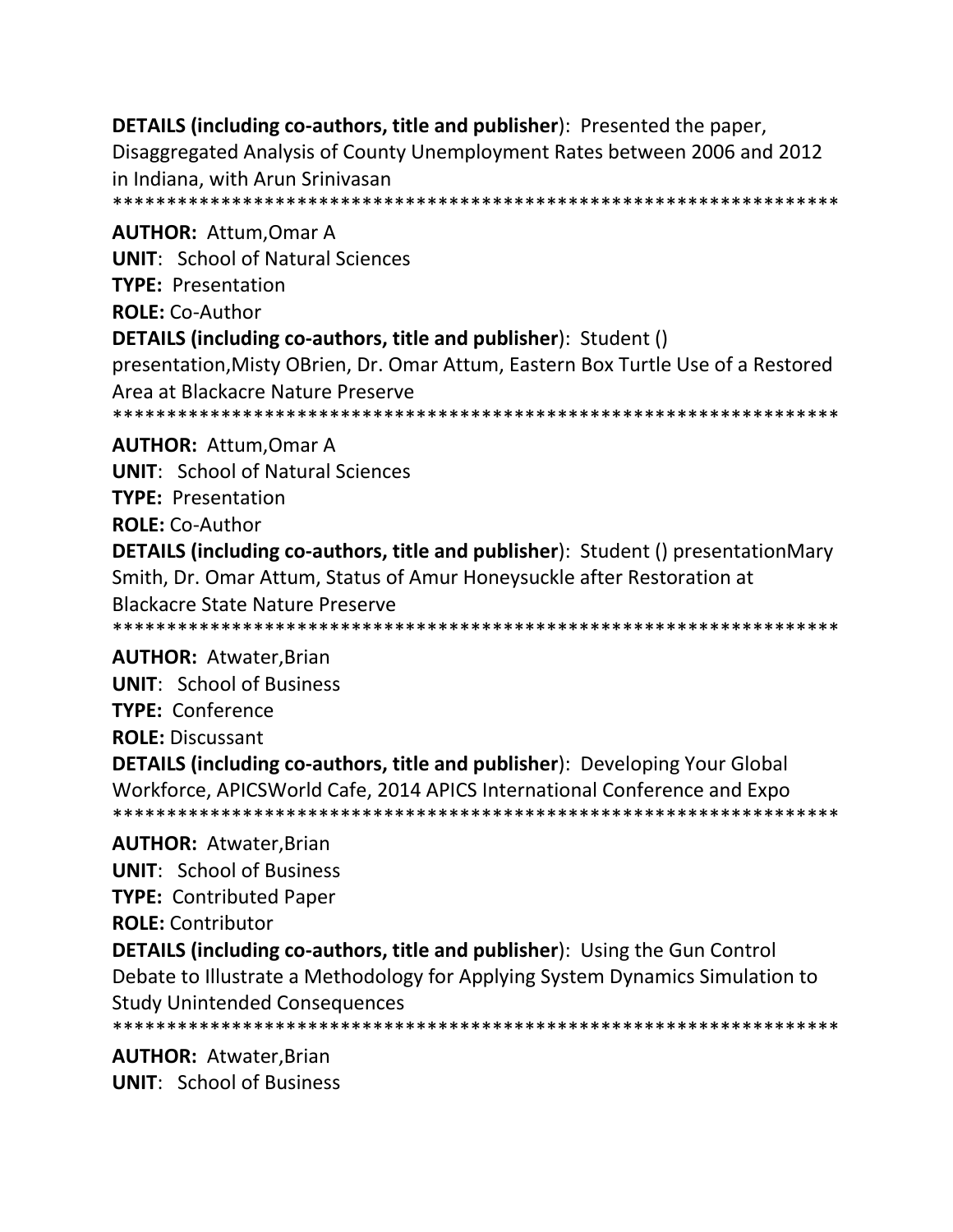**TYPE: Presentation ROLE: Co-Presenter DETAILS (including co-authors, title and publisher):** Mindfulness for More Effective Supply Chain Management presented at 2014 APICSInternational Conference and Expo. **AUTHOR: Babb.Jacob UNIT: School of Arts & Letters TYPE: Conference ROLE: Presenter DETAILS (including co-authors, title and publisher):** Presentation Title: The Undergraduate Writing Major and Disciplinary Expansion and Maturation Panel Title: Undergraduate Writing Majors and the Future of Writing Studies **AUTHOR: Babb, Jacob UNIT:** School of Arts & Letters TYPE: Conference **ROLE: Panel Chair DETAILS (including co-authors, title and publisher): Panel Title: Reframing Our** Work: Finding Balance Across Teaching, Research, and Service in the Transition from Graduate Student to Junior Faculty 

**AUTHOR: Babb, Jacob UNIT: School of Arts & Letters TYPE: Conference** 

**ROLE: Presenter** 

DETAILS (including co-authors, title and publisher): Presentation Title:

Disciplinarity and Core Curricula: Exploring the Importance of Recurring Curricular **Revision in Undergraduate Writing Majors** 

\*\*\*\*\*\*\*\*\*\*\*\*\*\*\*\*\*\*\*\*\*\*\*\*\* 

**AUTHOR: Babb, Jacob** 

**UNIT:** School of Arts & Letters

**TYPE: Conference** 

**ROLE: Presenter** 

**DETAILS (including co-authors, title and publisher):** Presentation Title: Student Attitudes, Faculty Development, and Administrative Oversight: The Conflicting Role of EvaluationsPanel Title: SETs Story: Student Evaluations as Instruments for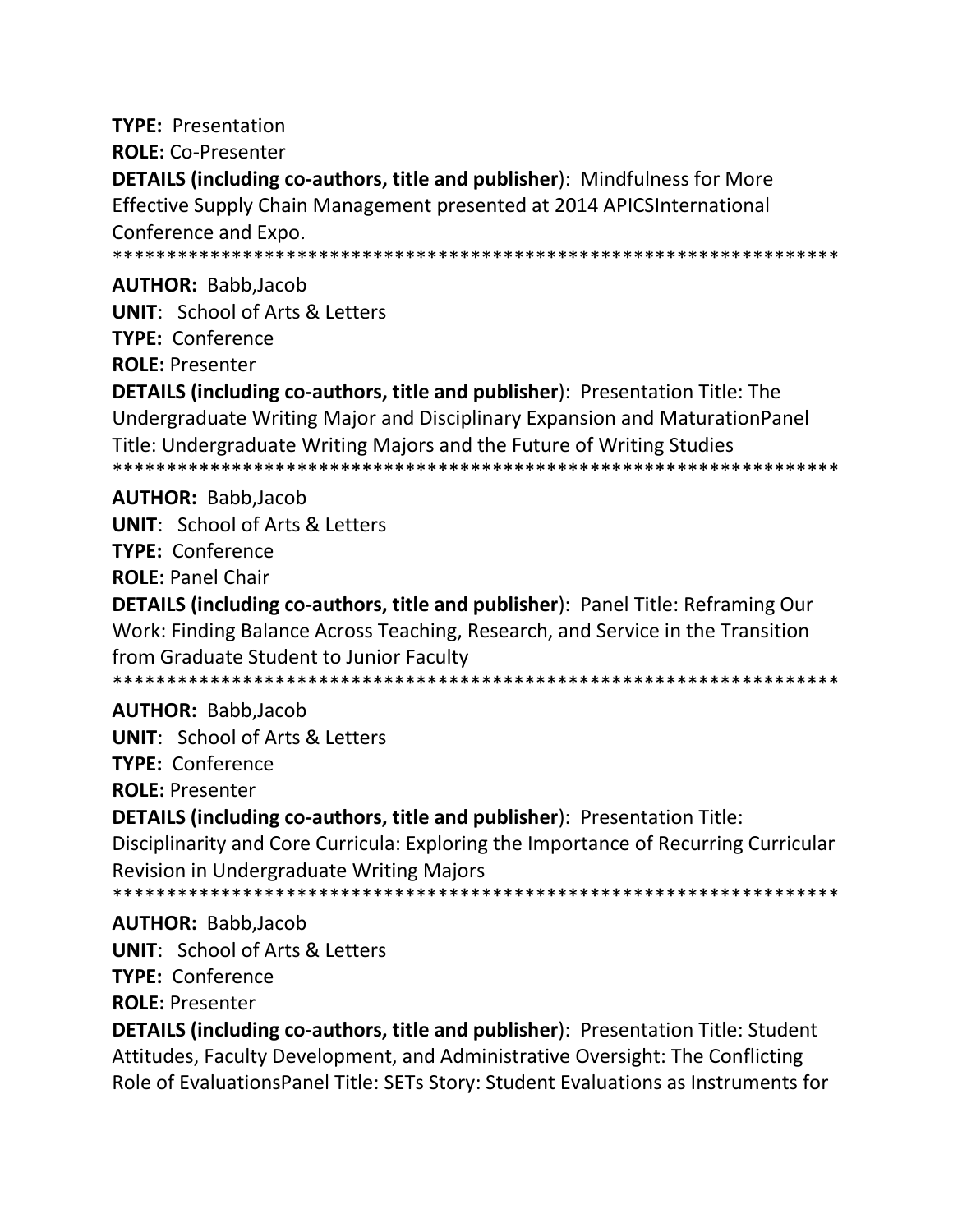**Reflection and Assessment** 

**AUTHOR: Badia, Mindy Stivers** 

**UNIT:** School of Arts & Letters

**TYPE: Conference** 

**ROLE: Panel Chair** 

**DETAILS (including co-authors, title and publisher):** Chaired a session at the Grupo de estudios sobre la mujer en Espaa y las Amricas conference in Lisbon, Portugal.

**AUTHOR: Badia, Mindy Stivers** 

**UNIT:** School of Arts & Letters

**TYPE: Conference** 

**ROLE: Panel Chair** 

**DETAILS (including co-authors, title and publisher):** Chaired a session at the AHCT annual conference.

**AUTHOR: Badia, Mindy Stivers** 

**UNIT: School of Arts & Letters** 

**TYPE: Competitive Paper** 

**ROLE:** 

DETAILS (including co-authors, title and publisher): Gave a peer-reviewed paper at the Grupo de estrudios sobre la mujer en Espaa y las Amricas conference in Lisbon. Portugal.

**AUTHOR: Bailey, Kevin Sue UNIT:** School of Education

**TYPE: Invited Talk** 

**ROLE: Co-Presenter** 

**DETAILS (including co-authors, title and publisher)**: I was invited to present a 2 hour book session with a co-presenter.

**AUTHOR: Barney, Douglas K. UNIT: School of Business TYPE: Poster Session ROLE: Author**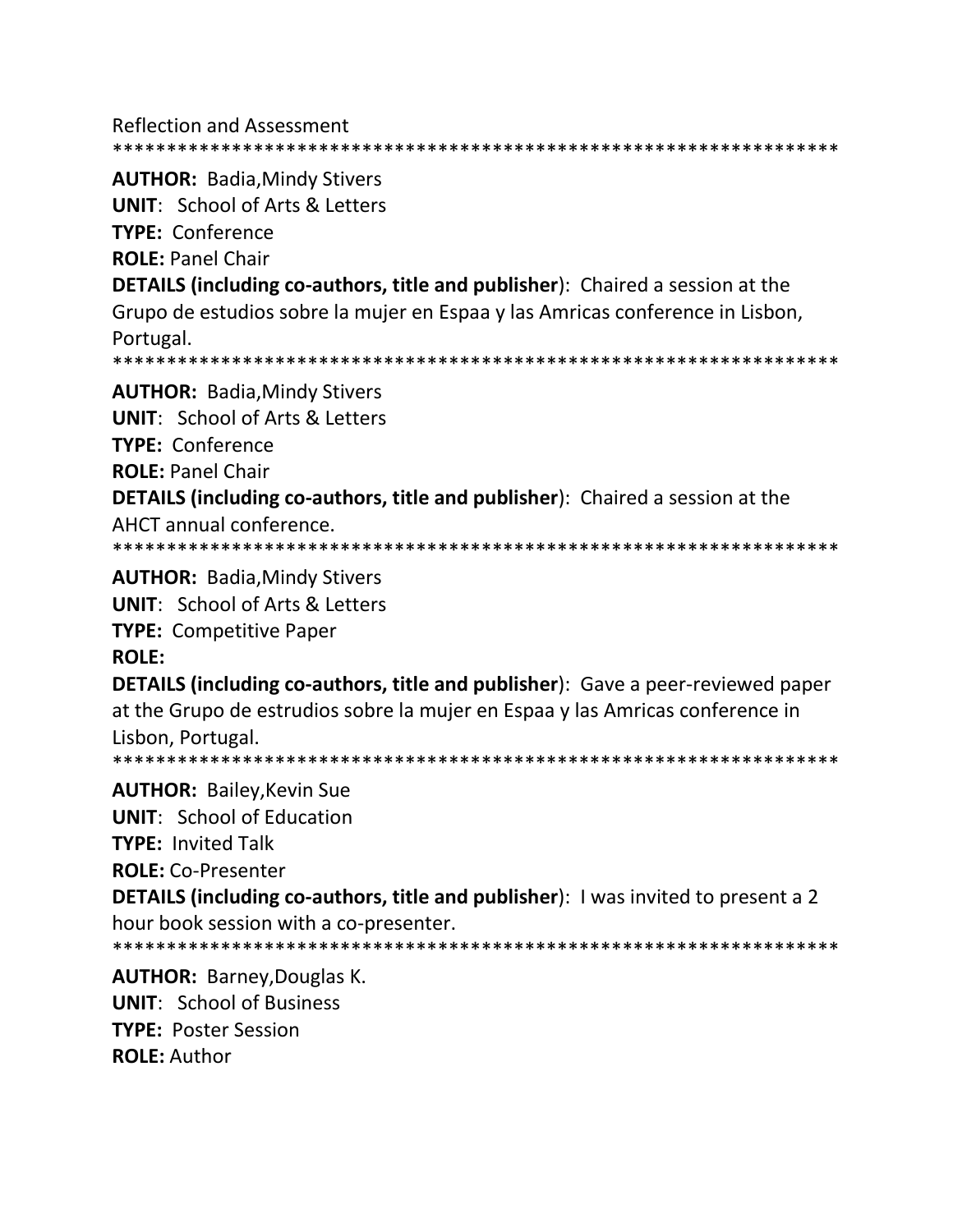**DETAILS (including co-authors, title and publisher):** Presented Incorporating Professional Skills into Intermediate Financial Reporting at American Accounting Association Annual meeting. This was a competitive submission. 

**AUTHOR: Book, Lisa Michelle** 

**UNIT: School of Business** 

TYPE: Conference

**ROLE: Speaker** 

**DETAILS (including co-authors, title and publisher):** At IMA Louisville Spring Conference, co-presented 2 CPE Ethics Session with Julia Karcher (UofL). Session was titled, Giving Voice to Values - How to Speak Your Mind When You Know What is Right.

**AUTHOR: Camahalan, Faye Marsha** 

**UNIT:** School of Education

**TYPE: Invited Paper** 

**ROLE:** Keynote or Plenary Speaker

DETAILS (including co-authors, title and publisher): Camahalan, F.M.G. (November 2014). Developing Positive Teacher-Student Relationships to Promote Student Learning. Invited plenary speaker at the International Conference on Values and Moral Education, University of the Philippines. 

**AUTHOR: Carbonneau, Tiffany Ann** 

**UNIT: School of Arts & Letters TYPE: Invited Talk ROLE: Artist** 

**DETAILS (including co-authors, title and publisher):** I was invited to lecter about my research and creative practice to students and faculty at RIT. The School of Photography at RIT is widely known as one of the best in the nation and was ranked second best in the country by Resource Magazine in 2014. 

**AUTHOR: Chang, Sau Hou UNIT:** School of Education **TYPE: Conference ROLE: Presenter** DETAILS (including co-authors, title and publisher): Conference: Association of

Teacher Educators-Indiana Fall ConferenceOrganizer: Association of Teacher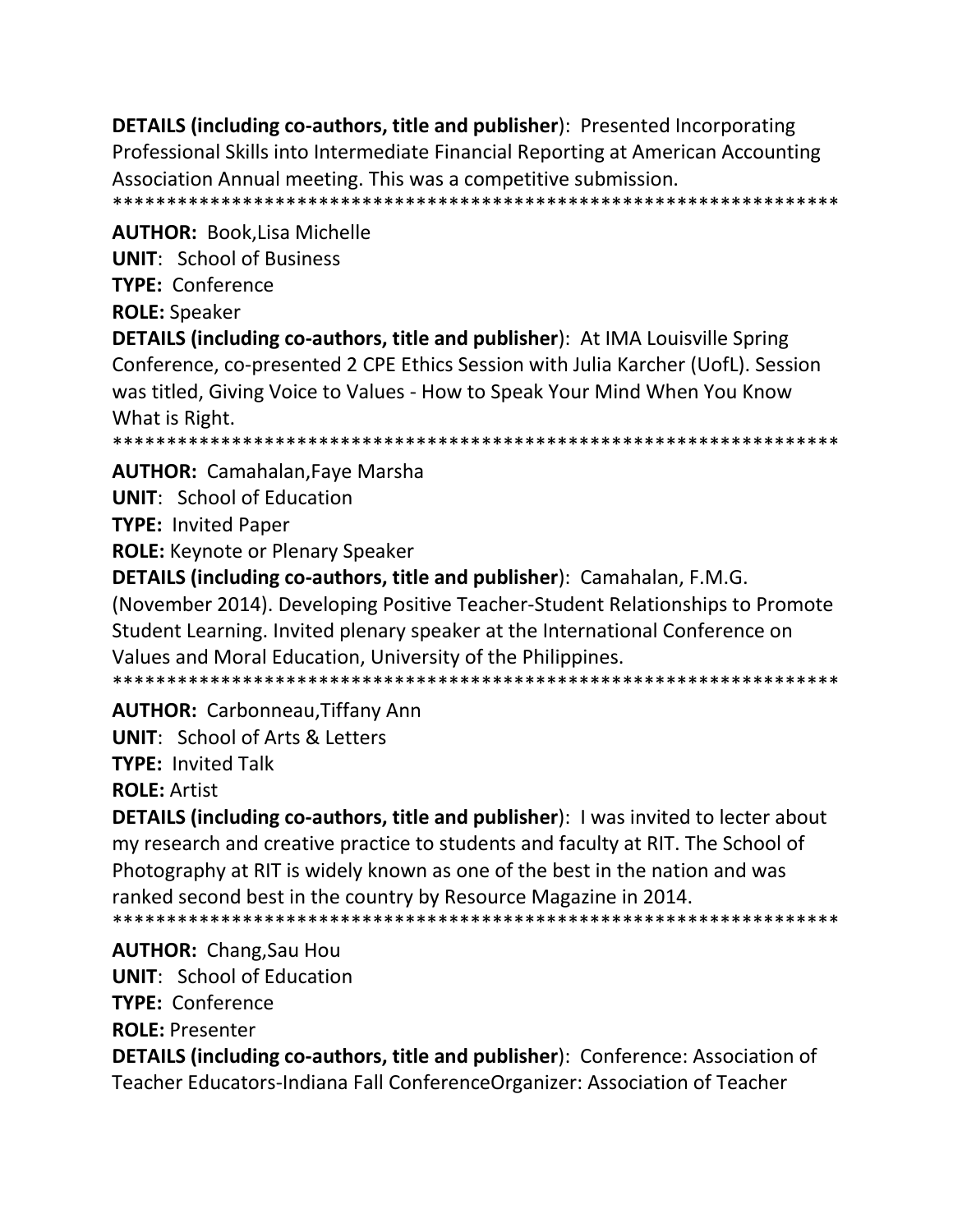Educators-Indiana (ATE-I)Date: October 17-19, 2014Place: Columbus, IndianaReflection: The theme of this conference was Advocating for quality education. I attended the Licensing Advisors Consortium to learn the new State Licensing requirements for teacher candidates from Risa Regnier, Director of Office of Educator Effectiveness and Licensing Facilitator. It helped me to give better advice to teacher candidates.

**AUTHOR: Chang, Sau Hou** 

**UNIT:** School of Education

**TYPE: Presentation** 

**ROLE: Presenter** 

**DETAILS (including co-authors, title and publisher):** Chang, S. H. (2014, February 16). How do teachers use memory strategies" Paper presented at Association of Teacher Educators Annual Conference, St. Louis, MO.

**AUTHOR:** Chang, Sau Hou **UNIT:** School of Education **TYPE: Presentation ROLE: Presenter** 

**DETAILS (including co-authors, title and publisher):** Chang, S. H. (2014, February 26). Memory in Real World. Paper presented at the Summer Achievements in Research and Creativity (SARC) Colloquium of IU Southeast, New Albany, IN. 

**AUTHOR: Chang, Sau Hou** 

**UNIT:** School of Education

**TYPE: Invited Talk** 

**ROLE: Presenter** 

**DETAILS (including co-authors, title and publisher): Chang, S. H. (2014, October** 19). The use of co-teaching in student teaching. Invited speech atthe Sixty-Seventh Annual ATE-I Teacher Education Conference, Columbus, IN. 

**AUTHOR: Connerly, Pamela Lucas UNIT: School of Natural Sciences** 

**TYPE: Presentation** 

**ROLE: Presenter** 

DETAILS (including co-authors, title and publisher): Led a mini-workshop titled Making Research Papers Less Painful as part of the 2014 ABLE annual meeting in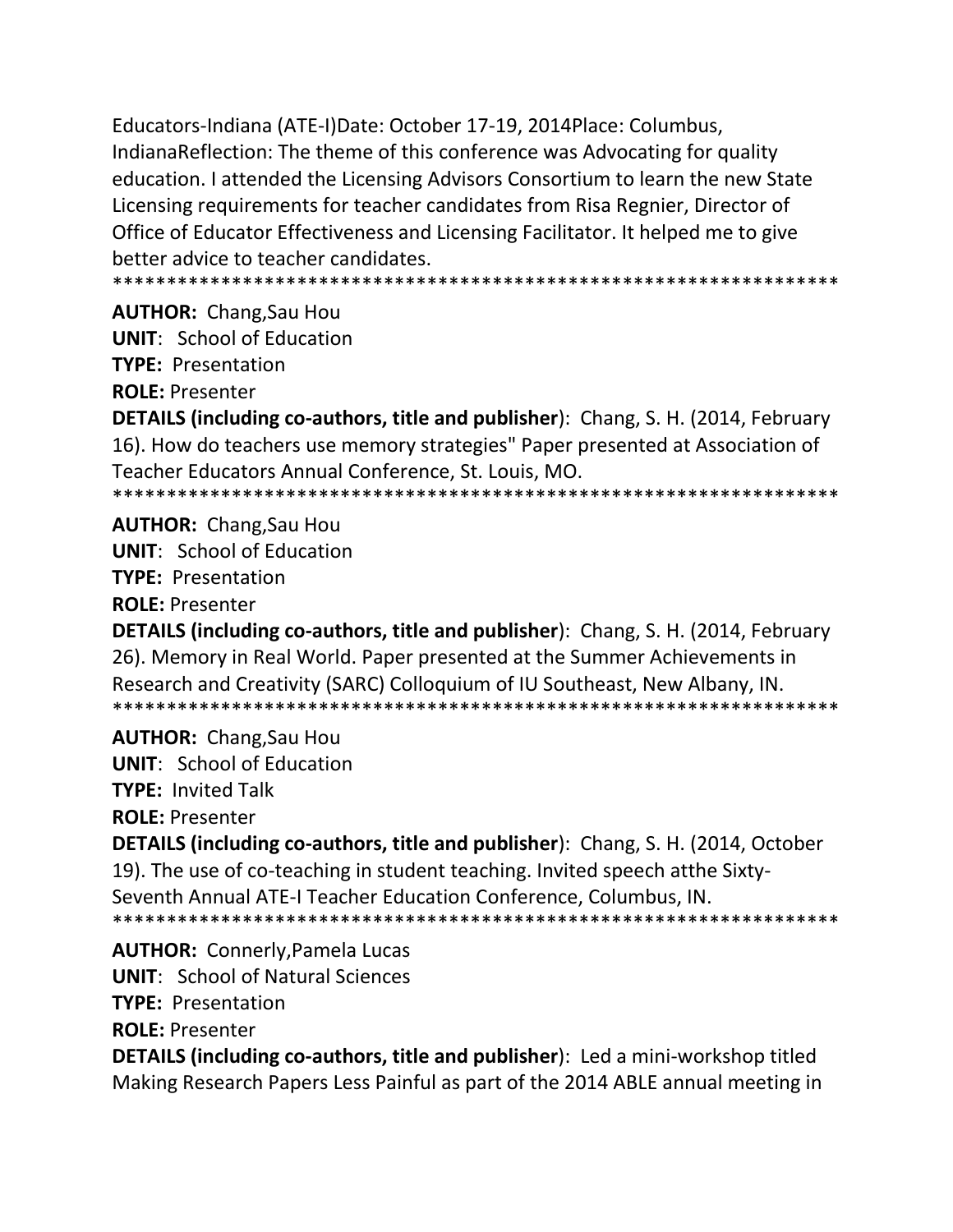Eugene, OR.

\*\*\*\*\*\*\*\*\*\*\*\*\*\* 

**AUTHOR: Connerly, Pamela Lucas** 

**UNIT:** School of Natural Sciences

**TYPE: Invited Talk** 

**ROLE: Presenter** 

**DETAILS (including co-authors, title and publisher): I presented a talk entitled** Bacteria-eating viruses in Louisville!! to the Phi Beta Kappa Association of Kentuckiana. My talk described some basics about bacteriophage biology and a progress report on recent efforts to find Caulobacter phages in my lab. One of my undergraduate research students, Aarika Robbins, assisted me at the event to help participants who had brought their own water samples in performing the initial steps of isolating bacteria and phages from their samples. \*\*\*\*\*\*\*\*\*\*\*\*\*\*\*\*\*\*\*\*\*

**AUTHOR: Connerly, Pamela Lucas** 

**UNIT: School of Natural Sciences** 

**TYPE: Presentation** 

**ROLE: Presenter** 

**DETAILS (including co-authors, title and publisher):** My two undergraduate researchers, Drew Gukeisen and Aarika Robbins, and I jointly presented the work from our Summer 2014 Faculty/Student Working Group.

**AUTHOR: Connerly, Pamela Lucas** 

**UNIT:** School of Natural Sciences

**TYPE: Presentation** 

**ROLE: Presenter** 

**DETAILS (including co-authors, title and publisher):** Co-presentation with IU Southeast colleague Beth Rueschhoff entitled Assimilating Presentations into the Undergraduate Research Experience describing the ongoing Biology Open Reseach Group series of student/faculty presentations. 

**AUTHOR: Connerly, Pamela Lucas UNIT: School of Natural Sciences TYPE: Presentation ROLE: Presenter DETAILS (including co-authors, title and publisher):** Co-presented with

undergraduate researchers Aarika Robbins and Drew Gukeisen a talk entitled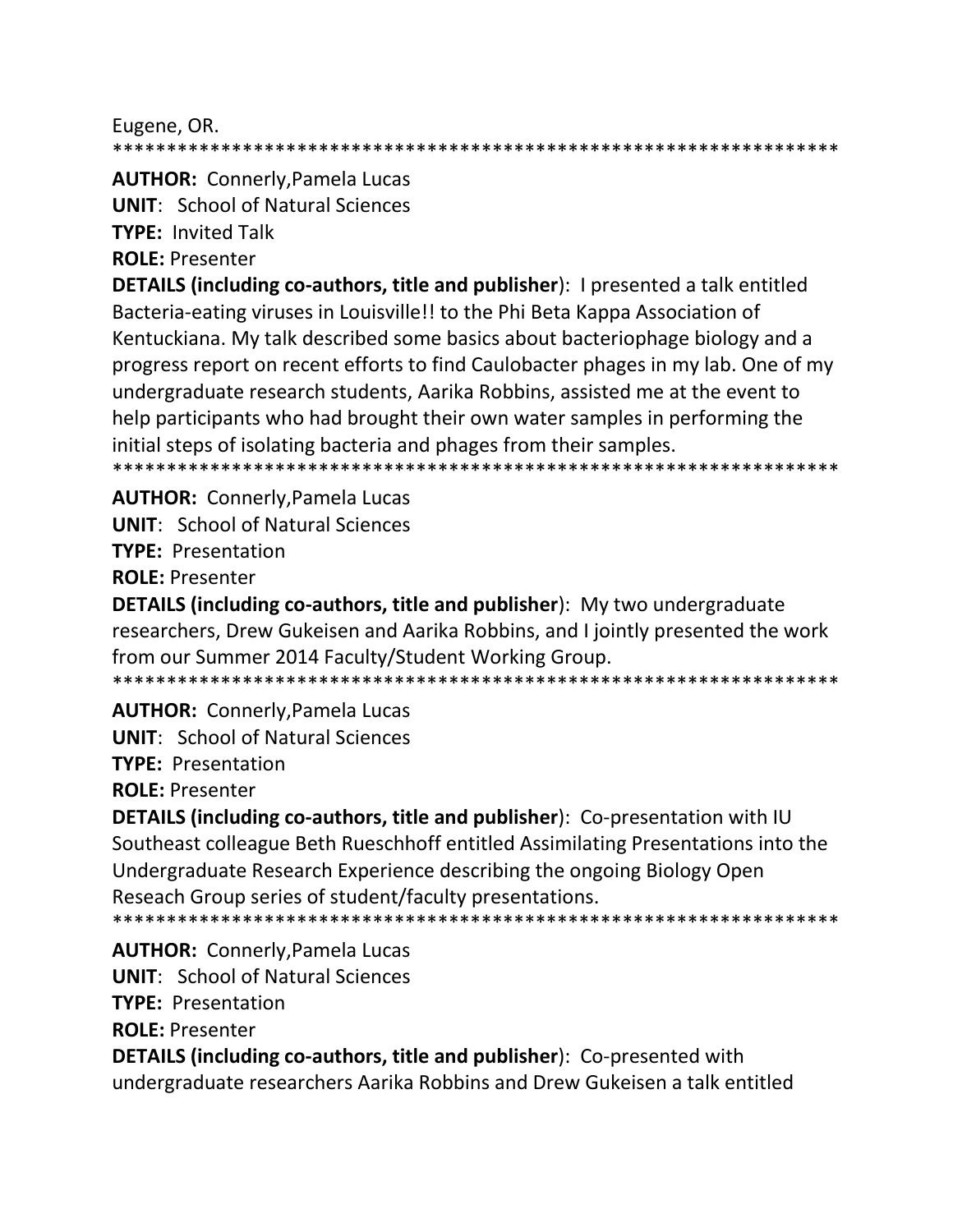Whats in your water" Searching for novel Caulobacter phages to the IU Southeast Biology Open Research Group.

# **AUTHOR: Connerly, Pamela Lucas**

**UNIT: School of Natural Sciences** 

**TYPE: Poster Session** 

**ROLE: Other** 

**DETAILS (including co-authors, title and publisher):** My undergraduate research students, Drew Gukeisen and Aarika Robbins, co-presented a poster titled Discovery of Novel Caulobacter Phages in Southern Indiana Water Samplesat **IUURC.** I served as their faculty mentor.

**AUTHOR: Dauer, Quinn Pierre** 

**UNIT:** School of Social Sciences

**TYPE: Competitive Paper** 

**ROLE: Author** 

**DETAILS (including co-authors, title and publisher):** Disaster Utopias in Latin America (1822-1944): Argentine and Chilean Earthquakes and Socioeconomic Leveling, Extraordinary Communities, and Criminality. Paper delivered at Capitalism and Socialism: Utopia, Globalization, and Revolution, A Multi-Disciplinary Conference, Center for Communal Studies, University of Southern Indiana, New Harmony, IN, November 2014.

**AUTHOR: Edmonds.Kent E.** 

**UNIT: School of Natural Sciences** 

**TYPE: Presentation** 

**ROLE: Presenter** 

**DETAILS (including co-authors, title and publisher):** Oral presentation entitled Does Photoperiod Affect Swimming and Reproduction and Swimming Affect Pineal Melatonin Content in the Marsh Rice Rat Oryzomys palustris" 

**AUTHOR: Edmonds, Kent E.** 

**UNIT: School of Natural Sciences** 

**TYPE: Presentation** 

**ROLE: Co-Author** 

**DETAILS (including co-authors, title and publisher): Zoledronic Acid Suppresses** Trabecular Bone Remodeling in Rice Rats. Authors were JL Sword, U Oz, J Callard,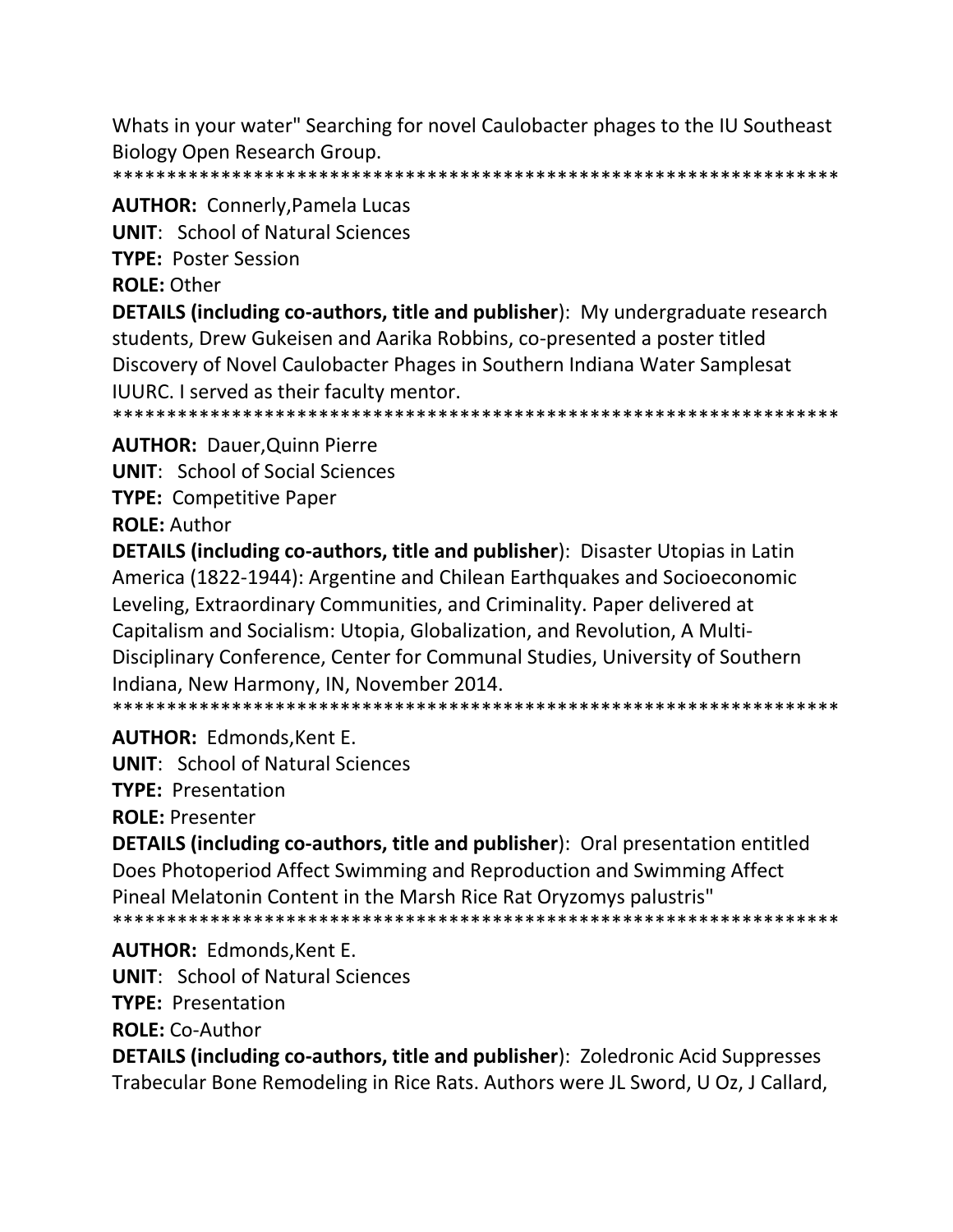M Allen, P Westgate, and S Huja from Ohio State University and the University of Kentucky.

**AUTHOR: Edmonds, Kent E.** 

**UNIT: School of Natural Sciences** 

**TYPE: Professional Meeting** 

**ROLE: Presenter** 

**DETAILS (including co-authors, title and publisher)**: I attended the Annual Meeting of the American Society of Mammalogists and gave an oral presentation.

I also evaluated four student presentations at the meeting.

**AUTHOR: Edmonds, Kent E.** 

**UNIT: School of Natural Sciences** 

**TYPE: Presentation** 

**ROLE: Presenter** 

**DETAILS (including co-authors, title and publisher):** Oral presentation entitled Effects of Photoperiod and Environmental Enrichment on Reproductive Function in the Marsh Rice Rat (Oryzomys palustris). Co-authored by a student (Jalina Mueller).

**AUTHOR: Edmonds, Kent E.** 

**UNIT: School of Natural Sciences** 

**TYPE: Contributed Paper** 

**ROLE: Author** 

**DETAILS (including co-authors, title and publisher):** Submitted abstract entitled Do Photoperiod, Castration, or Melatonin Affect Swimming, Pelage, and Reproduction in the Marsh Rice Rat (Oryzomys palustris)" for the 2015 Annual SICB Meeting in West Palm Beach, FL.

**AUTHOR: Emery, Sharyn Joy UNIT:** School of Arts & Letters **TYPE: Conference ROLE: Participant** 

**DETAILS (including co-authors, title and publisher):** Presented a paper entitled A Black Radical Theatre in New Orleans: The Free Southern Theatre and Urban Fear at the MMLa panel Art On/Off the Margins: The Politics of Urban Art.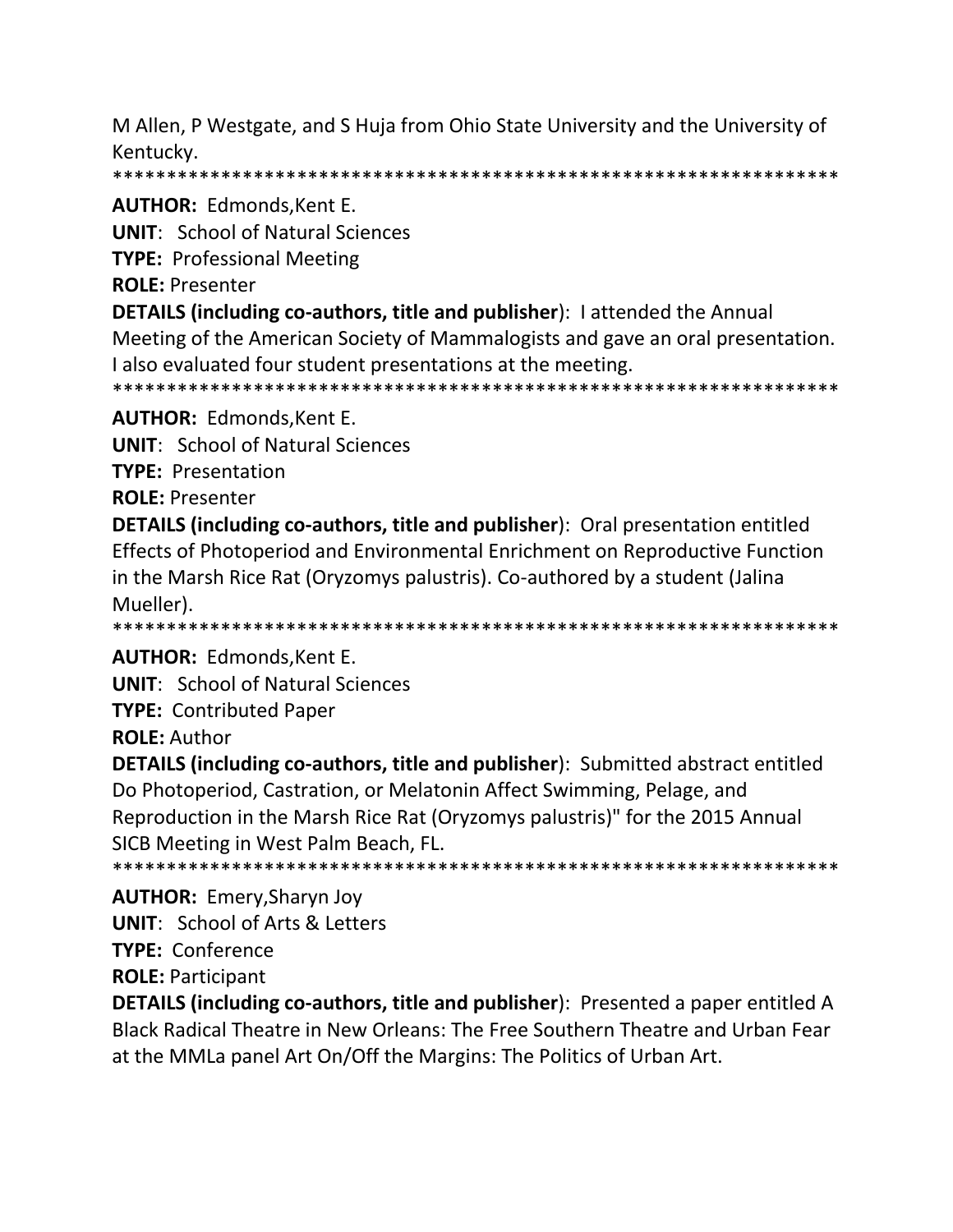**AUTHOR: Emery, Sharyn Joy** 

**UNIT: School of Arts & Letters TYPE: Conference** 

**ROLE: Chair** 

**DETAILS (including co-authors, title and publisher):** Organized and chaired a panel entitled Intersectional in the City: Representations of Black Women in the Urban Sphere, which had three panelists.

**AUTHOR:** Eplion, David M.

**UNIT: School of Business** 

**TYPE: Contributed Paper** 

ROLE: Co-Author

**DETAILS (including co-authors, title and publisher):** Keefe, T. and Eplion, D. (2014). A Behavioral Economic View of Online Exams: Strategies to Prevent Cheating. Academic Business World International Conference. Nahville, TN. 

**AUTHOR: Finkel.Deborah G.** 

**UNIT:** School of Social Sciences

**TYPE: Presentation** 

**ROLE: Author** 

DETAILS (including co-authors, title and publisher): Finkel, D. (2014, October). Stand and deliver: Teaching GLS students to teach. Annual meeting of the Association for Graduate Liberal Studies Programs, Philadelphia, PA. \*\*\*\*\*\*\*\*\*\*\*\*\*\*\*\*\*\*\*\*\*\*\*\*\*\*\*\*\*\*\*\*\*\*\*\*\*\*

**AUTHOR: Finkel, Deborah G.** 

**UNIT:** School of Social Sciences

**TYPE: Competitive Paper** 

**ROLE: Author** 

**DETAILS (including co-authors, title and publisher)**: Finkel, D., Franz, C. E., Horwitz, B. for the IGEMS consortium. (2014, May). Gene by environment interactions impacting subjective health in the IGEMS sample. Bi-annual meeting of the Nordic Congress of Gerontology, Gothenburg, Sweden. 

**AUTHOR: Finkel, Deborah G. UNIT:** School of Social Sciences

**TYPE: Competitive Paper**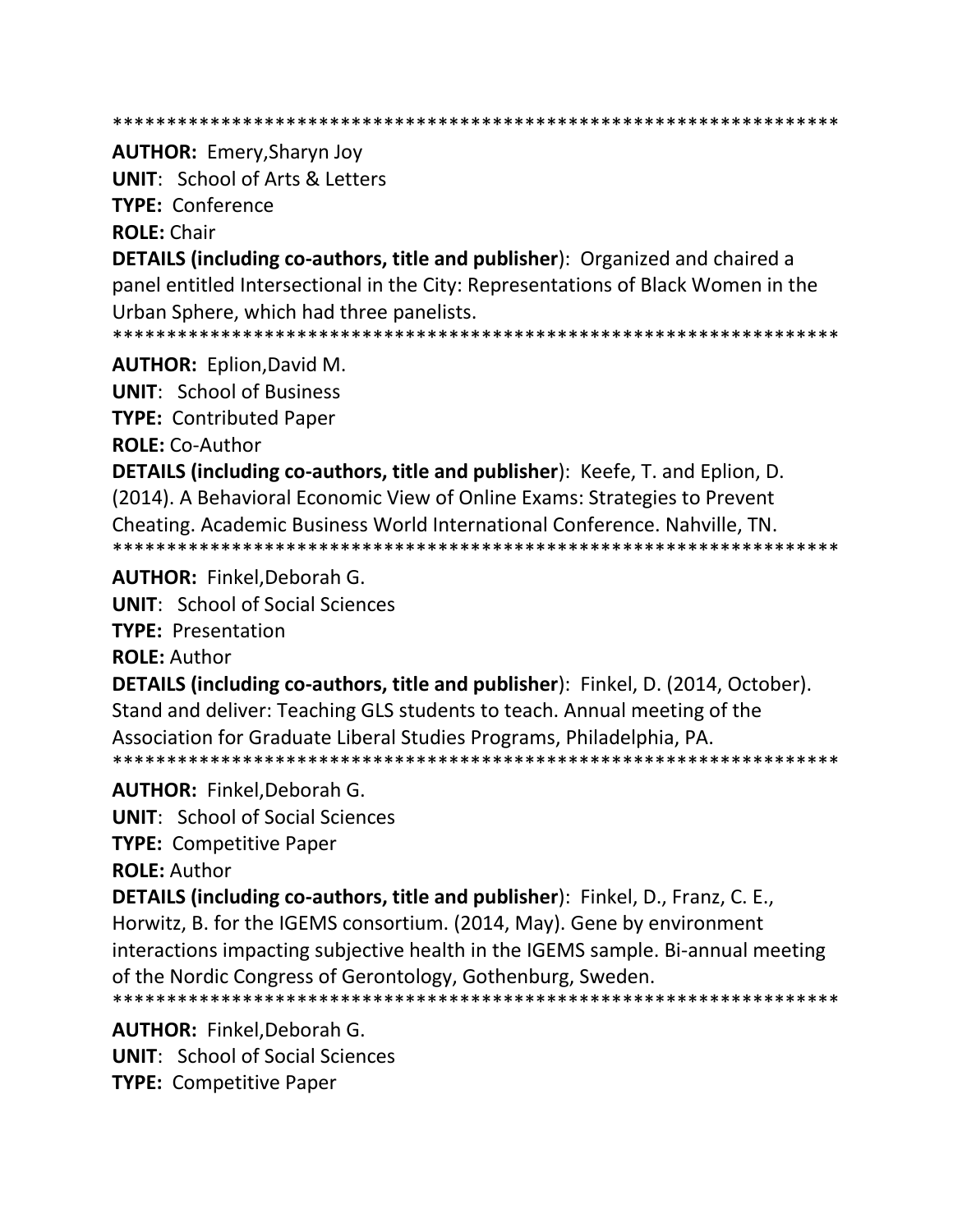### **ROLE: Author**

**DETAILS (including co-authors, title and publisher)**: Finkel, D., Franz, C. E., Horwitz, B. for the IGEMS consortium (2014, June). Gender and age differences in the impact of marital status on genetic and environmental influences on subjective health. Annual meeting of the Behavior Genetics Association, Charlottesville, VA.

**AUTHOR: Finkel.Deborah G.** 

**UNIT: School of Social Sciences** 

**TYPE: Competitive Paper** 

**ROLE: Author** 

**DETAILS (including co-authors, title and publisher):** Finkel, D., Franz, C.E., Horwitz, B. for the IGEMS consortium (2014, November). Marital status moderates gender differences in genetic and environmental influences on subjective health. Annual meeting of the Gerontological Society of America, Washington, DC.

**AUTHOR: Finkel.Deborah G.** 

**UNIT:** School of Social Sciences

**TYPE: Poster Session** 

**ROLE: Author** 

DETAILS (including co-authors, title and publisher): Finkel, D., Andel, R., Pedersen, N. L. (2014, November). Gender differences in longitudinal trajectories of change in physical, social, and cognitive leisure activities. Annual meeting of the Gerontological Society of America, Washington, DC

**AUTHOR: Finkel, Deborah G.** 

**UNIT:** School of Social Sciences

**TYPE: Workshop** 

**ROLE: Panel Chair** 

**DETAILS (including co-authors, title and publisher):** I organized the 4 member panel presentation on various methods and fora for teaching graduate liberal studies students to teach at the college level. I identified and invited the 3 other speakers and I served as a member of the panel as well, makingin the first presentation.

**AUTHOR: Finkel, Deborah G.**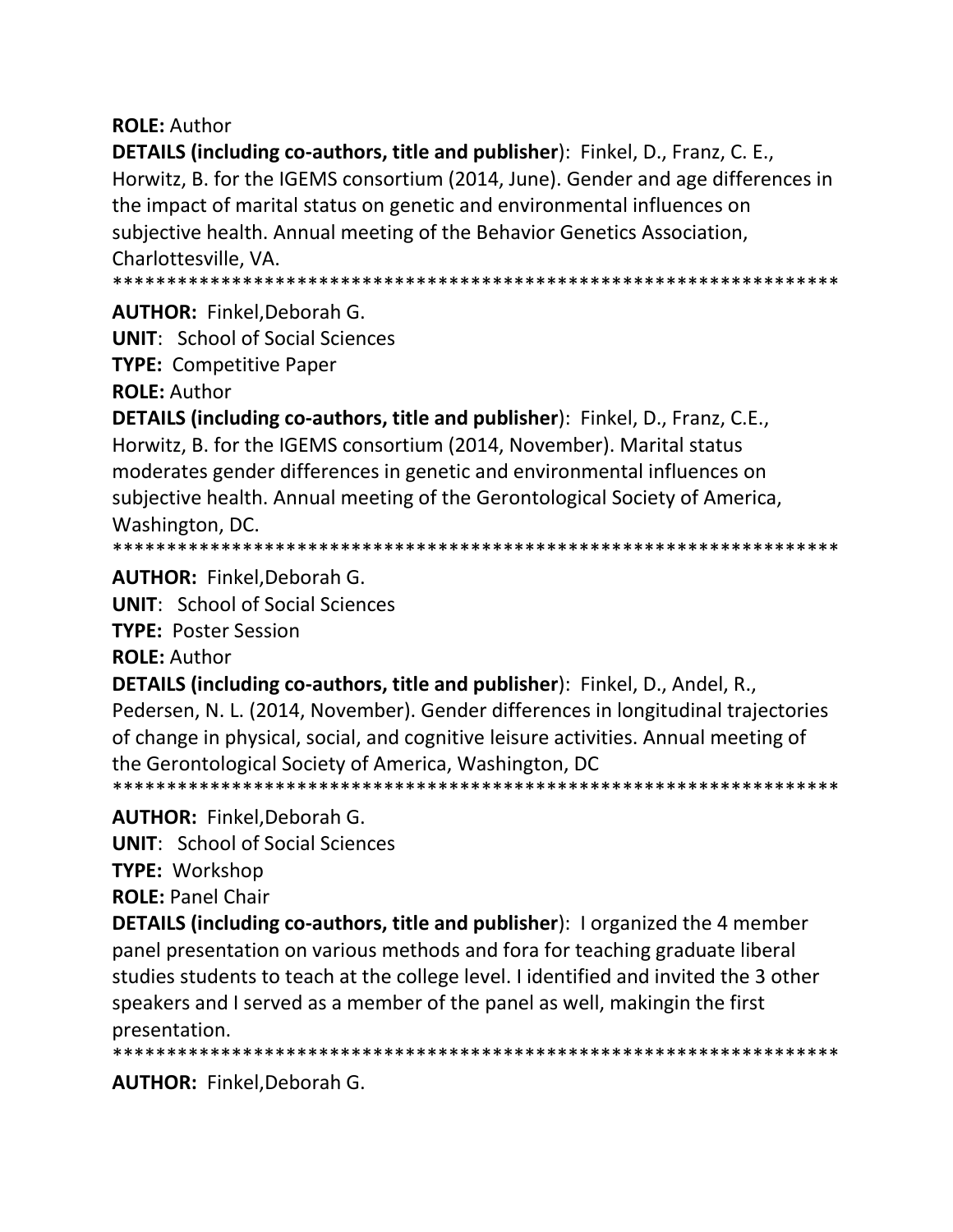**UNIT:** School of Social Sciences

**TYPE: Competitive Paper** 

**ROLE: Author** 

**DETAILS (including co-authors, title and publisher):** Finkel, D., Ernsth-Bravell, M. (2014, May). Multivariate genetic analysis of motor function and cognitive aging. Bi-annual meeting of the Nordic Congress of Gerontology, Gothenburg, Sweden 

**AUTHOR: Forinash, Kyle** 

**UNIT: School of Natural Sciences** 

**TYPE: Invited Talk** 

**ROLE: Presenter** 

**DETAILS (including co-authors, title and publisher):** K. Forinash and R. Wisman; Beyond Books, invited talk at the 7th International Sloan Consortium Emerging Technologies for Online Learning, April 10, 2014, Dallas, TX.

**AUTHOR: Forinash, Kyle** 

**UNIT: School of Natural Sciences** 

**TYPE: Invited Talk** 

**ROLE: Presenter** 

**DETAILS (including co-authors, title and publisher):** K. Forinash and R. Wisman; Using Technology to Provide an Interactive Learning Experience, invited talk at the Groupe International de Recherche sur lEnseignement de la Physique (GIREP) and Multimedia in Physics Teaching and Learning (MPTL) conference, July 7-12, 2014, Palermo. Italy

**AUTHOR: Forinash, Kyle** 

**UNIT:** School of Natural Sciences

**TYPE: Invited Talk** 

**ROLE: Presenter** 

**DETAILS (including co-authors, title and publisher):** Kyle Forinash Raymond Wisman: Smart phones: data collection and analysis for introductory physics, Invited workshop (given in English with 12 participants and in Spanish with 50 participants) International Conference on Physics Education (ICPE) 2014, Cordoba, Argentina, August 18-21.

\*\*\*\*\*\*\*\*\*\*\*\*\*\*\*\* 

**AUTHOR: Forinash, Kyle UNIT:** School of Natural Sciences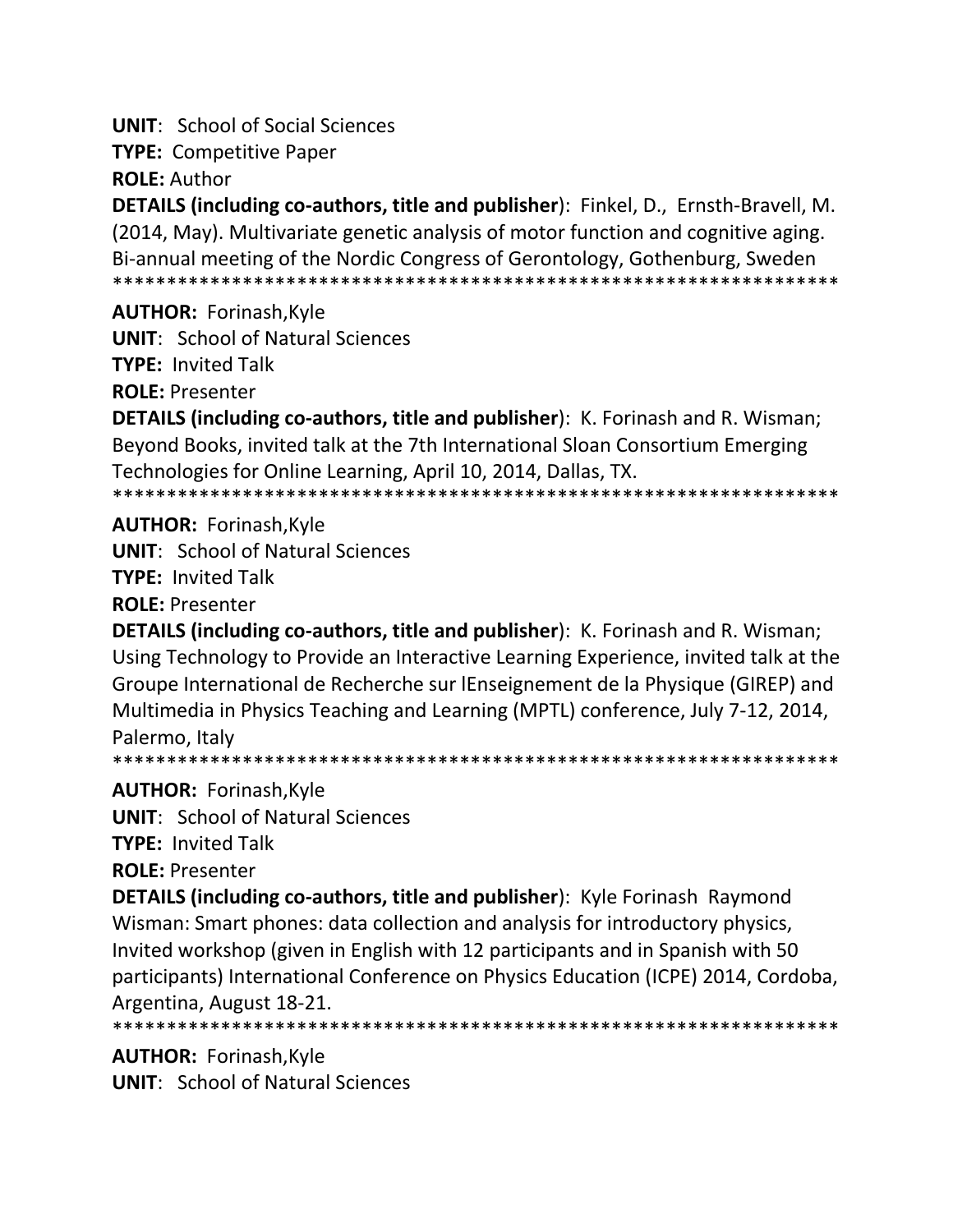# **TYPE: Conference**

**ROLE: Moderator** 

DETAILS (including co-authors, title and publisher): Session chair, International Conference on Physics Education (ICPE) 2014, Cordoba, Argentina, August 18-21. 

**AUTHOR: Free, Kathleen Walsh UNIT: School of Nursing** TYPE: Other **ROLF:** 

DETAILS (including co-authors, title and publisher): From: Lauren Quinn [Iquinn@cforums.com]Sent: Friday, November 21, 2014 4:53 PMTo: Free, Kathleen WSubject: Abstract Accepted: Elsevier Faculty Development ConferenceCongratulations! Your abstract has been accepted for a poster presentation at Elsevier Faculty Development Conference being held in Scottsdale, Arizona, January 3-6, 2015, at the Westin Kierland Resort Spa. Below are Poster Board Guidelines and the Poster Presentation Schedule. This information will ensure that your poster is prepared optimally for your presentation. Please note the times you are requested to stand by your poster to receive comments and questions as well as the scheduled break down time for poster removal. Poster Title: Teaching Pediatric Growth and Development Through Virtual SimulationPoster Number: 62

**AUTHOR: Fry, Melissa S.** 

**UNIT: School of Social Sciences** 

**TYPE: Professional Meeting** 

**ROLE: Co-Chair** 

DETAILS (including co-authors, title and publisher): Attended Annual meetings of the Rural Sociological Society with close attention to sessions related to applied and extension work. Chaired a session and co-chaired the Applied and Extension business meeting. Was the discussant for one session and organized four sessions. 

**AUTHOR: Fry, Melissa S.** 

**UNIT:** School of Social Sciences

**TYPE: Professional Meeting** 

**ROLE: Presenter** 

DETAILS (including co-authors, title and publisher): Attended, presented in three sessions, and advised a student team that entered the Judith Little Problem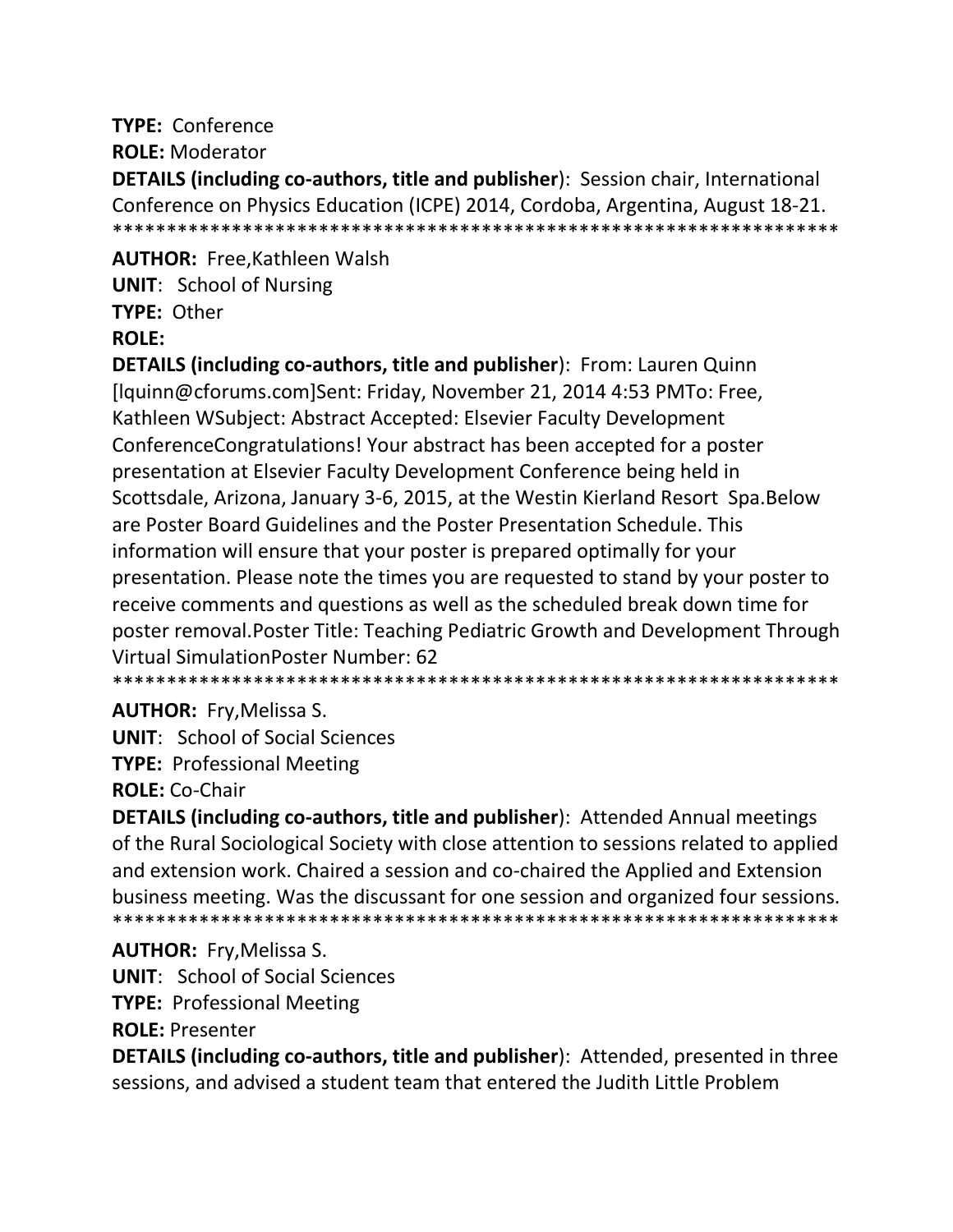Solving Competition. Engaged fruitful conversations on teaching and learning through applied reserach. 

**AUTHOR: Fry, Melissa S. UNIT:** School of Social Sciences **TYPE: Presentation ROLE: Presenter DETAILS (including co-authors, title and publisher):** Presented data from the study of poverty in Southern Indiana. **AUTHOR:** Fry, Melissa S. **UNIT:** School of Social Sciences **TYPE: Invited Talk ROLE: Presenter DETAILS (including co-authors, title and publisher):** Presented Poverty Report to IYI Harrison County Youth Worker Cafe. **AUTHOR: Fry, Melissa S. UNIT:** School of Social Sciences

**TYPE: Invited Talk ROLE: Presenter** DETAILS (including co-authors, title and publisher): Presented Poverty Report to Floyd County Youth Worker Cafe. 

**AUTHOR: Griggs, C Bradford** 

**UNIT:** School of Education

**TYPE: Invited Paper** 

**ROLE: Presenter** 

**DETAILS (including co-authors, title and publisher):** Creating Hope Social Studies Teachers as Ambassadors of Critical Thoughts

**AUTHOR:** Griggs, C Bradford

**UNIT:** School of Education

**TYPE: Invited Paper** 

**ROLE: Presenter** 

**DETAILS (including co-authors, title and publisher):** Revisiting the Curere Project: The Search for Democratic Subjectivity Abstract-This paper addresses the use of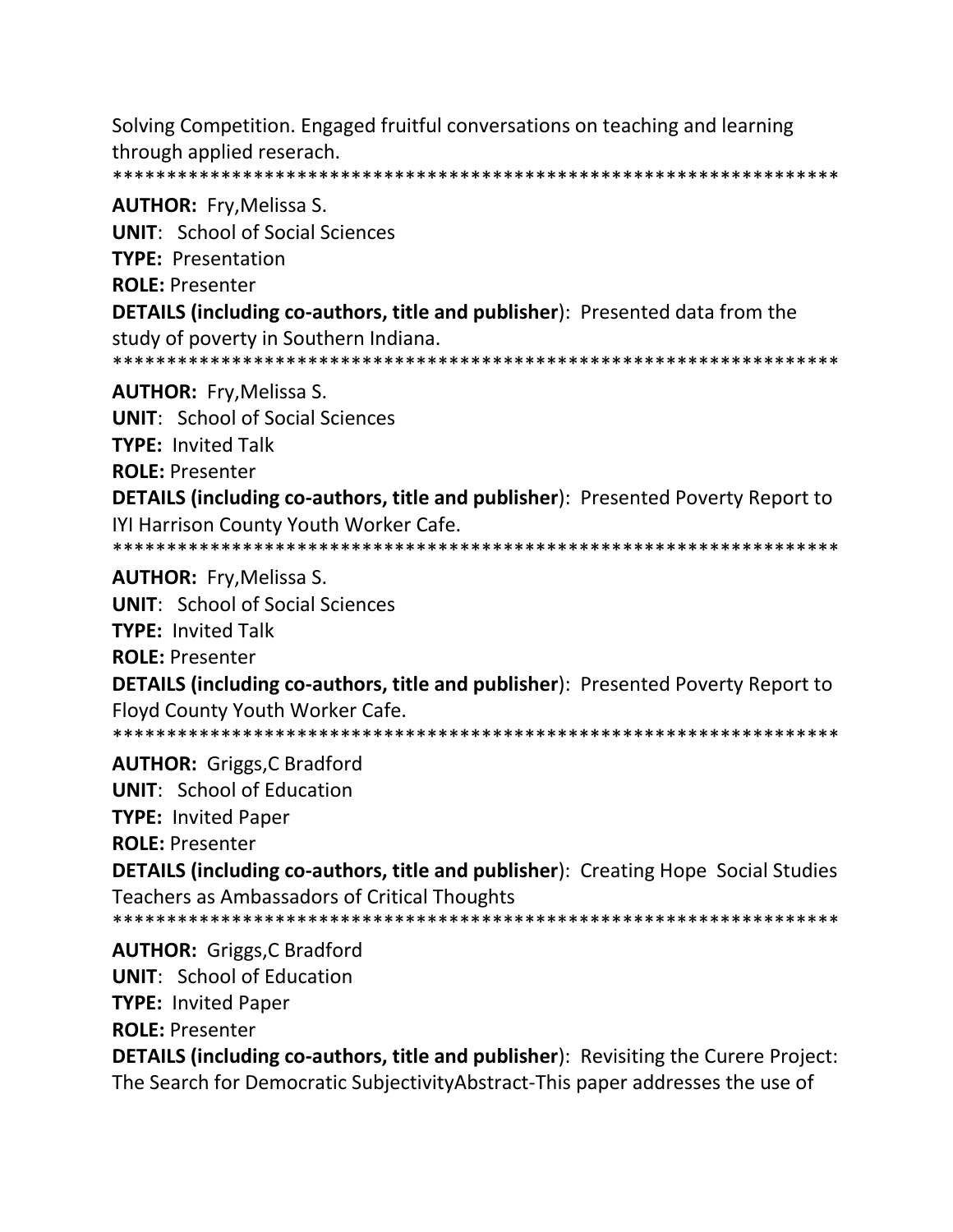Currere methodology to investigate the use of critical thinking as a subjective metaphor to investigate the possibility of democratic subjectivity in the social studies classroom.

**AUTHOR:** Griggs, C Bradford **UNIT:** School of Education **TYPE: Presentation ROLE:** 

**DETAILS (including co-authors, title and publisher):** The Implications of Democractic Subjectivity on the Social Studies Classroom This paper is an exploration building on the work of Michael Hardt and Antonio Negri, that will attempt to address a vision of democratic subjectivity and its ramifications in the teaching of the social studies. Noah De Lissovoy (2011) describes this task as, The ontological project of imagining and constituting the collective social being in whose name democracy is undertaken (p. 219). Questions such as: What are the boundaries of the democratic subject", What are the ontological underpinnings" How does this being operate individually within the whole" What can be done in the social studies to invigorate this vast possibility" Can it be described or is it beyond description" In Ha

**AUTHOR: Gritter, Elizabeth** 

**UNIT:** School of Social Sciences **TYPE: Conference ROLE: Presenter** 

**DETAILS (including co-authors, title and publisher):** Presented a paper on Billy E. Barnes, a social documentary photographer in North Carolina, in order to commemorate the 50th anniversary of the War on Poverty at the Kentucky-Tennessee American Studies Association meeting in Murfreesboro, Tennessee. Attended the entire conference. 

**AUTHOR: Gritter, Elizabeth UNIT:** School of Social Sciences **TYPE: Conference** 

**ROLE: Presenter** 

**DETAILS (including co-authors, title and publisher):** Presented a paper on Billy E. Barnes, a social documentary photographer in North Carolina, for a panel commemorating the 50th anniversary of the War on Poverty. Attended sessions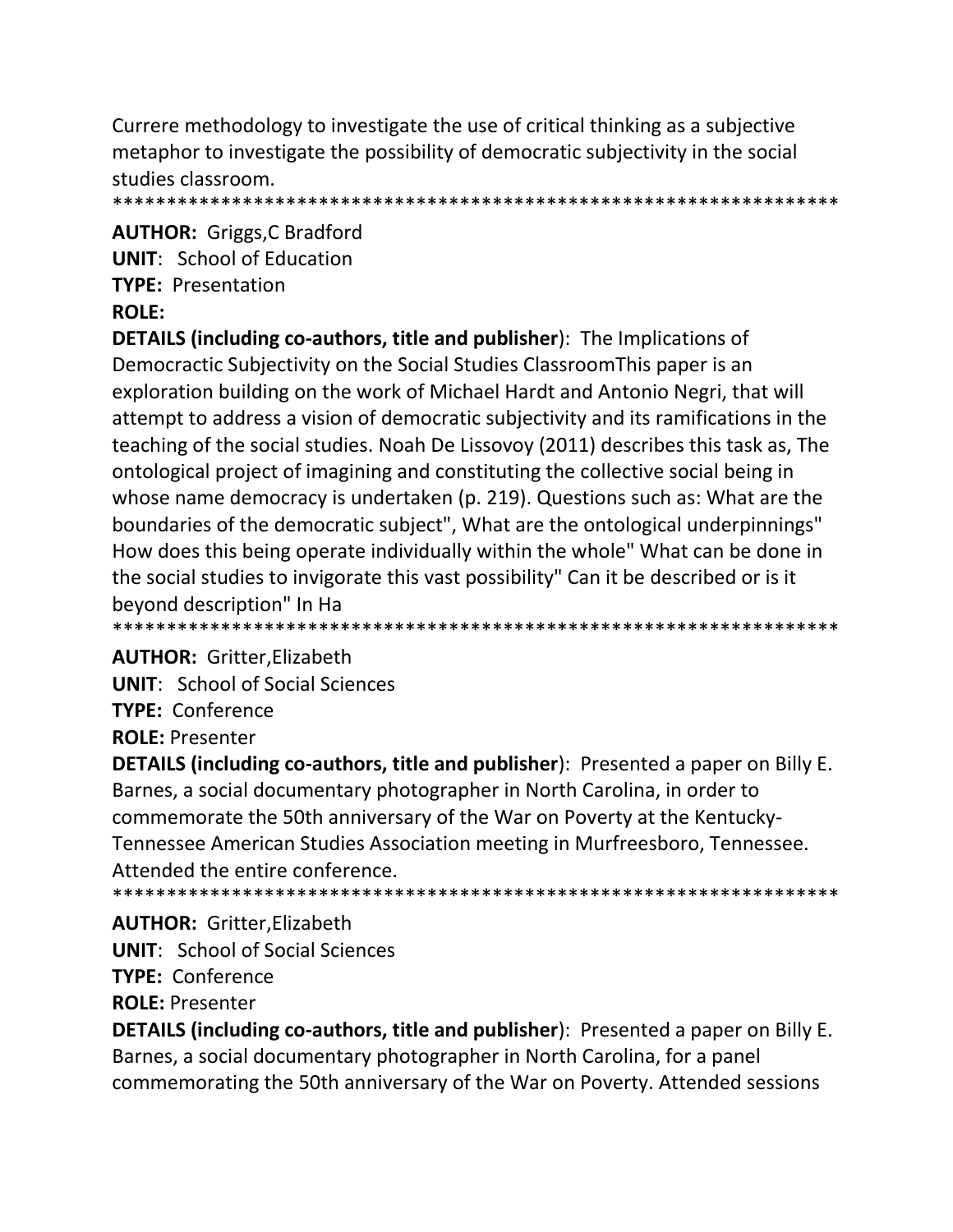of the conference too. **AUTHOR: Hackett, Brenda V. UNIT:** School of Nursing **TYPE: Symposium ROLE: Discussant** DETAILS (including co-authors, title and publisher): 2014 Bost Forum: Doing Care Differently: Journey to a Healthier Kentucky **AUTHOR: Hall, Bryan Wesley UNIT:** School of Arts & Letters **TYPE: Competitive Paper ROLE: Author DETAILS (including co-authors, title and publisher):** Presented my paper entitled Fichtes False Dilemma. **AUTHOR: Hall, Bryan Wesley UNIT: School of Arts & Letters TYPE:** Competitive Paper **ROLE: Author DETAILS (including co-authors, title and publisher):** Presented my paper entitled Transcendental Material Existence in Kant. **AUTHOR: Hall, Bryan Wesley UNIT:** School of Arts & Letters **TYPE: Invited Paper ROLE: Author DETAILS (including co-authors, title and publisher):** Presented my paper entitled The Two Dogmas without Empricism. **AUTHOR: Hare, Sara Cornell UNIT:** School of Social Sciences **TYPE: Conference ROLE: Chair** 

**DETAILS (including co-authors, title and publisher):** Chaired the research session on Gender and Media at the annual meeting for the North Central Sociological Association.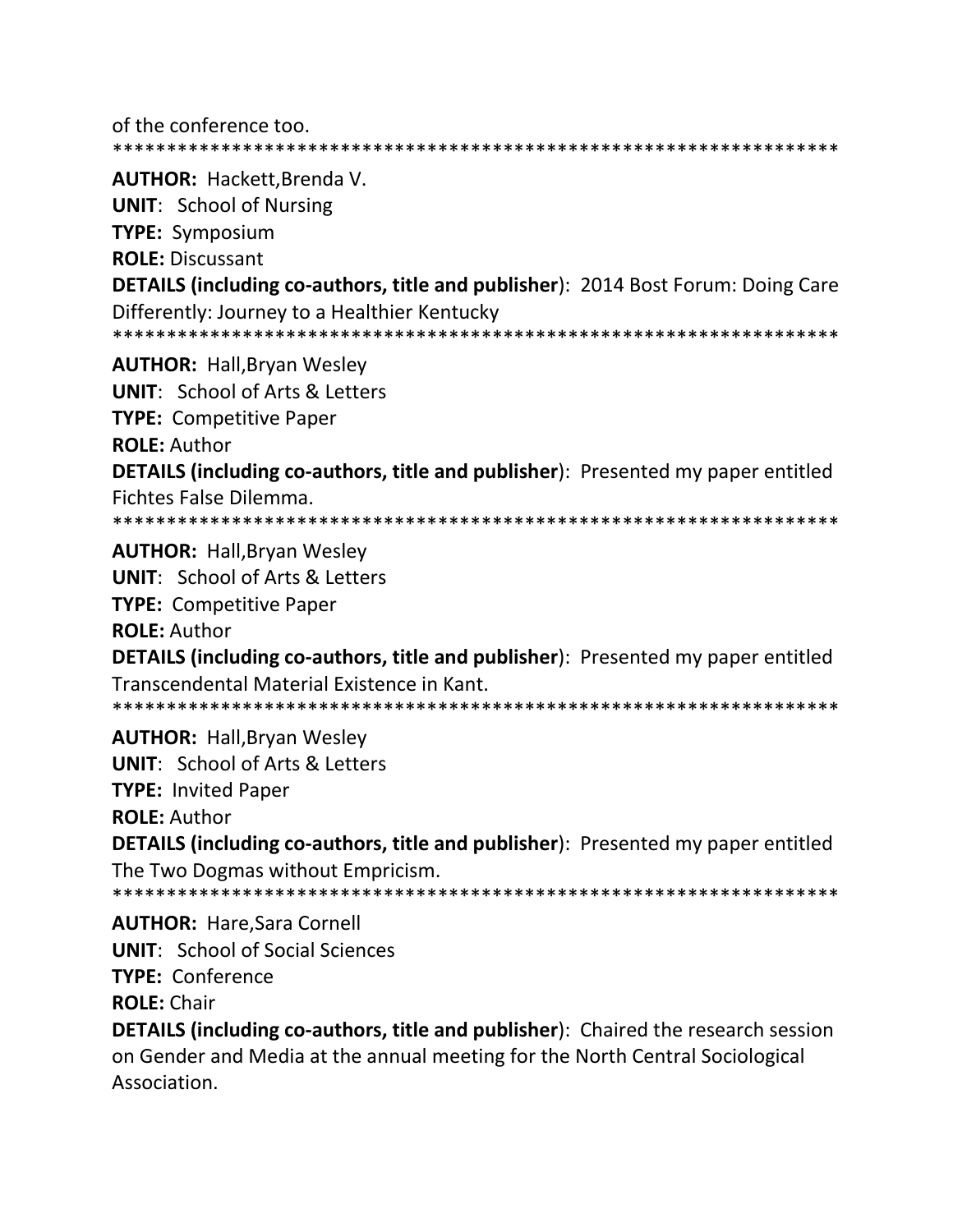**AUTHOR: Hare, Sara Cornell UNIT: School of Social Sciences TYPE: Competitive Paper ROLE: Author DETAILS (including co-authors, title and publisher)**: Presented my paper Gender and Animated Film at the 2014 annual meeting of the North Central Sociological Association. **AUTHOR: Harper, Brian A UNIT:** School of Arts & Letters **TYPE: Invited Talk ROLE: Presenter DETAILS (including co-authors, title and publisher):** Visiting Artist Lecturer -Virginia Commonwealth University **AUTHOR: Harper, Brian A UNIT: School of Arts & Letters TYPF: Invited Talk ROLE: Presenter DETAILS (including co-authors, title and publisher):** Visiting Artist Lecturer - State University of New York (SUNY), New Paltz **AUTHOR: Harper, Brian A UNIT:** School of Arts & Letters **TYPE: Invited Talk ROLE: Presenter** DETAILS (including co-authors, title and publisher): Visiting Artist Lecturer -Oregon College of Art and Craft, Portland, Oregon **AUTHOR: Harper, Brian A UNIT:** School of Arts & Letters **TYPE: Invited Talk ROLE: Presenter DETAILS (including co-authors, title and publisher):** Visiting Artist Lecturer -**Kansas State University**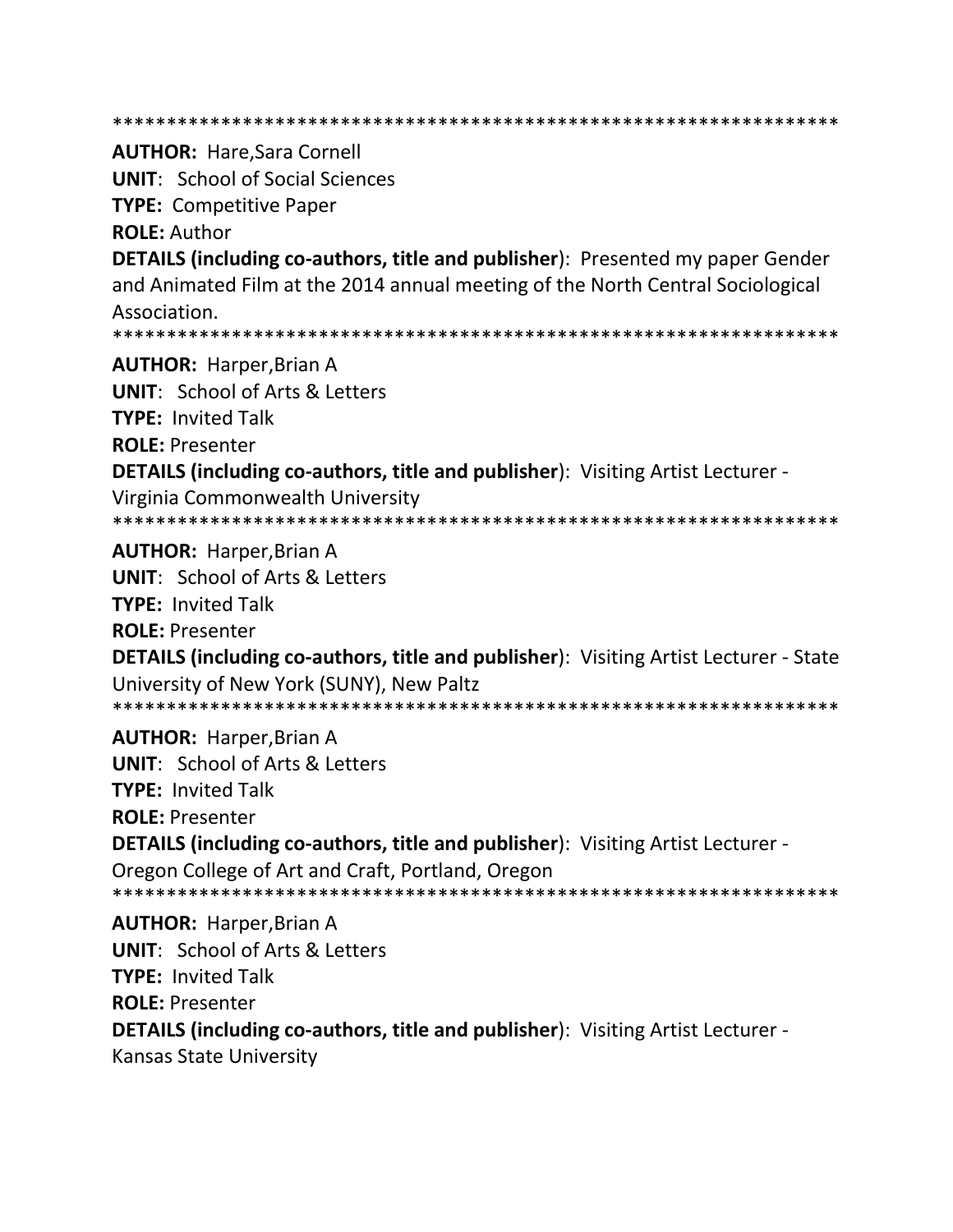**AUTHOR: Harris, Kenneth J** 

**UNIT: School of Business** 

**TYPE: Competitive Paper** 

**ROLE: Co-Author** 

**DETAILS (including co-authors, title and publisher)**: The following paper was presented at this meeting: Harris, K. J., Harris, R. B., Russell, L. M. (2014). When good goes bad: Pressure to produce and negative affectivity. Presented at the 2014 Society for Industrial and Organizational Psychology Meeting. 

**AUTHOR: Harris, Kenneth J** 

**UNIT: School of Business** 

**TYPE: Competitive Paper** 

**ROLE: Co-Author** 

**DETAILS (including co-authors, title and publisher):** I was on the following paper that was presented at the Academy of Management meeting: Crawford, W., Kacmar, K.M., Harris, K.J. (2014). An investigation of the curvilinear relationships between impression management tactics and employee outcomes. Presented at the Academy of Management meeting.

**AUTHOR: Harris, Kenneth J** 

**UNIT: School of Business** 

**TYPE: Competitive Paper** 

**ROLE: Co-Author** 

**DETAILS (including co-authors, title and publisher):** The following paper was presented at this conference: Harvey, P., Harris, K. J. (2014). Developments on supervisor and subordinate antecedents of abusive supervision. Presented at the 2014 Academy of Management Meeting.

**AUTHOR: Harris, Kenneth J UNIT: School of Business TYPE: Competitive Paper** 

**ROLE: Co-Author** 

**DETAILS (including co-authors, title and publisher):** The following paper has been accepted and will be presented at the Western Academy of Management meeting in March 2015.Carlson, J., Carlson, D., Harris, R.B., Harris, K. J., Zivnuska, S. (to be presented). Social media use: Helpful or harmful in the workplace"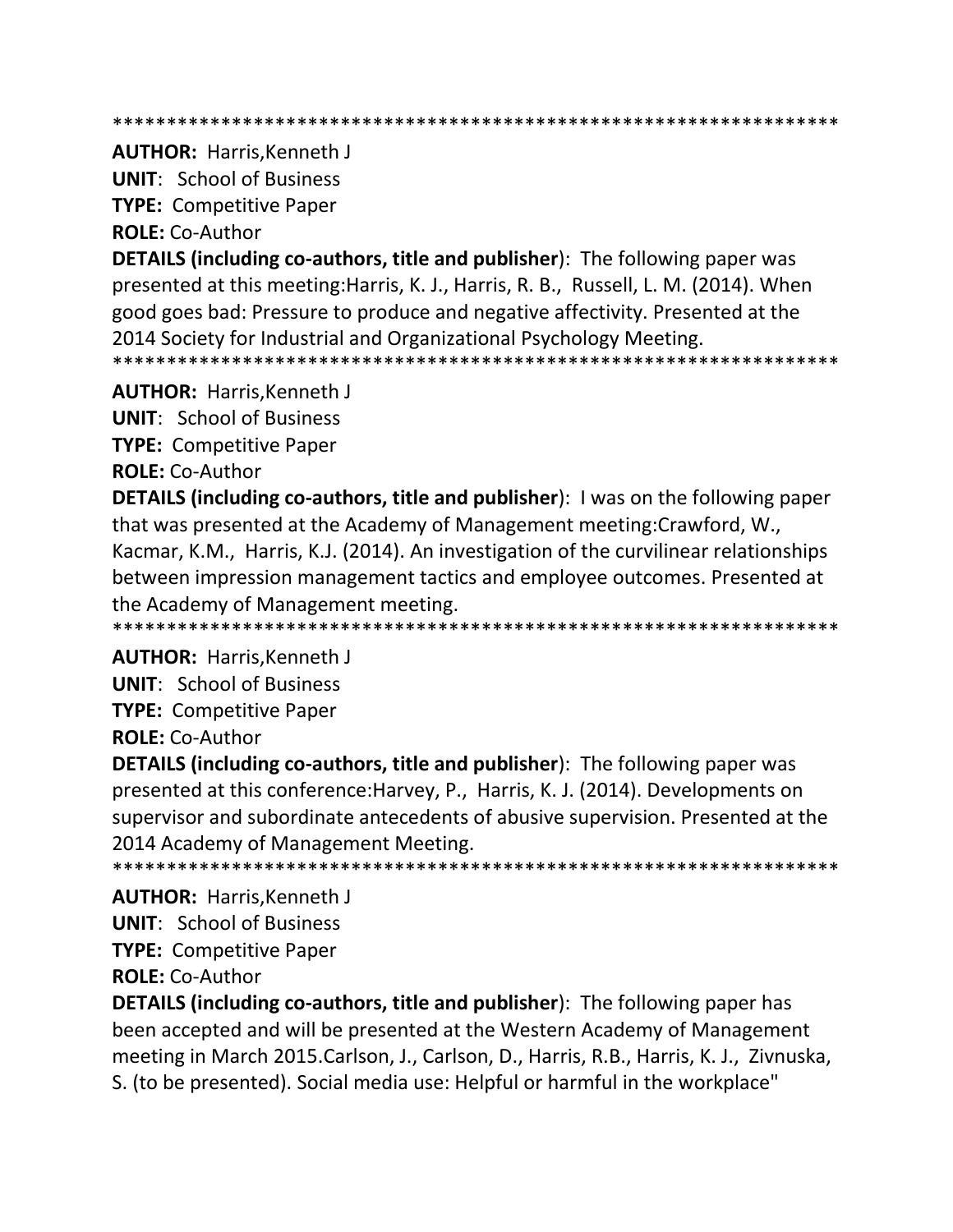**AUTHOR: Harris, Kenneth J** 

**UNIT: School of Business** 

**TYPE: Competitive Paper** 

**ROLE: Co-Author** 

**DETAILS (including co-authors, title and publisher)**: The following paper was presented:Gallagher, V.C., Meurs, J., Harris, K.J. (2014). Mistreatment in organizations: Behavioral and strain consequences. Presented at the 2014 Southern Management Association meeting. 

**AUTHOR: Harris, Kenneth J** 

**UNIT: School of Business** 

**TYPE: Competitive Paper** 

**ROLE: Co-Author** 

**DETAILS (including co-authors, title and publisher):** The following paper has been accepted and will be presented at the APA - Work, Stress, and Health meeting in May 2015. Harris, K. J., Harris, R.B., Rossi, A. M. (To be presented). An examination of the curvilinear relationships between political skill and work outcomes.

**AUTHOR: Harris, Ranida Boonthanom** 

**UNIT: School of Business** 

**TYPE: Presentation** 

**ROLE: Co-Author** 

**DETAILS (including co-authors, title and publisher):** An Examination of the Curvilinear Relationships between Political Skill and Work Outcomes 

**AUTHOR: Harvey, George William** 

**UNIT: School of Arts & Letters** 

**TYPE: Competitive Paper** 

**ROLE: Presenter** 

**DETAILS (including co-authors, title and publisher):** The Myths of Cronus in

**Platos Statesman and Laws** 

**AUTHOR: Harvey, George William UNIT:** School of Arts & Letters **TYPE: Competitive Paper**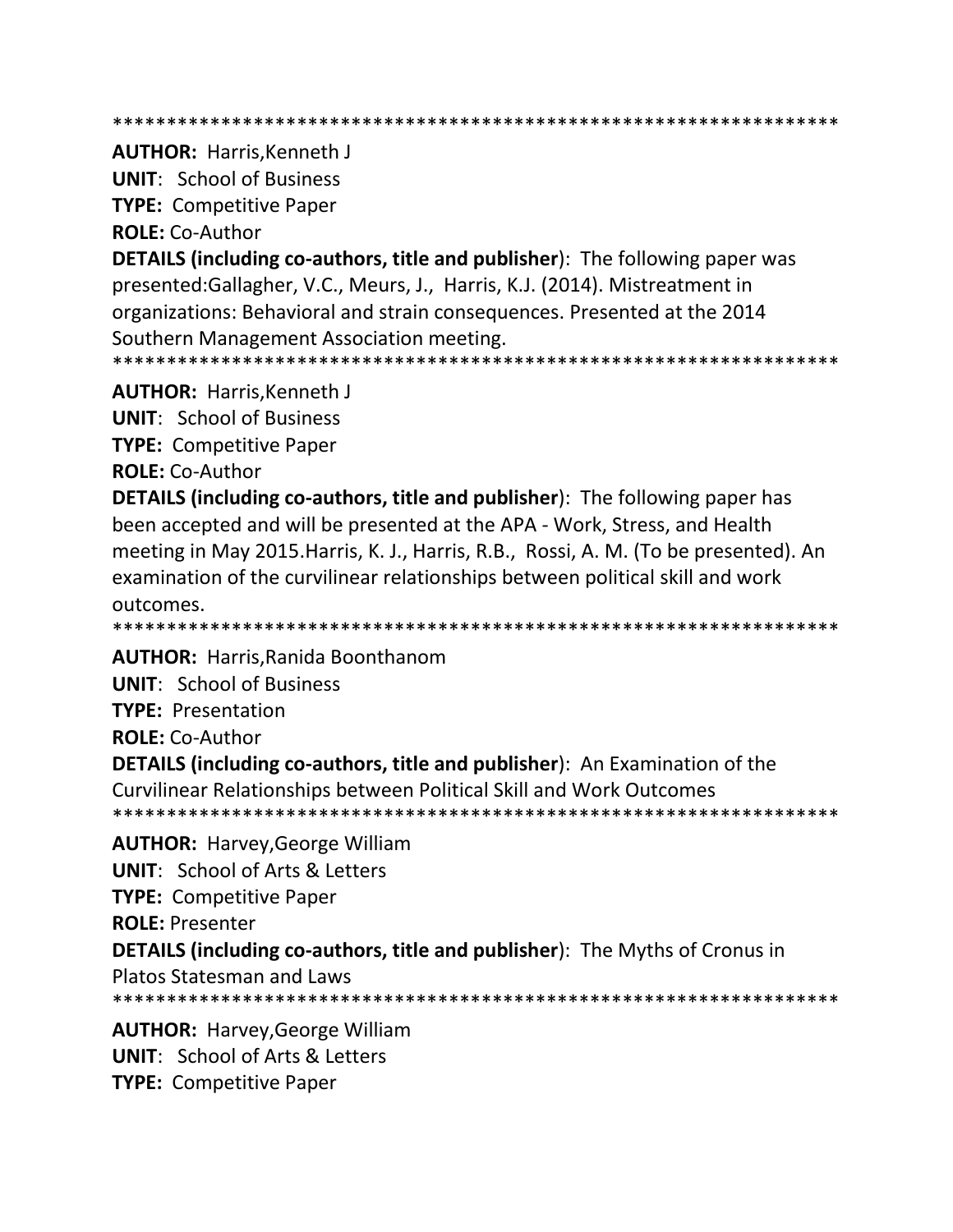**ROLE: Presenter DETAILS (including co-authors, title and publisher):** The Myths of Cronus in **Platos Statesman and Laws** 

**AUTHOR: He, Yan UNIT: School of Business TYPE: Presentation ROLE: Presenter** 

DETAILS (including co-authors, title and publisher): He, Y., Wang, J., Zhu, H., Contrarian Portfolio Strategy based on Return and Liquidity in the Chinese Markets, presented at the Financial Management Association Annual Meetings, Nashville, Tennessee, October 2014.

**AUTHOR: He.Yan UNIT:** School of Business **TYPE: Presentation ROLE: Presenter** 

**DETAILS (including co-authors, title and publisher):** Information Asymmetry before and after SEOs, with J. Wang and K.C.J. Wei, presented at the Eastern Finance Association annual meeting, Pittsburgh, Pennsylvania, April 2014. 

AUTHOR: Herdoiza-Estevez, Magdalena

**UNIT:** School of Education

**TYPE: Workshop** 

**ROLE: Presenter** 

**DETAILS (including co-authors, title and publisher):** Presentation on policy draft for Mainstreaming of Equality in Ecuador Higher Education: Gender Equality.25 attendees from ministries, higher education institutions, international organizations, and grassroots women organizations.

AUTHOR: Herdoiza-Estevez, Magdalena

**UNIT:** School of Education

**TYPE: Workshop** 

**ROLE: Presenter** 

**DETAILS (including co-authors, title and publisher):** Presentation on policy draft for Mainstreaming of Equality in Ecuador Higher Education: Ethnic and Crosscultural inclusion.28 attendees from ministries, higher education institutions,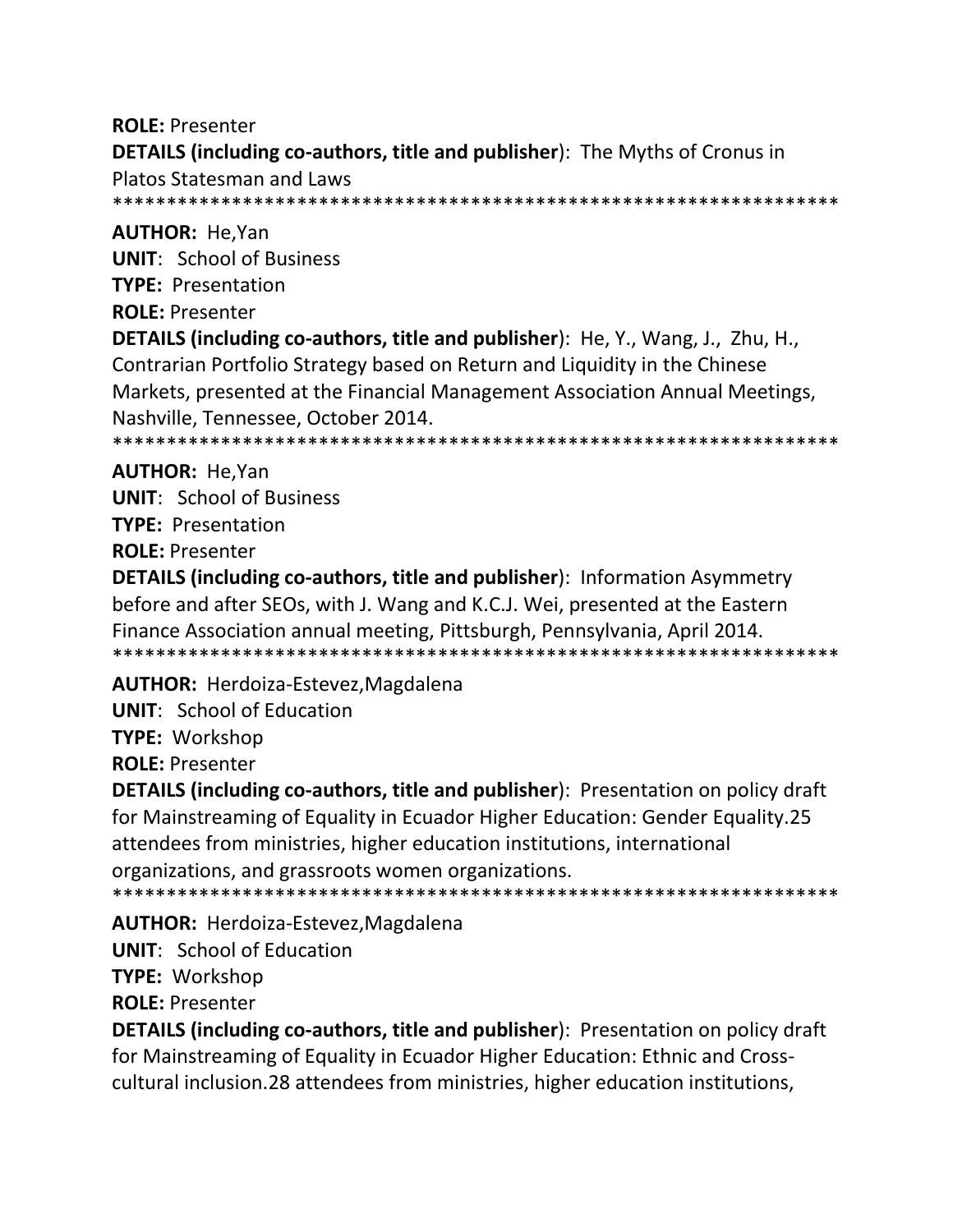international organizations, and grassroots Indigenous, and Afro-Ecuadorian organizations.

**AUTHOR: Herdoiza-Estevez, Magdalena** 

**UNIT:** School of Education

**TYPE: Workshop** 

**ROLE: Presenter** 

**DETAILS (including co-authors, title and publisher):** Presentation on policy draft for Mainstreaming of Equality in Ecuador Higher Education: Disabilities26 attendees from ministries, higher education institutions, international organizations, and grassroots advocacy organizations. 

**AUTHOR: Herdoiza-Estevez, Magdalena** 

**UNIT: School of Education** 

**TYPE: Workshop** 

**ROLE: Presenter** 

**DETAILS (including co-authors, title and publisher):** Presentation on policy draft for Mainstreaming of Equality in Ecuador Higher Education: Rights of Nature.27 attendees from ministries, higher education institutions, international organizations, and grassroots environmental organizations. 

**AUTHOR: Hettiarachchi, Suranga D** 

**UNIT: School of Natural Sciences** 

**TYPE: Presentation** 

**ROLE: Presenter** 

**DETAILS (including co-authors, title and publisher):** I presented my work titled Simple Mathematical Simulations for Event Driven Programming at the Special Session on Engaging Mathematical Reasoning Exercises and participated in panel discussion.http://www.cs.clemson.edu/resolve/teaching/ed ws/emre/ \*\*\*\*\*\*\*\*\*\*\*\*\*\*\*\*\*\*\*\*\*\*\* 

**AUTHOR: Hoelger, Angelika UNIT:** School of Social Sciences

**TYPE: Competitive Paper** 

**ROLE: Presenter** 

DETAILS (including co-authors, title and publisher): Presentation of Paper entitled The Role of the City for the Development of Popular Entertainment: The Case of Berlin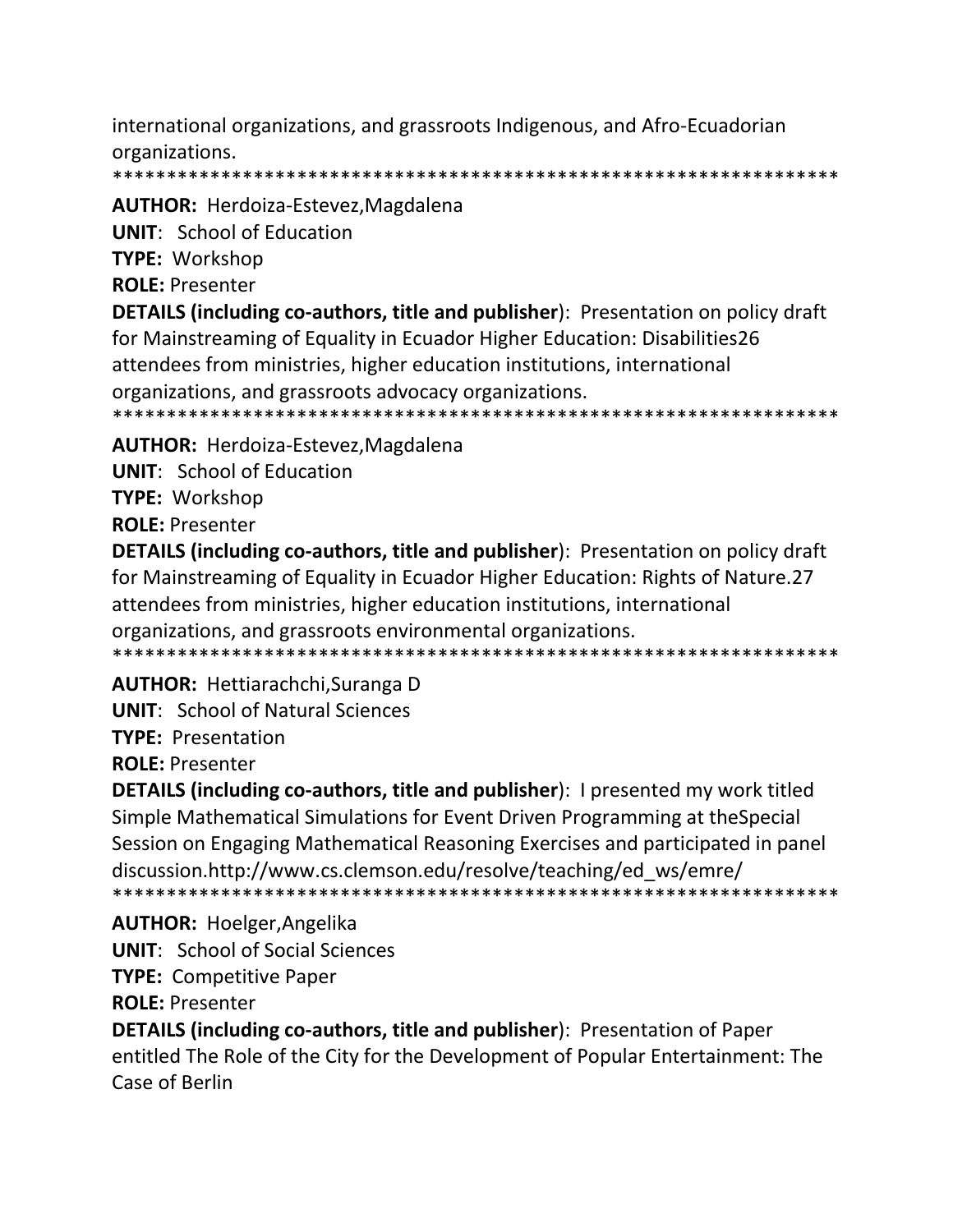**AUTHOR: Hoelger, Angelika UNIT: School of Social Sciences TYPE: Competitive Paper ROLE: Presenter DETAILS (including co-authors, title and publisher):** Presentation of Paper Berlins Entertainment Scene between Metropolis and Periphery, 1871-1914 **AUTHOR: Hoelger, Angelika UNIT:** School of Social Sciences **TYPE: Conference ROLE: Moderator DETAILS (including co-authors, title and publisher):** Invitation to serve as moderator at annual meeting of German Studies Association. **AUTHOR: Hoelger, Angelika UNIT:** School of Social Sciences **TYPE: Competitive Paper ROLE: Presenter DETAILS (including co-authors, title and publisher):** Presentation of Paper Of Miniature Lances and Jagow Caps: The Debate over Hat Fashion in Berlin, 1909-1918 **AUTHOR: Hoelger, Angelika UNIT:** School of Social Sciences **TYPE: Presentation ROLE: Presenter DETAILS (including co-authors, title and publisher):** Presentation of summer research at SARC Series **AUTHOR: Hoffman, Lisa UNIT:** School of Education **TYPE: Competitive Paper ROLE: Author DETAILS (including co-authors, title and publisher)**: Hoffman, L. (2014, November). Identifying and educating gifted and talented English language

learners. Paper presented at the annual meeting of the National Association for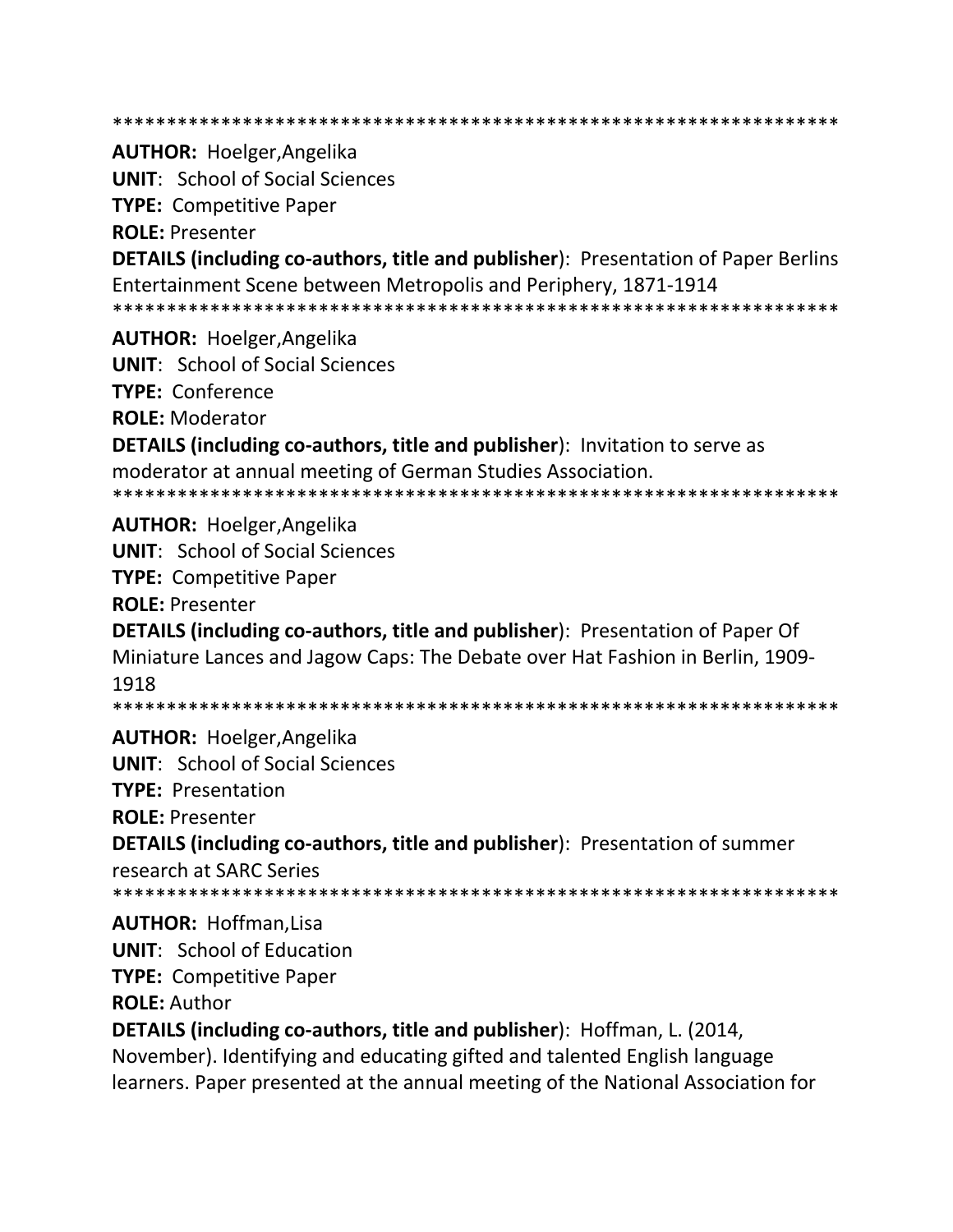Multicultural Education, Tucson, Arizona. 

**AUTHOR: Hollenbeck, James E UNIT:** School of Education **TYPE: Presentation ROLE: Author DETAILS (including co-authors, title and publisher):** Science Fiction to Reach Science and Science Literacy 

**AUTHOR: Hollenbeck, James E** 

**UNIT: School of Education** 

**TYPE: Presentation** 

**ROLE: Author** 

**DETAILS (including co-authors, title and publisher): Concentrated Animal** Feeding Operations (CAFOS) as Potential Incubators Influenza Outbreaks 

**AUTHOR: Hollenbeck.James E** 

**UNIT:** School of Education

**TYPE: Invited Paper** 

**ROLE: Presenter** 

**DETAILS (including co-authors, title and publisher):** Hollenbeck J. and Hristova-Hollenbeck, D. Using Science Fiction to teach Science Literacy. National Science Teachers Association, National Conference, Boston, MA. April 2014. 

**AUTHOR: Hollenbeck, James E** 

**UNIT:** School of Education

**TYPE: Invited Talk** 

**ROLE: Presenter** 

**DETAILS (including co-authors, title and publisher):** Hollenbeck, J. Informal Science Education and the Role of the Fire Museums in STEM Education, The Fire Museum Network National Conference. Jeffersonville, IN November, 2014. 

**AUTHOR:** Hughes, Melanie Elizabeth

**UNIT: Library TYPE: Presentation ROLE: Presenter**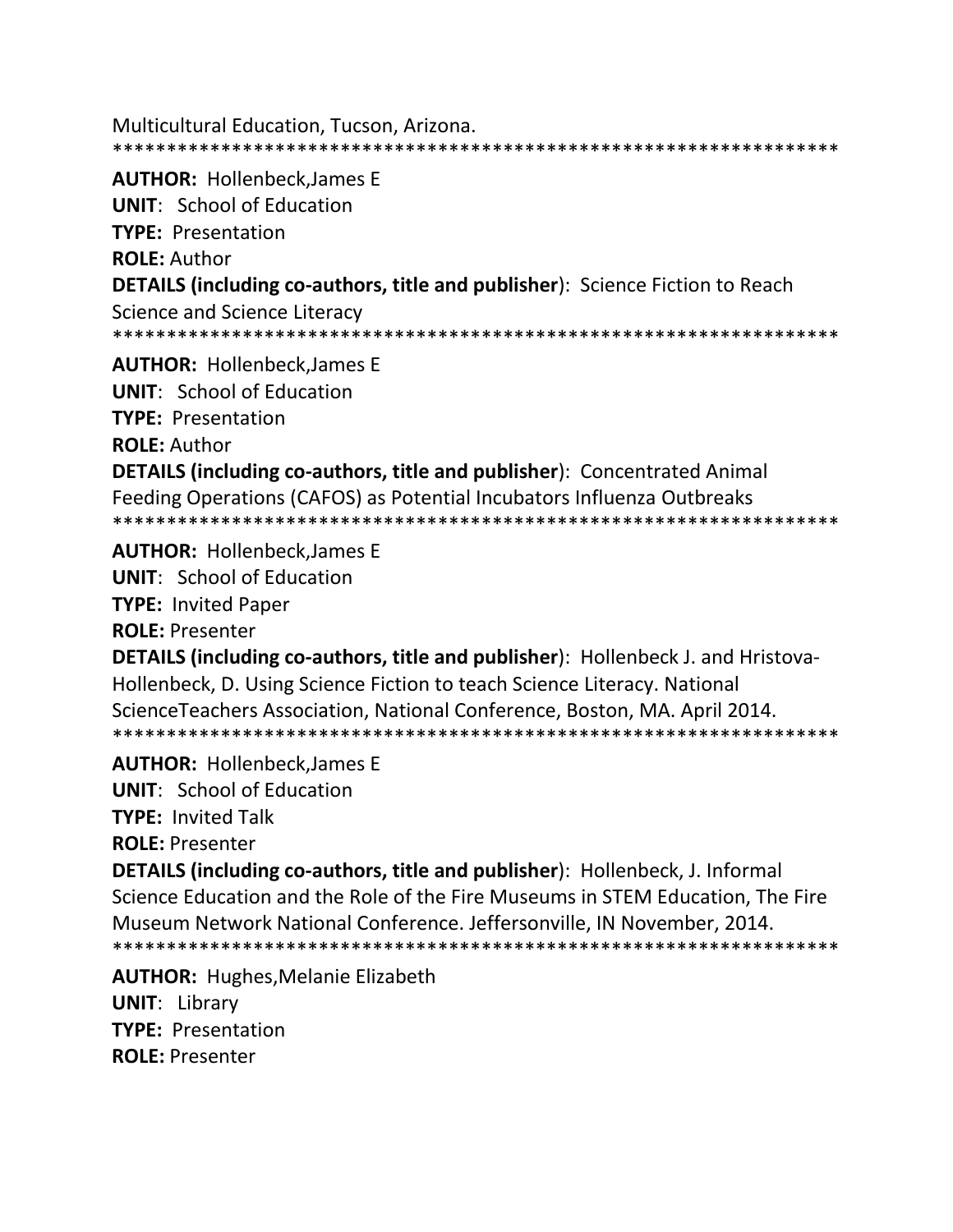**DETAILS (including co-authors, title and publisher):** Pinkston, G. and Hughes, M. E. (2014). Kazamm! STEM Themed Graphc Novels and Their Creation In Graduate Education Course. Professional Clinic. 2014 Annual Conference of the Association of Teacher Educators, St. Louis, Missouri. Saturday, February 15, 2014.A refereed presentation/1.5 hour professional clinic with hands on demonstration of the software ComicLife by Plasg, book talks of STEM graphic novels, and an introduction to comics history and pedagogy. 

**AUTHOR: Hughes, Melanie Elizabeth** 

**UNIT: Library TYPE: Competitive Paper ROLE:** 

**DETAILS (including co-authors, title and publisher):** Hughes, M. E. (2015). Dream School Graduates: The experiences of the earliest alumni of Community Montessori Public Charter School, New Albany, Indiana, USA, a paper to be presented at School Memories: New Trends in Historical Research into Education: Heuristic Perspectives and Methodogical Issues, International Symposium. Seville, Spain: Universidad de Sevilla, Facultad de Ciencias de la Educacin, 22-23 September 2015.LA MEMORIA ESCOLAR: Nuevas tendencias en la investigacin histrico-educativa: perspectivas heursticas y cuestiones metodolgicas, Simposio Internacional (SEVILLA, 22-23 Septiembre de 2015) School Memories: New Trends in Historical Research into Education: Heuristic Perspectives and Methodogical Issues, International Symposium (Seville, Spai 

**AUTHOR: Hunt, Randy E.** 

**UNIT:** School of Natural Sciences

**TYPE: Presentation** 

**ROLE: Presenter** 

**DETAILS (including co-authors, title and publisher)**: Presented a talk focusing on teaching evolutionary biology. Title: Changing misconceptions about what evolutionary biologists do for a living. The presentation focused on results from my IRB approved research.

**AUTHOR: Hunt, Randy E. UNIT: School of Natural Sciences TYPE: Presentation ROLE: Co-Author**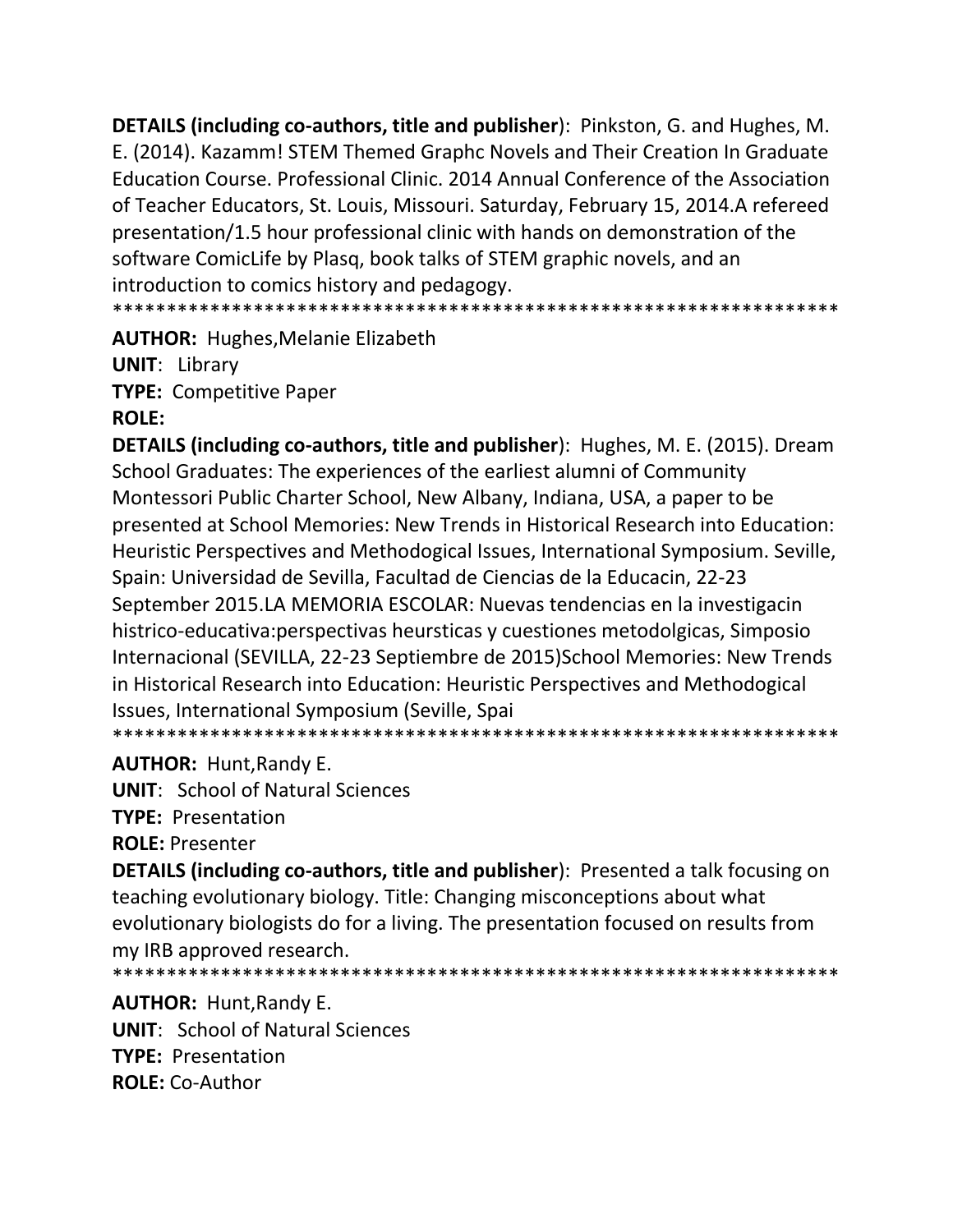**DETAILS (including co-authors, title and publisher):** Co-presented research poster on Erythroneura mating behavior and phylogenetics: Michael Roberts (IU Southeast student) and Randy Hunt 

**AUTHOR: Hutchins.Michael David UNIT:** School of Arts & Letters **TYPE: Contributed Paper** 

**ROLE: Author** 

DETAILS (including co-authors, title and publisher): Er ist wieder immer noch da: A Humorous Hitler and Changing German Identities. In this paper, I investigate the possibility of treating Timur Vermes debut novel, Er ist wieder da, as a case study for changing notions of German identity. (This paper was refereed.) \*\*\*\*\*\*\*\*\*\*\*\*\*\*\*\*

**AUTHOR: Hutchins.Michael David. UNIT:** School of Arts & Letters **TYPE: Presentation ROLE: Presenter** 

**DETAILS (including co-authors, title and publisher)**: Bridging the distance with Eagle Eye and touchscreen technologies (co-presented with Lee Staton and Renee Petrina). Imagine two classrooms that are 251 miles apart, but still connected in ways surpassing any traditional videoconference. UITS and the Institute for Learning Teaching Excellence joined forces at IU Southeast to help faculty teach classes across the state using Eagle Eye. Learn about the design process for creating an effective room, course benefits, pedagogical considerations, and project results. 

**AUTHOR: Jackman, Michael** 

**UNIT: School of Arts & Letters** 

**TYPE: Seminar** 

**ROLE: Discussant** 

DETAILS (including co-authors, title and publisher): I appeared on a panel for a presentation and QA on creative writing pedagogy.

**AUTHOR: Kara, Aycan UNIT: School of Business** TYPE: Conference **ROLE:**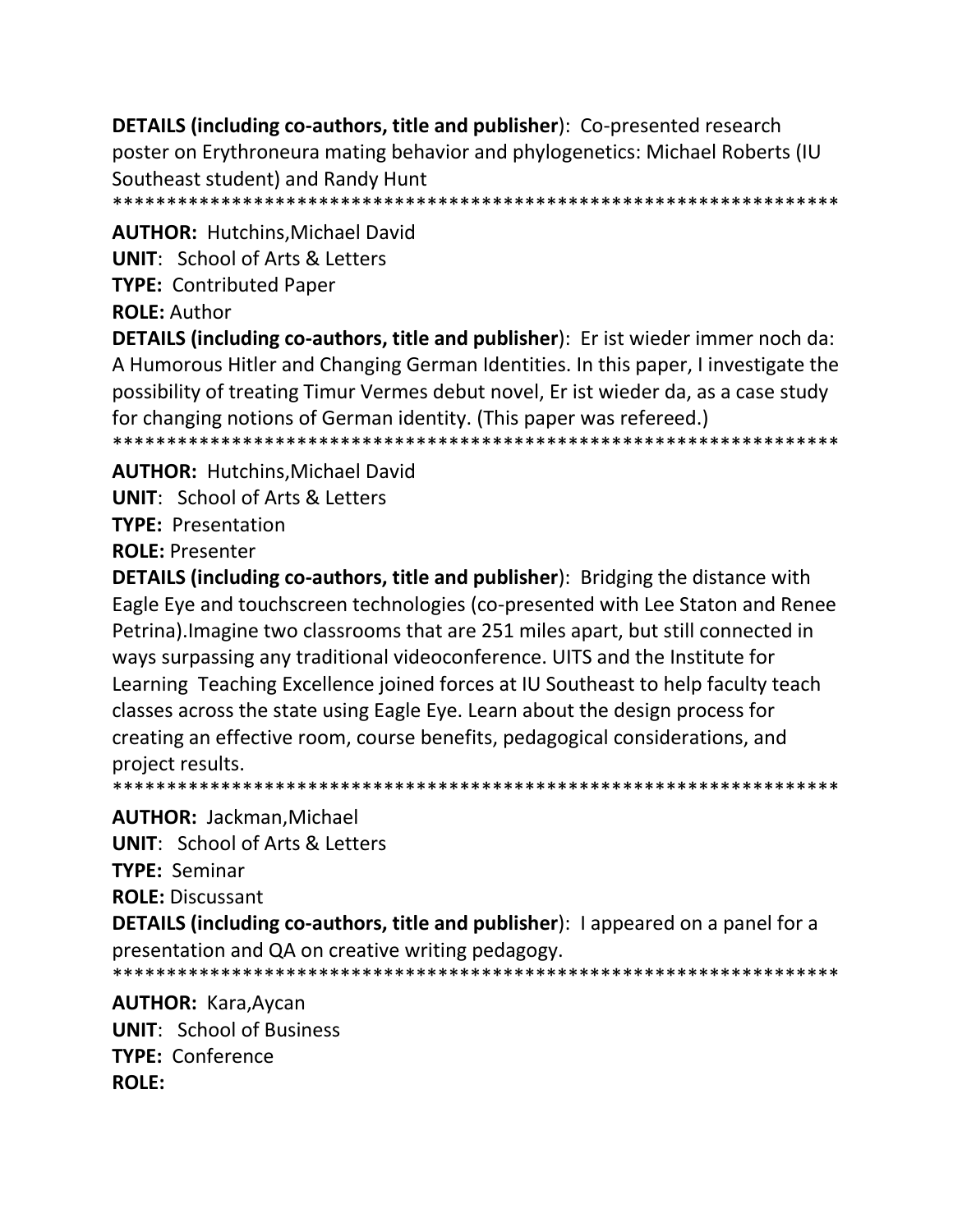**DETAILS (including co-authors, title and publisher)**: Discussant and session chair. 

#### **AUTHOR: Kara, Aycan**

**UNIT:** School of Business

**TYPE: Presentation** 

**ROLE: Co-Author** 

**DETAILS (including co-authors, title and publisher):** Presented the paper titled Exploring the relationship between institutional arrangements and entrepreneurship. Authors: Kara, A., Peterson, M.F., Castrogiovanni, G. 

**AUTHOR: Kordsmeier, Gregory T** 

**UNIT: School of Social Sciences** 

**TYPE: Competitive Paper** 

**ROLE: Presenter** 

**DETAILS (including co-authors, title and publisher):** Performing Theory: An Active Learning Technique in the Theory Classroom proposed 11/15/13, accepted 1/15/14, to be presented at the 2013 North Central Sociological Associations Annual Meeting, 4/12/14.

**AUTHOR: Kordsmeier, Gregory T** 

**UNIT:** School of Social Sciences

**TYPE: Competitive Paper** 

**ROLE: Author** 

**DETAILS (including co-authors, title and publisher):** So Much Rides on the Programming: Decision Making Processes and Innovation in Performing Arts Organizations. August 17, 2014. Paper Session atthe American Sociological **Association Annual Meeting.** 

## **AUTHOR: Maksl.Adam**

**UNIT:** School of Social Sciences

**TYPE: Professional Meeting** 

**ROLE: Panel Chair** 

**DETAILS (including co-authors, title and publisher):** AEJMC Scholastic Journalism Division Midwinter Meeting Organized and was a panelist for a panel discussing the future goals of research presented in the Scholastic Journalism Division of AEJMC. This was part of my role as research chair of the division.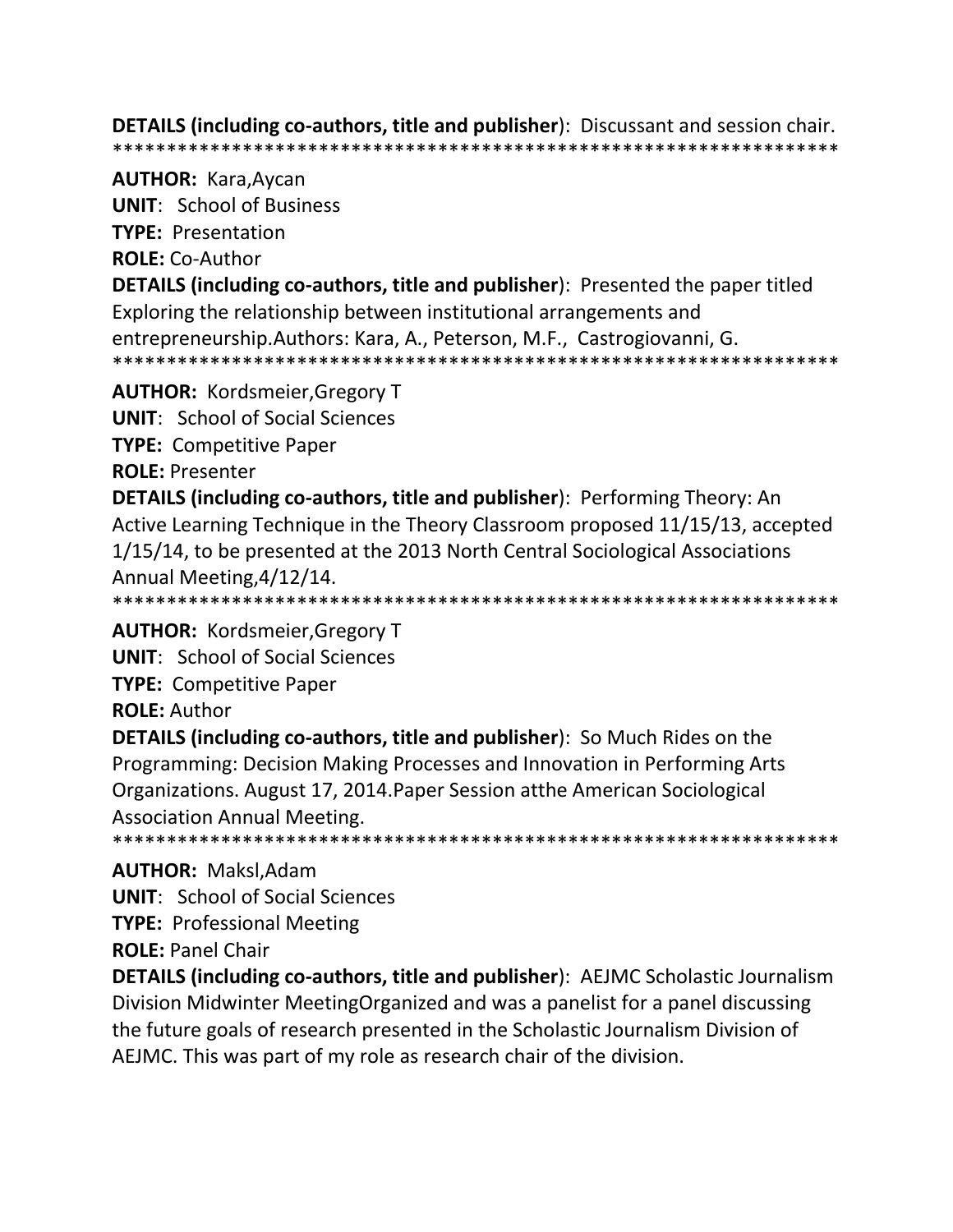**AUTHOR: Maksl.Adam** 

**UNIT:** School of Social Sciences

**TYPE: Conference** 

**ROLE: Moderator** 

**DETAILS (including co-authors, title and publisher):** AEJMC Scholastic Journalism DivisionModerated a research session on The Digital Divide and 21st Century Journalism Education as part of the annual meeting of the Association for Education in Journalism and Mass Communication. 

**AUTHOR: Maksl, Adam** 

**UNIT:** School of Social Sciences

**TYPE: Presentation** 

**ROLE: Co-Author** 

DETAILS (including co-authors, title and publisher): Craft, S., Maksl, A., Ashley, S. (2014, September). Measuring news media literacy. Presentation given at the Poynter Institute/McCormick Foundation News Literacy Summit, Chicago 

**AUTHOR: Manwani.Ghansham M** 

**UNIT: School of Natural Sciences** 

**TYPE: Contributed Paper** 

**ROLE: Contributor** 

**DETAILS (including co-authors, title and publisher)**: Paper on Yoga therapyas an Alternative Intervention by Amanda Coomer To be presented during 2015 MEHA conference.

**AUTHOR: McIlvoy, Laura H.** 

**UNIT:** School of Nursing

**TYPE: Presentation** 

**ROLE: Co-Presenter** 

**DETAILS (including co-authors, title and publisher):** The Efficacy of

Aromatherapy in the Treatment of Post-Discharge Nausea in Patients Undergoing Outpatient Abdominal Surgery poster presentation of research project performed at Floyd Memorial Hospital

**AUTHOR: Medina, Veronica Elizabeth** 

**UNIT:** School of Social Sciences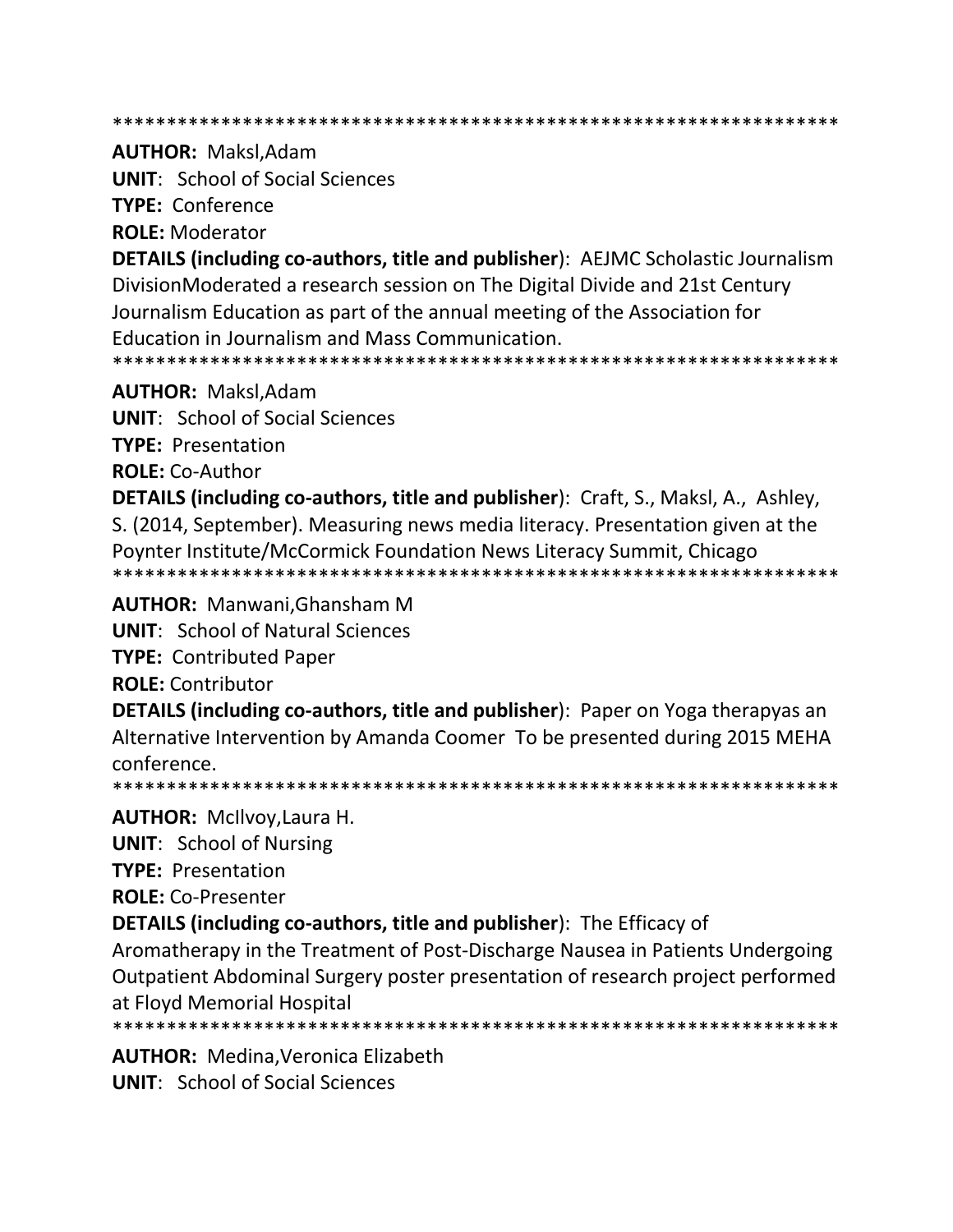**TYPE: Presentation ROLE: Author** DETAILS (including co-authors, title and publisher): Uncovering Undercover Boss, Session #4 Cultures of Work (organized by Mike Sickels, University of Missouri) 

**AUTHOR: Medina. Veronica Elizabeth** 

**UNIT:** School of Social Sciences

**TYPE: Professional Meeting** 

**ROLE: Organizer** 

**DETAILS (including co-authors, title and publisher):** Roundtable Co-Organizer, Session #78, Teaching Sociology in Non-Traditional Places \*\*\*\*\*\*\*\*\*\*\*\*\*\*\*\*\*\*\*\*\*\*\*\*\*\*\*\*\*\*\*\*\*\*\*\*\*\* \*\*\*\*\*\*\*\*\*\*\*\*\*\*\*\*\*\*\*\*\*\*\*\*\*\*\*\*

**AUTHOR: Medina, Veronica Elizabeth** 

**UNIT:** School of Social Sciences

**TYPE: Professional Meeting** 

**ROLE: Moderator** 

**DETAILS (including co-authors, title and publisher):** Presider for (Research Paper Presentation) Session #61 Job Satisfaction and the Organization of Work 

**AUTHOR: Medina, Veronica Elizabeth** 

**UNIT:** School of Social Sciences

**TYPE: Presentation** 

**ROLE: Author** 

**DETAILS (including co-authors, title and publisher):** Representing the Corporate Response to Workplace Inequalities (Session #61 Job Satisfaction and the Organization of Work) 

**AUTHOR: Mensah, Enoch** 

**UNIT: School of Natural Sciences** 

**TYPE: Invited Talk** 

**ROLE: Presenter** 

**DETAILS (including co-authors, title and publisher):** Title of Talk: Catalyst-

Controlled Selective Synthesis of 1,2-Cis-2-Amino Glycosides and **Functionalization of Carbohydrate-Derived Diols** 

**AUTHOR: Mensah, Enoch**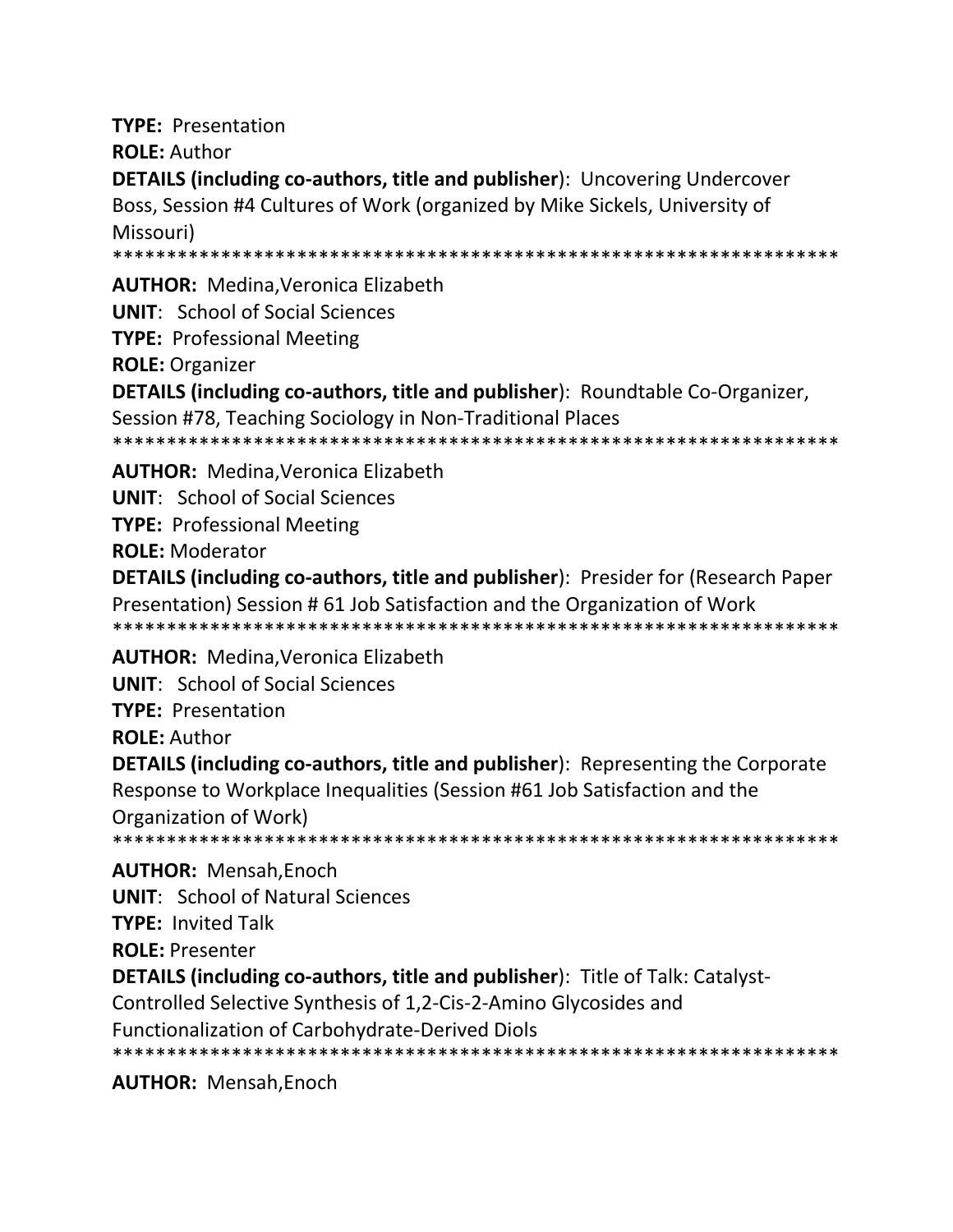**UNIT: School of Natural Sciences** 

**TYPE: Invited Talk** 

**ROLE: Presenter** 

**DETAILS (including co-authors, title and publisher):** Title of Talk: Exploring The Use of Chiral Phosphoric Acids (CPAs) in the Regioselective Functionalization and **Glycosylation of Carbohydrate- Derived Diols** 

**AUTHOR: Mensah.Enoch** 

**UNIT: School of Natural Sciences** 

**TYPE: Presentation** 

**ROLE: Presenter** 

**DETAILS (including co-authors, title and publisher):** Title of Talk: Chiral Catalyst Inspired Regioselective Acetalization of Diols and Polyols 

**AUTHOR: Mensah, Enoch** 

**UNIT: School of Natural Sciences** 

**TYPE: Invited Talk** 

**ROLE: Presenter** 

**DETAILS (including co-authors, title and publisher):** Title of Talk: Chiral Catalyst Inspired Stereoselective Glycosylation

**AUTHOR: Moore, Kate Banet** 

**UNIT: Library** 

**TYPE: Presentation** 

## **ROLE:**

**DETAILS (including co-authors, title and publisher):** Moore, K.B. (2014, June). Are We There Yet" Moving to an E-Only Collection Development Policy for Books. Presentation at the North American Serials Interest Group, Fort Worth, TX. Abstract: Online journals have been the preferred format for several years, with most academic libraries favoring online access to print subscriptions. However, the move towards an online-preferred collection development policy for books has not quite reached the same saturation, despite the popularity of options such as DDA and PDA. This session will review the literature on reasons for moving to an online-preferred collection development policy for all resources, including books, and provide information on user preferences, technological and platform hurdles to overcome, and information on current coll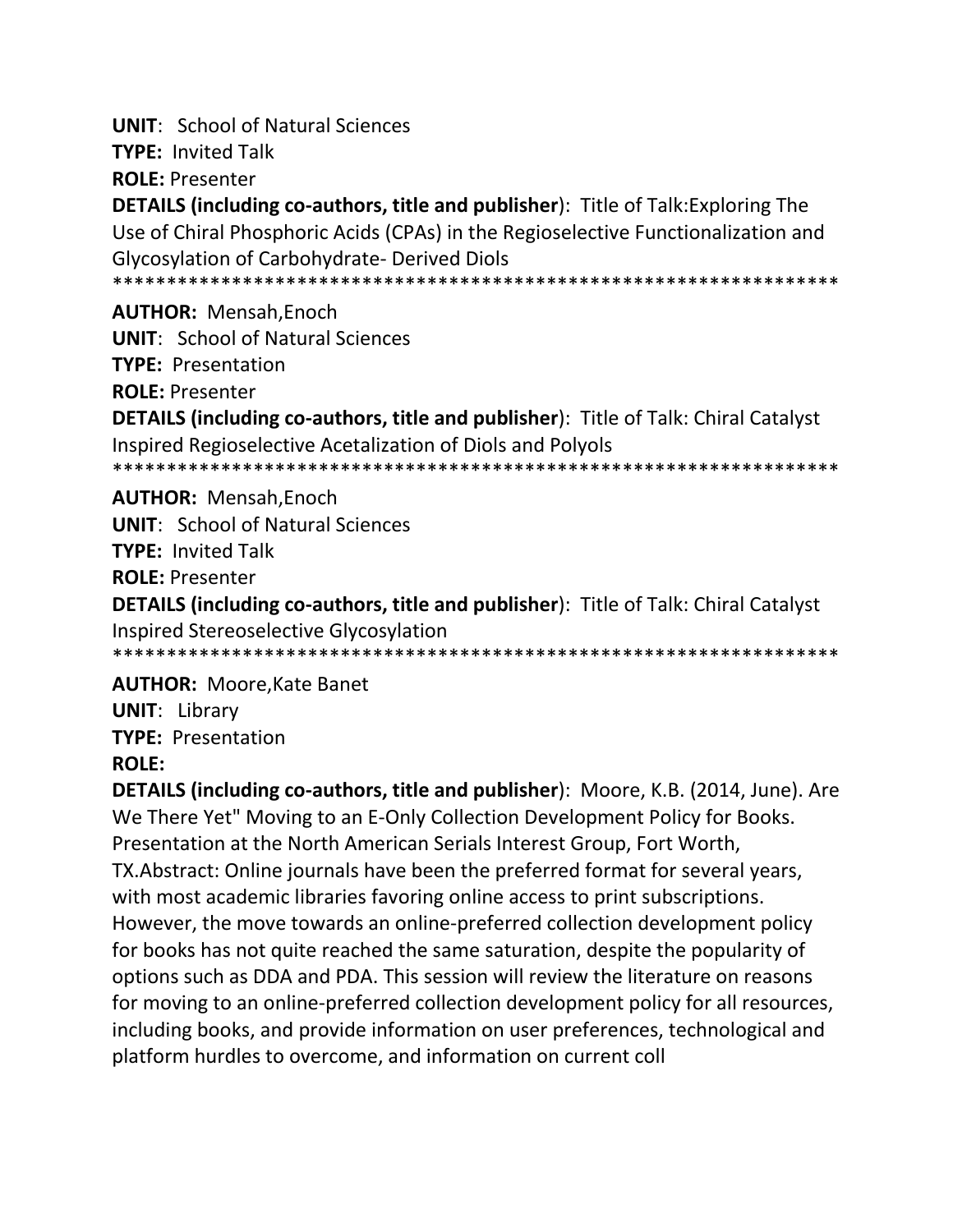\*\*\*\*\*\*\*\*\*\*\*\*\*\*\*\*\*\*\*\*\*\*\*\*\*\*\*\*\*\*\*\*\*\*\*\*\*\*\*\*\*\*\*\*\*\*\*\*\*\*\*\*\*\*\*\*\*\*\*\*\*\*\*\*\*\*\*

**AUTHOR:** Morgan,Robin K

**UNIT**: School of Social Sciences

**TYPE:** Competitive Paper

**ROLE:** Presenter

**DETAILS (including co-authors, title and publisher**): Morgan, R.K., Mitchell, N. (2014).Flipping the Classroom in a More Effective Manner. Presented at the National Institute of Teachers of Psychology Conference in St. Petersburg, Florida. \*\*\*\*\*\*\*\*\*\*\*\*\*\*\*\*\*\*\*\*\*\*\*\*\*\*\*\*\*\*\*\*\*\*\*\*\*\*\*\*\*\*\*\*\*\*\*\*\*\*\*\*\*\*\*\*\*\*\*\*\*\*\*\*\*\*\*

**AUTHOR:** Morgan,Robin K

**UNIT**: School of Social Sciences

**TYPE:** Competitive Paper

**ROLE:** Presenter

**DETAILS (including co-authors, title and publisher**): Morgan, R.K., Mitchell, N. (2014).The Failure of F2F Assignments in an Online Environment. Presented at the National Institute of Teachers of Psychology Conference in St. Petersburg, Florida. \*\*\*\*\*\*\*\*\*\*\*\*\*\*\*\*\*\*\*\*\*\*\*\*\*\*\*\*\*\*\*\*\*\*\*\*\*\*\*\*\*\*\*\*\*\*\*\*\*\*\*\*\*\*\*\*\*\*\*\*\*\*\*\*\*\*\*

**AUTHOR:** Morgan,Robin K

**UNIT**: School of Social Sciences

**TYPE:** Competitive Paper

**ROLE:** Presenter

**DETAILS (including co-authors, title and publisher**): Slattery, J., Morgan, R.K., Richmond, A., Haney, M., Venzke, B., Mitchell, N. (2014).Project Syllabus: Student Responses to Syllabi. Presented at the 122nd American Psychological Association Convention in Washington, D.C.

\*\*\*\*\*\*\*\*\*\*\*\*\*\*\*\*\*\*\*\*\*\*\*\*\*\*\*\*\*\*\*\*\*\*\*\*\*\*\*\*\*\*\*\*\*\*\*\*\*\*\*\*\*\*\*\*\*\*\*\*\*\*\*\*\*\*\*

**AUTHOR:** Morgan,Robin K

**UNIT**: School of Social Sciences

**TYPE:** Presentation

**ROLE:** Author

**DETAILS (including co-authors, title and publisher**): Morgan, R. K. (under review). Challenges and rewards: Creating an online class across multiple campuses. Submitted for presentation at the ISSOTL convention in Melbourne, Australia.

\*\*\*\*\*\*\*\*\*\*\*\*\*\*\*\*\*\*\*\*\*\*\*\*\*\*\*\*\*\*\*\*\*\*\*\*\*\*\*\*\*\*\*\*\*\*\*\*\*\*\*\*\*\*\*\*\*\*\*\*\*\*\*\*\*\*\*

**AUTHOR:** Morgan,Robin K

**UNIT**: School of Social Sciences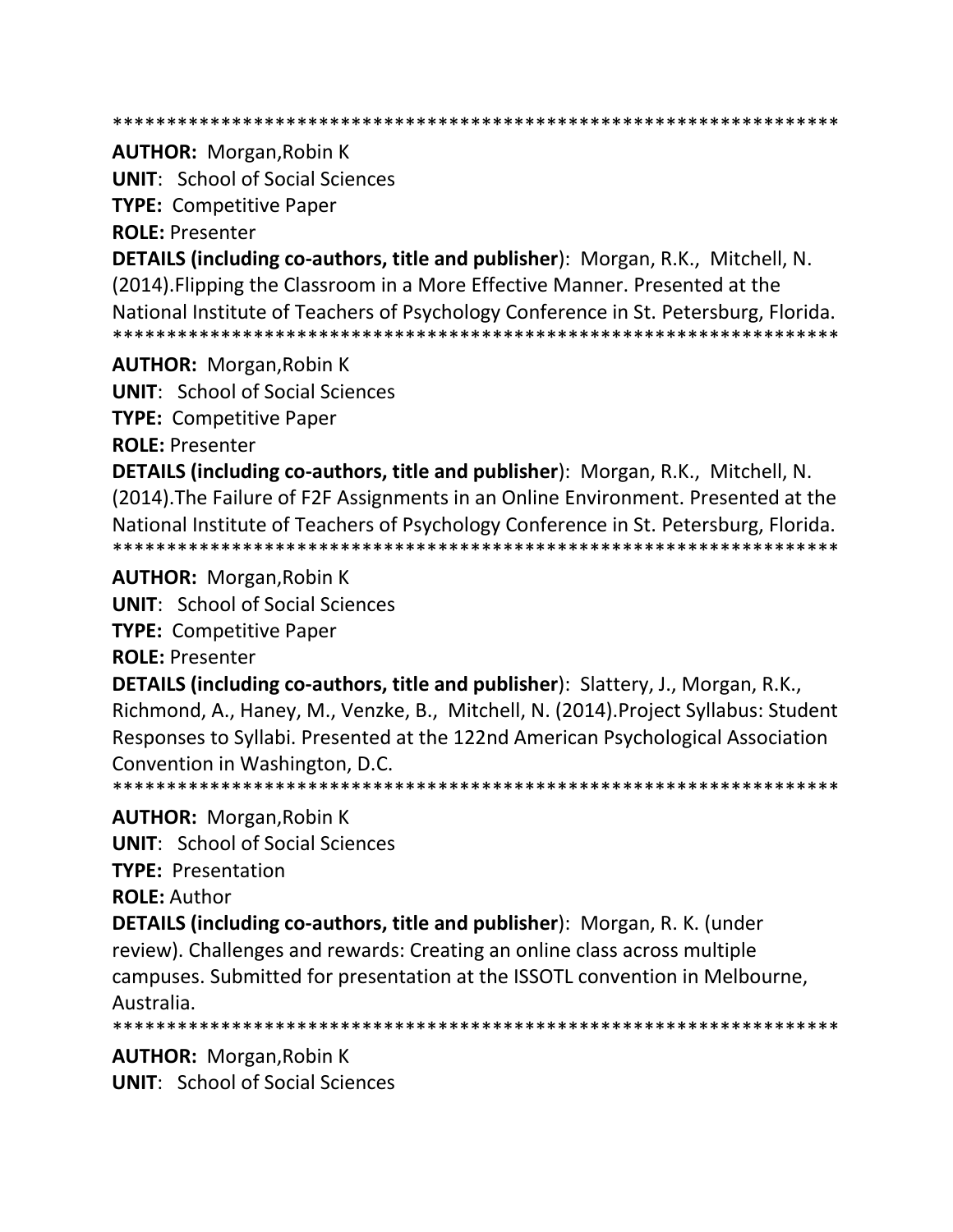**TYPE:** Competitive Paper

**ROLE: Presenter** 

DETAILS (including co-authors, title and publisher): Slattery, J. M., Morgan, R. K., Mitchell, N. (accepted). Project Syllabus: Incorporating Principles of Universal Design for Learning (UDL). Symposium to be presented at the American Psychological Association Convention in Toronto, CA. 

**AUTHOR: Morgan, Robin K** 

**UNIT:** School of Social Sciences **TYPE: Invited Talk** 

**ROLE: Co-Presenter** 

DETAILS (including co-authors, title and publisher): Chick, N., Poole, G., Morgan, R.K., Wentzell, G., Simkins, S., Meadows, K. (2014). The next frontier" The changing nature of SOTL publishing. Panel presented at the International Society for the Scholarship of Teaching and Learning Conference in Quebec City, Canada. 

**AUTHOR: Myers, Judy G.** 

**UNIT:** School of Nursing **TYPE: Invited Talk ROLE: Presenter** 

**DETAILS (including co-authors, title and publisher):** The first Indiana University Regional Research WorkshopTitle of Presentation: Community Based Research: Partnership between IU Southeast School of School of Nursing and Floyd **Memorial Hospital and Health Services** 

\*\*\*\*\*\*\*\*\*\*\*\*\*\*\*\*\*\*\*\*\*\*\*\*\*\*\*\*\*\* \*\*\*\*\*\*\*\*\*\*\*\*\*\*\*\*\*\*\*\*\*\*\*\*\*\*\*\*\*\*\*\*\*\*\*\*\*

**AUTHOR: Myers, Judy G.** 

**UNIT: School of Nursing TYPE: Conference** 

**ROLE: Presenter** 

**DETAILS (including co-authors, title and publisher):** International Cancer School of Nursing Conference

**AUTHOR: Myers, Judy G. UNIT:** School of Nursing **TYPE: Invited Paper ROLE: Presenter**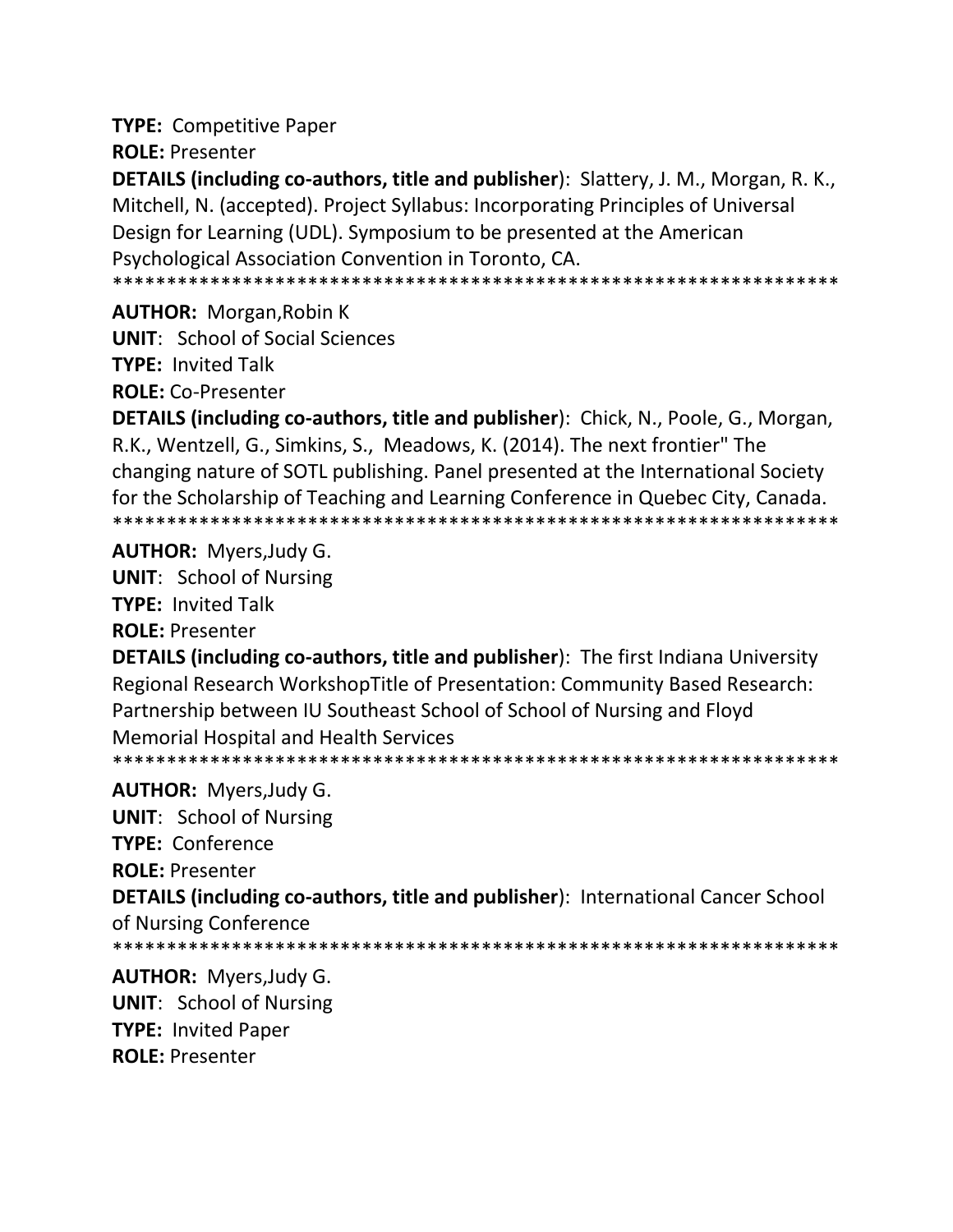**DETAILS (including co-authors, title and publisher):** Title: Clinical and Biochemical Effects of Massage Therapy on Fatigue and Insomnia among Women undergoing Radiation Treatment for Breast Cancer 

**AUTHOR: Myers, Judy G.** 

**UNIT:** School of Nursing

**TYPE: Invited Talk** 

**ROLE: Presenter** 

**DETAILS (including co-authors, title and publisher): Presented Research Findings** of study: Clinical and Biochemical Effects of Massage Therapy on Fatigue and Insomnia among Women Undergoing Radiation Treatment for Breast Cancer-**Grand Rounds for hospital staff** 

\*\*\*\*\*\*\*\*\*\*\*\*\*\*\*\*\*\*\*\*\*\* 

**AUTHOR: Myers, Judy G.** 

**UNIT:** School of Nursing **TYPE: Conference ROLE: Presenter** 

**DETAILS (including co-authors, title and publisher):** Annual Conference of American Public Health Association - Healthography 

**AUTHOR: Myers, Judy G.** 

**UNIT: School of Nursing TYPE: Invited Paper ROLE: Co-Author DETAILS (including co-authors, title and publisher):** Title: Nurses Need Not be **Guilty Bystanders** 

**AUTHOR:** Myers, Judy G. **UNIT:** School of Nursing **TYPE: Invited Paper ROLE: Presenter** 

**DETAILS (including co-authors, title and publisher):** Title: Clinical and Biochemical Effects of Massage Therapy on Fatigue and Insomnia among Women undergoing Radiation Treatment for Breast Cancer 

**AUTHOR: Patterson-Randles, Sandra R. UNIT:** School of Arts & Letters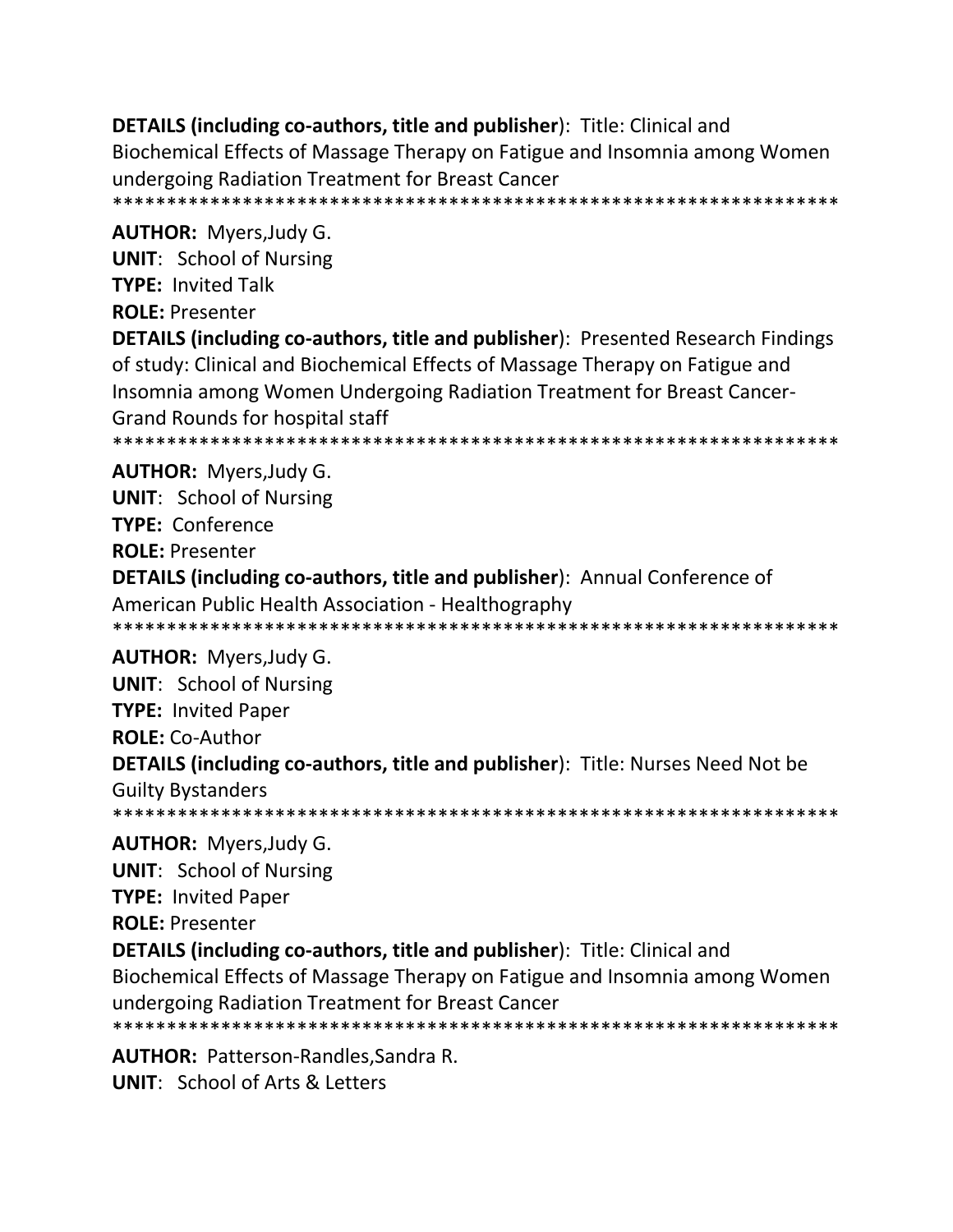**TYPE: Invited Talk ROLE: Presenter** 

**DETAILS (including co-authors, title and publisher):** The Development of University Programming/Research at a Unique, Historic Trust Facility. One of three main speakers along with author Jamie Millard and artist Elizabeth Shatner (William Shatners wife) at Mimosas and Memories event in Lexington, Ky. 

**AUTHOR: Phipps, Gregory UNIT:** School of Social Sciences **TYPE: Professional Meeting ROLE: Facilitator DETAILS (including co-authors, title and publisher):** Facilitator for How Religion Matters in Social Life session 

**AUTHOR: Phipps, Gregory** 

**UNIT:** School of Social Sciences

**TYPE: Presentation** 

**ROLE: Presenter** 

DETAILS (including co-authors, title and publisher): European First Year Seminar Conference-Attendee Presenter. Guiding Students to Plan Academically and Professionally: Navigating the Path to Degree Completion and Career Success Greg Roberts, Dana Gohmann, Gregory Phipps and Donna Dahlgren. 

**AUTHOR: Pinkston, Gary L.** 

**UNIT:** School of Education

**TYPE: Presentation** 

**ROLE: Co-Presenter** 

**DETAILS (including co-authors, title and publisher): Kazamm! STEM Themed** Graphic Novels and their Creation in Graduate Education Courses, a professional clinic presented with Melanie Hughs at the National ATE Conference in St. Louis, MO. Presentation over the use and examples of STEM based novels in regular and diverse classrooms.

**AUTHOR: Ramey, John Wilson UNIT:** School of Arts & Letters **TYPE: Invited Paper ROLE: Author**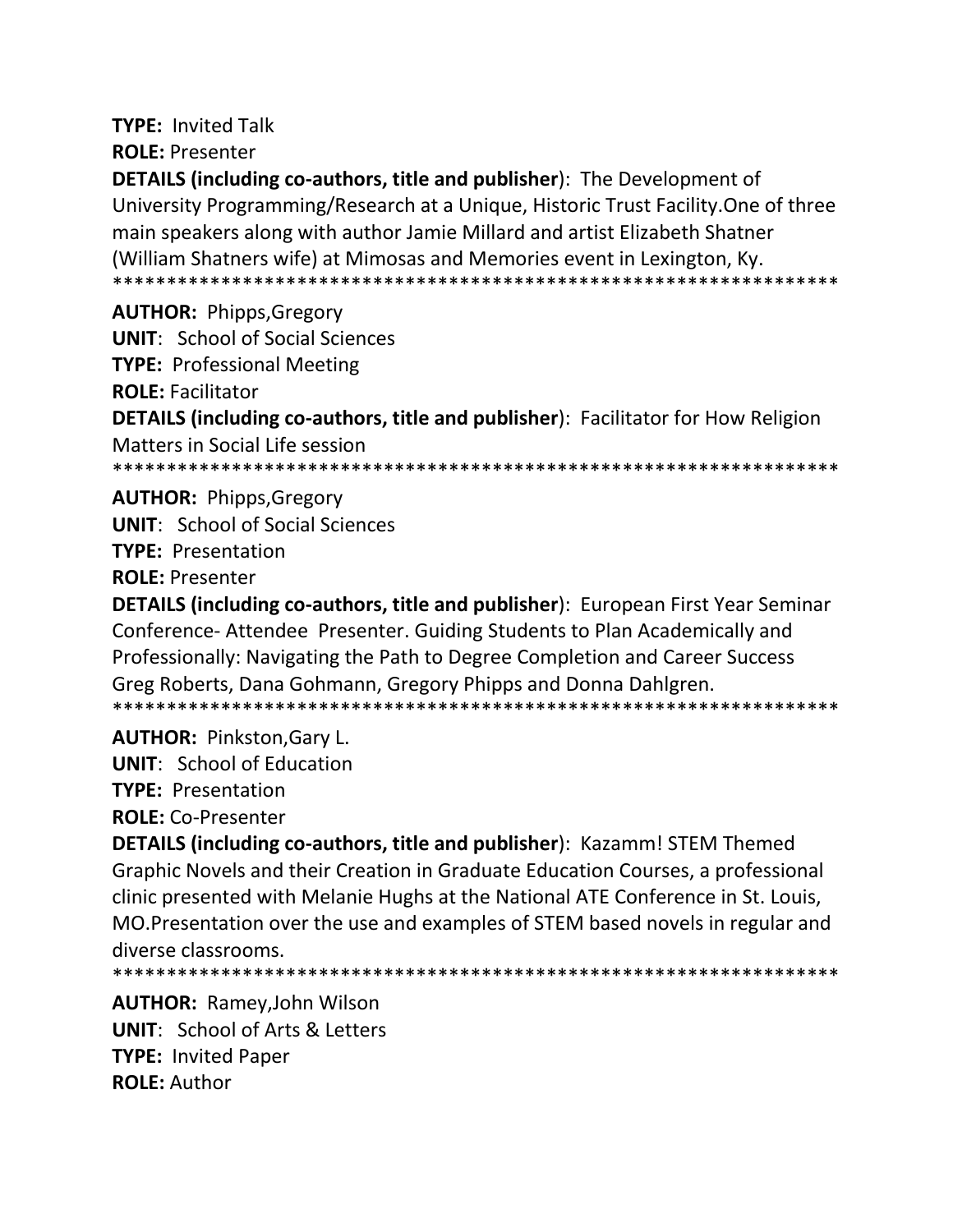**DETAILS (including co-authors, title and publisher):** I presented a paper, Fiction, Legend, and Fact: The Making of Turtle Island: A Dream of Peace. During this session I shared the research process and the sources that I used to portray as accurately as possible the culture, society, and spiritual life of the pre-Columbian Five Nations of the Iroquois in order to create a 425 page novel about the founding of the League of Five Nations. I used the work of scholars, anthropologists, and Iroquois oral tradition to recreate the world of the Haudenosaunee in North Americas eastern woodlands circa 1350 BC (Before Columbus).

**AUTHOR: Ranaivo, Patricia** 

**UNIT: School of Natural Sciences** 

**TYPE: Invited Talk** 

**ROLE: Co-Presenter** 

**DETAILS (including co-authors, title and publisher):** The title of the talk is: Improving Stereoisomer Analysis of 1,3-DMAA and 1,4-DMAA in Geranium Plants Using Chiral Derivatizing Agent with HPLC-MS/MS Detection 

**AUTHOR: Ranaivo, Patricia** 

**UNIT: School of Natural Sciences** 

**TYPE: Invited Paper** 

**ROLE:** Co-Presenter

**DETAILS (including co-authors, title and publisher):** The abstract of the following work was accepted for presentation: Studies of Chromium 6 in Drinking Water Samples Coming from Three Different Sources of WaterFive IUS undergraduate students worked on the project. 

**AUTHOR: Ranaivo, Patricia** 

**UNIT: School of Natural Sciences** 

**TYPE: Conference** 

**ROLE: Chair** 

**DETAILS (including co-authors, title and publisher):** I have accepted to preside over a technical session on Liquid Chromatography-Drug Discovery and Other. 

**AUTHOR: Ranaivo, Patricia UNIT:** School of Natural Sciences **TYPE: Invited Paper**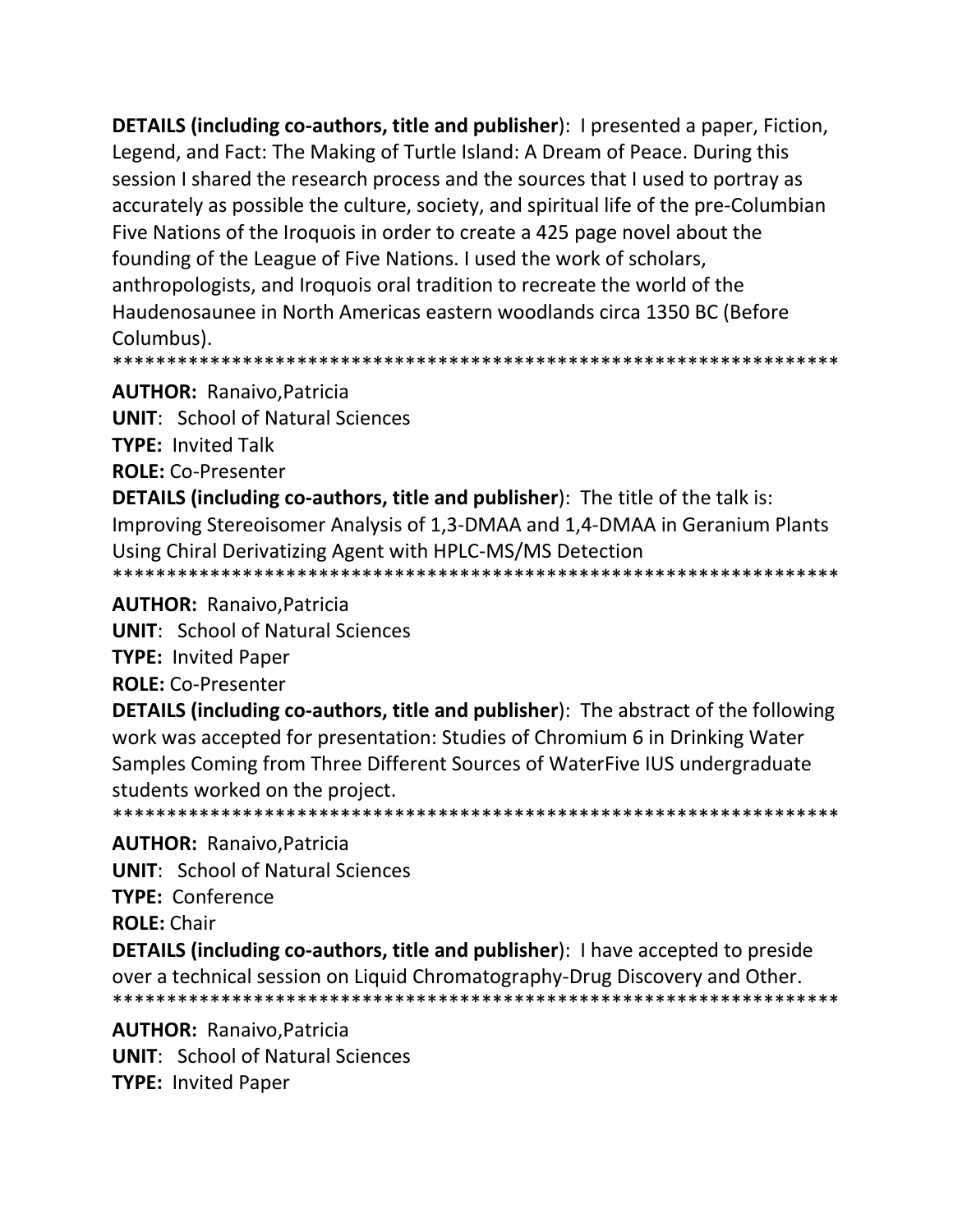**ROLE: Co-Presenter** 

**DETAILS (including co-authors, title and publisher):** The abstract of the following work was accepted for presentation: Study of the Reaction of DMAP as Derivatization Reagent to Analyze eDBPs Found in Drinking Water. Five IUS undergraduate students have worked on the project.

**AUTHOR: Ridout.Susan R.** 

**UNIT:** School of Education

**TYPE: Presentation** 

**ROLE: Co-Presenter** 

**DETAILS (including co-authors, title and publisher):** Using Technology to Broaden Learning Opportunities for ELL Students. (with Virginia Fraser and Jane Riehl). 2014 Association of Teacher Education Annual Meeting. St. Louis, MO, February 17.2014.

**AUTHOR: Ridout, Susan R.** 

**UNIT:** School of Education

**TYPE: Presentation** 

**ROLE: Co-Presenter** 

**DETAILS (including co-authors, title and publisher):** Winning iPad Apps for Literacy and Math Instruction. (With Virginia Fraser and G. Pinkston). Kentucky Society for Technology in Education, Louisville, KY, March 2014. 

**AUTHOR: Rueschhoff.Elizabeth Dushlek** 

**UNIT: School of Natural Sciences** 

**TYPE: Presentation** 

**ROLE: Co-Author** 

DETAILS (including co-authors, title and publisher): April Barnard, Joshua Scantland, and Elizabeth Rueschhoff. Investigating Novel Protein Interactions of the Pyridoxal 5-PhosphateSynthase Proteins of Arabidopsis thaliana - Oral Presentation

**AUTHOR: Rueschhoff, Elizabeth Dushlek UNIT: School of Natural Sciences TYPE: Poster Session ROLE:** Co-Author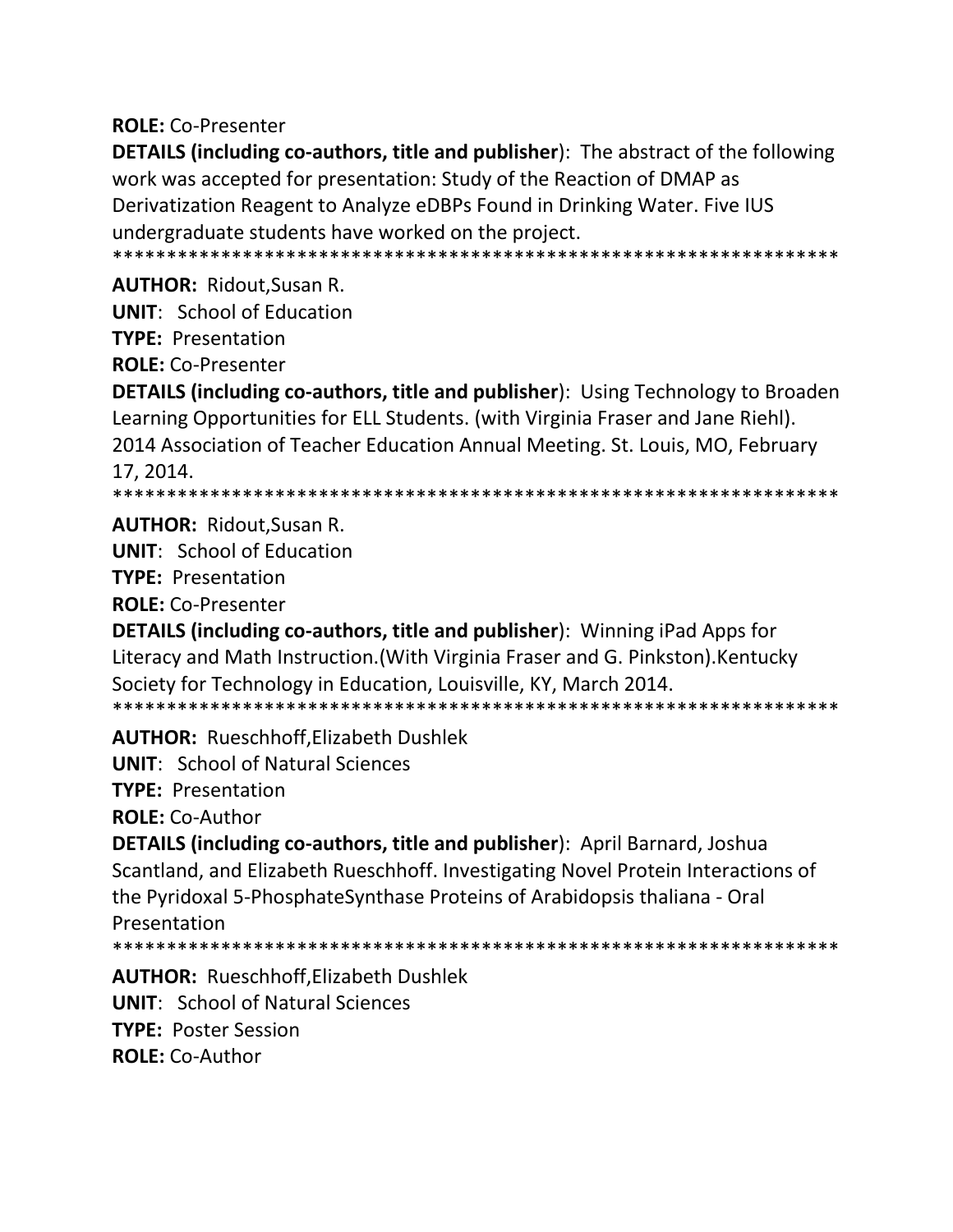DETAILS (including co-authors, title and publisher): Joshua Scantland, April Barnard, and Elizabeth Rueschhoff. Putative Protein Interactions of Pyridoxal 5-Phosphate Synthase Complex inArabidopsis thaliana, Indiana Academy of Science, 2014 Poster Presentation 

**AUTHOR: Rueschhoff, Elizabeth Dushlek** 

**UNIT: School of Natural Sciences** 

**TYPE: Poster Session** 

**ROLE: Co-Author** 

**DETAILS (including co-authors, title and publisher):** Jared Scott and Elizabeth Rueschhoff. The Effects of Auxin on Root Growth of the sos4 and pdx1.3 Mutants of Arabidopsis thaliana in the Presence of Sucrose, Indiana Academy of Science, 2014 Poster Presentation 

**AUTHOR: Rueschhoff, Elizabeth Dushlek** 

**UNIT: School of Natural Sciences** 

**TYPE: Presentation** 

**ROLE: Co-Author** 

DETAILS (including co-authors, title and publisher): April Barnard, Joshua Scantland and Elizabeth Rueschhoff - Investigating Novel Protein Interactions of the Pyridoxal 5-Phosphate Synthase Proteins of Arabidopsis thaliana Indiana University Southeast Student Showcase, 2014 Oral Presentation 

**AUTHOR: Rueschhoff.Elizabeth Dushlek** 

**UNIT: School of Natural Sciences** 

**TYPE: Poster Session** 

**ROLE: Co-Author** 

**DETAILS (including co-authors, title and publisher):** Jared Scott and Elizabeth Rueschhoff - The Effects of Auxin on Root Growth of the sos4 and pdx1.3 Mutants of Arabidopsis thaliana in the Presence of Sucrose Indiana University Southeast Student Showcase, 2014 Poster Presentation

**AUTHOR: Rueschhoff, Elizabeth Dushlek UNIT: School of Natural Sciences TYPE: Presentation ROLE: Presenter**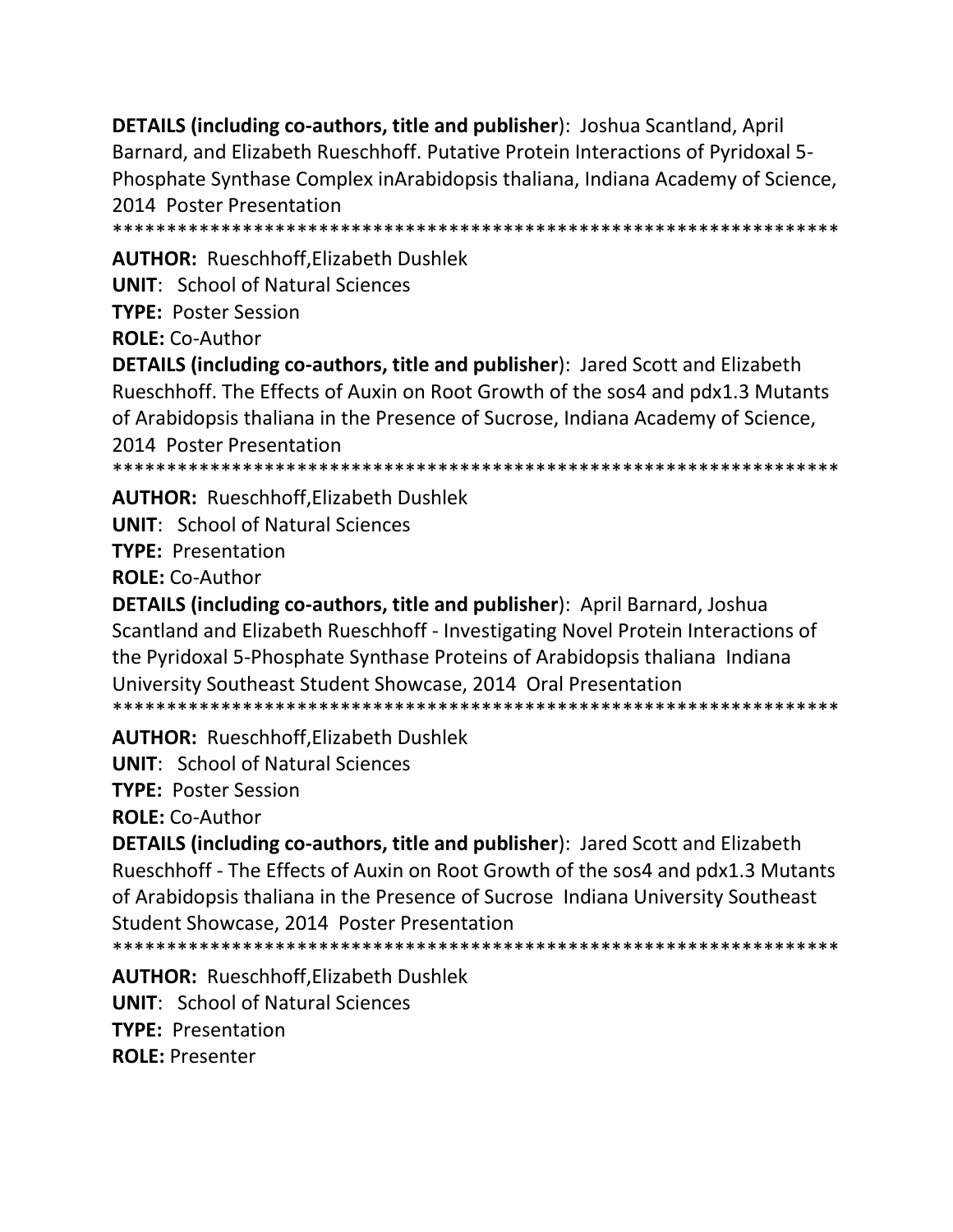**DETAILS (including co-authors, title and publisher): Co-Presented with Pam** Connerly - Assimilating Presentations into the Undergraduate Research Experience

**AUTHOR: Rueschhoff, Elizabeth Dushlek** 

**UNIT: School of Natural Sciences** 

**TYPE: Presentation** 

**ROLE: Co-Author** 

DETAILS (including co-authors, title and publisher): Hayden A. Johnson, April Barnard, and Elizabeth Rueschhoff. Investigation of Novel Protein Interactions of the Pyridoxal 5-Synthase Complex Indiana University Undergraduate Research Conference, 2014 Oral Presentation

\*\*\*\*\*\*\*\*\*\*\*\*\*\*\*\* \*\*\*\*\*\*\*\*\*\*\*\*\*\*\*\*\*\*\*\*\*\*\*\*\*\*\*\*\*\*\*\*\*\*\*\*\*\*

**AUTHOR: Rueschhoff, Elizabeth Dushlek** 

**UNIT:** School of Natural Sciences

**TYPE: Poster Session**  $ROIF:$ 

**DETAILS (including co-authors, title and publisher):** Investigating Novel Protein Interactions of the Pyridoxal 5-Phosphate Synthase ComplexAuthor(s)Elisha Miller - Indiana University Southeast (Role: Author (Student))Melissa Lamanna - Indiana University Southeast (Role: Author (Student)) Joshua Scantland - Indiana University Southeast (Role: Author (Student)) April Barnard - Indiana University Southeast (Role: Author (Student))Elizabeth Rueschhoff - Assistant Professor of Biology, Indiana University Southeast (Role: Presenter and Author) Abstract CategoryBiochemistry and MetabolismKeywordsAbiotic StressPrimary MetabolismASPB values participation by Primarily Undergraduate Institutions (PUIs) This research was done at a PUIA bstract Vitamin B6 is an essential coenzyme in a variety of cellular che 

**AUTHOR: Setterdahl, Aaron T UNIT: School of Natural Sciences** 

**TYPE: Contributed Paper** 

**ROLE: Co-Author** 

**DETAILS (including co-authors, title and publisher): Ian Santisteban, Cameron** Unverferth, Identification and Characterization of Black Pigment in Environmental **Bacteria Poster**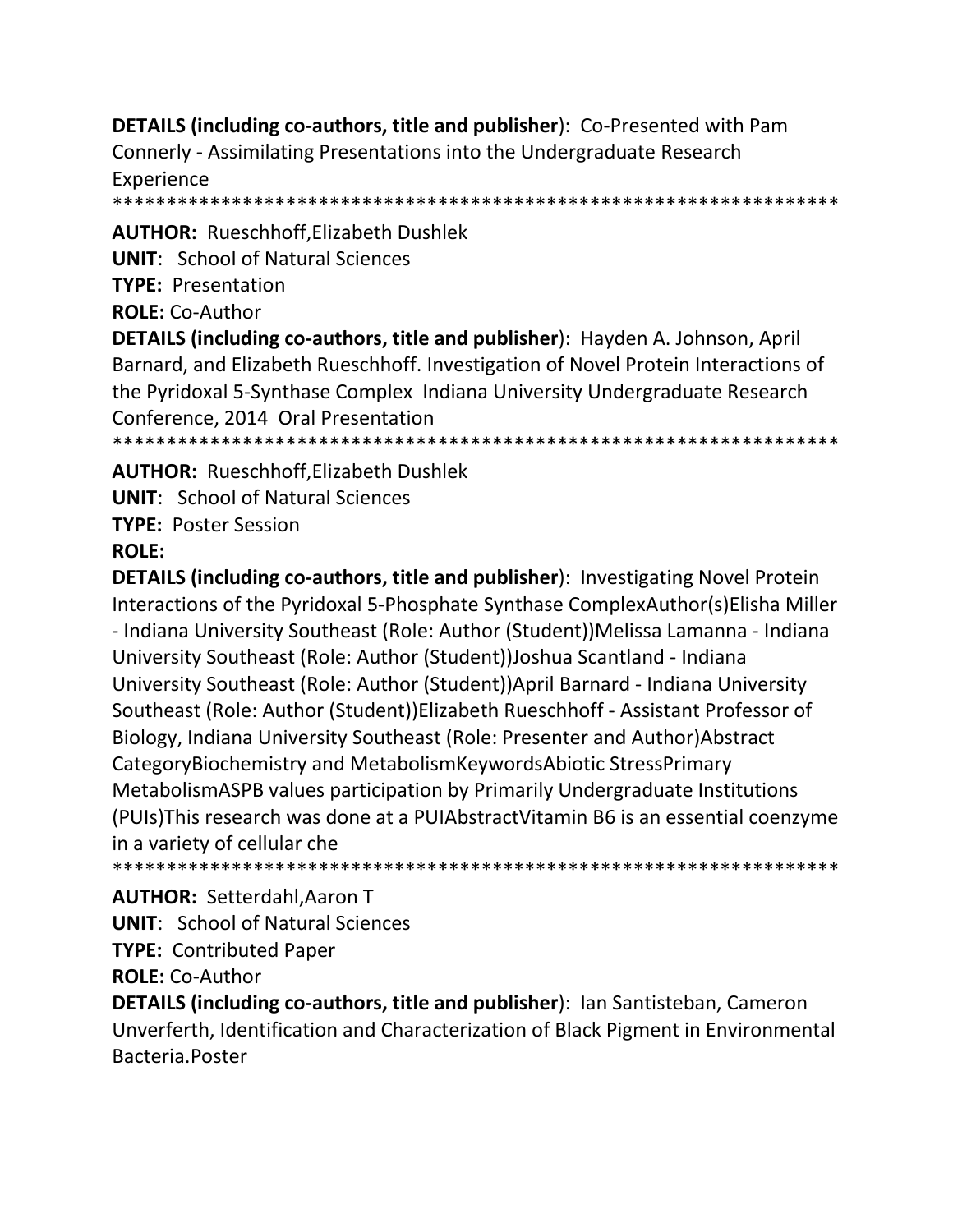**AUTHOR: Srinivasan.Arun Kumar** 

**UNIT: School of Business** 

**TYPE: Presentation** 

**ROLE: Presenter** 

**DETAILS (including co-authors, title and publisher)**: Presented a research paper Disaggregated Analysis of County Unemployment Rates between 2006 and 2012 in Indiana with Kathleen Arano

**AUTHOR: Srinivasan, Arun Kumar** 

**UNIT: School of Business** 

TYPE: Conference

**ROLE: Discussant** 

**DETAILS (including co-authors, title and publisher):** Discussed a research paper -Is Microfinance Helping or Hurting the Women Borrowers" Evidence from **Bangladesh** 

**AUTHOR: Staten.Clifford L.** 

**UNIT:** School of Social Sciences

**TYPE: Contributed Paper** 

**ROLE: Co-Author** 

**DETAILS (including co-authors, title and publisher):** Presentation at Midwest Politcal Science Association Meeting: Co-authored paper Lessons for Obama: Learning from Carter and the Ratification fo the Panama Canal Treaties 

**AUTHOR: Sung, Chang Oan** 

**UNIT:** School of Natural Sciences

**TYPE: Conference** 

**ROLE: Chair** 

**DETAILS (including co-authors, title and publisher):** Software Engineering Track **ChairSoftware Engineering Session Chair** 

**AUTHOR: Taylor, David Winship UNIT: School of Natural Sciences TYPE: Contributed Paper ROLE:** Co-Author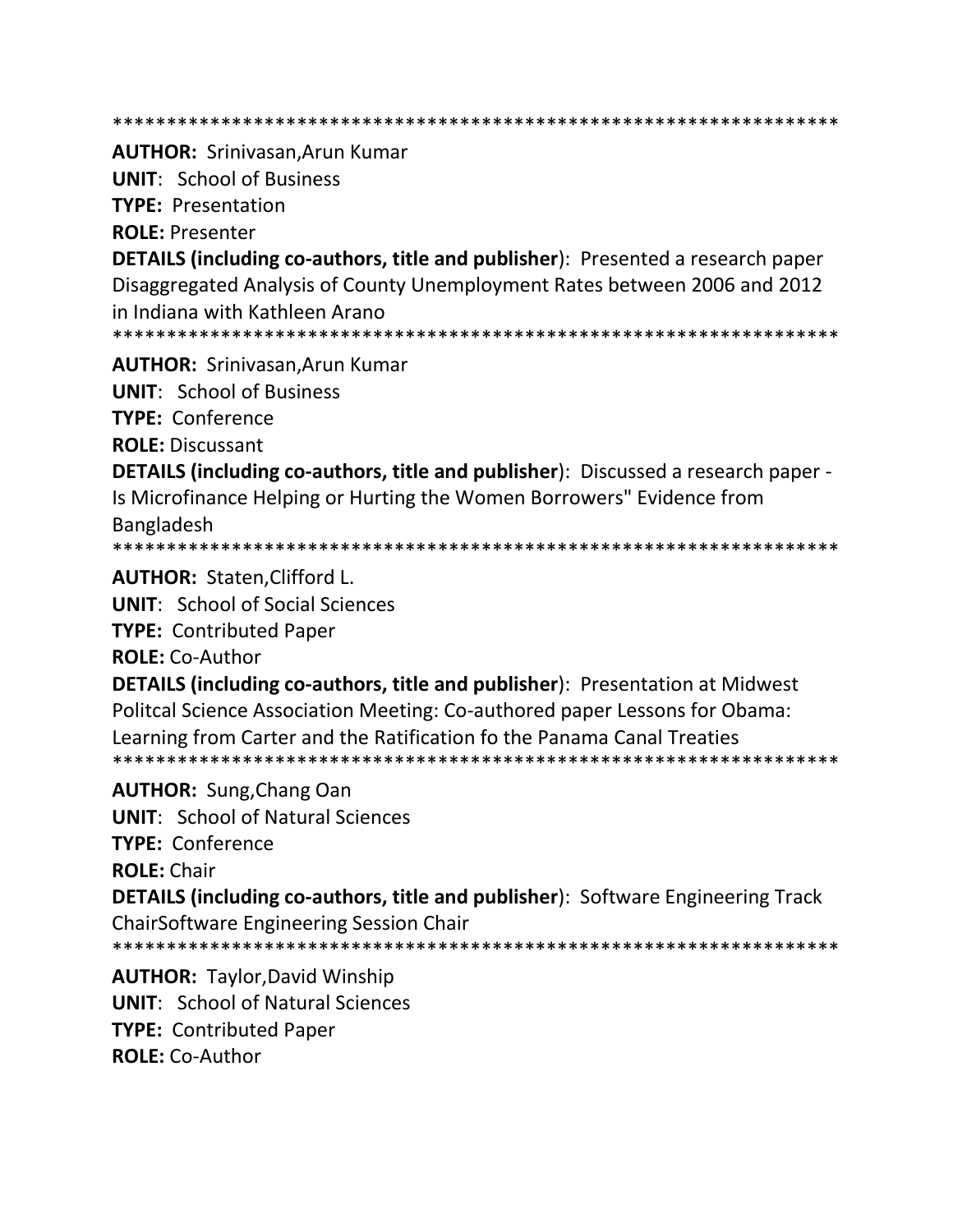DETAILS (including co-authors, title and publisher): Sberna, D. T., Diefendorf, A., Marsh, J. D., Taylor, D. W., 2014. Characterizing leaf wax and terpenoid alteration and degradation with hydrous pyrolysis experiments. Goldschmidt Conference. Abstract.

**AUTHOR: Taylor, David Winship UNIT: School of Natural Sciences TYPE: Invited Talk ROLE: Co-Author** 

**DETAILS (including co-authors, title and publisher): Gee, C. T. D. W. Taylor,** 2014. Phylogenetic analysis meets fossil Nymphaeaeles: Leaf Architectural characters in water lilies from the Oligocene Fossillalersttte of Rott, Germany, and implications for taxonomic affinities. 9th European Palaeobotany Palynology Conference (EPPC 2014). Abstract. (Invited Contribution to Symposium) 

**AUTHOR:** Taylor, David Winship **UNIT:** School of Natural Sciences **TYPE: Contributed Paper ROLE: Author** 

**DETAILS (including co-authors, title and publisher):** Taylor, D. W. Relationship of Undergraduate Research Biology Experience and Completion Rates for BA/BS students. Indiana College Biology Teachers Association. Annual conference. 

**AUTHOR: Treves.David S.** 

**UNIT: School of Natural Sciences** 

**TYPE: Presentation** 

# **ROLE:**

**DETAILS (including co-authors, title and publisher):** Strategies for transformation of the anther smut fungus, Microbotryum violaceumJohn Kelley1, David S. Treves1, Su San Toh2 and Michael H. Perlin21Department of Biology, Indiana University Southeast, New Albany, Indiana, 2Department of Biology and Program on Disease Evolution, University of Louisville, Louisville, Kentucky The anther smut fungus, Microbotryum violaceum, along with its host Silene latifolia (White Campion) is a model system for studying pathogen-host interactions. The objective of the work described here is to develop a transformation system in Microbotryum. An efficient method to construct mutant libraries of Microbotryum or to make targeted gene knockouts would be useful for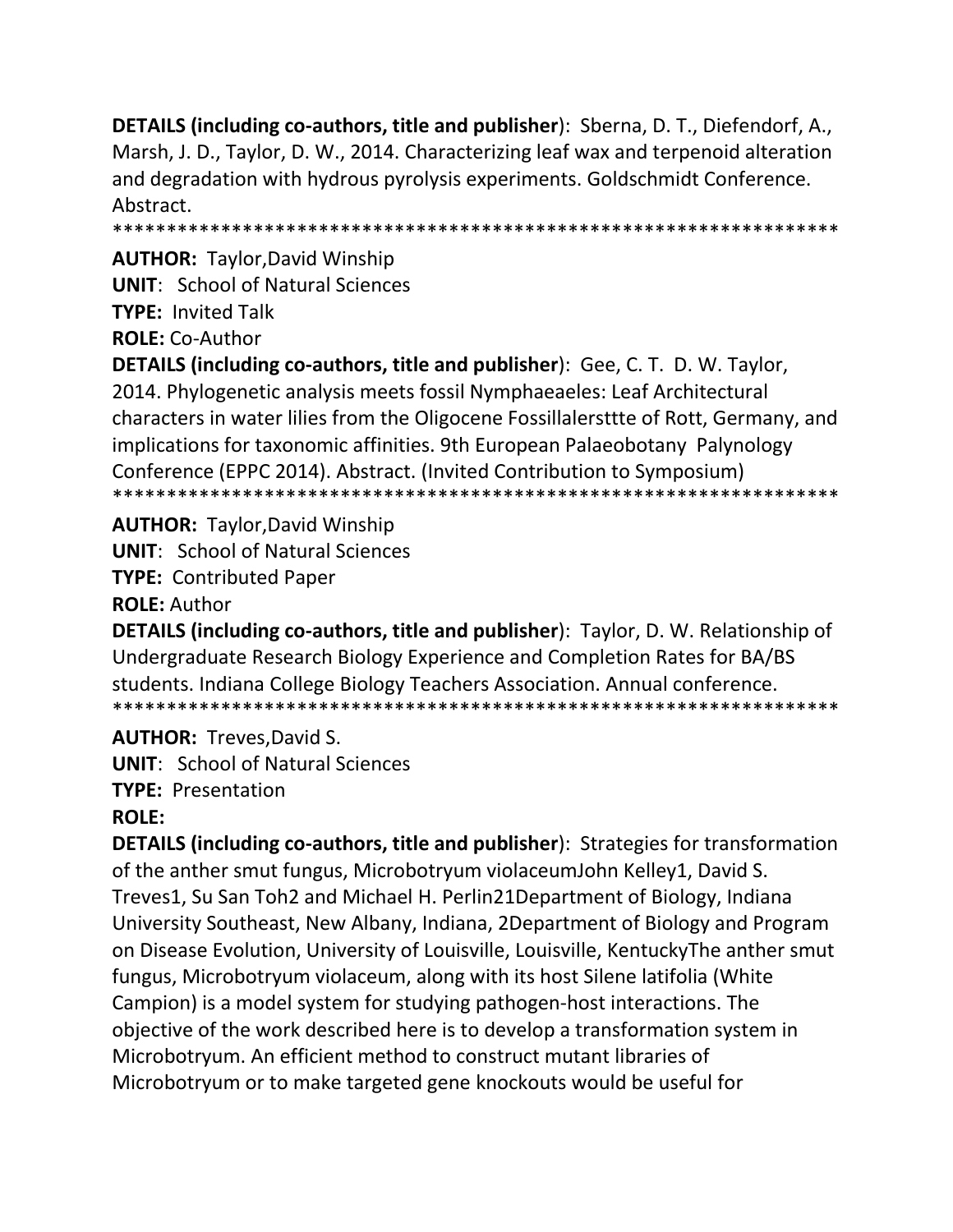identifying fungal genes that allow invasion and sur 

**AUTHOR: Viner, V Leigh** 

**UNIT:** School of Arts & Letters

**TYPE: Competitive Paper** 

**ROLE: Author** 

**DETAILS (including co-authors, title and publisher):** Presented my refereed paper Socrates and the Stoic Sage at the spring 2014 meeting of the Indiana Philosophical Association.

**AUTHOR:** Walsh, Sara Malinda

**UNIT:** School of Social Sciences

**TYPE: Presentation** 

**ROLE: Co-Author** 

**DETAILS (including co-authors, title and publisher):** Content Tyranny in the Research Methods ClassroomResearch methods courses encounter a seemingly unavoidable situation of content tyranny, or the practice of presenting too much material in the classroom (Weimer, 1993). In this presentation, we discuss our own struggles with content tyranny in the research methods classroom and explore ways for achieving balance between many course objectives while simultaneously enhancing student success

**AUTHOR: Walsh, Sara Malinda** 

**UNIT:** School of Social Sciences

**TYPE: Presentation** 

**ROLE:** Co-Author

**DETAILS (including co-authors, title and publisher):** How Much Is Enough": Content Tyranny In the Research Methods Classroom Traditionally, the social science research methods course should introduce the student to the discourse of research, ethics, the examination of academic research reports, and often culminates in original data collection and analysis. By design, research methods courses reinforce a seemingly unavoidable situation of content tyranny, or the practice of presenting too much material in the college classroom (Weimer, 1993). This often results in overwhelmed instructors and easily disengaged students. Our presentation will explore the balance between achieving many course objectives while simultaneously enhancing student success.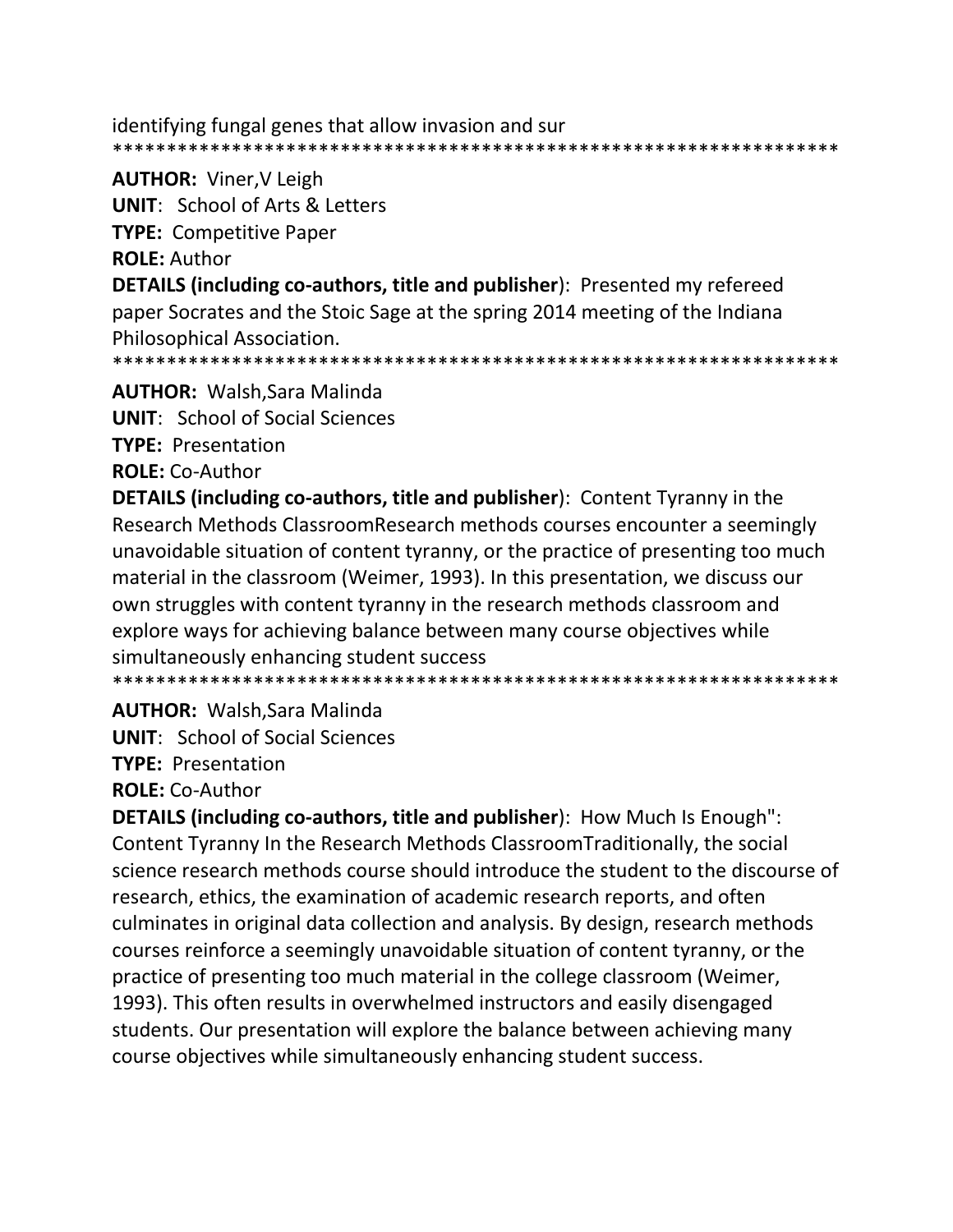#### 

**AUTHOR: Walsh, Sara Malinda UNIT:** School of Social Sciences **TYPE: Presentation ROLE: Author DETAILS (including co-authors, title and publisher)**: Too Much": Content Tyranny The Research Methods Curriculum 

**AUTHOR: Walsh, Sara Malinda** 

**UNIT:** School of Social Sciences

**TYPE: Presentation** 

**ROLE:** 

**DETAILS (including co-authors, title and publisher): Safety Spheres: Danger** Mapping and Spatial Justice This presentation will examine the exclusion of women from public space through the creation of symbolic borders and gendered space in the safety discourse of a large public university. The research uncovered a deep encoding of conventional notions about a womans place and an apparent attempt to intentionally cultivate fear and restrict womens public behavior and movement. The analysis examines the marking of safe and unsafe space for women through maps, safety advice and geographical enhancements on the university campus which unify and divide by gender as they mark appropriate space for women. One of the more important consequences of this segregation is uneven access to resources. This analysis po 

**AUTHOR: Walsh, Sara Malinda** 

**UNIT:** School of Social Sciences

**TYPE: Presentation** 

# **ROLE:**

**DETAILS (including co-authors, title and publisher):** Mr. Shady Man the Evildoer: Safety Advice as FolkloreSafety advice is dominated by imaginings of public space as shadowy places dominated by ambiguous lurking evil. At best, safety advice often amounts to a modern retelling of Little Red Riding Hood: a girl shouldnt go out in to the dark scary world alone or a strange scary man will attack her. Images of violence against women from evil, shadowy and unpredictable men abound in popular culture; the lunatic and the sociopath lurking in dark, unsupervised, public places. Women are bombarded culturally and formally by the prospect and consequences of lurking violence and the notion that being female means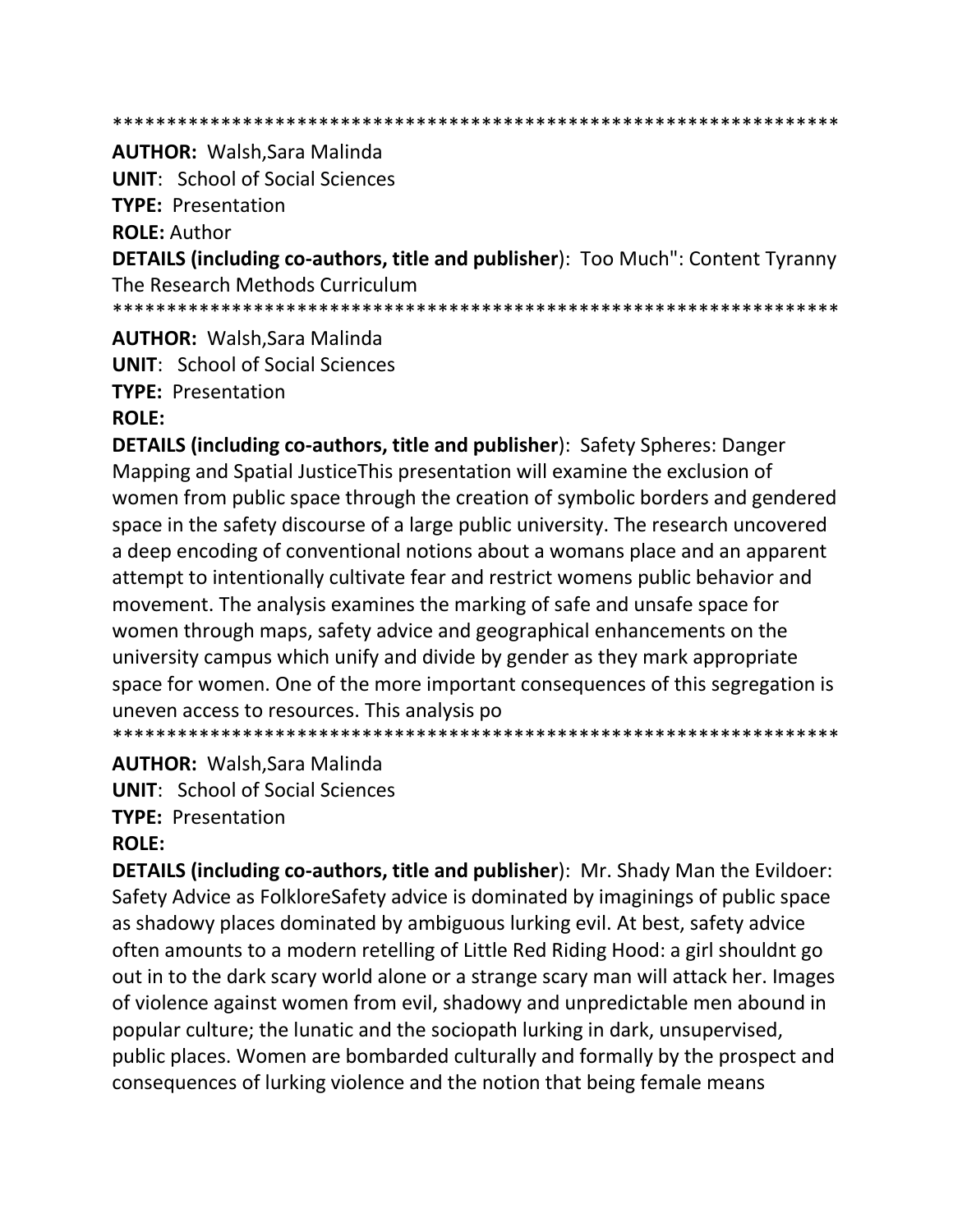avoiding, at any cost and inconvenience, the malice that 

**AUTHOR: Walsh, Sara Malinda** 

**UNIT:** School of Social Sciences

**TYPE: Presentation** 

### **ROLE:**

**DETAILS (including co-authors, title and publisher): Capital Punishment Support** For The Severely Mentally IllAcross the United States the death penalty is rapidly changing. In 2013, twenty-nine states proposed legislation in regard to the death penalty and the United States Supreme Court agreed to hear three death penalty cases; two of these are regarding the defendants mental capacities and the constitutionality of execution. Ultimately, the U.S. Supreme Court will be asked to consider the question of whether it is constitutional to sentence to death persons who committed a death-eligible offense while suffering from a severe mental illness; the Supreme Court has long said that the death penalty should reflect the conscious of the community. Additionally, recent efforts to exem 

#### **AUTHOR: Wasson, Tanlee**

**UNIT: School of Business TYPE: Presentation** 

**ROLE: Co-Presenter** 

DETAILS (including co-authors, title and publisher): Peer reviewed presentation Continuous and Sustainable Assessment Through Incentivized Reporting Practices: Describes the challenges and benefits of implementing an incentivized assessment system within the constraints of tightening budgets. 

# **AUTHOR: Wasson, Tanlee**

**UNIT: School of Business** 

**TYPE: Presentation** 

**ROLE: Co-Presenter** 

**DETAILS (including co-authors, title and publisher):** Peer reviewed presentation Leveraging Technology to Make the Assessment Process more Efficient for IR Professionals, Faculty and the Institution: Describes the efficiencies gained by implementing technologies that improve access, reduce manual data collection, automate distribution, and improve data accuracy. 

**AUTHOR:** Wells, Jeremy D.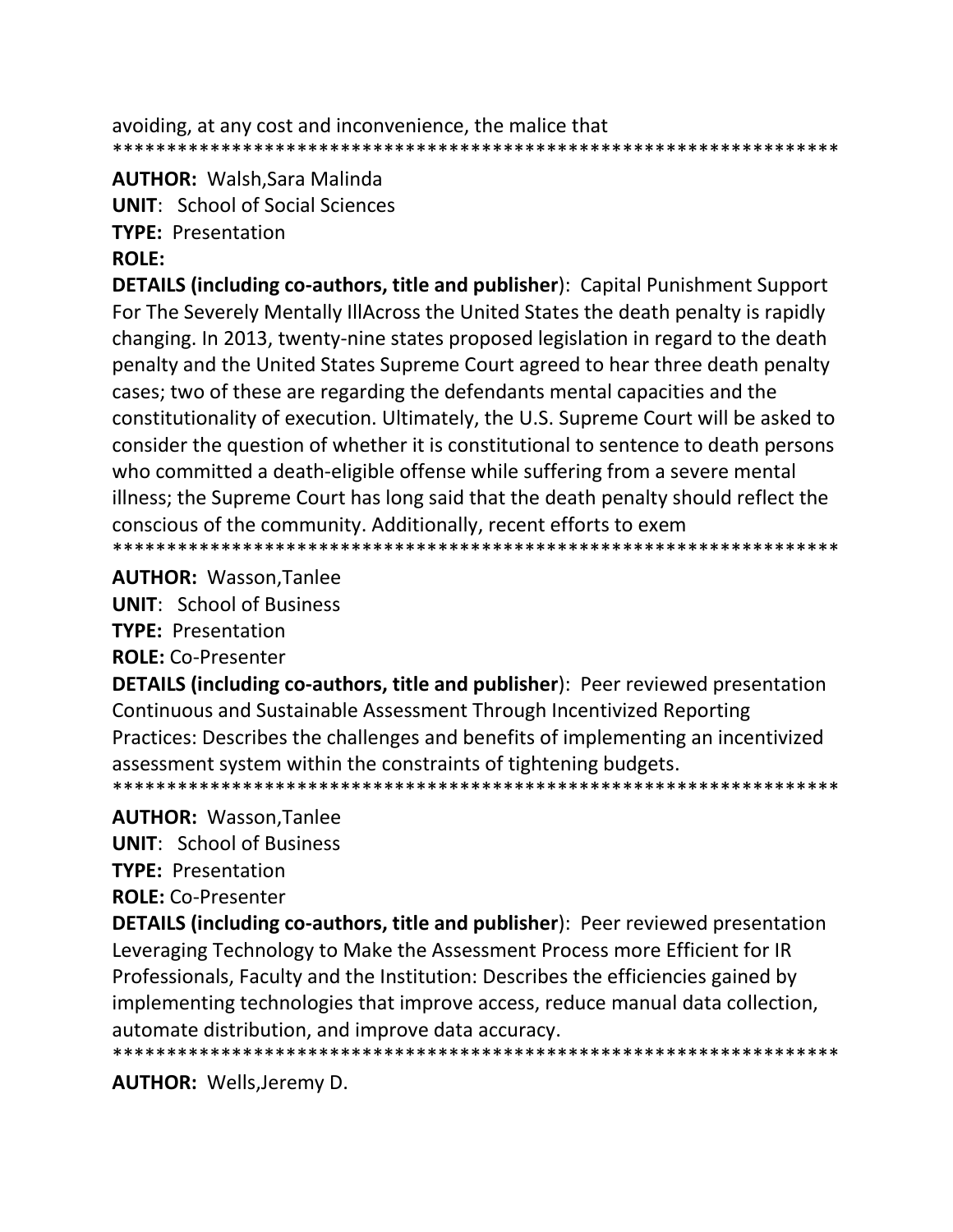**UNIT: School of Arts & Letters** 

**TYPE: Competitive Paper** 

**ROLE: Author** 

**DETAILS (including co-authors, title and publisher):** The Color of Quaintness: Thomas Wentworth Higginson, Black Song, and American Union. Delivered a paper on a panel titled African American Voices from the Civil War. 

**AUTHOR: Wells, Jeremy D.** 

**UNIT: School of Arts & Letters** 

**TYPE: Invited Paper** 

**ROLE:** Keynote or Plenary Speaker

**DETAILS (including co-authors, title and publisher):** Not Singing Exactly: Faulkner and the Transcription of the Spirituals. Invited by the organizers of the annual Faulkner and Yoknapatawpha Conference to deliver one of five keynote addresses. Seehttp://www.outreach.olemiss.edu/events/faulkner/schedule.html. 

**AUTHOR: Wells, Jeremy D.** 

**UNIT:** School of Arts & Letters

**TYPE: Conference** 

**ROLE: Chair** 

**DETAILS (including co-authors, title and publisher):** Chair: session titled The Civil War at 150: Race and Disunion in Memphis.

**AUTHOR: Wille.Diane E.** 

**UNIT:** School of Social Sciences

**TYPE: Competitive Paper** 

**ROLE: Author** 

DETAILS (including co-authors, title and publisher): Wille, D. (October, 2014). Childrens Mental Representation of Peer Relationships. Paper presented at the Indiana Academy of Social Sciences Conference, Anderson, IN. 

**AUTHOR: Wille, Diane E.** 

**UNIT:** School of Social Sciences

**TYPE: Competitive Paper** 

**ROLE: Author** 

**DETAILS (including co-authors, title and publisher):** Wille, D. (March, 2014). Childrens Home Environment: Maternal and Paternal Contributions and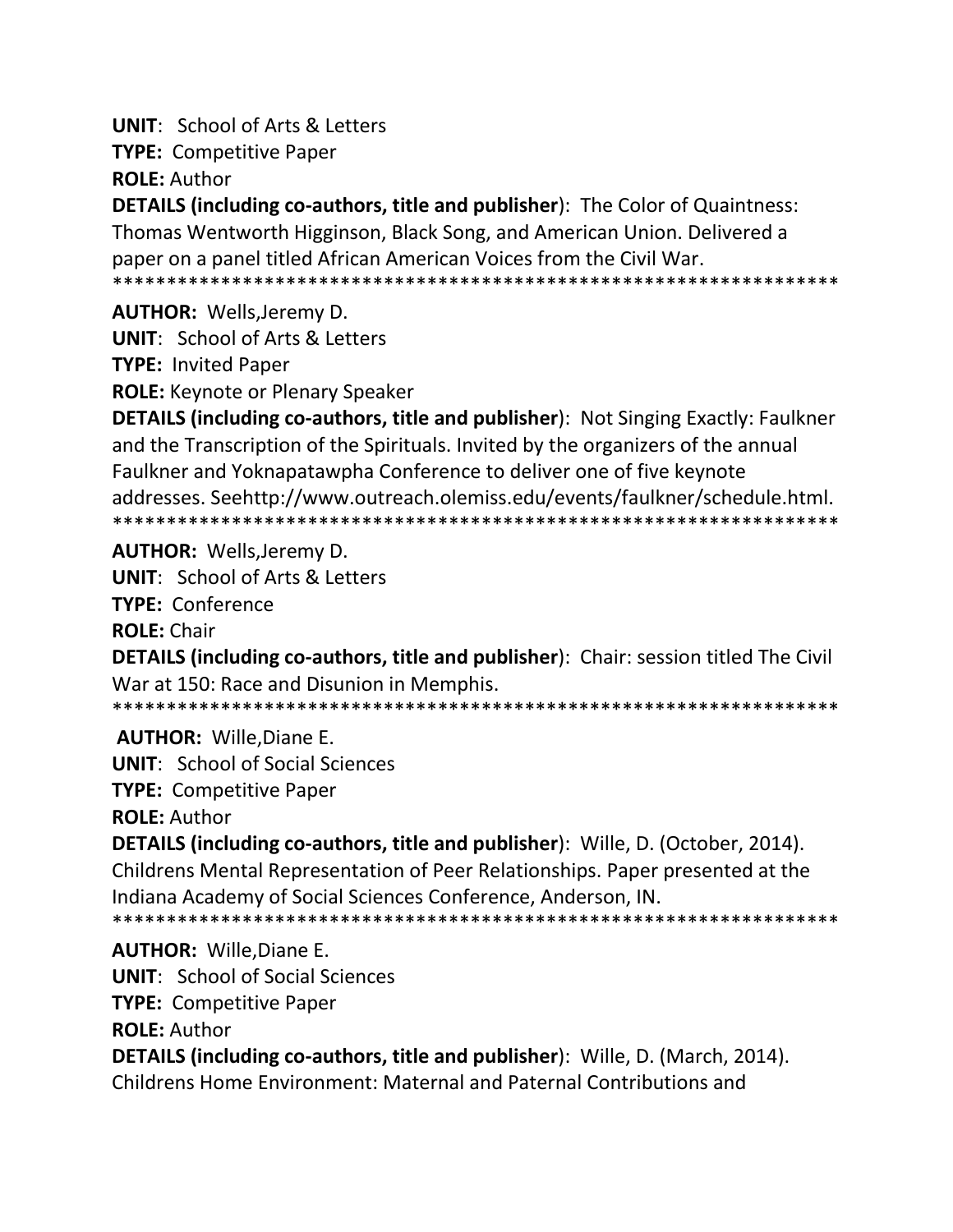Association with Attachment Security from Infancy to Adolescence. Paper presented at the Society for Research on Adolescence conference, Austin, TX. 

# **AUTHOR: Wille, Diane E.**

**UNIT:** School of Social Sciences

**TYPE: Competitive Paper** 

**ROLE: Co-Author** 

DETAILS (including co-authors, title and publisher): Wille, D. Dahlgren, D. (May, 2014). Integrating Information Technology into Introductory Psychology. Paper presented at the Society for the Teaching of Psychology poster session, Midwestern Psychological Association Annual Meeting, Chicago, IL. 

**AUTHOR: Wisman, Raymond F.** 

**UNIT: School of Natural Sciences** 

**TYPE: Invited Talk** 

**ROLE: Co-Author** 

**DETAILS (including co-authors, title and publisher):** Beyond Books, invited talk at the 7th International Sloan Consortium Emerging Technologies for Online Learning, April 10, 2014, Dallas, TX 

**AUTHOR: Wisman, Raymond F.** 

**UNIT: School of Natural Sciences** 

TYPE: Other

# **ROLE:**

**DETAILS (including co-authors, title and publisher)**: Spanish Language Intensive study funded by Office of the Vice President for International Affairs, Language Learning Grant in support of workshops to be given at International Conference on Physics Education, Cordoba, Argentina, August 18-22, 2014, award amount \$4500.

**AUTHOR: Wisman, Raymond F.** 

**UNIT:** School of Natural Sciences

**TYPE: Presentation** 

**ROLE: Presenter** 

**DETAILS (including co-authors, title and publisher):** K. Forinash and R. Wisman, presented Talleres Internactionales de Aprendizaje Activo de la Fisica at International Conference on Physics Education, Cordoba, Argentina, August 18-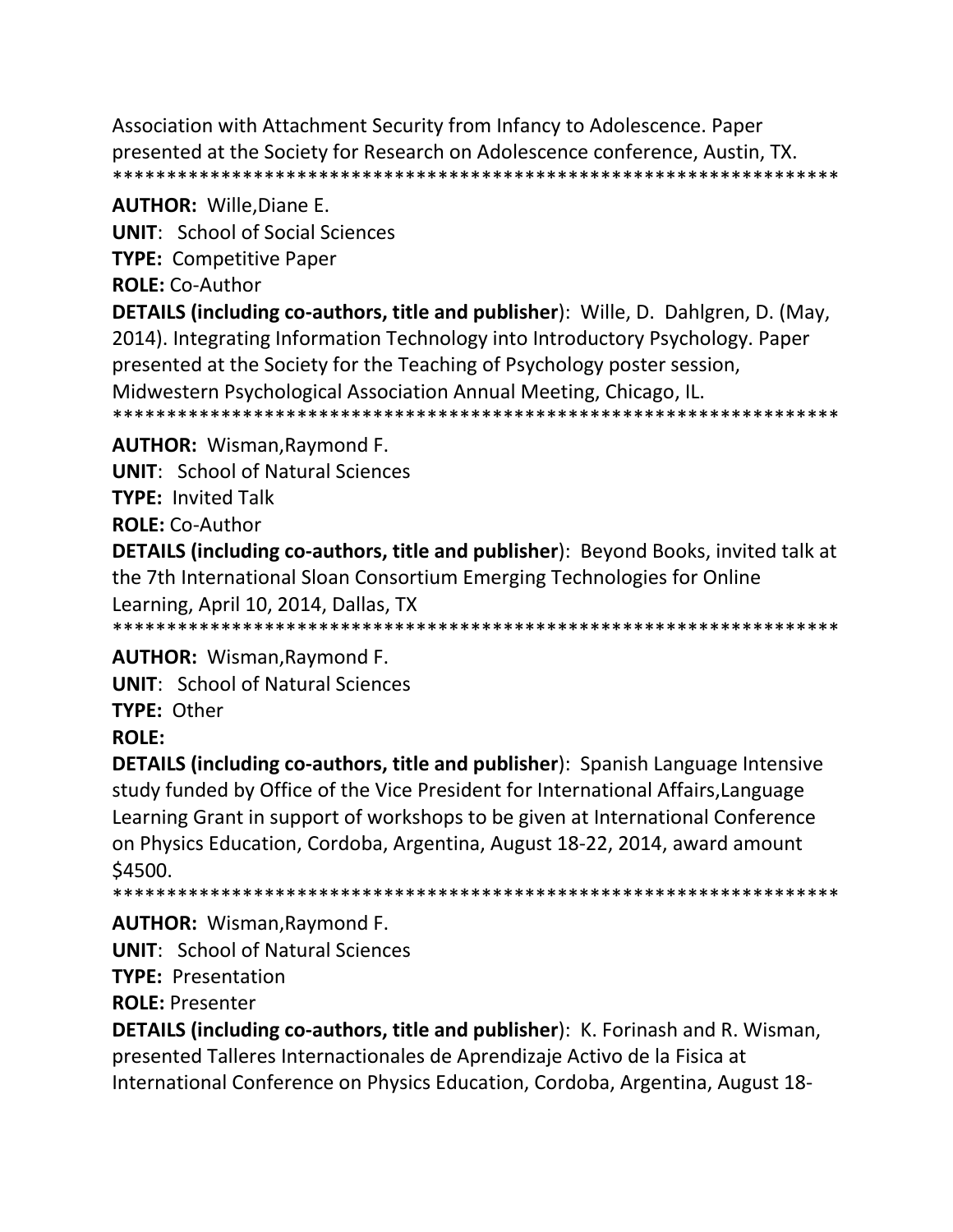#### 22, 2014

\*\*\*\*\*\*\*\*\*\*\*\*\*\*\*\*\*\*\*\*\*\*\*\*\*\*\*\*\*\*\*\*\*\*\*\*\*\*\*\*\*\*\*\*\*\*\*\*\*\*\*\*\*\*\*\*\*\*\*\*\*\*\*\*\*\*\*

#### **AUTHOR:** Wisman,Raymond F.

**UNIT**: School of Natural Sciences

**TYPE:** Presentation

**ROLE:** Presenter

**DETAILS (including co-authors, title and publisher**): K. Forinash and R. Wisman, presented Smartphones: data collection and analysis for introductory physics at International Conference on Physics Education, Cordoba, Argentina, August 18- 22, 2014

\*\*\*\*\*\*\*\*\*\*\*\*\*\*\*\*\*\*\*\*\*\*\*\*\*\*\*\*\*\*\*\*\*\*\*\*\*\*\*\*\*\*\*\*\*\*\*\*\*\*\*\*\*\*\*\*\*\*\*\*\*\*\*\*\*\*\*

#### **AUTHOR:** Zollman,Alan

**UNIT**: School of Education

**TYPE:** Invited Paper

**ROLE:** Author

## **DETAILS (including co-authors, title and publisher**):

Zollman,A.(2014,September25th).Universitystudentslimitedknowledgeoflimits fromcalculusthroughdifferentialequations.Presentedatthe12thInternational ConferenceofMathematicsEducationfortheFutureProject.HercegNovi,Montenegro

. \*\*\*\*\*\*\*\*\*\*\*\*\*\*\*\*\*\*\*\*\*\*\*\*\*\*\*\*\*\*\*\*\*\*\*\*\*\*\*\*\*\*\*\*\*\*\*\*\*\*\*\*\*\*\*\*\*\*\*\*\*\*\*\*\*\*\*

# **AUTHOR:** Zollman,Alan

**UNIT**: School of Education **TYPE:** Invited Paper **ROLE:** Author

#### **DETAILS (including co-authors, title and publisher**):

Zollman,A.(2014,February28th).Re-conceptualizingproceduralandconceptual knowledgeincalculus.Presentedatthe41thAnnualMeetingoftheResearchCouncilon MathematicsLearning.SanAntonio,TX.

\*\*\*\*\*\*\*\*\*\*\*\*\*\*\*\*\*\*\*\*\*\*\*\*\*\*\*\*\*\*\*\*\*\*\*\*\*\*\*\*\*\*\*\*\*\*\*\*\*\*\*\*\*\*\*\*\*\*\*\*\*\*\*\*\*\*\*

#### **AUTHOR:** Zollman,Alan

**UNIT**: School of Education

**TYPE:** Invited Paper

**ROLE:** Author

#### **DETAILS (including co-authors, title and publisher**):

Zollman,A.(2014,November7th).Startingfromscratch:Designinganintegrated degreeformiddleschoolcertification.Presentedatthe113thAnnualConventionofthe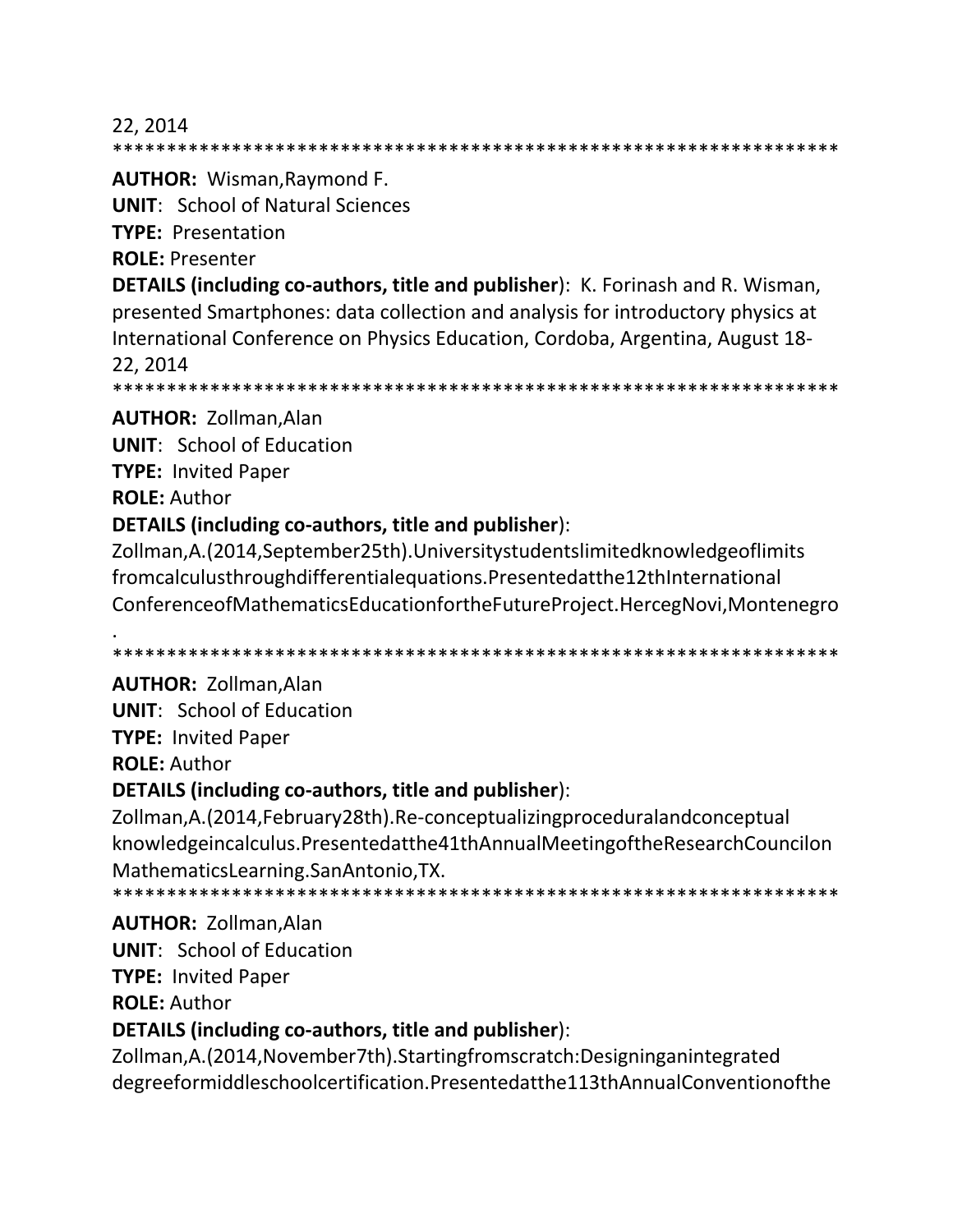SchoolScienceandMathematicsAssociation.Jacksonville, FL. 

#### **AUTHOR: Zorn, Christa**

**UNIT:** School of Arts & Letters

**TYPE: Invited Paper** 

# **ROLE:**

**DETAILS (including co-authors, title and publisher):** From: Catherine Maxwell [mailto:c.h.maxwell@qmul.ac.uk]Sent: Wednesday, March 26, 2014 10:43 AMTo: Zorn, ChristaSubject: Vernon Lee symposiumDear Christal hope you are very well. Is your new collection of Vernon Lees Letters out yet" Do let me know when it is, so I can order a copy for myself and Queen Mary Library. I also wanted to sound you out with regard to a select gathering of leading Vernon Lee scholars that I am organising with two Italian academics Elisa Bizzotto and Serena Cenni and also Stefano Evangelista (Trinity, Oxford). We are planning to hold this at Il Palmerino in April 2016 (i.e. over 2 years off) and it would be be an event of 2-3 days during which people could give short informal papers and we could workshop some selected Lee texts. This small and, we hope, convivial symposium wo 

# **OTHER RESEARCH ACTIVITY**

**AUTHOR: Abernethy, Michael Lee UNIT: School of Arts & Letters TYPE: Performance ROLE: Performer DETAILS (including co-authors, title and publisher):** Voices of Change Speech Contest - Intermission poetry reading **AUTHOR: Brewer, Neil H. UNIT: SCHOOL OF EDUCATION TYPE: Theatrical Performance ROLE: Author DETAILS (including co-authors, title and publisher):** Performed original poetry and music for Greenwood Elementary School, in Indianapolis, Indiana **AUTHOR: Caldwell, Herbert William** 

**UNIT:** School of Arts & Letters **TYPE: Theatrical Production**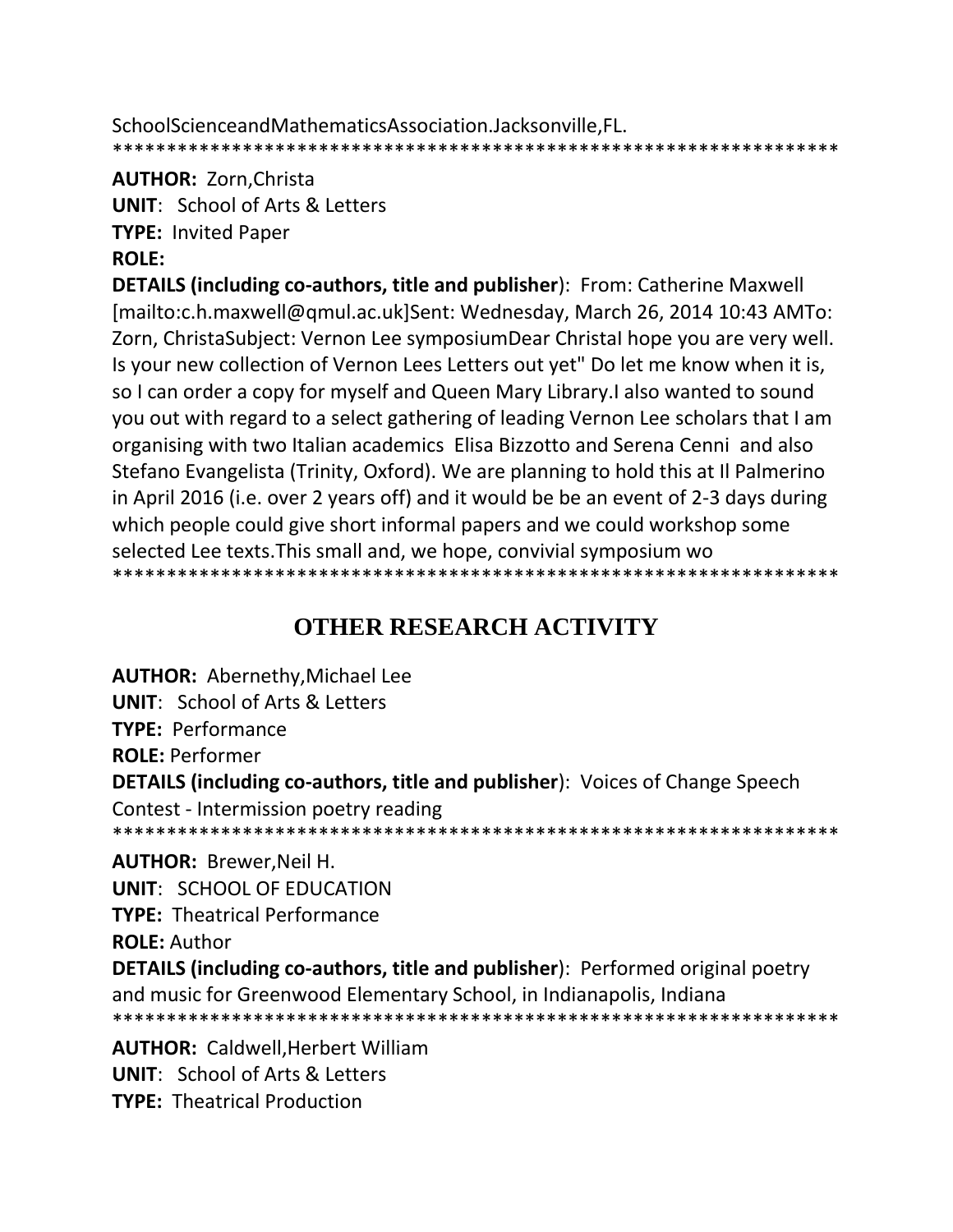**ROLE: Designer** DETAILS (including co-authors, title and publisher): God Of Carnage (Sound Designer) - Robinson Theatre **AUTHOR: Caldwell, Herbert William UNIT:** School of Arts & Letters **TYPE: Theatrical Production ROLE: Technical DETAILS (including co-authors, title and publisher):** God of Carnage, Robinson Theatre **AUTHOR: Caldwell.Herbert William UNIT: School of Arts & Letters TYPE: Theatrical Production ROLE: Designer DETAILS (including co-authors, title and publisher):** Indiucky (Sound Design) -**Robinson Theatre AUTHOR: Caldwell, Herbert William UNIT:** School of Arts & Letters **TYPE: Theatrical Production ROLE: Technical DETAILS (including co-authors, title and publisher):** Indiucky (Children's Theatre) **AUTHOR: Caldwell, Herbert William UNIT:** School of Arts & Letters **TYPE:** Musical Production **ROLE: Designer DETAILS (including co-authors, title and publisher):** Into The Woods (Musical) -Sound Design, Rocky MountainTheatre For Kids, Boulder, CO **AUTHOR: Caldwell, Herbert William UNIT: School of Arts & Letters TYPE: Musical Production ROLE: Technical DETAILS (including co-authors, title and publisher):** Annie Get Your Gun (Musical) - Rigger/Special Effects Artist, Wolf Theatre, Denver, CO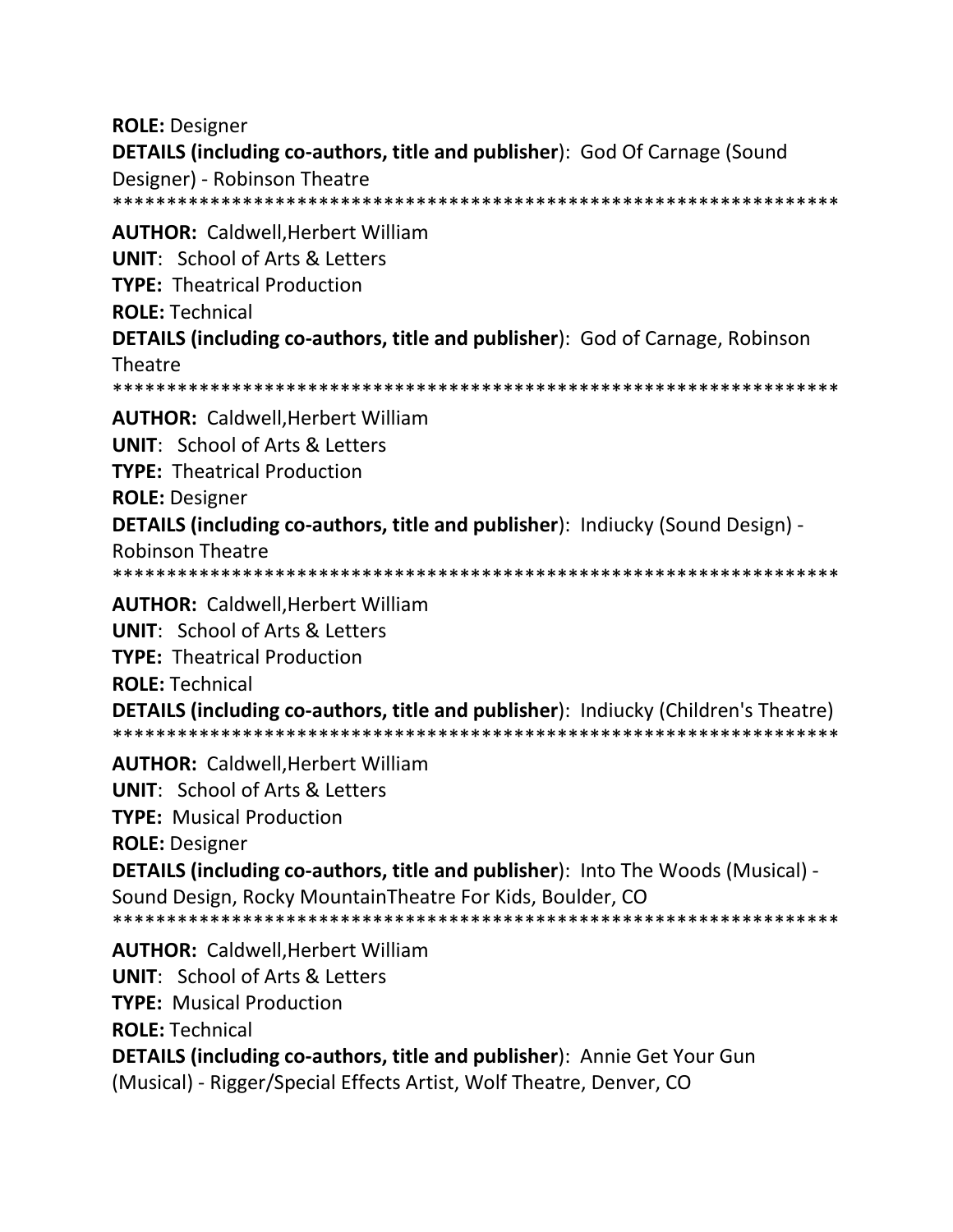**AUTHOR: Caldwell.Herbert William UNIT:** School of Arts & Letters **TYPE: Musical Production ROLE: Designer DETAILS (including co-authors, title and publisher):** Rent (Musical) - Lighting Design - Wolf Theatre, Denver, CO **AUTHOR: Caldwell, Herbert William UNIT:** School of Arts & Letters **TYPE: Theatrical Production ROLE: Artist DETAILS (including co-authors, title and publisher):** As You Like It - Scenic Artist, Wolf Theatre, Denver, CO **AUTHOR: Caldwell, Herbert William UNIT:** School of Arts & Letters **TYPE: Musical Production ROLE: Designer DETAILS (including co-authors, title and publisher):** Once Upon A Mattress (Sound Design) - Robinson Theatre **AUTHOR: Caldwell, Herbert William UNIT: School of Arts & Letters TYPE: Musical Production ROLE: Technical** DETAILS (including co-authors, title and publisher): Once Upon A Mattress -**Robinson Theatre AUTHOR: Carbonneau, Tiffany Ann UNIT:** School of Arts & Letters **TYPE: Exhibition Solo ROLE: Artist DETAILS (including co-authors, title and publisher): Illuminate Oregon City** Elevator, one year outdoor architectural projection, supported by The National Endowment for the Arts, The Clackamas Arts Alliance, and Main Street Oregon

City, Oregon City, Oregon, 2013-2015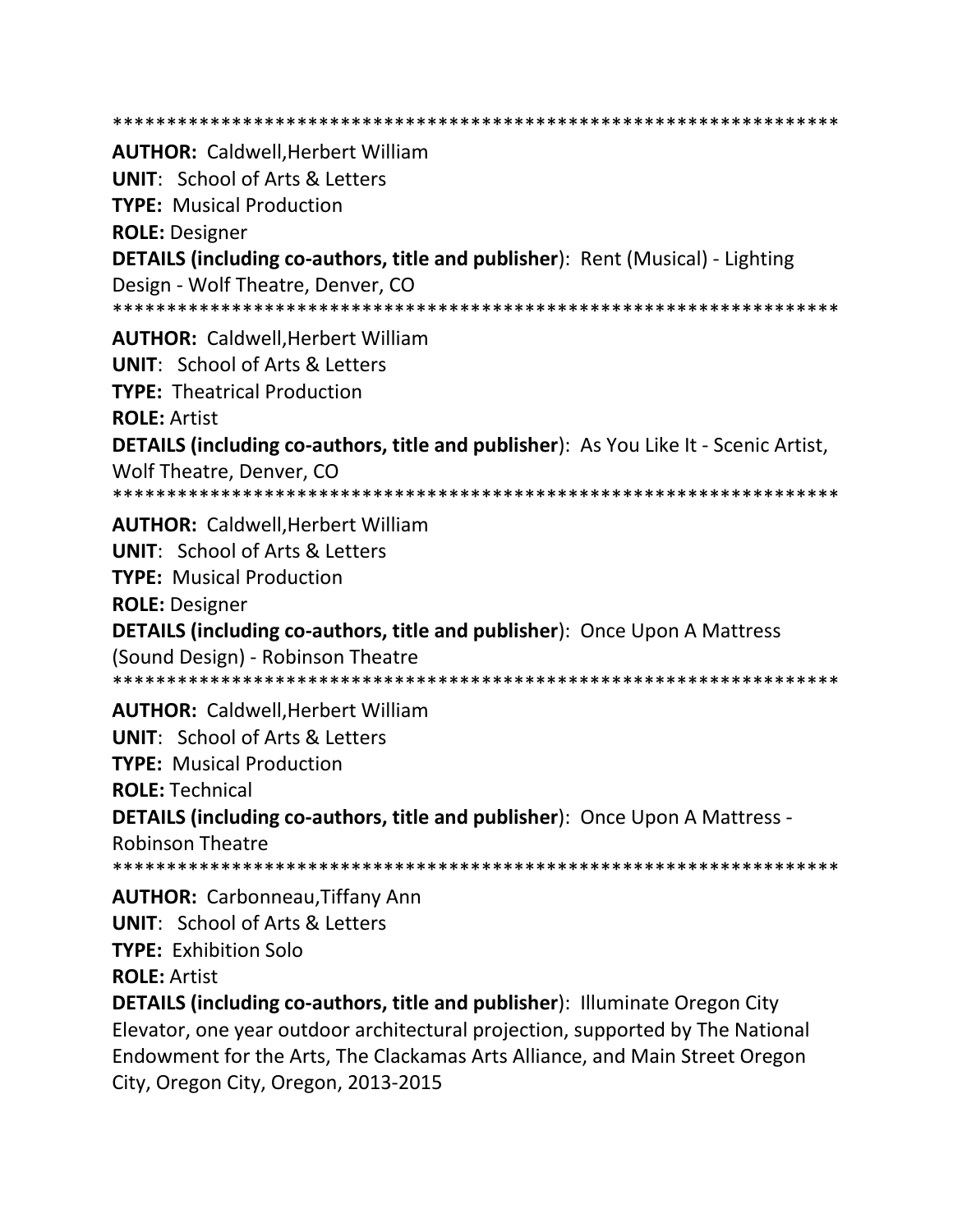\*\*\*\*\*\*\*\*\*\*\*\*\*\*\*\*\*\*\*\*\*\*\*\*\*\*\*\*\*\*\*\*\*\*\*\*\*\*\*\*\*\*\*\*\*\*\*\*\*\*\*\*\*\*\*\*\*\*\*\*\*\*\*\*\*\*\* **AUTHOR:** Carbonneau,Tiffany Ann **UNIT**: School of Arts & Letters **TYPE:** Exhibition Solo **ROLE:** Artist **DETAILS (including co-authors, title and publisher**): Systemic Vacancies, Architectural Projection, Free State Film and Art Festival, supported by Lawrence Art Center, Lawrence, Kansas \*\*\*\*\*\*\*\*\*\*\*\*\*\*\*\*\*\*\*\*\*\*\*\*\*\*\*\*\*\*\*\*\*\*\*\*\*\*\*\*\*\*\*\*\*\*\*\*\*\*\*\*\*\*\*\*\*\*\*\*\*\*\*\*\*\*\* **AUTHOR:** Carbonneau,Tiffany Ann **UNIT**: School of Arts & Letters **TYPE:** Exhibition Group **ROLE:** Artist **DETAILS (including co-authors, title and publisher**): Indiana University Southeast Fine Art Faculty Exhibition, Barr Gallery, New Albany, Indiana 2014 \*\*\*\*\*\*\*\*\*\*\*\*\*\*\*\*\*\*\*\*\*\*\*\*\*\*\*\*\*\*\*\*\*\*\*\*\*\*\*\*\*\*\*\*\*\*\*\*\*\*\*\*\*\*\*\*\*\*\*\*\*\*\*\*\*\*\* **AUTHOR:** Carbonneau,Tiffany Ann **UNIT**: School of Arts & Letters **TYPE:** Exhibition **ROLE:** Artist **DETAILS (including co-authors, title and publisher**): The Speed Museum Big Hush, Copper and Kings, Louisville, Invitational Exhibition \*\*\*\*\*\*\*\*\*\*\*\*\*\*\*\*\*\*\*\*\*\*\*\*\*\*\*\*\*\*\*\*\*\*\*\*\*\*\*\*\*\*\*\*\*\*\*\*\*\*\*\*\*\*\*\*\*\*\*\*\*\*\*\*\*\*\* **AUTHOR:** Carbonneau,Tiffany Ann **UNIT**: School of Arts & Letters **TYPE:** Exhibition Solo **ROLE:** Artist **DETAILS (including co-authors, title and publisher**): Between Here and There: Richmond, Architectural Projection, Inlight Richmond, supported by 1708 Gallery, Richmond, Virginia \*\*\*\*\*\*\*\*\*\*\*\*\*\*\*\*\*\*\*\*\*\*\*\*\*\*\*\*\*\*\*\*\*\*\*\*\*\*\*\*\*\*\*\*\*\*\*\*\*\*\*\*\*\*\*\*\*\*\*\*\*\*\*\*\*\*\* **AUTHOR:** Gritter,Elizabeth **UNIT**: School of Social Sciences **TYPE:** Other **ROLE:** Interviewer **DETAILS (including co-authors, title and publisher**): Sent copies of material on

World War II to supplement the Gladys I. Gritter (my grandmother) collection at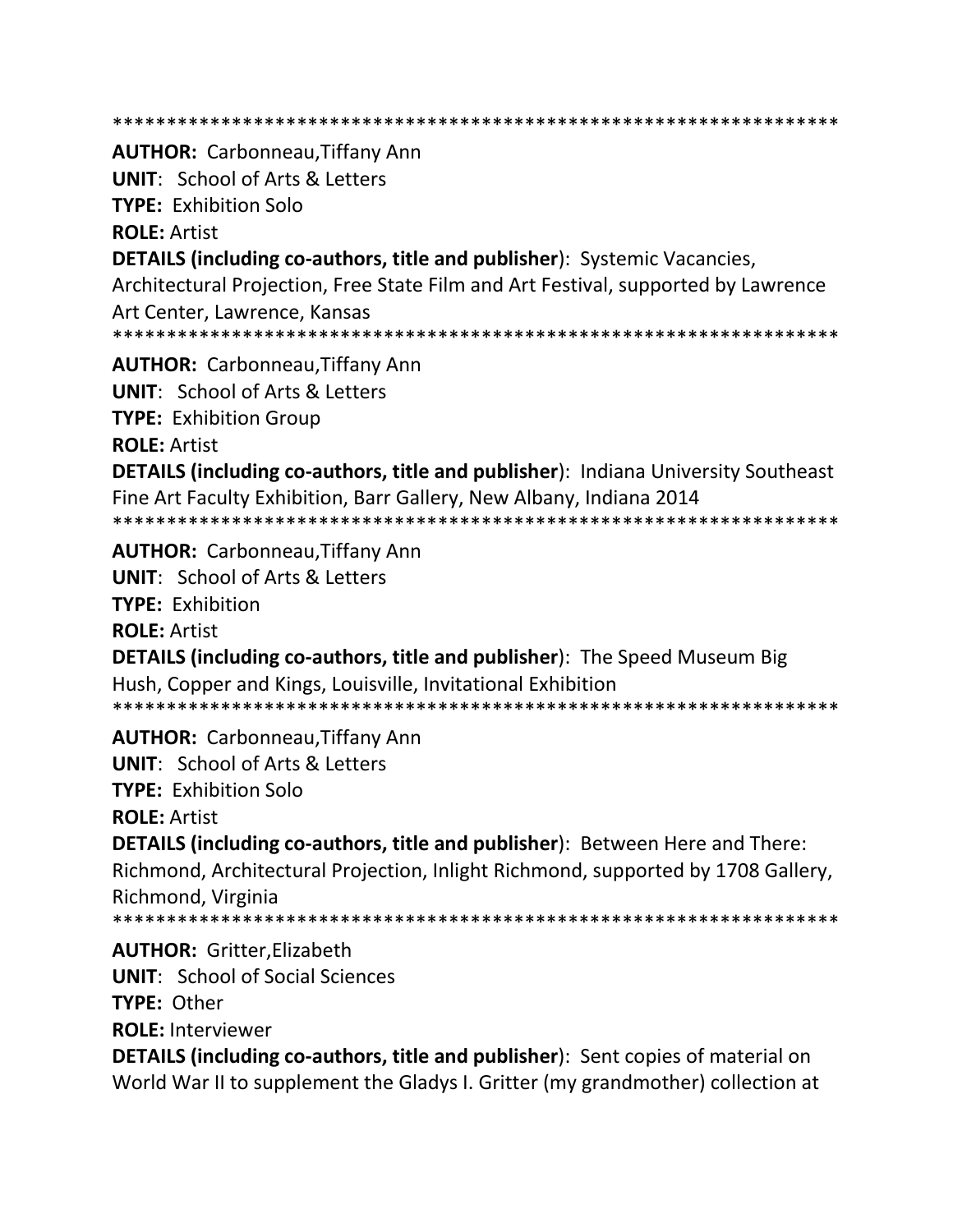the Library of Congress in Washington DC. I previously conducted an oral history of her, which is part of this collection. 

### **AUTHOR: Haertel, Timothy R**

**UNIT: School of Arts & Letters** 

**TYPE:** Recording

**ROLE: Technical** 

DETAILS (including co-authors, title and publisher): I produced and engineered a CD of Sacred Orthodox music for St. Michael the Archangel Orthodox Church Choir. This was released in conjunction with their 75th Anniversary Celebration. I was assisted in this recording by sound engineering student Niko Kas 

**AUTHOR: Haertel, Timothy R** 

**UNIT: School of Arts & Letters** 

**TYPE: Recording** 

**ROLE: Technical** 

**DETAILS (including co-authors, title and publisher):** I engineered a CD of original material for County Artist Doug Bindner. This self-released CD was released in December and is entitled "My Guitar, My Harley and Me". I was given the responsibility of creating a very commercial country sound to give the pr 

# **AUTHOR: Haertel, Timothy R**

**UNIT: School of Arts & Letters** 

**TYPE: Recording** 

**ROLE: Technical** 

**DETAILS (including co-authors, title and publisher):** I recorded the Faculty Jazz Ensemble of the University of Louisville School of Music for the purposes of releasing a recruiting CD. This included the engineering, mixing and mastering of the project.

# **AUTHOR: Harper, Brian A**

**UNIT:** School of Arts & Letters

**TYPE: Exhibition** 

**ROLE: Artist** 

**DETAILS (including co-authors, title and publisher):** Souvenirs from the Future: A Survey of Contemporary Ceramics, Lawrence Arts Center, Lawrence, Kansas. **Curated by Ben Ahlvers**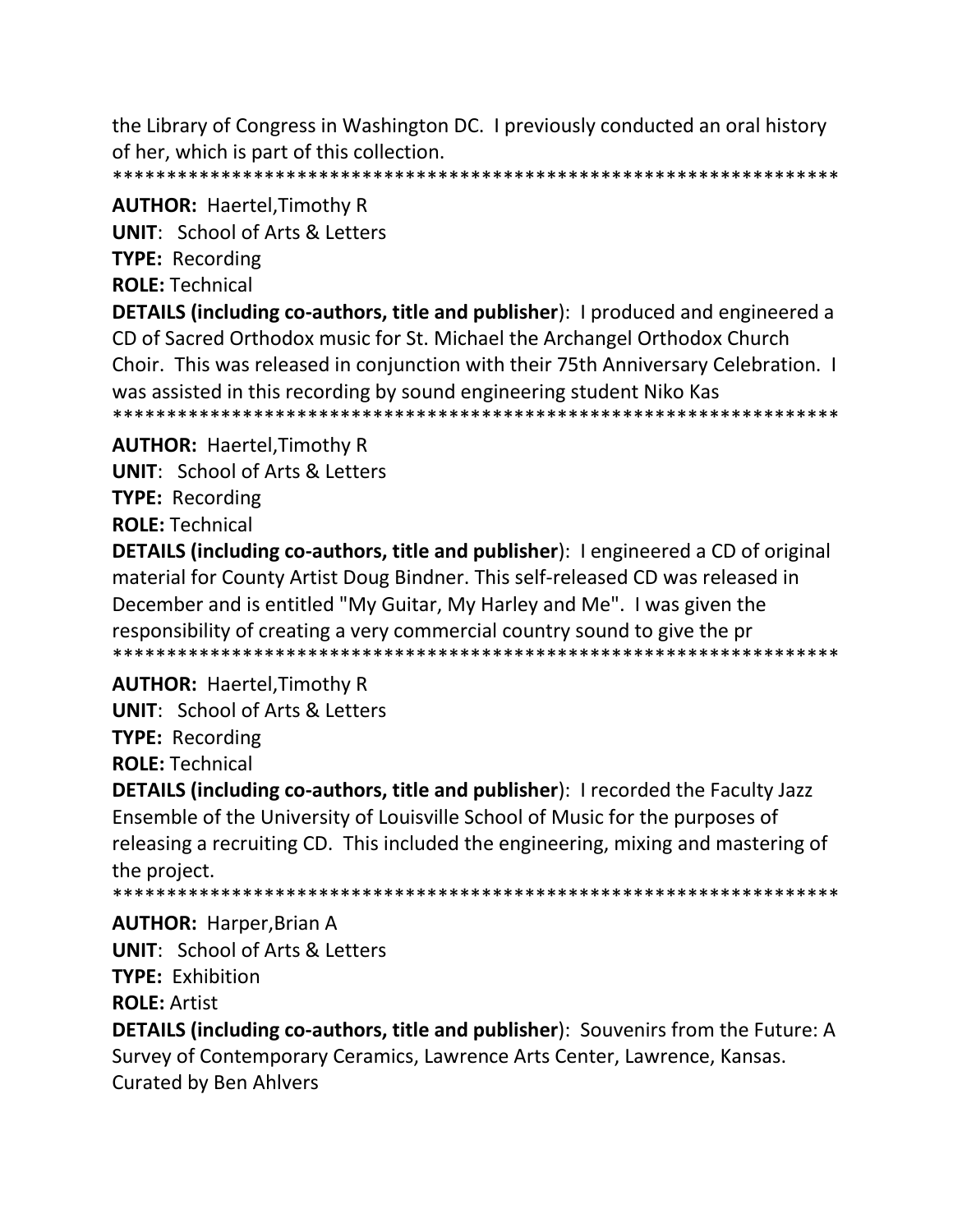\*\*\*\*\*\*\*\*\*\*\*\*\*\*\*\*\*\*\*\*\*\*\*\*\*\*\*\*\*\*\*\*\*\*\*\*\*\*\*\*\*\*\*\*\*\*\*\*\*\*\*\*\*\*\*\*\*\*\*\*\*\*\*\*\*\*\*

**AUTHOR:** Harper,Brian A

**UNIT**: School of Arts & Letters **TYPE:** Exhibition **ROLE:** Artist **DETAILS (including co-authors, title and publisher**): Sweet Home ?, Zephyr Gallery, Louisville, Kentucky. Curated by Dima Strakovsky \*\*\*\*\*\*\*\*\*\*\*\*\*\*\*\*\*\*\*\*\*\*\*\*\*\*\*\*\*\*\*\*\*\*\*\*\*\*\*\*\*\*\*\*\*\*\*\*\*\*\*\*\*\*\*\*\*\*\*\*\*\*\*\*\*\*\*

**AUTHOR:** Harper,Brian A **UNIT**: School of Arts & Letters **TYPE:** Exhibition **ROLE:** Artist

**DETAILS (including co-authors, title and publisher**): Boehm Gallery Ceramics Biennial ? Dark Matter, Palomar Community College, San Marcos, California \*\*\*\*\*\*\*\*\*\*\*\*\*\*\*\*\*\*\*\*\*\*\*\*\*\*\*\*\*\*\*\*\*\*\*\*\*\*\*\*\*\*\*\*\*\*\*\*\*\*\*\*\*\*\*\*\*\*\*\*\*\*\*\*\*\*\*

**AUTHOR:** Harper,Brian A **UNIT**: School of Arts & Letters **TYPE:** Exhibition

**ROLE:** Artist

**DETAILS (including co-authors, title and publisher**): Regional Impact: Faculty Work from IU Regional Campuses, Indiana University East, Richmond, Indiana \*\*\*\*\*\*\*\*\*\*\*\*\*\*\*\*\*\*\*\*\*\*\*\*\*\*\*\*\*\*\*\*\*\*\*\*\*\*\*\*\*\*\*\*\*\*\*\*\*\*\*\*\*\*\*\*\*\*\*\*\*\*\*\*\*\*\*

**AUTHOR:** Harper,Brian A **UNIT**: School of Arts & Letters **TYPE:** Exhibition **ROLE:** Artist

**DETAILS (including co-authors, title and publisher**): Biennial IU Southeast Faculty Exhibition, Barr Gallery, New Albany, Indiana

\*\*\*\*\*\*\*\*\*\*\*\*\*\*\*\*\*\*\*\*\*\*\*\*\*\*\*\*\*\*\*\*\*\*\*\*\*\*\*\*\*\*\*\*\*\*\*\*\*\*\*\*\*\*\*\*\*\*\*\*\*\*\*\*\*\*\*

**AUTHOR:** Hesselman,James L **UNIT**: School of Arts & Letters **TYPE:** Theatrical Production **ROLE:** Director

**DETAILS (including co-authors, title and publisher**): Directed Derby Dinner Playhouse's January / February production of the theatrical farce, DON'T DRESS FOR DINNER.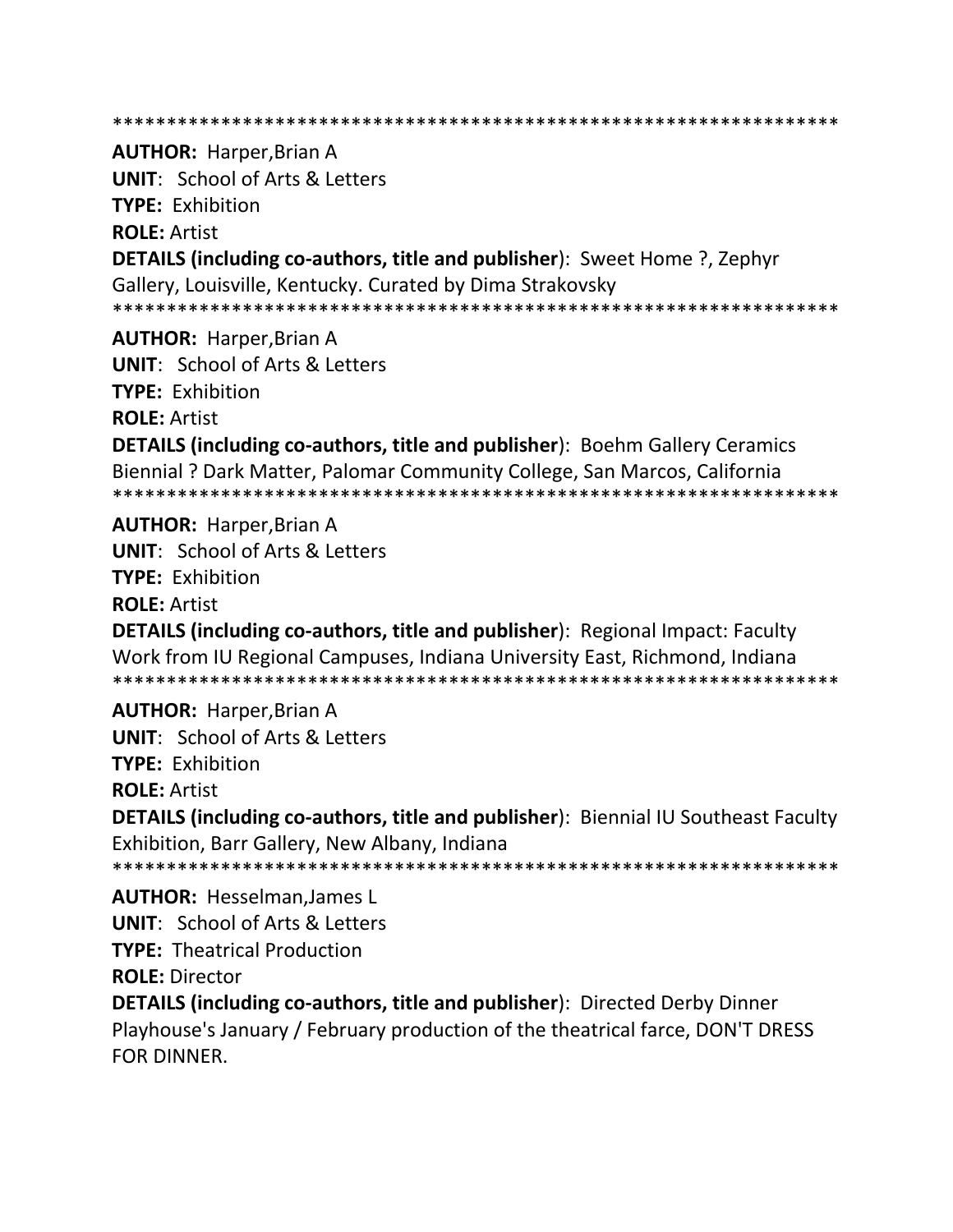**AUTHOR: Hesselman, James L UNIT:** School of Arts & Letters **TYPE: Theatrical Production ROLE: Director DETAILS (including co-authors, title and publisher): THE BREAK-UP NOTEBOOK** for Pandora Productions in Louisville, KY. **AUTHOR: Hesselman, James L UNIT:** School of Arts & Letters **TYPE: Theatrical Production ROLE: Director DETAILS (including co-authors, title and publisher):** Directed & Choreographed FIDDER ON THE ROOF at Circa '21 Dinner Playhouse **AUTHOR: Hesselman, James L UNIT:** School of Arts & Letters **TYPE: Theatrical Production ROLE: Playwright DETAILS (including co-authors, title and publisher)**: Playwright & Director of modern farce, LOVE, LIES, & THE LOTTERY **AUTHOR: Hesselman, James L UNIT: School of Arts & Letters TYPE: Theatrical Performance ROLE: Actor** DETAILS (including co-authors, title and publisher): Actor in WONDERFUL LIFE, The Musical at Derby Dinner Playhouse **AUTHOR: Hoelger, Angelika UNIT:** School of Social Sciences **TYPE: Exhibition ROLE: Other** 

**DETAILS (including co-authors, title and publisher)**: Display of stand at the "Happening," an event hosted by the Women's and Gender Studies Program as part of Women's History Month.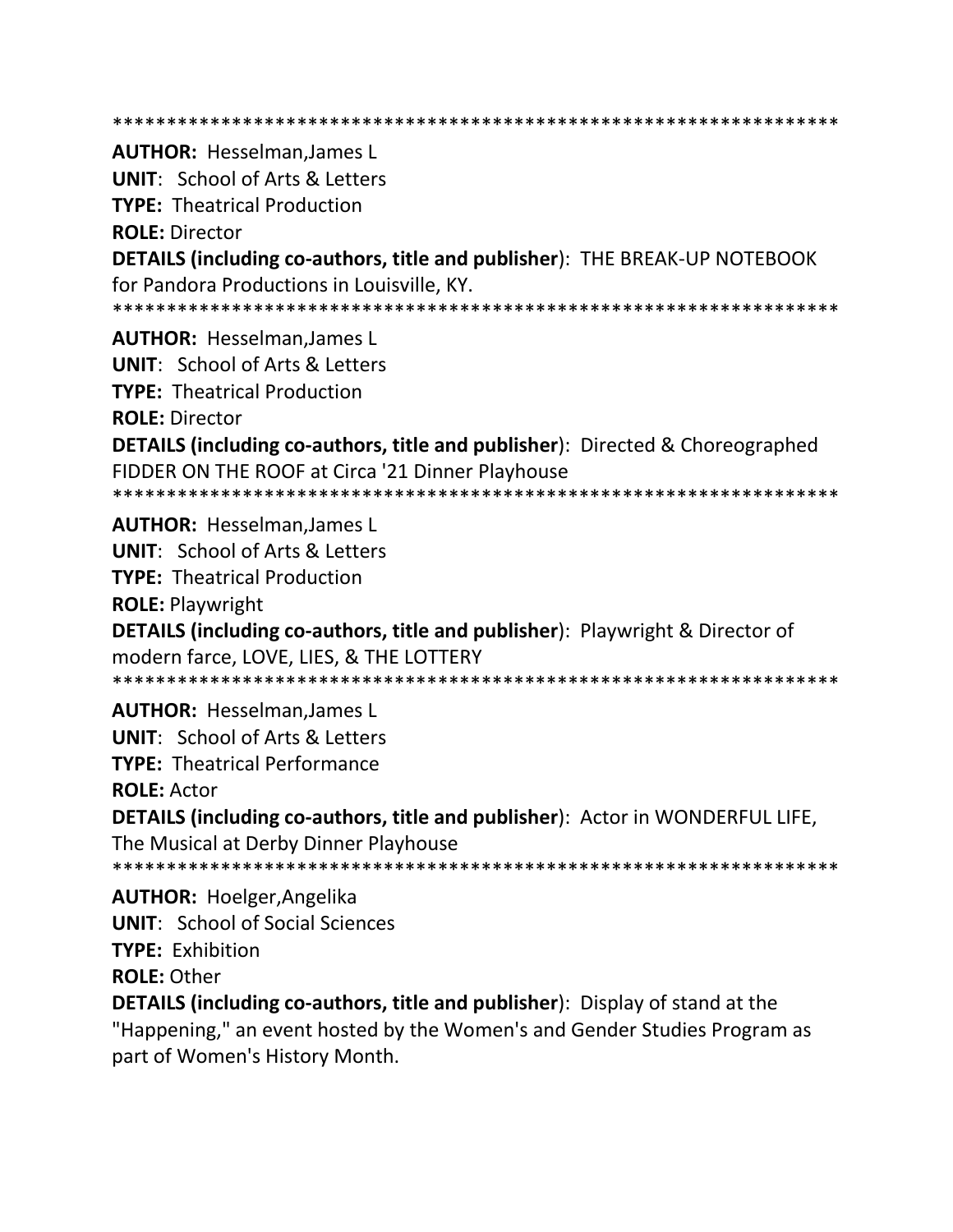**AUTHOR: Jackman, Michael** 

**UNIT:** School of Arts & Letters

**TYPE: Performance** 

**ROLE: Author** 

**DETAILS (including co-authors, title and publisher)**: Featured reader (poetry) and performer (music) at the Lemonstone Reading Series, Bloomington, IN. 

**AUTHOR: Jackman, Michael UNIT:** School of Arts & Letters **TYPE:** Reading **ROLE: Author DETAILS (including co-authors, title and publisher):** Read original poetry as part of the Spalding University MFA Spring Residency Alumni Reading.

**AUTHOR: Jackman, Michael** 

**UNIT:** School of Arts & Letters

**TYPE: Performance** 

**ROLE: Performer** 

**DETAILS (including co-authors, title and publisher):** Featured musician, Spalding at the Speed, July 18, 2014. Louisville, KY.

**AUTHOR: Koerner, Michael Allen UNIT: School of Arts & Letters** 

**TYPE:** Artist Publishing

**ROLE: Illustrator** 

**DETAILS (including co-authors, title and publisher):** Seventy ? A typographically illustrated bookl wrote, illustrated and self-published this 7"x7" hardbound book specifically for the 2014 IU Kokomo Faculty show. Whether specifically referencing mathematics, the periodic chart, binary or making a pun, all o 

**AUTHOR: Koerner, Michael Allen UNIT: School of Arts & Letters TYPE: Exhibition Group ROLE: Artist DETAILS (including co-authors, title and publisher): IU Kokomo Faculty Art** Exhibition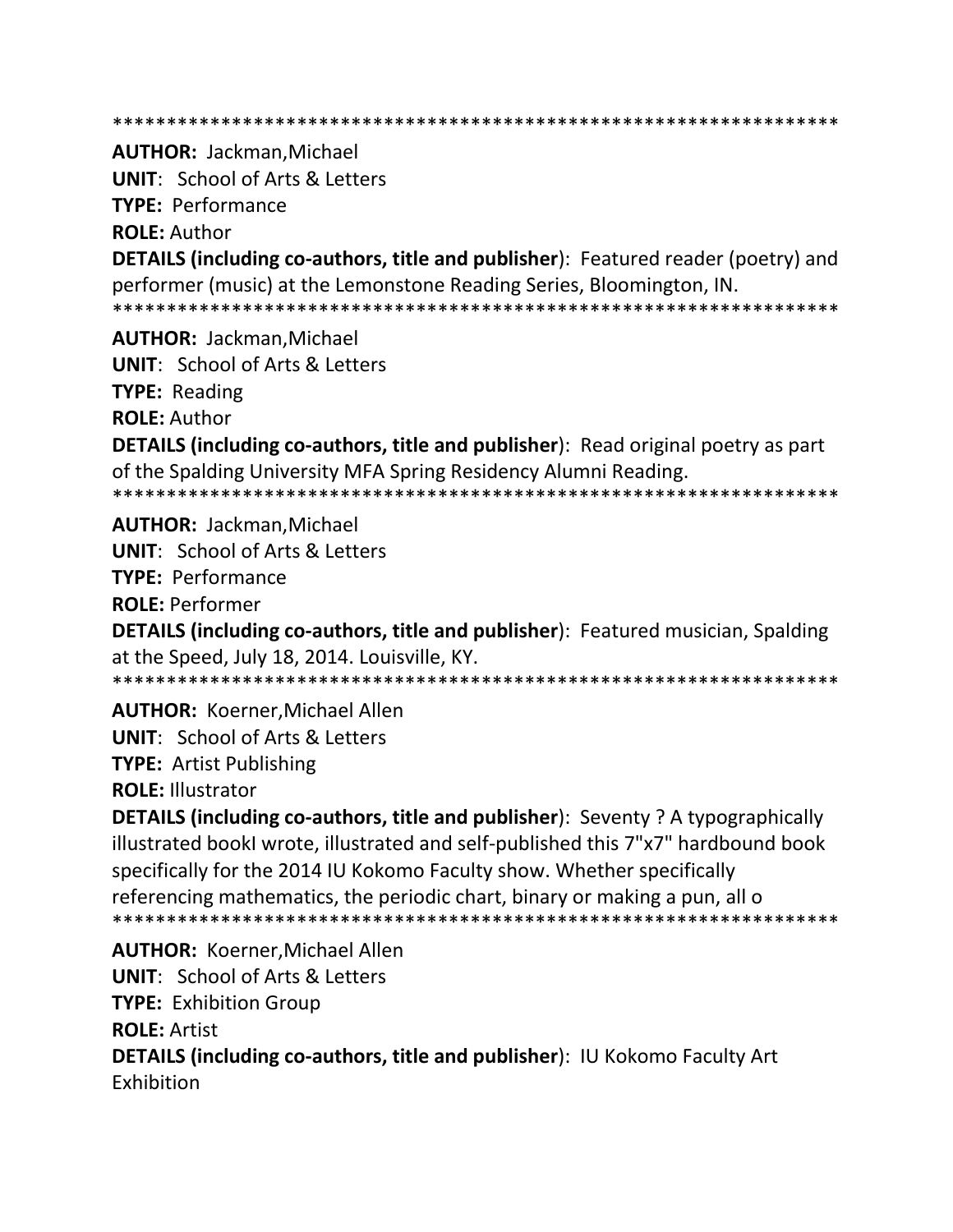**AUTHOR: Koerner, Michael Allen** 

**UNIT: School of Arts & Letters** 

**TYPE: Exhibition Group** 

**ROLE: Artist** 

**DETAILS (including co-authors, title and publisher): 1116 Art Space ? Reboot** Exhibition curated by Nick Gelhausen (Indianapolis, IN)

**AUTHOR: Koerner, Michael Allen** 

**UNIT:** School of Arts & Letters

**TYPE: Other** 

**ROLE: Artist** 

**DETAILS (including co-authors, title and publisher)**: Four of my artworks were acquired into the permanent corporate art collection of Dean, Dorton, Allen, Ford PLC in Louisville, KY. These works were curated by Zephyr Gallery (http://zephyrgallery.org/about-2/) and are as follows: Cloud Conversation 2Cloud  $\mathcal{C}$ 

**AUTHOR: Losey, David E** 

**UNIT: SCHOOL OF EDUCATION** 

**TYPE: Musical Performance** 

**ROLE: Artist** 

**DETAILS (including co-authors, title and publisher):** On December 19, 2014, I presented a musical concert for kindergartners and first graders at Silver Creek Primary School in Sellersburg, Indiana. Over 400 students with teachers and administrators attended the holiday concert. The concert lasted for one 

**AUTHOR: Meixner, Rebekkah Jean** 

**UNIT: School of Arts & Letters** 

**TYPE: Theatrical Production** 

**ROLE: Designer** 

**DETAILS (including co-authors, title and publisher): Project Title: IndiUckyDesign** credits: Scenery, Lighting Produced for Indiana University Southeast, Theatre DepartmentOgle Center; Robinson TheatreDirector: Jim Hesselman Progress Report: In April of 2014 the IU Southeast Theatre Department mounted the pr 

**AUTHOR: Meixner, Rebekkah Jean**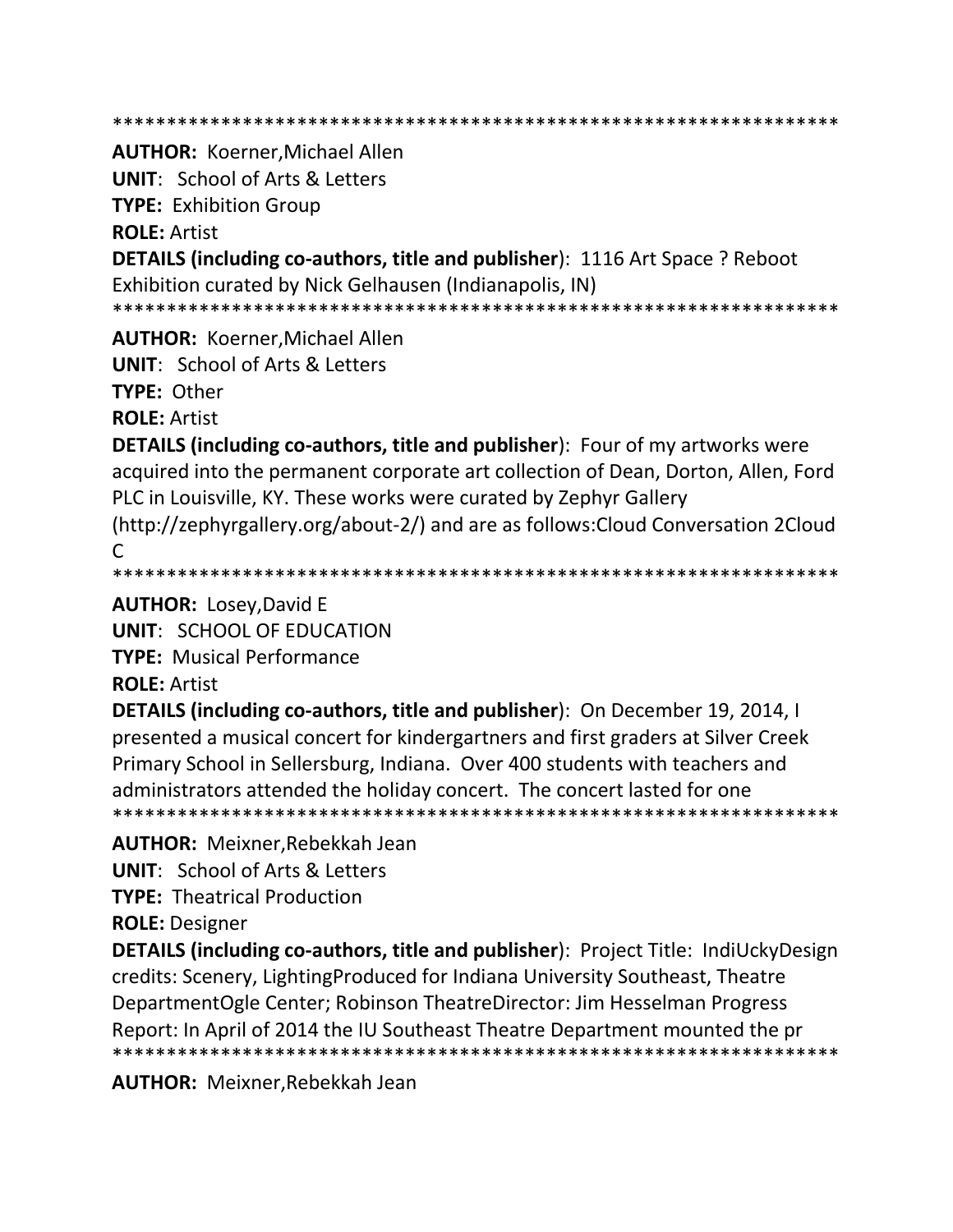**UNIT: School of Arts & Letters** 

**TYPE: Theatrical Production** 

**ROLE: Designer** 

**DETAILS (including co-authors, title and publisher): Project Title: God of** CarnageDesign credits: Scenery, LightingProduced for Indiana University Southeast, Theatre DepartmentOgle Center; Robinson TheatreDirector: Jim Hesselman Progress Report: In February 2014 the IU Southeast Theatre Department mounted

**AUTHOR: Meixner, Rebekkah Jean** 

**UNIT:** School of Arts & Letters

**TYPE: Theatrical Production** 

**ROLE: Designer** 

**DETAILS (including co-authors, title and publisher):** Project Title: The Orphan of ChaoDesign credits: LightingProduced for University of Louisville African American Theatre ProgramThrust Theatre / Singapore TourDirector: Dr. Lundeana Thomas Progress Report: In February of 2014 the University of Louisville 

**AUTHOR: Meixner, Rebekkah Jean** 

**UNIT:** School of Arts & Letters

**TYPE: Theatrical Production** 

**ROLE: Designer** 

**DETAILS (including co-authors, title and publisher): Project Title: Once Upon A** MattressDesign credits: SceneryProduced for Indiana University Southeast, Theatre DepartmentOgle Center; Robinson TheatreDirector: Jim Hesselman Progress Report: In October and November of 2014 the IU Southeast Theatre Departme

**AUTHOR: Ramey, John Wilson UNIT:** School of Arts & Letters **TYPE: Reading ROLE: Author** 

**DETAILS (including co-authors, title and publisher)**: I was a featured poet reading my own works at a Poetry Event hosted by Indiana Poet Laureate, George Kalamaras. Village Lights Bookstore, Madison, Indiana. 

**AUTHOR: Reid, Diane S.**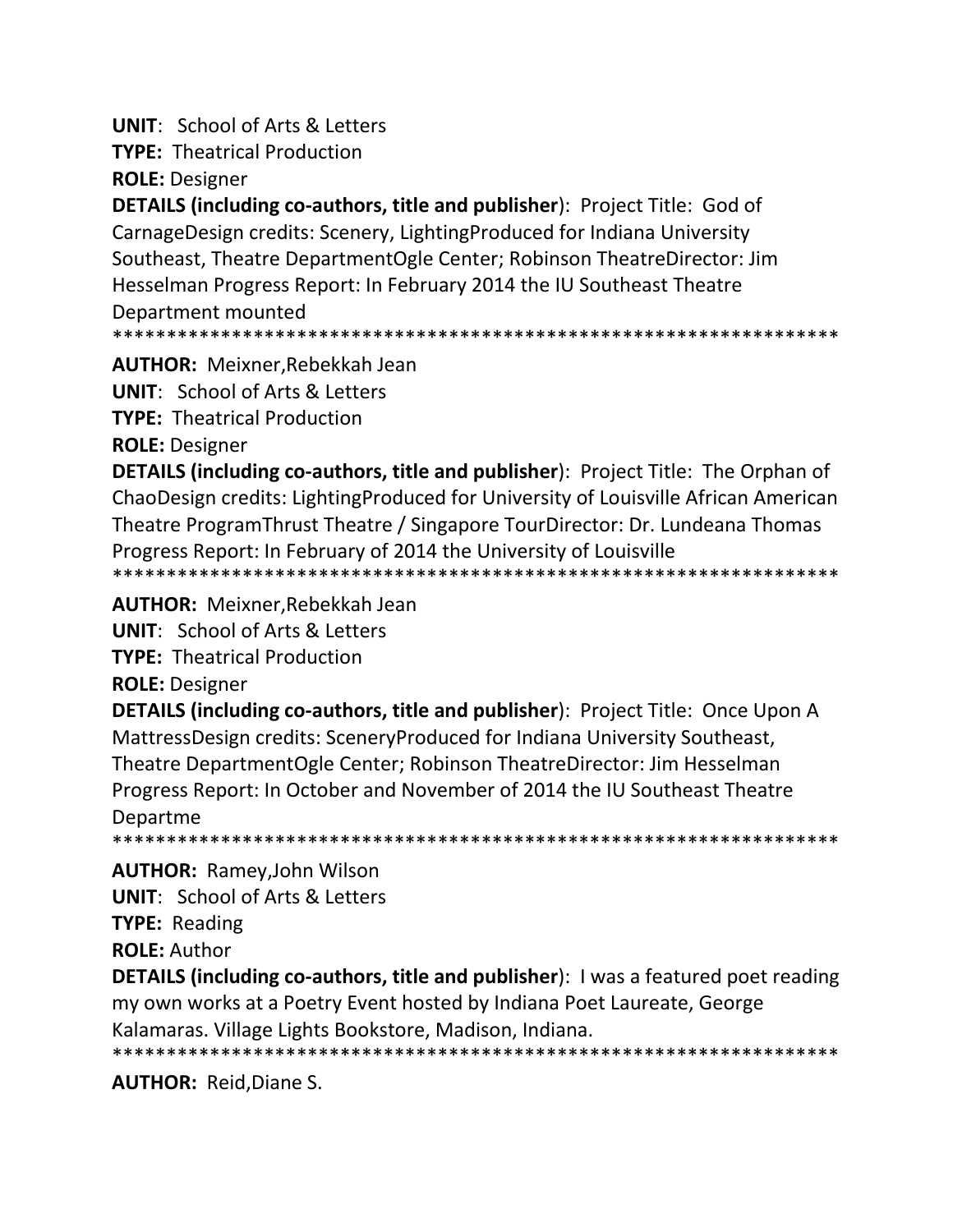**UNIT: School of Arts & Letters** TYPE: Other **ROLE: Developer DETAILS (including co-authors, title and publisher): You Can Play Video Project:** development and rollout **AUTHOR: Reid.Diane S. UNIT: School of Arts & Letters TYPE:** Reading **ROLE: Presenter DETAILS (including co-authors, title and publisher):** Oral Interpretation Performance: Parodies of "This Is Just to Say"

**AUTHOR: Reid.Diane S.** 

**UNIT:** School of Arts & Letters **TYPE: Performance ROLE: Organizer** 

**DETAILS (including co-authors, title and publisher): IU Southeast Veterans** Program: Coordinator Over a period of 5 months, I worked with the Ogle Center staff to bring the Army band from Ft. Knox, brought in Ladies for Liberty (a 40s singing trio), Motion Studio children's dance troupe, and prepared tw 

**AUTHOR: Stallard, Donna L UNIT: School of Arts & Letters TYPE: Exhibition Group ROLE: Artist DETAILS (including co-authors, title and publisher):** Regional Impact: Faculty Work from IU Regional Campuses, IU East, Richmond, IN.

**AUTHOR: Stallard, Donna L UNIT:** School of Arts & Letters **TYPE: Exhibition Group ROLE: Artist** 

**DETAILS (including co-authors, title and publisher)**: Motown Awake  $@$  4:00am, an invitational print exchange portfolio organized by Professor Rosi Bernardi from Keene State College, Keene, NH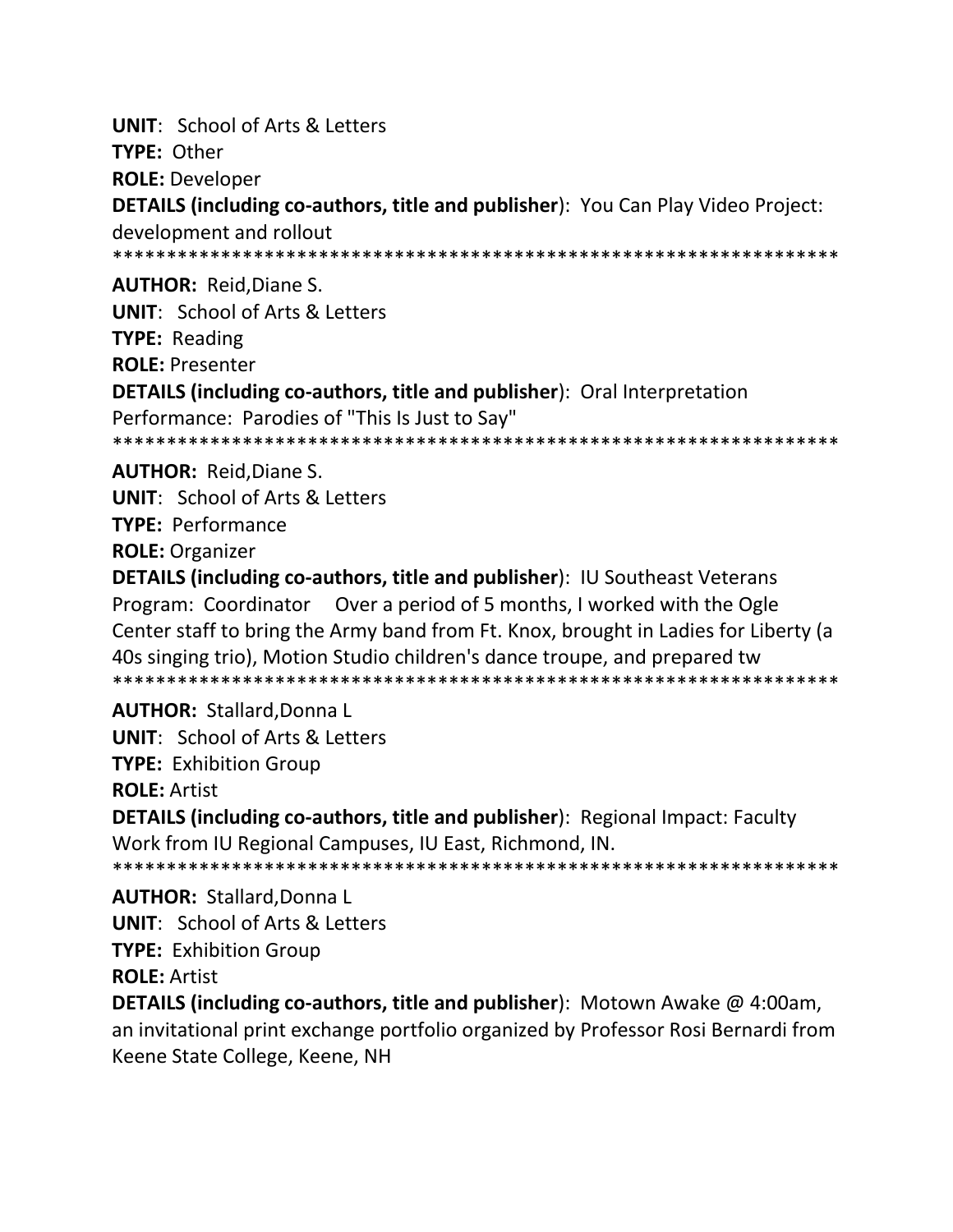**AUTHOR: Stallard, Donna L** 

**UNIT: School of Arts & Letters TYPE: Exhibition Group ROLE: Artist DETAILS (including co-authors, title and publisher): IU Southeast Fine Arts** 

Faculty Exhibition, Ronald L. Barr Gallery, New Albany, IN 

**AUTHOR: Stem, Erich Holt UNIT:** School of Arts & Letters **TYPE:** Recording

**ROLE: Producer** 

**DETAILS (including co-authors, title and publisher):** Recorded and produced the Juventas New Music Ensemble January 27 ? 31 for the ninth album release of New Dynamic Records. This took 40 hours total.

**AUTHOR: Stem.Erich Holt UNIT: School of Arts & Letters TYPE: Composition ROLE: Composer** 

**DETAILS (including co-authors, title and publisher):** Composed and finished a commissioned piece for flutist Lindsey Goodman and the ensemble, ASS3MBLY (for flute, voice, piano, and percussion). The work will be recorded in 2015. 

**AUTHOR: Stem, Erich Holt** 

**UNIT:** School of Arts & Letters

**TYPE: Composition** 

**ROLE: Composer** 

**DETAILS (including co-authors, title and publisher):** Composed and finished a commissioned piece for the University of Portland Orchestra. The commission involved writing a work for full orchestra (Portland, OR; scheduled for a premiere in the Fall of 2015);

**AUTHOR: Carbonneau, Tiffany Ann UNIT:** School of Arts & Letters TYPF: Exhibition Solo **ROLE: Artist**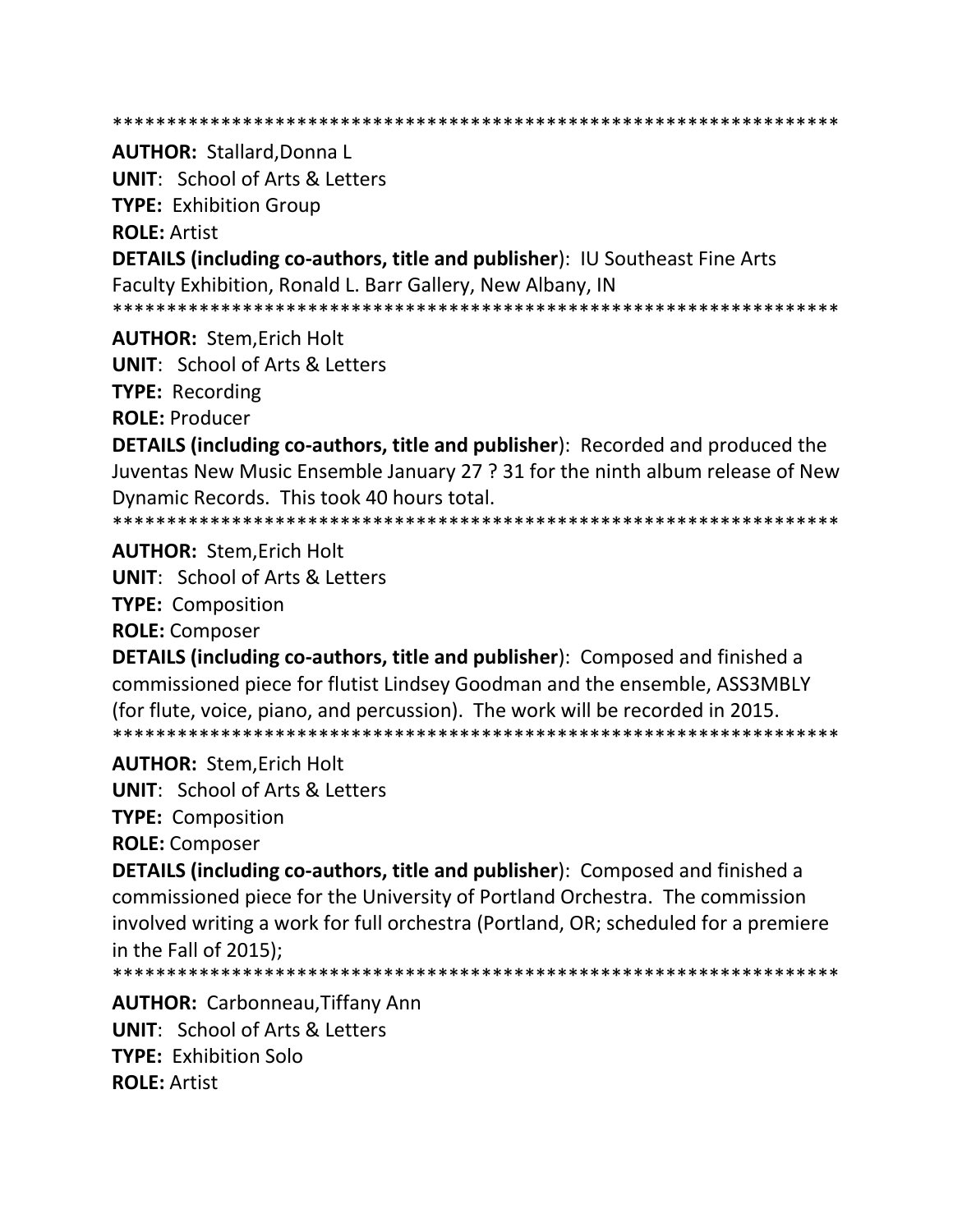**DETAILS (including co-authors, title and publisher):** New Albany Now, two year outdoor architectural projection, New Albany Public Art Project: Bicentennial Series, supported by the Carnegie Museum for Art and History, New Albany, Indiana, 2013-2015

**AUTHOR: Goldstein, Joanna UNIT: School of Arts & Letters TYPE:** Musical Performance

**ROLE: Performer** 

**DETAILS (including co-authors, title and publisher): Kentucky Center Chamber** Players at University of Louisvilleprogram: Mozart "Kegelstatt" trio, Messaien's Quartet for the End of Time 

**AUTHOR: Goldstein.Joanna** 

**UNIT:** School of Arts & Letters

**TYPE: Musical Performance** 

**ROLE: Performer** 

**DETAILS (including co-authors, title and publisher): Commonwealth Brass Band** concertAt IU Southeast

**AUTHOR: Goldstein, Joanna UNIT:** School of Arts & Letters **TYPE:** Musical Performance **ROLE: Performer** 

**DETAILS (including co-authors, title and publisher)**: Steinways! two and threepiano concert at IU Southeastprogram will be: works by Handel, Mozart, Dukas, Bolcom, Shostakovich, Godowsky 

**AUTHOR: Goldstein, Joanna UNIT:** School of Arts & Letters **TYPE:** Musical Performance **ROLE: Conductor** DETAILS (including co-authors, title and publisher): IUS Orchestra and Concert Choir/Community Chorus in Mozart's Requiemat IU Southeast 

**AUTHOR: Goldstein, Joanna UNIT:** School of Arts & Letters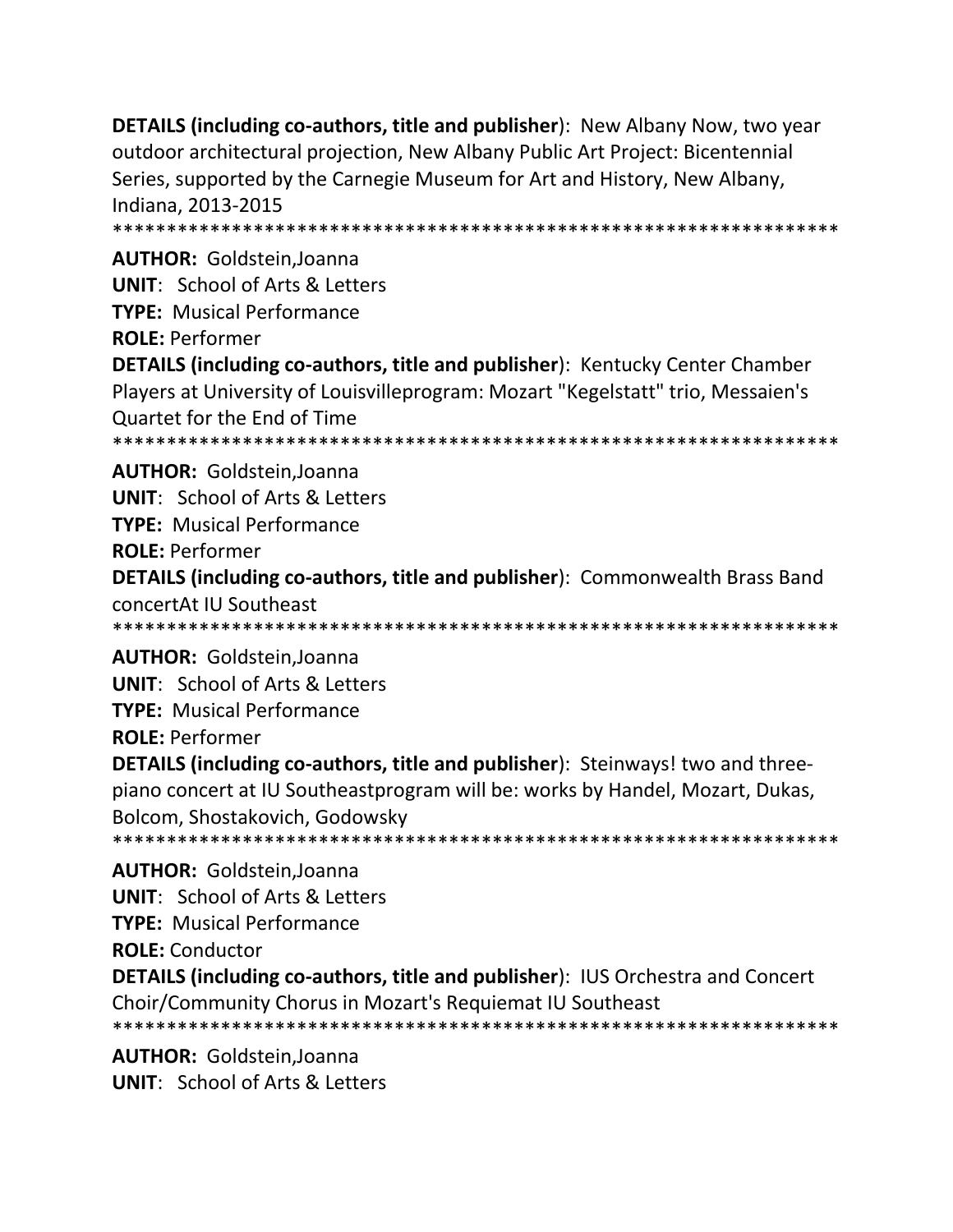**TYPE:** Musical Performance

**ROLE: Performer** 

**DETAILS (including co-authors, title and publisher): Kentucky Center Chamber** Players at Locust Groveprogram: Saint-Saens Caprice on Russian and Danish Airs and Faure Piano Quartet in c minor

**AUTHOR: Goldstein.Joanna** 

**UNIT: School of Arts & Letters** 

**TYPE:** Musical Performance

**ROLE: Performer** 

**DETAILS (including co-authors, title and publisher)**: Piano solo with Louisville Orchestra - Saint-Saens Carnival of the AnimalsAt the Brown Theatre, Louisville 

**AUTHOR: Goldstein.Joanna** 

**UNIT:** School of Arts & Letters

**TYPE: Musical Performance** 

**ROLE:** Conductor

**DETAILS (including co-authors, title and publisher): IU Southeast Orchestra at IU** SoutheastHaydn's Symphony #82, Martin Ballade for Flute, String orchestra and Piano and excerpts from Wagner/s Das Rheingold 

**AUTHOR: Goldstein, Joanna** 

**UNIT: School of Arts & Letters** 

**TYPE: Musical Performance** 

**ROLE: Performer** 

**DETAILS (including co-authors, title and publisher): Commonwealth Brass Band** concert at Edwardsville United Methodist Church Repertoire: Broadway 

**AUTHOR: Goldstein.Joanna UNIT:** School of Arts & Letters **TYPE:** Musical Performance

**ROLE: Performer** 

**DETAILS (including co-authors, title and publisher): Commonwealth Brass Band** concert at IU Southeastrepertoire: music from Broadway and the Movies 

**AUTHOR: Goldstein, Joanna UNIT:** School of Arts & Letters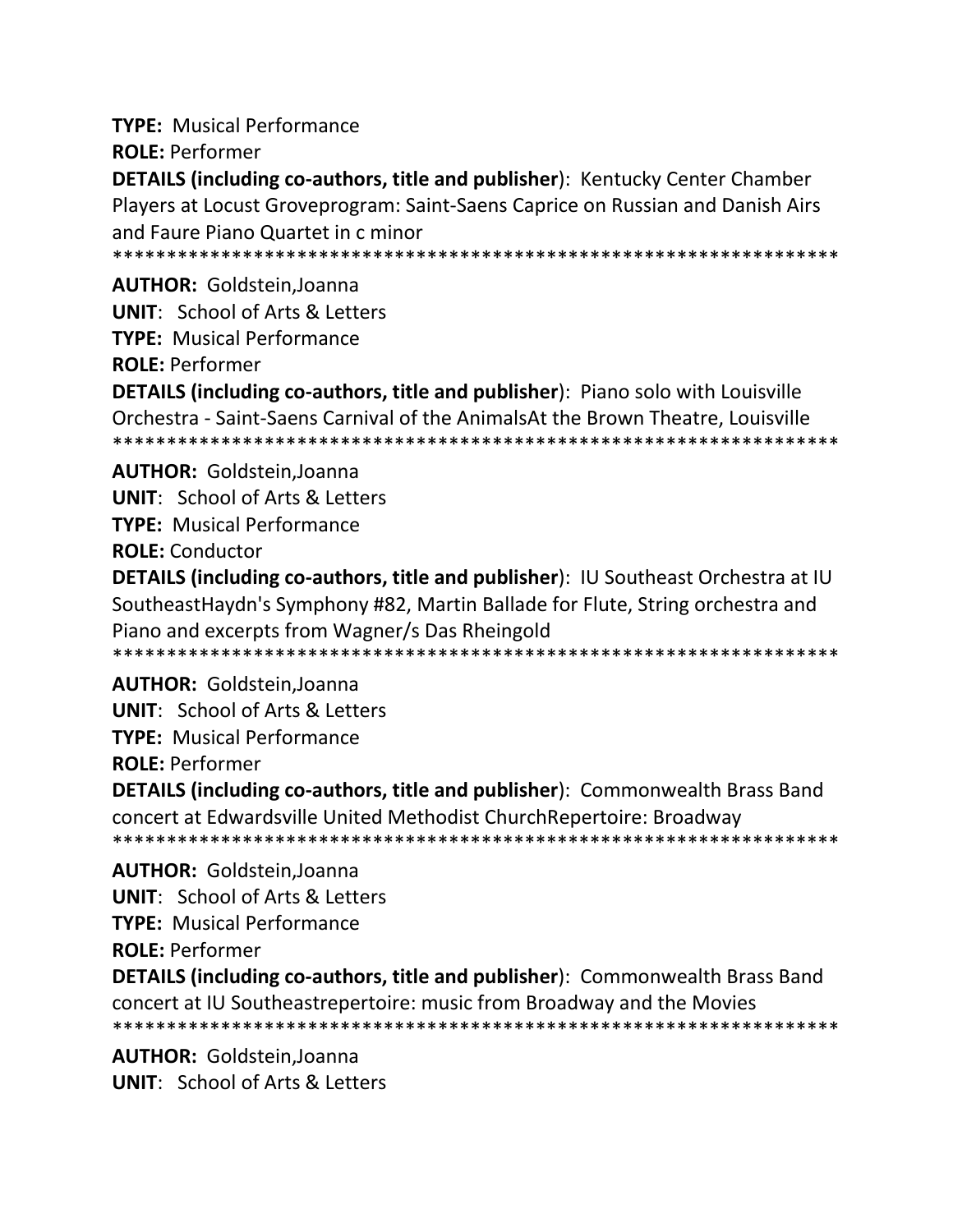**TYPE:** Musical Performance **ROLE:** Conductor DETAILS (including co-authors, title and publisher): IU Southeast Orchestra Summer Pops at IU Southeast **AUTHOR: Goldstein, Joanna UNIT:** School of Arts & Letters

**TYPE:** Musical Performance **ROLE: Performer** DETAILS (including co-authors, title and publisher): Commonwealth Brass Band concert at IU Southeast 

**AUTHOR: Goldstein, Joanna UNIT: School of Arts & Letters TYPE:** Musical Performance **ROLE: Conductor** 

**DETAILS (including co-authors, title and publisher): IU Southeast Orchestra at IU** Southeast Repertoire: Mozart Overture to Don Giovanni, Gliere Concerto for Harp, Bizet Carmen Suite #1, Wagner Rider of the Valkyries 

**AUTHOR: Goldstein, Joanna UNIT:** School of Arts & Letters **TYPE:** Musical Performance **ROLE: Performer DETAILS (including co-authors, title and publisher): Commonwealth Brass Band** concert at IU Southeast Christmas program **AUTHOR: Goldstein, Joanna UNIT: School of Arts & Letters TYPE:** Musical Performance **ROLE: Performer** 

**DETAILS (including co-authors, title and publisher):** Brass Quintet performance for Chancellor Wallace's installation 

**AUTHOR: Goldstein, Joanna UNIT:** School of Arts & Letters **TYPE:** Musical Production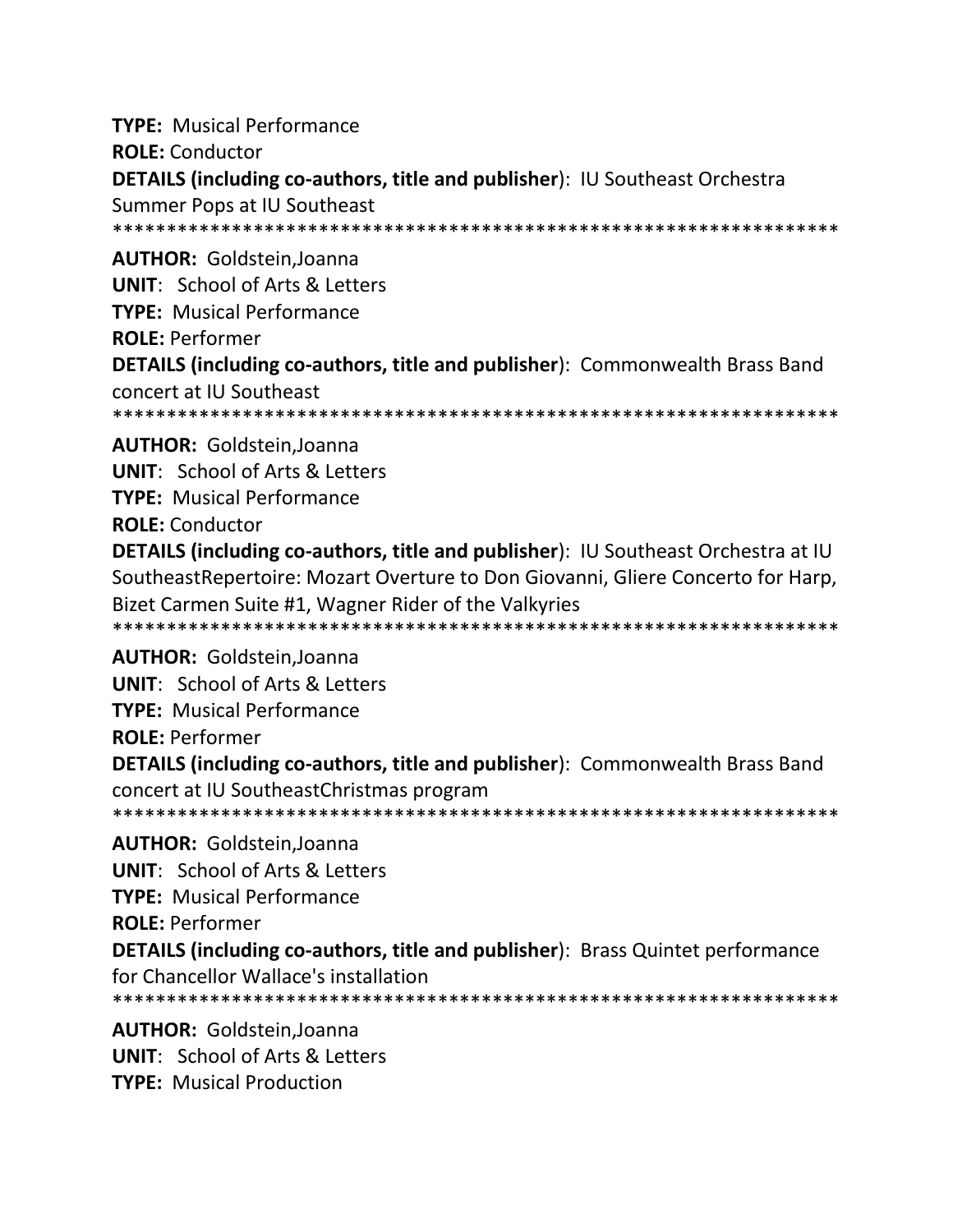**ROLE: Conductor** 

**DETAILS (including co-authors, title and publisher):** Two Holiday Pops concerts. One on Dec. 6 and one on Dec. 7 at IU Southeast This is a gala production that includes three IUS ensembles, an emcee, elves from the Theatre Dept. and lighting. Repertoire is Christmas pops

**AUTHOR: Hare Sara Cornell** 

**UNIT:** School of Social Sciences

**TYPE:** Digital Media

**ROLE: Author** 

**DETAILS (including co-authors, title and publisher):** Student Jennifer Jones and I showed our video "Sexism in Animated Film" during the Women's and Gender Studies "Happening" at IUS on March 6, 2014.

**AUTHOR: Jackman, Michael** 

**UNIT:** School of Arts & Letters

**TYPE: Reading** 

**ROLE: Author** 

**DETAILS (including co-authors, title and publisher):** Award presentation and reading/reception for winners and honorable mention of the Second Annual Raynes Poetry Prize, Judged by Joan Larkin, Sponsored by Jewish Currents. For second prize poem, "Mantua, 1606."

**AUTHOR: Ramey.John Wilson** 

**UNIT:** School of Arts & Letters

**TYPE: Reading** 

**ROLE: Author** 

**DETAILS (including co-authors, title and publisher):** I was a Featured Poet reading my work along with Indiana Poet Laureate George Kalamaras and Louisville's Ron Whitehead at the Annual Tri-State Poetpalooza held at Village Lights Bookstore in Madison, Indiana.

**AUTHOR: Ramey, John Wilson UNIT: School of Arts & Letters TYPE: Broadcast ROLE: Performer**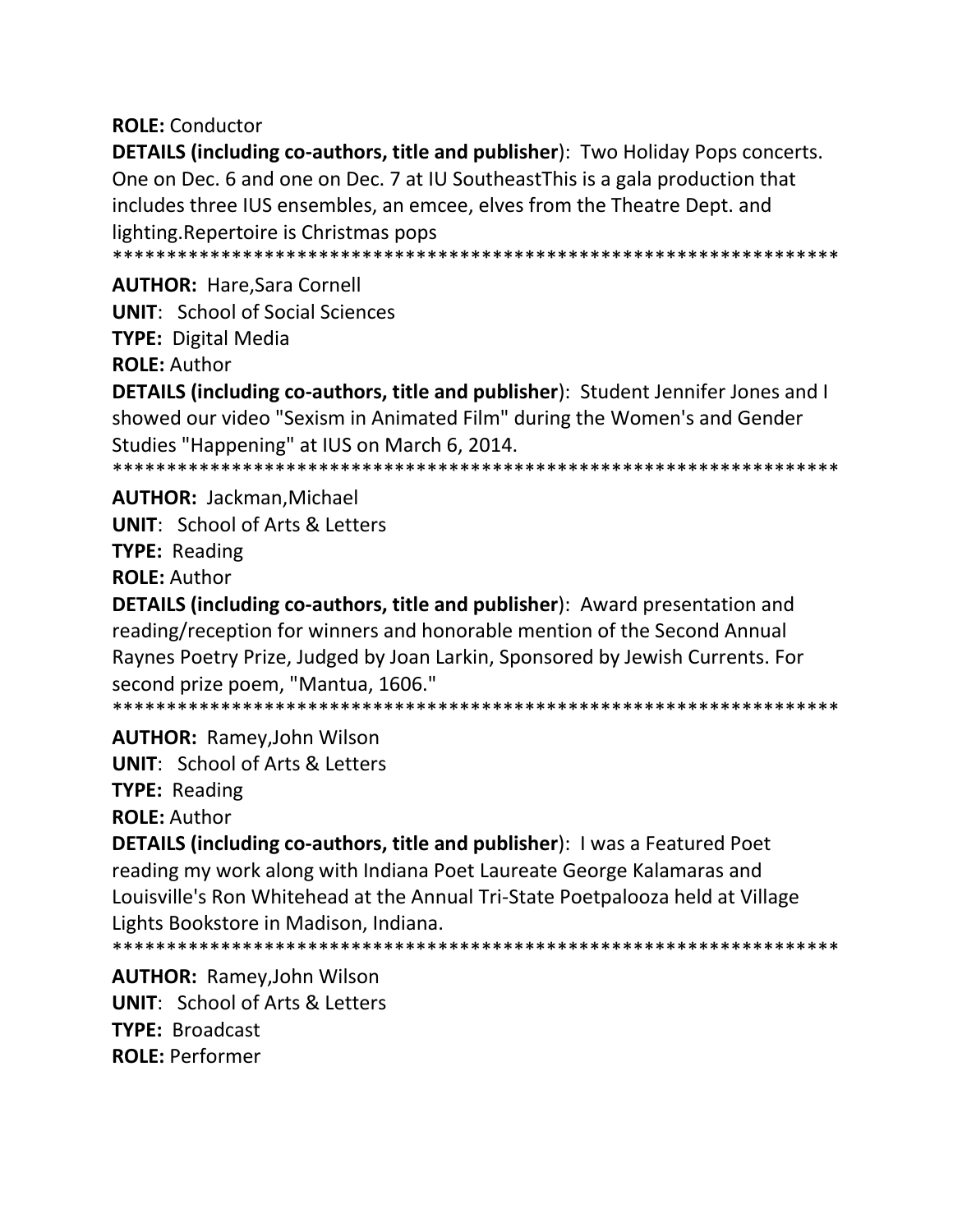**DETAILS (including co-authors, title and publisher):** I was interviewed on ArtXFM's Keep Louisville Literary radio show. I read poems from my forthcoming volume of poetry, Eavesdropping in Plato's Cafe, and read parts of and discussed my forthcoming historical novel. 

**AUTHOR: Sheehan, Emily M UNIT:** School of Arts & Letters **TYPE: Exhibition Solo ROLE: Artist** 

**DETAILS (including co-authors, title and publisher):** The Green Building Gallery on East Market Street in Louisville hosted a Solo Exhibition of my recent drawings called ?I have my moments?. This exhibition was highlighted in the August 24th edition of the Courier Journal as the ?Critic?s Pick.? the show wa 

**AUTHOR: Stem, Erich Holt UNIT:** School of Arts & Letters **TYPE: Performance ROLE:** Composer

**DETAILS (including co-authors, title and publisher):** Work entitled Bainbridge, premiered by the Bainbridge Symphony Orchestra (Bainbridge Island, Washington; February 22 and 24, 2014); 

**AUTHOR: Stem.Erich Holt UNIT: School of Arts & Letters TYPE: Performance ROLE: Composer** 

**DETAILS (including co-authors, title and publisher):** Work entitled Bainbridge, premiered by the Bainbridge Symphony Orchestra (Bainbridge Island, Washington; February 22 and 24, 2014); 

**AUTHOR: Stem, Erich Holt UNIT: School of Arts & Letters** 

**TYPE: Performance** 

**ROLE: Presenter** 

**DETAILS (including co-authors, title and publisher):** Co-directed a performing ensemble I founded in 2013, called A/Tonal. Coordinated and presented a concert at the Paul W. Ogle Center. This involved arranging the Recital Hall,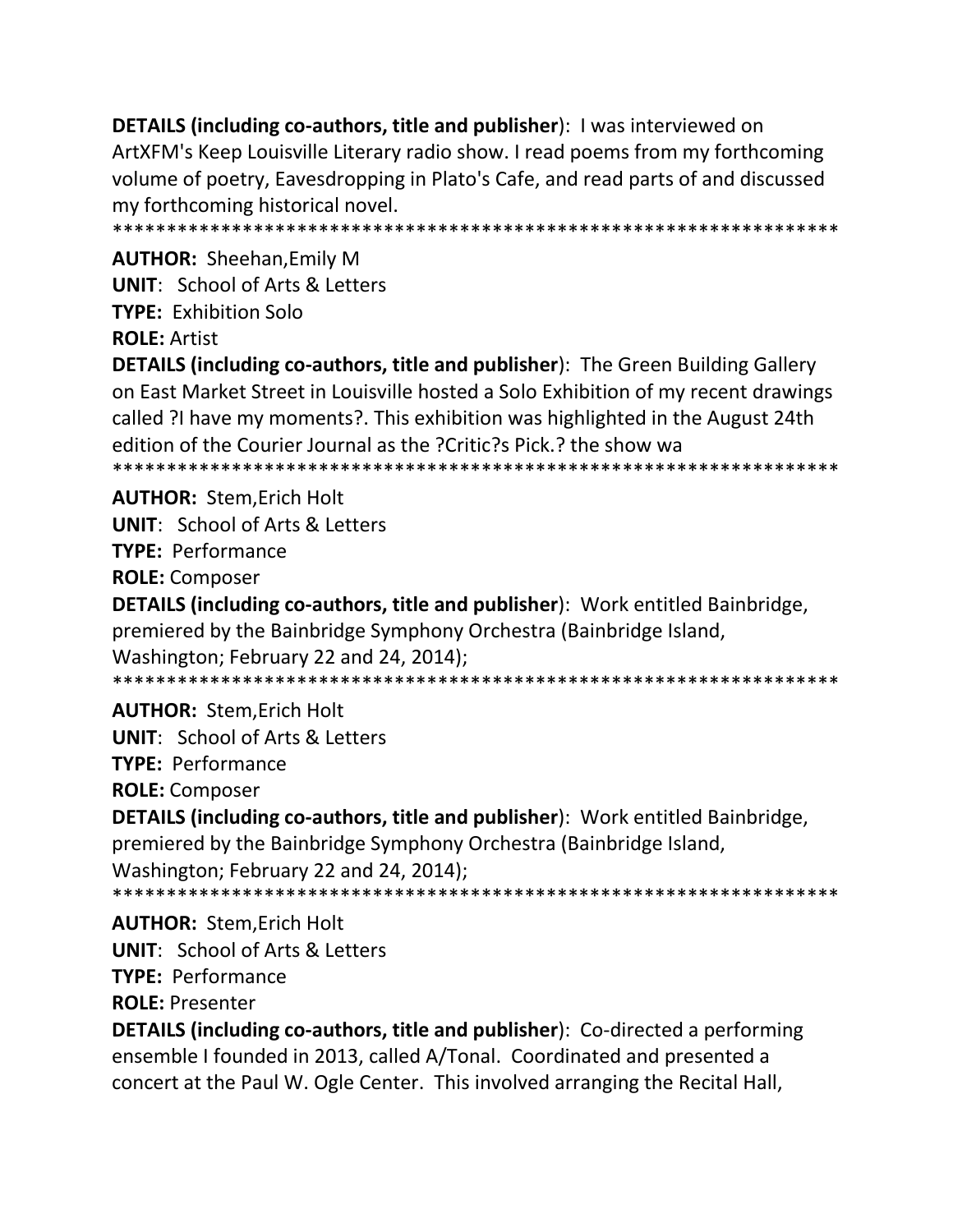coordinating rehearsals, and serving as the Lighting Director for the concert. 

**AUTHOR: Stem, Erich Holt** 

**UNIT:** School of Arts & Letters

**TYPE: Performance** 

**ROLE: Composer** 

DETAILS (including co-authors, title and publisher): Work entitled Meditation, performed by saxophonist Johan van der Linden and pianist Henry Kelder; Amsterdam, The Netherlands (Spring, 2014)

**AUTHOR: Stem, Erich Holt** 

**UNIT:** School of Arts & Letters

**TYPE: Broadcast** 

**ROLE: Composer** 

**DETAILS (including co-authors, title and publisher):** Work entitled Fleeting Thoughts, broadcasted on WUOL 90.5FM, featuring Kentucky Center Chamber Players's album, Four on the Floor; Louisville, KY (Spring, 2014); 

**AUTHOR: Stem, Erich Holt** 

**UNIT: School of Arts & Letters** 

**TYPE: Broadcast** 

**ROLE: Contributor** 

**DETAILS (including co-authors, title and publisher):** Featured guest on the ARTxFM?s radio show, Fleur de Arts (April 25, 2014) with host, Marianne Zickuhr. Spoke about New Dynamic Records and Indiana University Southeast. 

**AUTHOR: Stem, Erich Holt** 

**UNIT: School of Arts & Letters** 

**TYPE: Performance** 

**ROLE: Composer** 

DETAILS (including co-authors, title and publisher): Work entitled New Year's, performed by ASS3MBLY; The Kanawha Forum 2.0; Kanawha United Presbyterian Church: Charleston. WV

**AUTHOR: Stem, Erich Holt UNIT:** School of Arts & Letters **TYPE: Broadcast**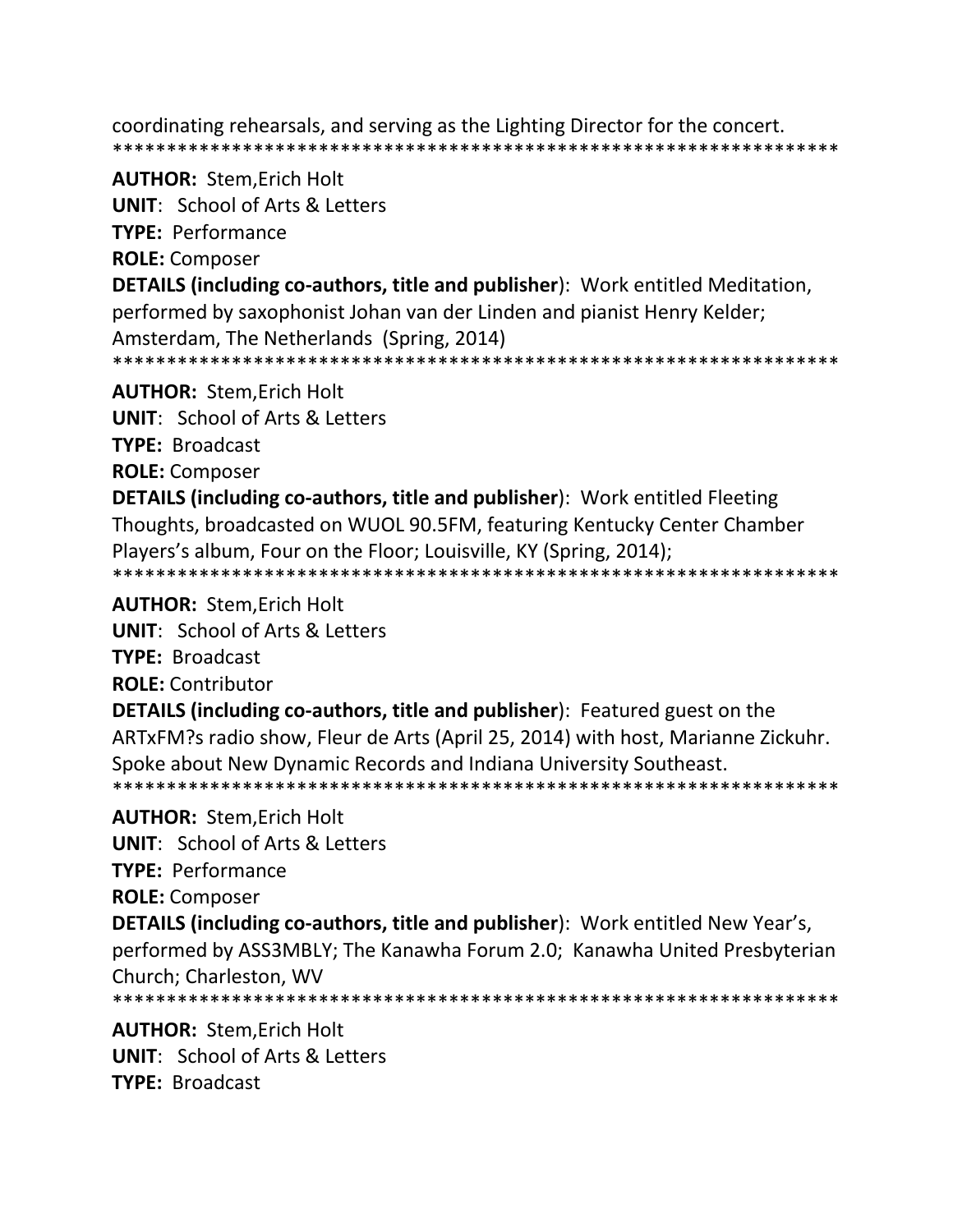**ROLE:** Contributor

**DETAILS (including co-authors, title and publisher)**: Featured guest on the ARTxFM's radio show, Muddle Instead of Music (May 15, 2014) with host, Jacob Gotlib. Spoke about my own music and style as a composer.

**AUTHOR: Stem, Erich Holt** 

**UNIT:** School of Arts & Letters

**TYPE: Broadcast** 

**ROLE:** Composer

**DETAILS (including co-authors, title and publisher):** Work entitled Revisited, broadcasted on WQXR 90.5FM, featuring Cadillac Moon Ensemble's album, Atlas; New York, NY (June, 2014);

**AUTHOR: Stem, Erich Holt UNIT:** School of Arts & Letters **TYPE: Broadcast** 

**ROLE: Composer** 

**DETAILS (including co-authors, title and publisher):** Work entitled Revisited, broadcasted on WQXR 90.5FM, featuring Cadillac Moon Ensemble's album, Atlas; New York, NY (September, 2014); 

**AUTHOR: Stem, Erich Holt UNIT: School of Arts & Letters TYPE: Performance ROLE: Composer** 

**DETAILS (including co-authors, title and publisher):** Work entitled Kentucky By, premiered by the West Virginia Symphony Orchestra (West Virginia State University, Institute, WV; September 25, 2014); 

**AUTHOR: Stem, Erich Holt UNIT:** School of Arts & Letters **TYPE: Performance ROLE: Presenter** 

**DETAILS (including co-authors, title and publisher):** Co-directed a performing ensemble I founded in 2013, called A/Tonal. Coordinated and presented a concert at the Paul W. Ogle Center. This involved arranging the Recital Hall, coordinating rehearsals, and serving as the Lighting Director for the concert.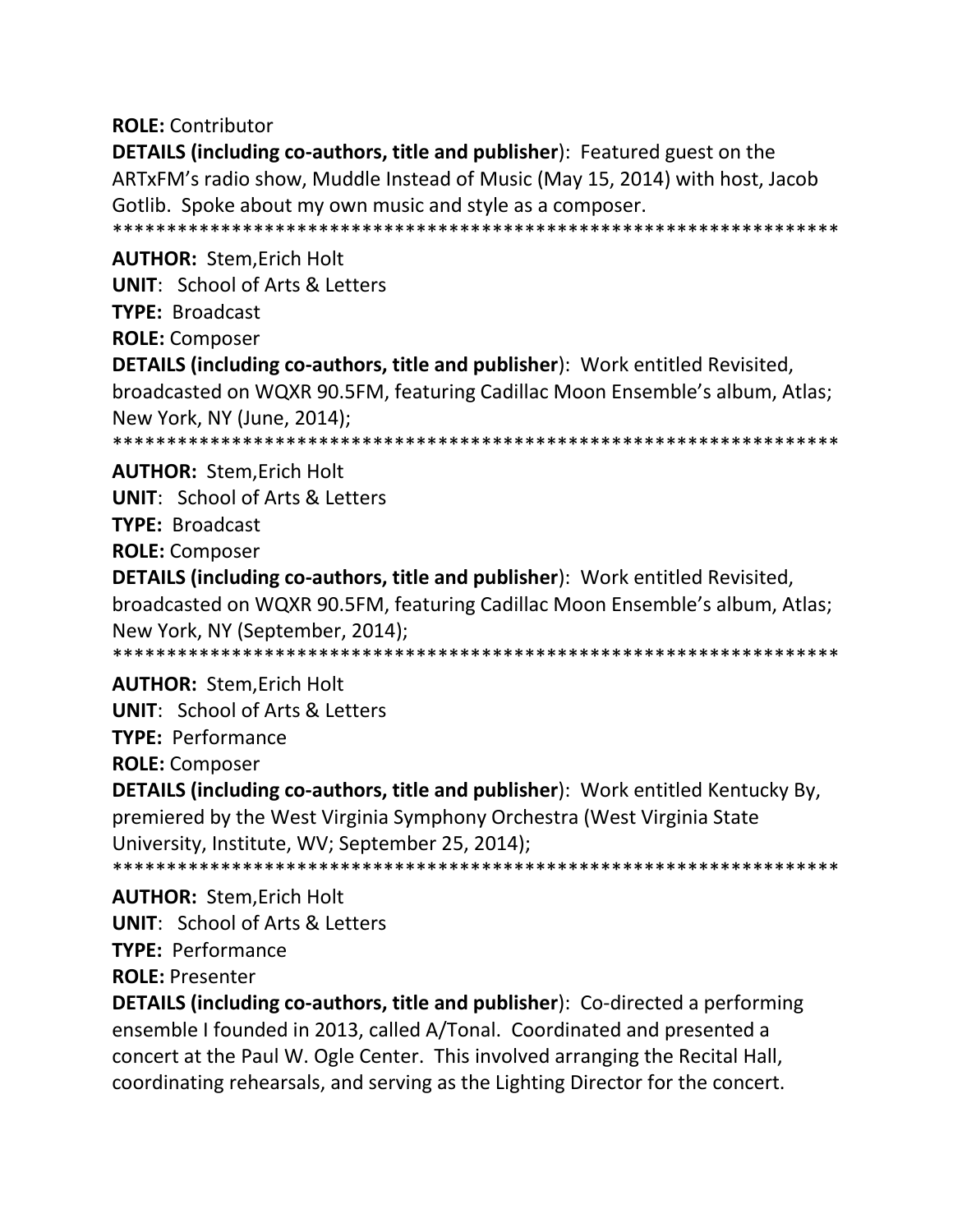**AUTHOR: Stem.Erich Holt UNIT:** School of Arts & Letters **TYPE: Performance ROLE: Composer DETAILS (including co-authors, title and publisher):** Work entitled New Year?s, performed by ASS3MBLY; Esbenshade Series at Marietta College in Marietta, Ohio (Fall. 2014): **AUTHOR: Stem, Erich Holt UNIT:** School of Arts & Letters **TYPE: Performance ROLE: Composer DETAILS (including co-authors, title and publisher):** Work entitled New Year's, performed by ASS3MBLY; West Virginia State University; Institute, West Virginia (Fall, 2014); **AUTHOR: Stem.Erich Holt UNIT: School of Arts & Letters TYPE: Broadcast ROLE: Composer DETAILS (including co-authors, title and publisher):** Work entitled Revisited, broadcasted on WQXR 90.5FM, featuring Cadillac Moon Ensemble's album, Atlas; New York, NY (November, 2014). **AUTHOR: Stem, Erich Holt UNIT:** School of Arts & Letters **TYPE: Performance ROLE: Composer DETAILS (including co-authors, title and publisher):** Work entitled New Year's, performed by ASS3MBLY; City Center at the University of North Carolina at Charlotte, NC (Fall, 2014); **AUTHOR: Stem.Erich Holt UNIT:** School of Arts & Letters **TYPE: Broadcast ROLE:** Composer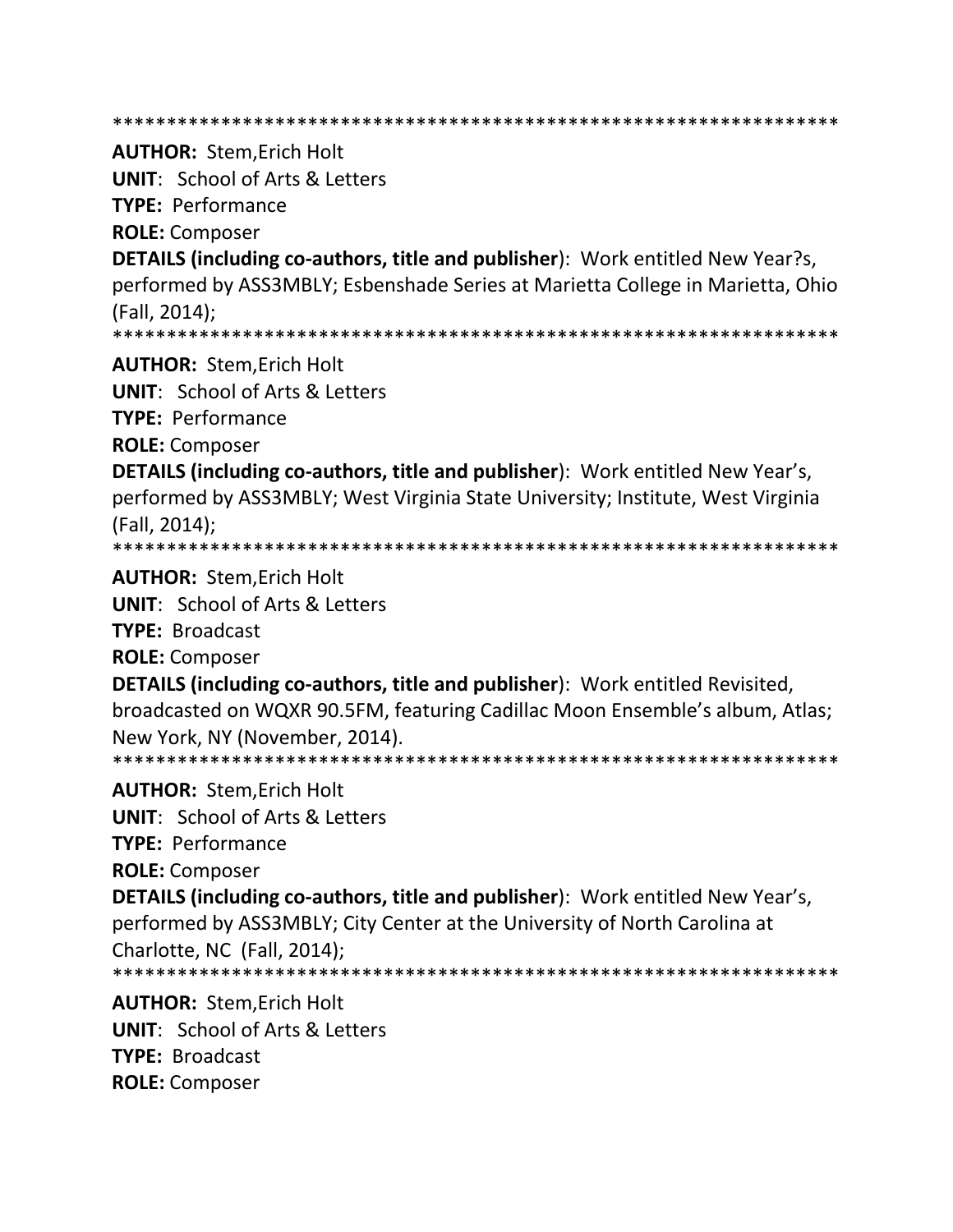**DETAILS (including co-authors, title and publisher**): Work entitled Revisited, broadcasted on Q2 Music, featuring Cadillac Moon Ensemble's album, Atlas; New York, NY (November, 2014).

\*\*\*\*\*\*\*\*\*\*\*\*\*\*\*\*\*\*\*\*\*\*\*\*\*\*\*\*\*\*\*\*\*\*\*\*\*\*\*\*\*\*\*\*\*\*\*\*\*\*\*\*\*\*\*\*\*\*\*\*\*\*\*\*\*\*\*

**AUTHOR:** Stem,Erich Holt

**UNIT**: School of Arts & Letters

**TYPE:** Broadcast

**ROLE:** Contributor

**DETAILS (including co-authors, title and publisher**): Featured guest on WUOL 90.5FM's radio show "Classical Music" (November 24, 2014) with host, Daniel Gilliam. Spoke about the upcoming New Dynamic Records release featuring SOLI Chamber Ensemble.

\*\*\*\*\*\*\*\*\*\*\*\*\*\*\*\*\*\*\*\*\*\*\*\*\*\*\*\*\*\*\*\*\*\*\*\*\*\*\*\*\*\*\*\*\*\*\*\*\*\*\*\*\*\*\*\*\*\*\*\*\*\*\*\*\*\*\*

**AUTHOR:** Stem,Erich Holt

**UNIT**: School of Arts & Letters

**TYPE:** Performance

**ROLE:** Composer

**DETAILS (including co-authors, title and publisher**): Work entitled Moving On, performed by SOLI Chamber Ensemble; Tobin Arts Center, San Antonio, TX (Fall, 2014);

\*\*\*\*\*\*\*\*\*\*\*\*\*\*\*\*\*\*\*\*\*\*\*\*\*\*\*\*\*\*\*\*\*\*\*\*\*\*\*\*\*\*\*\*\*\*\*\*\*\*\*\*\*\*\*\*\*\*\*\*\*\*\*\*\*\*\*

**AUTHOR:** Stem,Erich Holt

**UNIT**: School of Arts & Letters

**TYPE:** Broadcast

**ROLE:** Composer

**DETAILS (including co-authors, title and publisher**): Work entitled Moving On, broadcasted on Performance Saturday (host Nathan Cone on Texas Public Radio), featuring SOLI Chamber Ensemble?s album, Portraits; San Antonio, TX (Fall, 2014); \*\*\*\*\*\*\*\*\*\*\*\*\*\*\*\*\*\*\*\*\*\*\*\*\*\*\*\*\*\*\*\*\*\*\*\*\*\*\*\*\*\*\*\*\*\*\*\*\*\*\*\*\*\*\*\*\*\*\*\*\*\*\*\*\*\*\*

**AUTHOR:** Abshire,Jean **UNIT**: School of Social Sciences **TYPE:** Artist Publishing

**ROLE:** Artist

**DETAILS (including co-authors, title and publisher**): I provided two photographs for the First Year Seminar book, College Success Guide. These were in addition to a utilitarian photo I provided for the Critical Thinking chapter; instead, these photos were "photo art" for the study abroad section of the book.